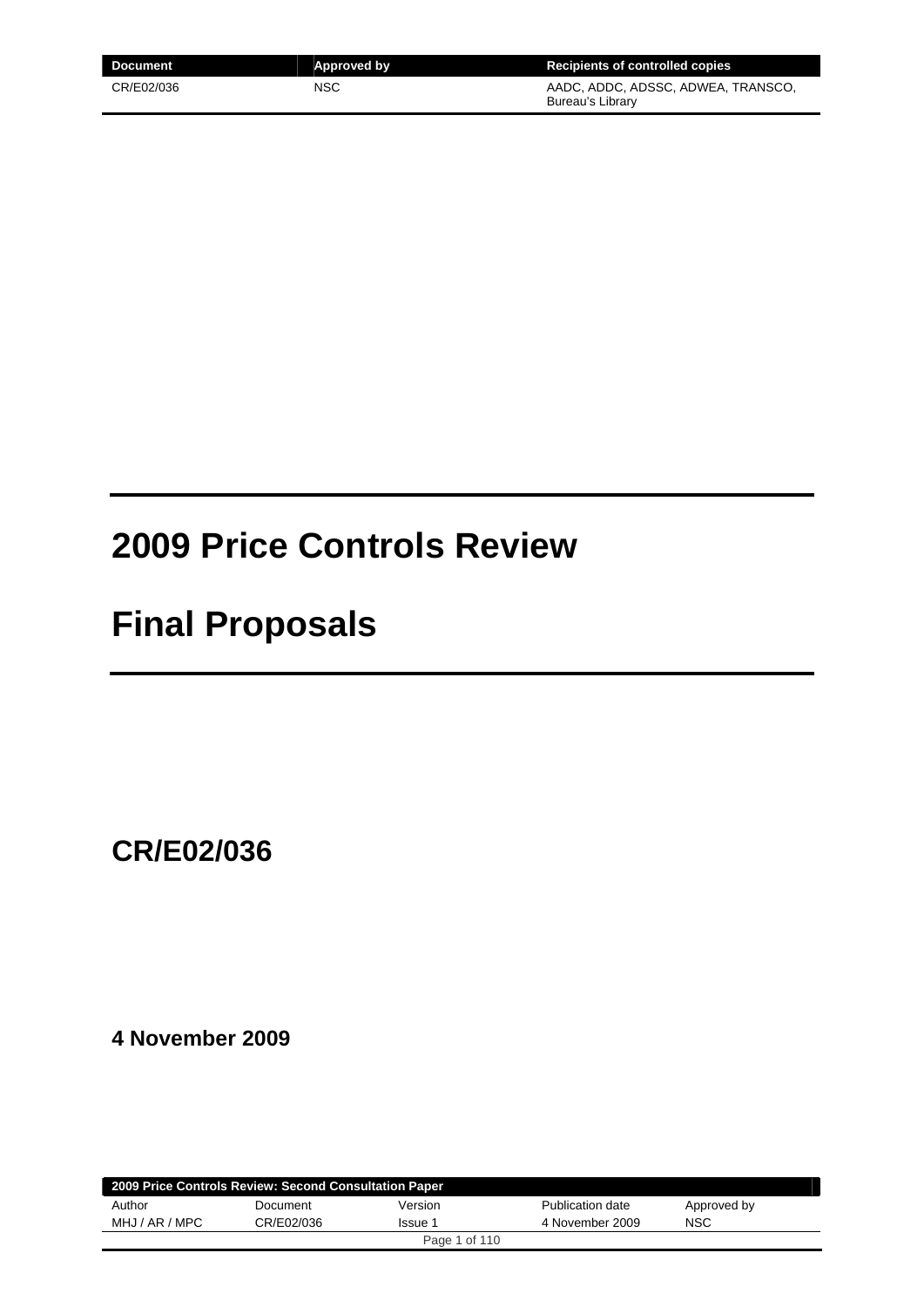# **Contents**

| 1. |  |
|----|--|
| 2. |  |
| 3. |  |
| 4. |  |
| 5. |  |
| 6. |  |
| 7. |  |
| 8. |  |
| 9. |  |
|    |  |
|    |  |

| 2009 Price Controls Review: Second Consultation Paper |            |         |                  |             |  |  |
|-------------------------------------------------------|------------|---------|------------------|-------------|--|--|
| Author                                                | Document   | Version | Publication date | Approved by |  |  |
| MHJ / AR / MPC                                        | CR/E02/036 | Issue 1 | 4 November 2009  | NSC         |  |  |
| Page 2 of 110                                         |            |         |                  |             |  |  |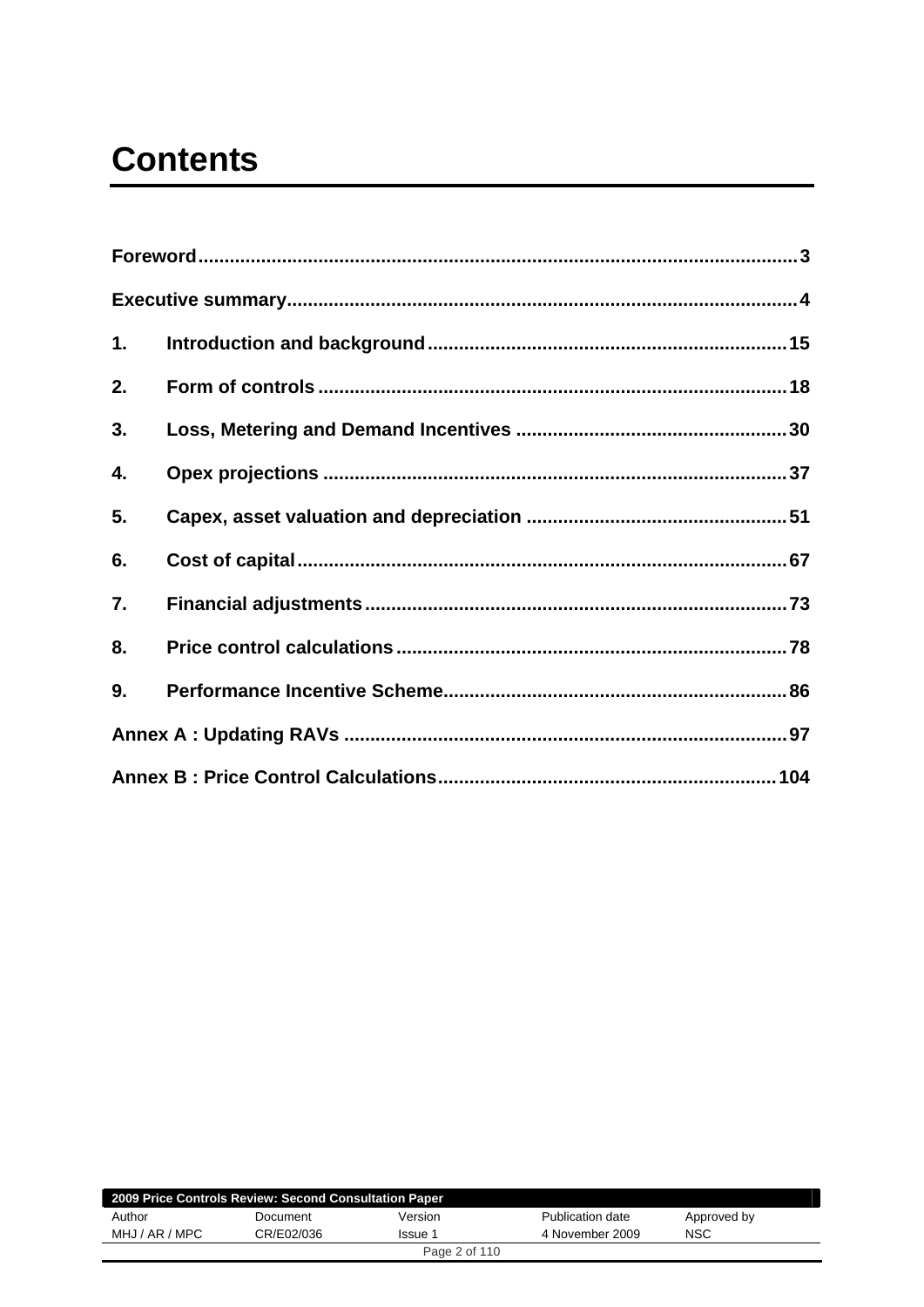# <span id="page-2-0"></span>*Foreword*

- 1. In November 2008, the Bureau commenced a consultation process to review the price controls that apply to AADC, ADDC, ADSSC and TRANSCO by publishing the First Consultation Paper. This was followed by our Second Consultation Paper in March 2009 and Draft Proposals in June 2009.
- 2. The existing price controls are due to expire on 31 December 2009. The "fourth price controls" or "PC4" are therefore required for 2010 onwards.
- 3. This document describes our Final Proposals for PC4 controls for the four network companies taking into account the responses to the Draft Proposals. PC4 controls shall be in the form of CPI-X revenue caps with a four-year duration (2010-2013) and accompanied by an enhanced Performance Incentive Scheme (PIS). The Bureau has decided to extend the existing controls for RASCO indefinitely and to subject ADWEC to a different control cycle, structure and consultation.
- 4. We are also in the process of issuing a draft licence modification to each company for its review to give effect to these Final Proposals on 1 January 2010.
- 5. Each company is requested to communicate in writing to the Bureau its acceptance or otherwise of the proposed licence modifications by **10 December 2009** to the following address:

Nick Carter Director General Regulation and Supervision Bureau PO Box 32800, Abu Dhabi Fax: 02-4439-334

6. If accepted by the licensee by the above date, these proposals will come into effect on 1 January 2010. Otherwise, the existing licence will remain in force until such time as it is modified.

# **NICK CARTER DIRECTOR GENERAL**

| 2009 Price Controls Review: Second Consultation Paper |            |         |                  |             |  |  |
|-------------------------------------------------------|------------|---------|------------------|-------------|--|--|
| Author                                                | Document   | Version | Publication date | Approved by |  |  |
| MHJ / AR / MPC                                        | CR/E02/036 | Issue 1 | 4 November 2009  | <b>NSC</b>  |  |  |
| Page 3 of 110                                         |            |         |                  |             |  |  |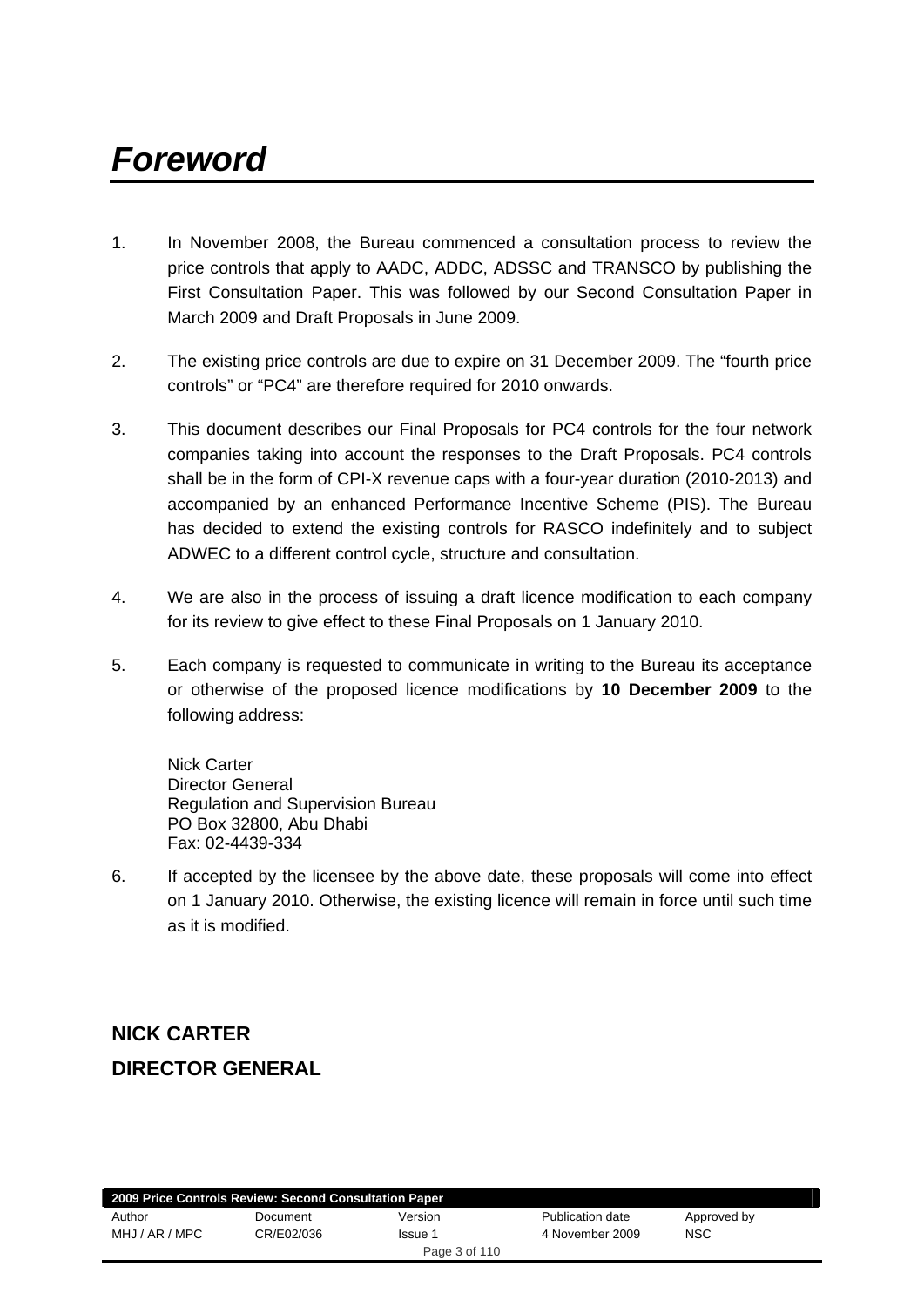## <span id="page-3-0"></span>**Introduction**

1. This document describes the Bureau's Final Proposals for PC4 price controls for the four network companies (AADC, ADDC, ADSSC and TRANSCO) taking into account the responses to the Draft Proposals issued by the Bureau in June 2009.

## **Form of controls**

- 2. The form of PC4 controls for the network companies will remain the CPI-X revenue cap accompanied by an expanded Performance Incentive Scheme (PIS). All controls will have a four-year duration (2010-2013 inclusive). However, the PC4 controls will incorporate some new structural features compared to the existing controls:
	- (a) ADSSC will have a new revenue driver; namely, annual flow at treatment plants (see **Table 1** below).
	- (b) For all companies, the weights of fixed and variable terms in the price control formulae are assumed to be 80% and 20%, respectively (see **Table 1** below).
	- (c) The scope of TRANSCO's price controls will be formally extended to include its unlicensed transmission activities outside the Emirate of Abu Dhabi which share the same assets with the licensed activities.
	- (d) ADSSC's payments under Sewage Treatment Agreements (STAs) to new private treatment plants will be treated on a pass-through basis, subject to the economic purchasing obligation.
	- (e) Electricity purchases (including any approved margin for the distribution company for RE) by AADC and ADDC from embedded generation will be treated on a pass-through basis, subject to economic purchasing obligations.
- 3. The general structure of the maximum allowed revenue (MAR) for each business for any year "t" of the control period shall be as follows:

#### $MAR_t$  = Pass Through Costs<sub>t</sub> + a<sub>t</sub> + (b<sub>t</sub> x RD1<sub>t</sub>) + (c<sub>t</sub> x RD2<sub>t</sub>) + Q<sub>t</sub> - K<sub>t</sub>

where:

(a) "a<sub>t</sub>", "b<sub>t</sub>" and "c<sub>t</sub>" are the notified values for the year "t" as determined by the Bureau for 2010 in 2010 prices subject to an adjustment for actual UAE CPI

| 2009 Price Controls Review: Second Consultation Paper |            |         |                  |             |  |  |
|-------------------------------------------------------|------------|---------|------------------|-------------|--|--|
| Author                                                | Document   | Version | Publication date | Approved by |  |  |
| MHJ / AR / MPC                                        | CR/E02/036 | Issue 1 | 4 November 2009  | <b>NSC</b>  |  |  |
| Page 4 of 110                                         |            |         |                  |             |  |  |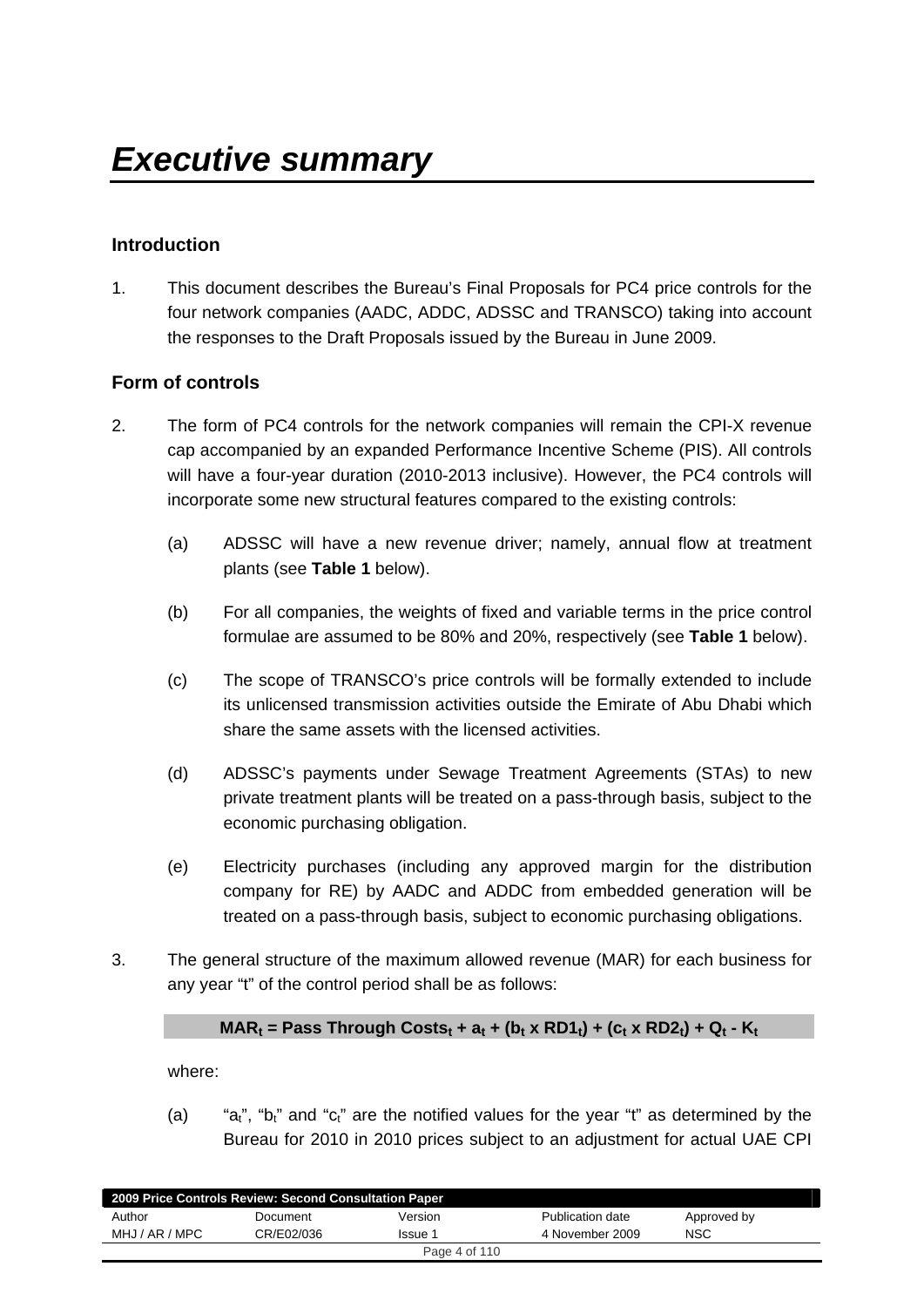for 2009 and are indexed each year against UAE CPI less an "X" factor, where X has been set at zero;

- (b) "RD1 $_1$ " and "RD2 $_1$ " are the actual values of the relevant revenue drivers in year "t"; and
- (c) " $Q_t$ " and " $K_t$ " are the PIS Category A incentive amount and the correction factor for the year "t", respectively.

| Company                      | <b>Revenue driver</b>           | <b>Weight in MAR formula</b> |
|------------------------------|---------------------------------|------------------------------|
| AADC / ADDC                  | Fixed term                      | 80%                          |
| (both water and electricity) | Customer numbers                | 15%                          |
|                              | Metered units distributed       | 5%                           |
| <b>TRANSCO</b>               | Fixed term                      | 80%                          |
| (both water and electricity) | Metered peak demand             | 10%                          |
|                              | Metered units transmitted       | 10%                          |
| <b>ADSSC</b>                 | Fixed term                      | 80%                          |
|                              | Annual flow at treatment plants | 20%                          |

#### **Table 1: Revenue drivers and their weights for PC4 – Final Proposals**

4. We have adopted the same revenue driver projections as suggested in the Draft Proposals:

|  |  |  |  |  | Table 2: Revenue driver projections for PC4 - Final Proposals |
|--|--|--|--|--|---------------------------------------------------------------|
|--|--|--|--|--|---------------------------------------------------------------|

|                |                                       |                  | 2010        | 2011        | 2012        | 2013        |
|----------------|---------------------------------------|------------------|-------------|-------------|-------------|-------------|
| <b>AADC</b>    | Electricity customer accounts         | <b>Customers</b> | 107,072     | 110,748     | 114,569     | 118,541     |
|                | Electricity metered units distributed | GWh              | 9,668       | 10,926      | 11,814      | 12,520      |
|                | Water customer accounts               | Customers        | 58,218      | 58,852      | 59,539      | 60,281      |
|                | Water metered units distributed       | MIG              | 40,858      | 54,642      | 72,391      | 102,193     |
| <b>ADDC</b>    | Electricity customer accounts         | Customers        | 251,538     | 275,459     | 284,796     | 299,655     |
|                | Electricity metered units distributed | <b>GWh</b>       | 26,735      | 32,217      | 40,074      | 44,631      |
|                | Water customer accounts               | Customers        | 213,717     | 233,998     | 241,887     | 254,465     |
|                | Water metered units distributed       | <b>MIG</b>       | 95,604      | 101,677     | 107,541     | 111,514     |
| <b>TRANSCO</b> | Electricity metered peak demand       | МW               | 9,025       | 11,307      | 13,521      | 14,767      |
|                | Electricity metered units transmitted | GWh              | 56,040      | 71,026      | 85,563      | 93,696      |
|                | Water metered peak demand             | <b>MIGD</b>      | 720         | 789         | 809         | 872         |
|                | Water metered units transmitted       | <b>MIG</b>       | 246,422     | 269,668     | 277,039     | 297,761     |
| <b>ADSSC</b>   | Annual wastewater flow treated        | m <sup>3</sup>   | 246,323,170 | 267,223,070 | 296,051,865 | 314,445,675 |

#### **Operating expenditure**

5. For these Final Proposals, we have used the simple average of (a) opex projected for 2009 at the last price control reviews, and (b) 2008 actual opex, both converted into 2010 prices, as the base level of opex for the PC4 controls. This is in contrast to the

| 2009 Price Controls Review: Second Consultation Paper |            |               |                  |             |  |  |
|-------------------------------------------------------|------------|---------------|------------------|-------------|--|--|
| Author                                                | Document   | Version       | Publication date | Approved by |  |  |
| MHJ / AR / MPC                                        | CR/E02/036 | Issue 1       | 4 November 2009  | <b>NSC</b>  |  |  |
|                                                       |            | Page 5 of 110 |                  |             |  |  |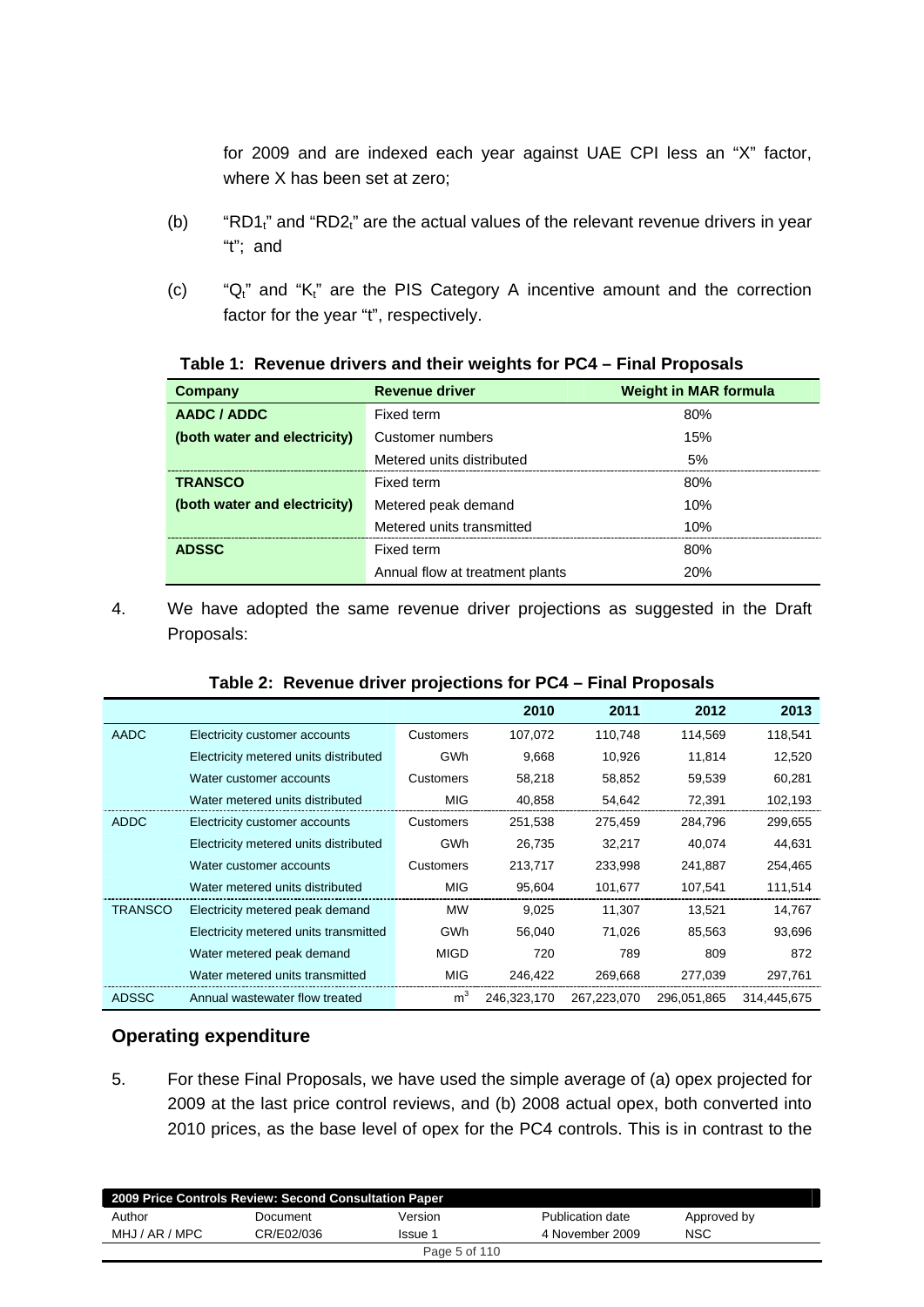Draft Proposals, where only the opex at (a) above was used as the base level. Such base opex has then been adjusted for demand growth (0.75% opex increase for each 1% demand increase) and efficiency improvement (5% opex decrease per year in real terms). The resulting opex projections in 2010 prices are as follows:

| AED million, 2010 prices |             | 2010     | 2011     | 2012     | 2013     |
|--------------------------|-------------|----------|----------|----------|----------|
| <b>AADC</b>              | Electricity | 310.92   | 309.89   | 308.87   | 307.84   |
|                          | Water       | 146.75   | 144.92   | 143.11   | 141.32   |
|                          | Total       | 457.67   | 454.81   | 451.97   | 449.16   |
| <b>ADDC</b>              | Electricity | 454.57   | 473.46   | 493.13   | 513.61   |
|                          | Water       | 232.77   | 229.93   | 227.12   | 224.35   |
|                          | Total       | 687.34   | 703.38   | 720.25   | 737.96   |
| <b>TRANSCO</b>           | Electricity | 202.90   | 220.55   | 239.73   | 260.58   |
|                          | Water       | 295.56   | 295.29   | 295.02   | 294.75   |
|                          | Total       | 498.46   | 515.84   | 534.75   | 555.32   |
| <b>ADSSC</b>             | Total       | 434.37   | 438.85   | 443.38   | 447.95   |
| Total                    |             | 2,077.84 | 2,112.88 | 2,150.34 | 2,190.40 |

**Table 3: PC4 opex projections – Final Proposals** 

6. As **Figure 1** below shows, these Final Proposals provide significantly higher opex allowances than the previous price control assumptions as well as the Draft Proposals (on average by AED 425 million per year or by 25% in real terms). However, they are significantly less than the companies' 2008 actual opex and their forecasts, thereby providing incentives for the companies to manage their costs more efficiently (otherwise face reduction in their profits). While these allowances attempt to constrain the current rate of cost increases, the increasing trend will continue.



**Figure 1: Opex projections – Final Proposal** 

| 2009 Price Controls Review: Second Consultation Paper |            |         |                  |             |  |  |
|-------------------------------------------------------|------------|---------|------------------|-------------|--|--|
| Author                                                | Document   | Version | Publication date | Approved by |  |  |
| MHJ / AR / MPC                                        | CR/E02/036 | Issue 1 | 4 November 2009  | <b>NSC</b>  |  |  |
| Page 6 of 110                                         |            |         |                  |             |  |  |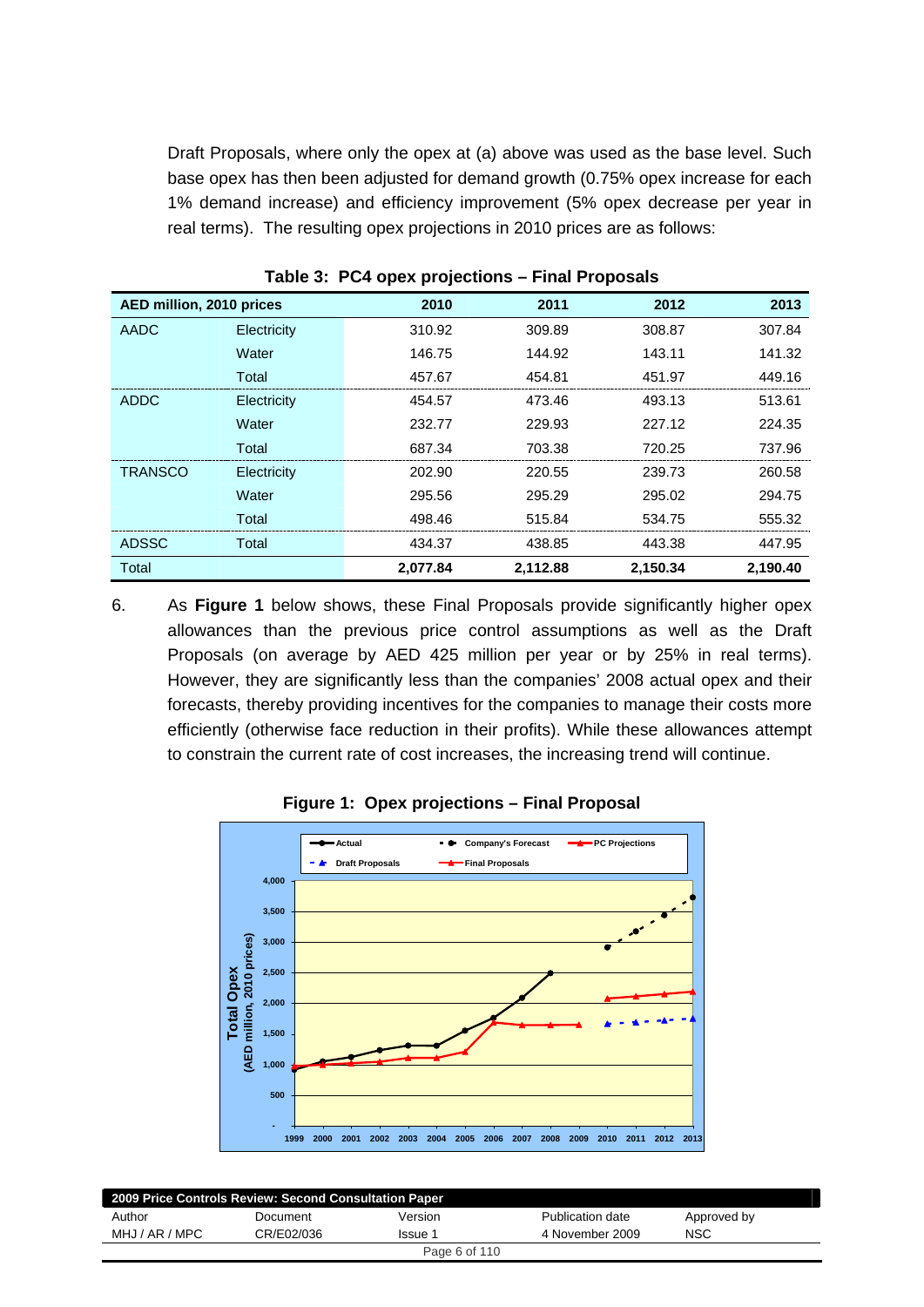## **Capital expenditure**

## *PC2 capex (2003-2005)*

7. As in the Draft Proposals, we have applied the following PC2 capex efficiency scores as assessed by the independent consultants to the actual audited PC2 capex to determine the efficient PC2 capex for AADC, ADDC and TRANSCO:

| <b>Company</b> | <b>Electricity</b> | <b>Water</b> |
|----------------|--------------------|--------------|
| <b>AADC</b>    | 92.6%              | 91.7%        |
| <b>ADDC</b>    | 90.1%              | 88.0%        |
| <b>TRANSCO</b> | 93.6%              | 86.2%        |

|  |  | Table 4: PC2 capex efficiency - Final Proposals |  |  |
|--|--|-------------------------------------------------|--|--|
|--|--|-------------------------------------------------|--|--|

8. The resulting additional efficient PC2 capex over and above the provisional PC2 allowances incorporated into the PC2 controls are shown in **Table 5**, amounting to a total of AED 4,156 million in 2010 prices. These amounts have been included (net of depreciation) in the RAVs for 2010 onwards. The NPVs of the foregone or unduly earned financing costs (depreciation and return on capital) up to 2010 in respect of these amounts, calculated using a discount rate of 6% (the cost of capital for the PC2 period, to which the adjustment relates), amounting to a total of AED 2,517 million in 2010 prices, have been added to the revenue requirement over the PC4 period.

| AED million, 2003 prices |             | 2003     | 2004     | 2005     | <b>Total</b> |
|--------------------------|-------------|----------|----------|----------|--------------|
| <b>AADC</b>              | Electricity | 173.78   | 152.75   | 263.52   | 590.05       |
|                          | Water       | 47.30    | 65.95    | 103.45   | 216.70       |
|                          | Total       | 221.07   | 218.70   | 366.97   | 806.75       |
| <b>ADDC</b>              | Electricity | 62.54    | (37.40)  | (262.26) | (237.13)     |
|                          | Water       | 258.85   | 90.01    | (99.52)  | 249.34       |
|                          | Total       | 321.38   | 52.61    | (361.78) | 12.21        |
| <b>TRANSCO</b>           | Electricity | (205.07) | 839.89   | 931.27   | 1,566.09     |
|                          | Water       | 427.19   | 745.73   | (927.04) | 245.88       |
|                          | Total       | 222.12   | 1,585.62 | 4.23     | 1,811.97     |
| Total                    | 2003 prices | 764.58   | 1,856.92 | 9.43     | 2,630.93     |
|                          | 2010 prices | 1.207.70 | 2.933.12 | 14.89    | 4.155.71     |

## *PC4 capex (2010-2013)*

9. As in the past, an ex-post approach, with provisional capex allowances, has been adopted for PC4 capex. **Table 6** below shows the provisional PC4 capex allowances in 2010 prices (about AED 56 billion in total). In contrast to the Draft Proposals where

| 2009 Price Controls Review: Second Consultation Paper |            |               |                  |             |  |  |
|-------------------------------------------------------|------------|---------------|------------------|-------------|--|--|
| Author                                                | Document   | Version       | Publication date | Approved by |  |  |
| MHJ / AR / MPC                                        | CR/E02/036 | Issue 1       | 4 November 2009  | <b>NSC</b>  |  |  |
|                                                       |            | Page 7 of 110 |                  |             |  |  |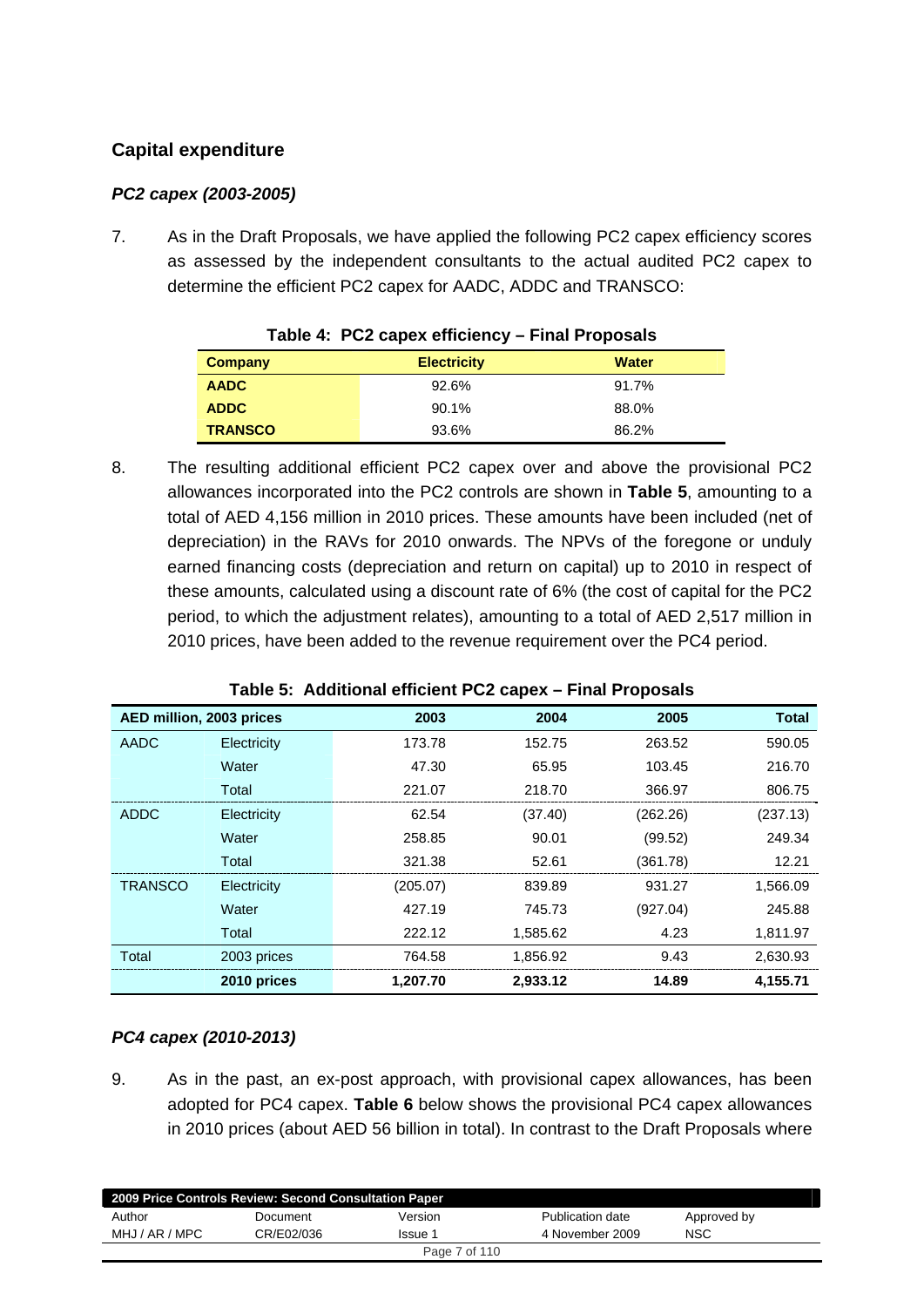such allowances were generally based on the 2007 actual capex, we have now set these annual allowances as follows (in 2010 prices):

- (a) Each business (with exceptions below): the 2008 actual capex;
- (b) AADC water business: the average of 2005-2008 actual capex; and
- (c) ADSSC: AED 3 billion per annum.
- 10. The total provisional allowance of AED 56 billion is higher than that proposed in the Draft Proposals (AED 35 billion) by AED 21 billion or 59% but lower than the companies' forecast (AED 73 billion) by AED 17 billion or 24% (see **Figure 2**).

| <b>TADIC 0. I TOYISIONAL L OT CAPCA ANOWANCES</b><br><b>HING LIPPOSUS</b> |             |           |           |           |           |              |  |
|---------------------------------------------------------------------------|-------------|-----------|-----------|-----------|-----------|--------------|--|
| AED million, 2010 prices                                                  |             | 2010      | 2011      | 2012      | 2013      | <b>Total</b> |  |
| <b>AADC</b>                                                               | Electricity | 900.00    | 900.00    | 900.00    | 900.00    | 3,600.00     |  |
|                                                                           | Water       | 130.00    | 130.00    | 130.00    | 130.00    | 520.00       |  |
|                                                                           | Total       | 1,030.00  | 1,030.00  | 1,030.00  | 1,030.00  | 4,120.00     |  |
| <b>ADDC</b>                                                               | Electricity | 1,570.00  | 1,570.00  | 1,570.00  | 1,570.00  | 6,280.00     |  |
|                                                                           | Water       | 590.00    | 590.00    | 590.00    | 590.00    | 2,360.00     |  |
|                                                                           | Total       | 2,160.00  | 2,160.00  | 2,160.00  | 2,160.00  | 8,640.00     |  |
| <b>TRANSCO</b>                                                            | Electricity | 5,230.00  | 5,230.00  | 5,230.00  | 5,230.00  | 20,920.00    |  |
|                                                                           | Water       | 2,530.00  | 2,530.00  | 2,530.00  | 2,530.00  | 10,120.00    |  |
|                                                                           | Total       | 7,760.00  | 7,760.00  | 7,760.00  | 7,760.00  | 31,040.00    |  |
| <b>ADSSC</b>                                                              | Total       | 3,000.00  | 3,000.00  | 3,000.00  | 3,000.00  | 12,000.00    |  |
| <b>Total</b>                                                              |             | 13,950.00 | 13,950.00 | 13,950.00 | 13,950.00 | 55,800.00    |  |

**Table 6: Provisional PC4 capex allowances – Final Proposals** 

#### **Figure 2: Provisional PC4 capex allowances**



| 2009 Price Controls Review: Second Consultation Paper |            |               |                  |             |  |  |
|-------------------------------------------------------|------------|---------------|------------------|-------------|--|--|
| Author                                                | Document   | Version       | Publication date | Approved by |  |  |
| MHJ / AR / MPC                                        | CR/E02/036 | Issue 1       | 4 November 2009  | <b>NSC</b>  |  |  |
|                                                       |            | Page 8 of 110 |                  |             |  |  |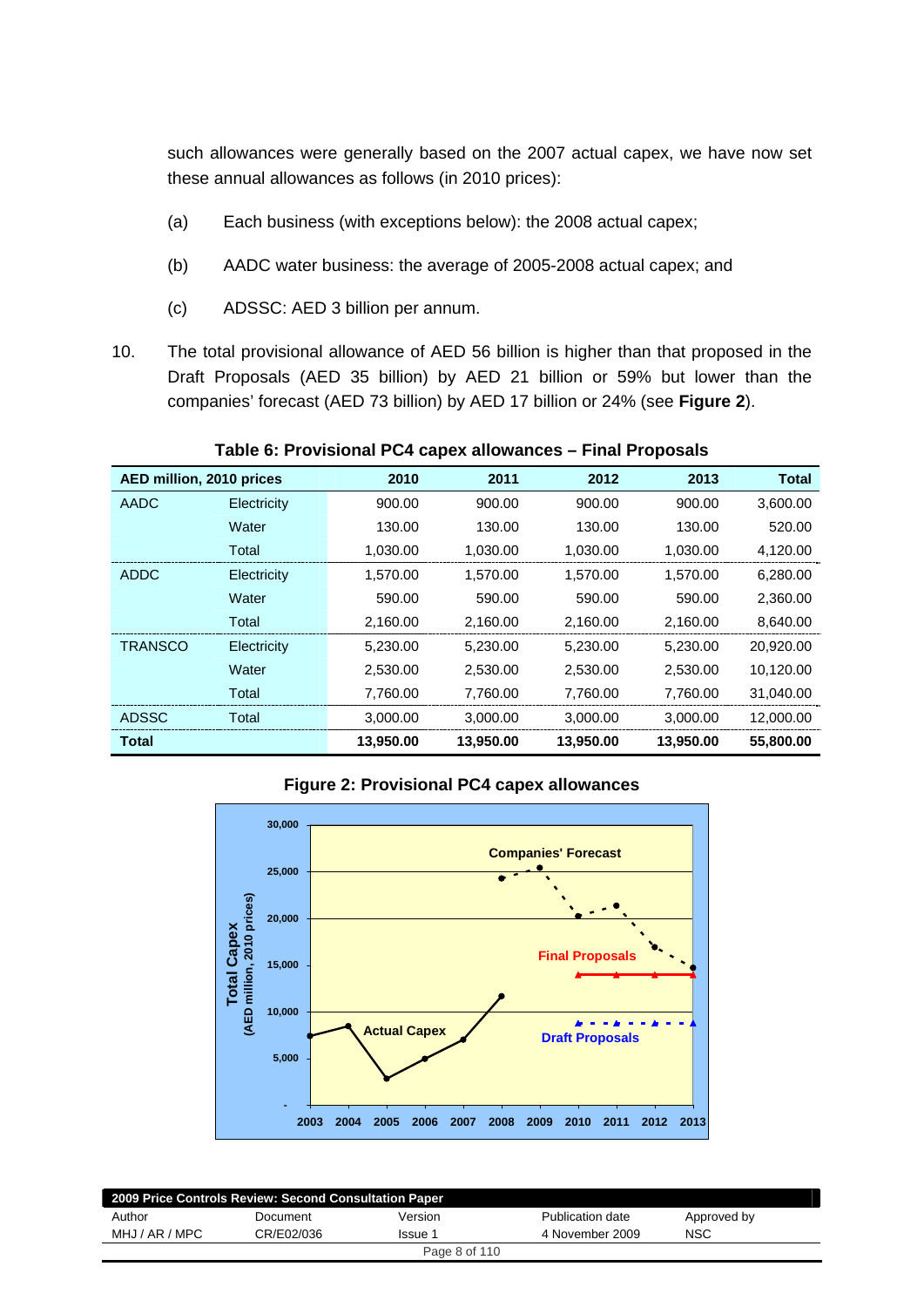- 11. These allowances have been rolled into the RAVs for the PC4 period using the straight-line depreciation method with an average asset life assumption of 50 years for ADSSC and 30 years for the other companies.
- 12. These allowances are not indicative of the Bureau's views of the appropriate or efficient level of capex. Once audited data on actual PC4 capex is available, it will be reviewed against the efficiency criteria established by the Bureau for the sector. That is, capex will be considered efficient if it:
	- (a) was required to meet growth in customer demand or the relevant security and performance standards; and
	- (b) was efficiently procured (procurement to be interpreted to include both the tendering process and project management).
- 13. Based on the efficiency review of actual PC4 capex and the relative-efficiency based approach already agreed for PC3 capex, an appropriate adjustment will be made at a future review for any difference between the efficient PC4 capex and the provisional PC4 capex allowed at this review, along with the foregone financing costs.

## **Cost of capital**

14. In line with the Draft Proposals, we have adopted a real, post-tax cost of capital of 4.50% to calculate the return on capital component of the annual revenue requirement. In contrast to the Draft Proposals, we have not reduced the cost of capital for the PCROM which we no longer propose to introduce at this review.

## **Financial adjustments**

15. In these Final Proposals, we have applied the following financial adjustments (amounting to minus AED 185 million in 2010 prices, at 1 January 2010) to the revenue requirement of the companies concerned (these adjustments are explained in Section 7):

| <b>AED million, 2010 prices</b> | <b>Customer asset</b><br><i>installations</i> | <b>Interface</b><br>metering | <b>Planning</b><br><b>statements</b> | <b>Transmission</b><br>constraints | Total     |
|---------------------------------|-----------------------------------------------|------------------------------|--------------------------------------|------------------------------------|-----------|
| <b>AADC Water</b>               | $-15.33$                                      |                              |                                      |                                    | $-15.33$  |
| <b>ADDC Water</b>               |                                               |                              |                                      |                                    |           |
| <b>TRANSCO Electricity</b>      |                                               |                              | $-8,24$                              |                                    | $-8.24$   |
| <b>TRANSCO Water</b>            |                                               | 130.29                       | $-6.16$                              | $-28545$                           | $-161.32$ |
| <b>Total</b>                    |                                               |                              |                                      |                                    | $-184.88$ |

| Table 7: Financial adjustments - Final Proposals |
|--------------------------------------------------|
|--------------------------------------------------|

| 2009 Price Controls Review: Second Consultation Paper |            |         |                  |             |  |  |  |
|-------------------------------------------------------|------------|---------|------------------|-------------|--|--|--|
| Author                                                | Document   | Version | Publication date | Approved by |  |  |  |
| MHJ / AR / MPC                                        | CR/E02/036 | Issue 1 | 4 November 2009  | <b>NSC</b>  |  |  |  |
| Page 9 of 110                                         |            |         |                  |             |  |  |  |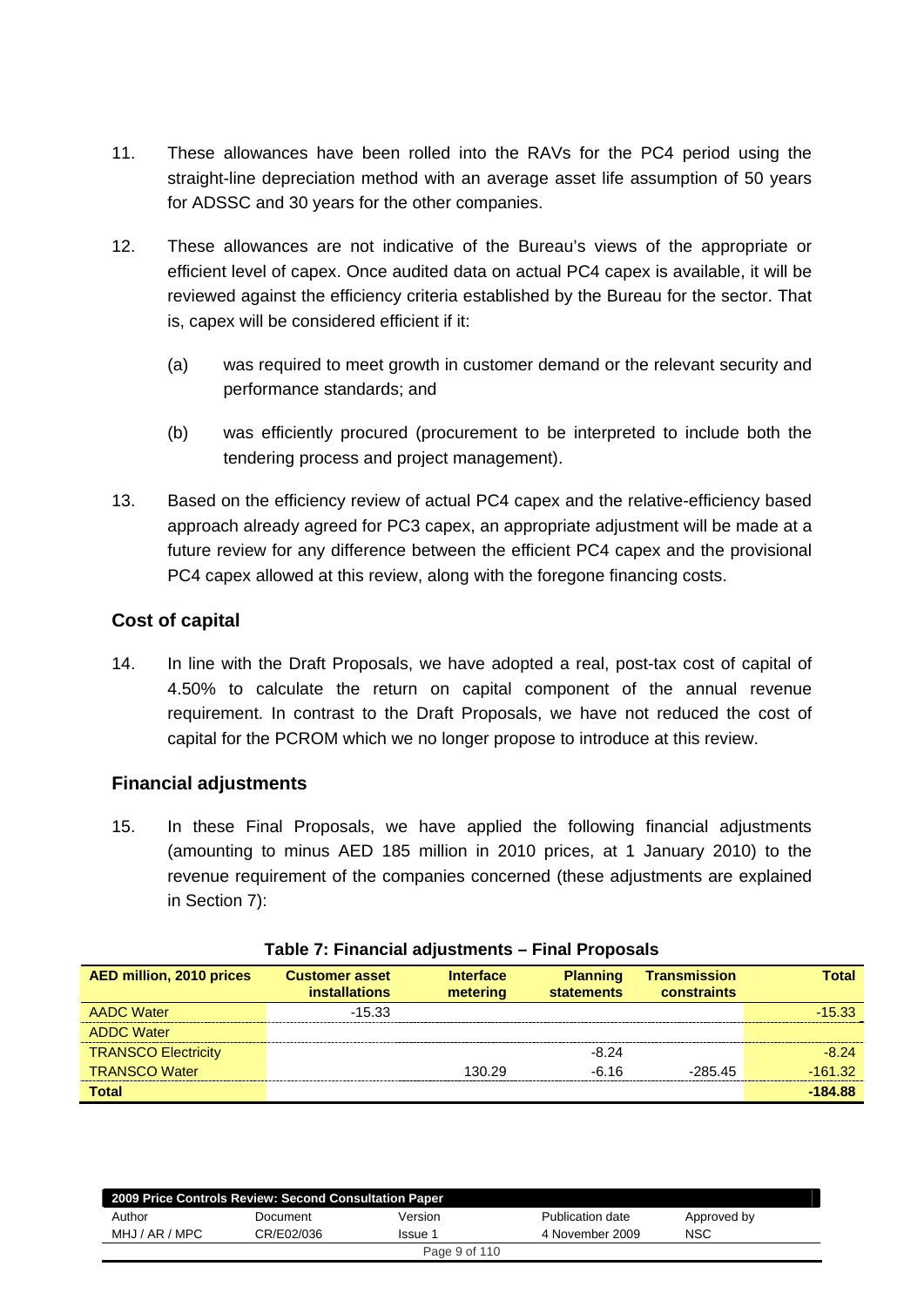## **Price control calculations**

- 16. Consistent with the approach taken to date, a "building-block" approach has been adopted to determine the revenue requirement (comprising opex, return on capital, depreciation and financial adjustments) and a net present value (NPV) framework to establish the level and profile of allowed revenue for each business and to determine the notified values "a", "b" and "c" for the PC4 period. All calculations are carried out in 2010 prices.
- 17. The notified values determined in these Final Proposals are given in **Table 8** below. These notified values are for 2010 expressed in 2010 prices. For subsequent years, these notified values will be adjusted by CPI-X indexation. These values will also be adjusted for actual CPI for 2009 through the Price Control Return (PCR) process.

|                |             |      |               | Values for 2010                   |                         |
|----------------|-------------|------|---------------|-----------------------------------|-------------------------|
| 2010 prices    |             | х    | a             | b                                 | С                       |
| <b>AADC</b>    | Electricity | 0.00 | 882.30 AEDm   | 1,470.21 AED/customer account     | 0.4932 fils/kWh metered |
|                | Water       | 0.00 | 333.53 AEDm   | 1,056.64 AED/customer account     | 0.3139 AED/TIG metered  |
| ADDC           | Electricity | 0.00 | 1.243.56 AEDm | 841.71 AED/customer account       | 0.2185 fils/kWh metered |
|                | Water       | 0.00 | 628.75 AEDm   | 501.03 AED/customer account       | 0.3786 AED/TIG metered  |
| <b>TRANSCO</b> | Electricity | 0.00 | 2.358.55 AEDm | 24.47 AFD/kW metered              | 0.3885 fils/kWh metered |
|                | Water       | 0.00 | 1,396.62 AEDm | 219.58 AED/TIGD metered           | 0.6422 AED/TIG metered  |
| <b>ADSSC</b>   |             | 0.00 | 1.325.94 AEDm | 1.1850 AED/m <sup>3</sup> metered |                         |

#### **Table 8: Notified values for PC4 – Final Proposals**

Notes: These notified values for 2010 are based on an assumed UAE CPI of 113.07 (base year 2007 = 100) for 2009. They will be subject to an adjustment for actual UAE CPI for 2009.

## 18. The annual MARs projected for each business over the PC4 period in respect of its "own" costs are summarised in **Table 9** below:

|                          | Table 9: Projected MAR Over PC4 period – Final Proposals |          |           |           |           |  |  |  |
|--------------------------|----------------------------------------------------------|----------|-----------|-----------|-----------|--|--|--|
| AED million, 2010 prices |                                                          | 2010     | 2011      | 2012      | 2013      |  |  |  |
| AADC                     | Electricity                                              | 1,087.41 | 1,099.02  | 1,109.01  | 1,118.34  |  |  |  |
|                          | Water                                                    | 407.87   | 412.86    | 419.16    | 429.30    |  |  |  |
|                          | Total                                                    | 1,495.27 | 1,511.88  | 1,528.18  | 1,547.63  |  |  |  |
| <b>ADDC</b>              | Electricity                                              | 1,513.69 | 1,545.80  | 1,570.82  | 1,593.29  |  |  |  |
|                          | Water                                                    | 772.03   | 784.49    | 790.66    | 798.47    |  |  |  |
|                          | Total                                                    | 2,285.72 | 2,330.29  | 2,361.49  | 2,391.76  |  |  |  |
| <b>TRANSCO</b>           | Electricity                                              | 2,797.13 | 2,911.20  | 3,021.86  | 3,083.95  |  |  |  |
|                          | Water                                                    | 1,713.07 | 1,743.12  | 1,752.11  | 1,779.35  |  |  |  |
|                          | Total                                                    | 4,510.20 | 4,654.32  | 4,773.97  | 4,863.30  |  |  |  |
| <b>ADSSC</b>             | Total                                                    | 1,617.85 | 1,642.61  | 1,676.78  | 1,698.57  |  |  |  |
| Total                    |                                                          | 9,909.04 | 10,139.10 | 10,340.41 | 10,501.27 |  |  |  |

## **Table 9: Projected MAR over PC4 period – Final Proposals**

| 2009 Price Controls Review: Second Consultation Paper |            |         |                  |             |  |  |
|-------------------------------------------------------|------------|---------|------------------|-------------|--|--|
| Author                                                | Document   | Version | Publication date | Approved by |  |  |
| MHJ / AR / MPC                                        | CR/E02/036 | Issue 1 | 4 November 2009  | NSC         |  |  |
| Page 10 of 110                                        |            |         |                  |             |  |  |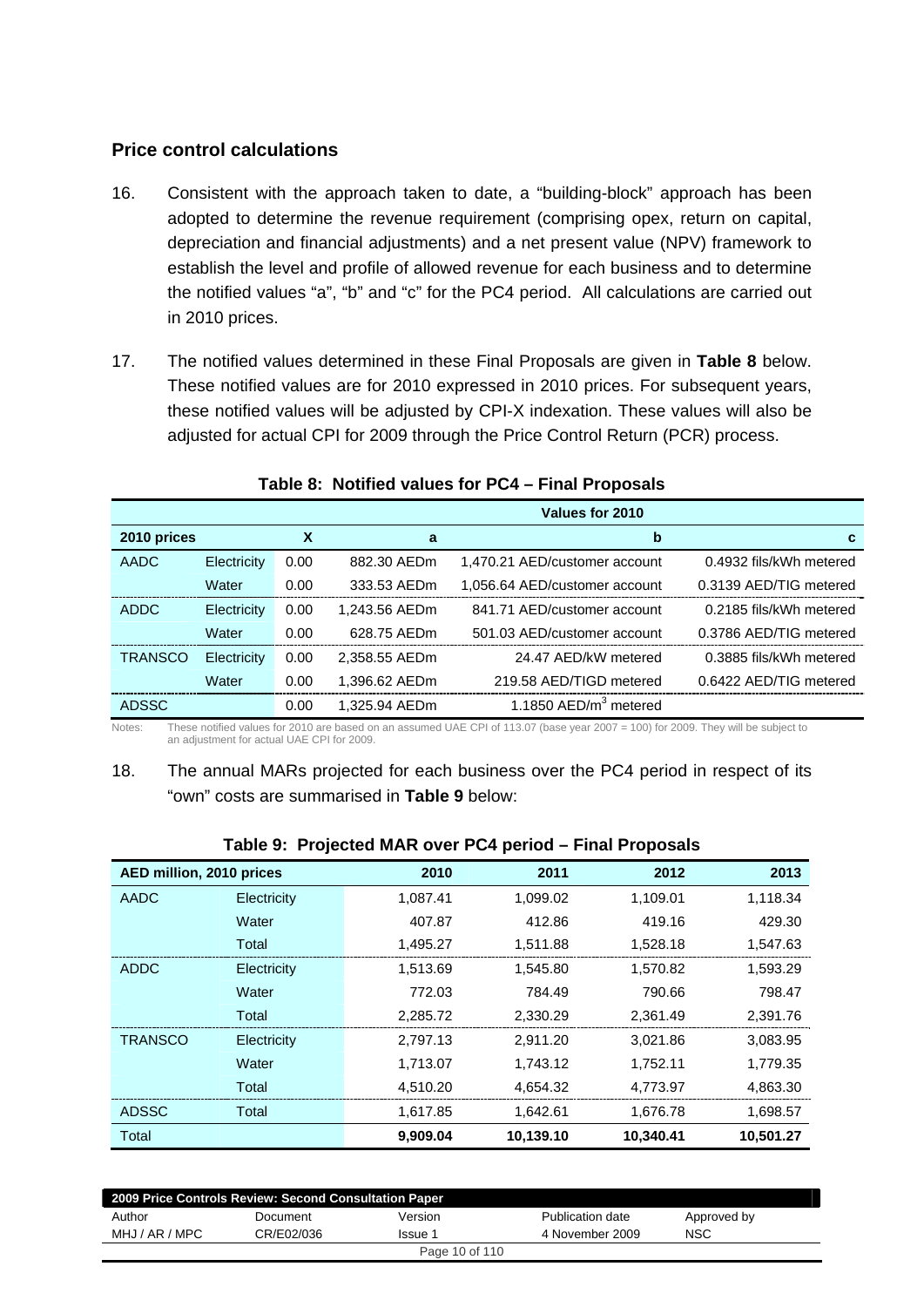19. The Final Proposals therefore represent increases (in real 2010 terms) in total annual MAR by about AED 1.2 billion or 14%, compared to the Draft Proposals and by about AED 3.9 billion or 61%, compared to the 2008 actual MAR (see **Figure 3** below).



**Figure 3: Projected MAR for PC4** 

20. **Figures 4, 5 and 6** show the expected effect of these Final Proposals on the total price-controlled costs and unit costs for electricity, water and wastewater, respectively (in 2010 prices). While the annual MARs are expected to continue the increasing trend in real terms, the increasing demand means that the Final Proposals are expected to result in a declining trend for the unit cost.



**Figure 4: Projected trend of price-controlled MAR - Electricity** 

| 2009 Price Controls Review: Second Consultation Paper |            |         |                  |             |  |  |
|-------------------------------------------------------|------------|---------|------------------|-------------|--|--|
| Author                                                | Document   | Version | Publication date | Approved by |  |  |
| MHJ / AR / MPC                                        | CR/E02/036 | Issue 1 | 4 November 2009  | <b>NSC</b>  |  |  |
| Page 11 of 110                                        |            |         |                  |             |  |  |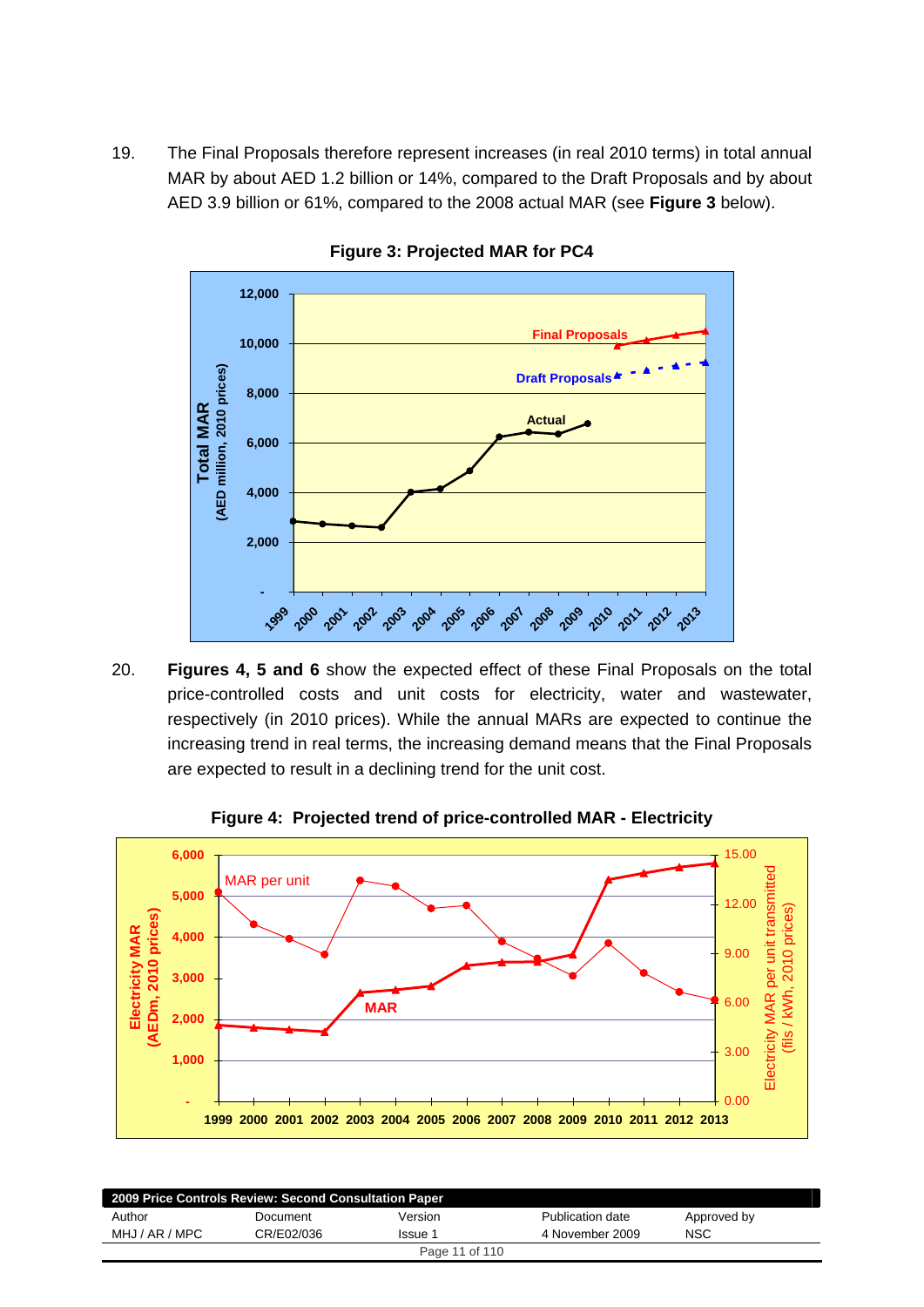

**Figure 5: Projected trend of price-controlled MAR - Water** 

**Figure 6: Projected trend of price-controlled MAR - Wastewater** 



## **Performance Incentive Scheme (PIS)**

- 21. The PIS will continue to have Category A indicators (listed in **Table 10** below) and Category B indicators. The new indicators are shown in Table 10 below in **red bold** font. The main changes from the existing PIS are summarised below:
	- (a) The three measures proposed in the Draft Proposals as Loss, Metering and Demand Incentives (LMDIs) will be introduced as PIS Category A technical indicators.

| 2009 Price Controls Review: Second Consultation Paper |            |         |                  |             |  |
|-------------------------------------------------------|------------|---------|------------------|-------------|--|
| Author                                                | Document   | Version | Publication date | Approved by |  |
| MHJ / AR / MPC                                        | CR/E02/036 | Issue 1 | 4 November 2009  | NSC         |  |
| Page 12 of 110                                        |            |         |                  |             |  |
|                                                       |            |         |                  |             |  |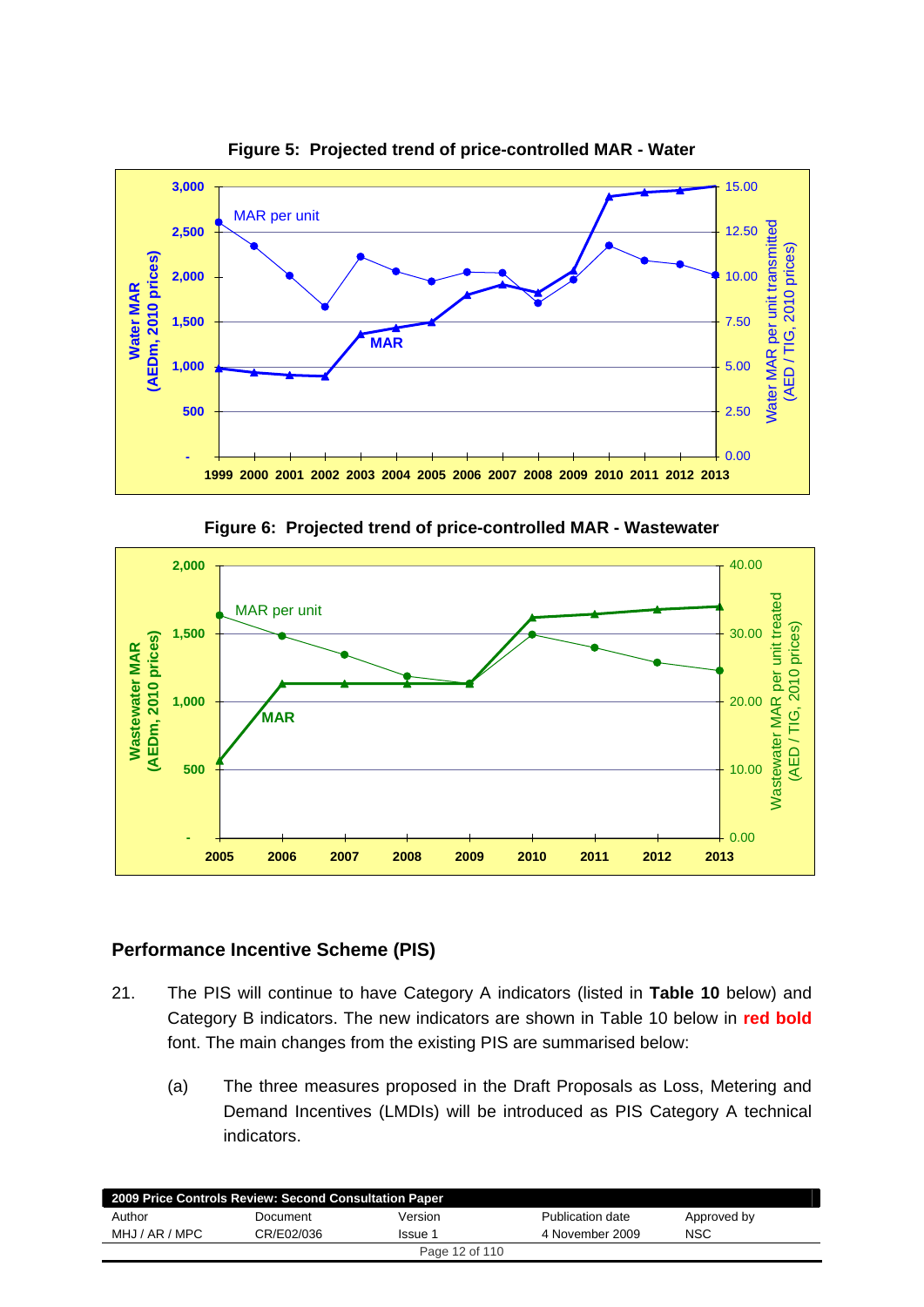- (b) The PIS bonuses of the Category A timeliness indicators for audited SBAs will be removed so that only a penalty for delayed submission should apply (bonuses will be retained for PCR and AIS).
- (c) The PIS target dates for both PCRs and SBAs will be changed to 30 April, while extending the target date for AIS to 31 October.
- (d) The PIS bonus and penalty for each Category A technical indicator will be subject to an individual cap of 1% of the company's "own" MAR. There will be no overall cap on Category A indicators. The overall cap for Category B indicators will be 1% of own MAR.

| <b>Company</b> | <b>Electricity</b>                                 | <b>Water</b>                     | <b>Wastewater</b>                 |
|----------------|----------------------------------------------------|----------------------------------|-----------------------------------|
| AADC/          | Timeliness of Audited SBA                          | <b>Timeliness of Audited SBA</b> |                                   |
| <b>ADDC</b>    | Timeliness of Audited PCR                          | Timeliness of Audited PCR        |                                   |
|                | Timeliness of AIS                                  | Timeliness of AIS                |                                   |
|                | Customer Minutes Lost per Customer                 | <b>Water Quality</b>             |                                   |
|                | No. of Interruptions per Customer (until 2009)     | <b>Customer Debt Reduction</b>   |                                   |
|                | <b>SAIFI</b>                                       | <b>DLR</b> indicator             |                                   |
|                | <b>Customer Debt Reduction</b>                     | <b>IM</b> indicator              |                                   |
|                | <b>Distribution Loss Reduction (DLR) indicator</b> | <b>DSM</b> indicator             |                                   |
|                | Interface Metering (IM) indicator                  |                                  |                                   |
|                | <b>Demand Side Management (DSM) indicator</b>      |                                  |                                   |
| <b>TRANSCO</b> | Timeliness of Audited SBAs                         | Timeliness of Audited SBAs       |                                   |
|                | Timeliness of Audited PCR                          | Timeliness of Audited PCR        |                                   |
|                | Timeliness of AIS                                  | Timeliness of AIS                |                                   |
|                | Availability                                       | <b>Water Quality</b>             |                                   |
|                | Energy Lost                                        | <b>Availability</b>              |                                   |
| <b>ADSSC</b>   |                                                    |                                  | <b>Timeliness of Audited SBAs</b> |
|                |                                                    |                                  | Timeliness of Audited PCR         |
|                |                                                    |                                  | Timeliness of AIS                 |

#### **Table 10: Category A Indicators for PC4 – Final Proposals**

Notes: SBA = Separate Business Accounts; PCR = Price Control Return; AIS = Annual Information Submission; SAIFI = System Average Interruption Frequency Index

## **Changes from Draft Proposals**

22. Differences between the Draft Proposals and the Final Proposals are summarised in **Table 11** below:

| 2009 Price Controls Review: Second Consultation Paper |            |         |                  |             |  |  |
|-------------------------------------------------------|------------|---------|------------------|-------------|--|--|
| Author                                                | Document   | Version | Publication date | Approved by |  |  |
| MHJ / AR / MPC                                        | CR/E02/036 | Issue 1 | 4 November 2009  | NSC         |  |  |
| Page 13 of 110                                        |            |         |                  |             |  |  |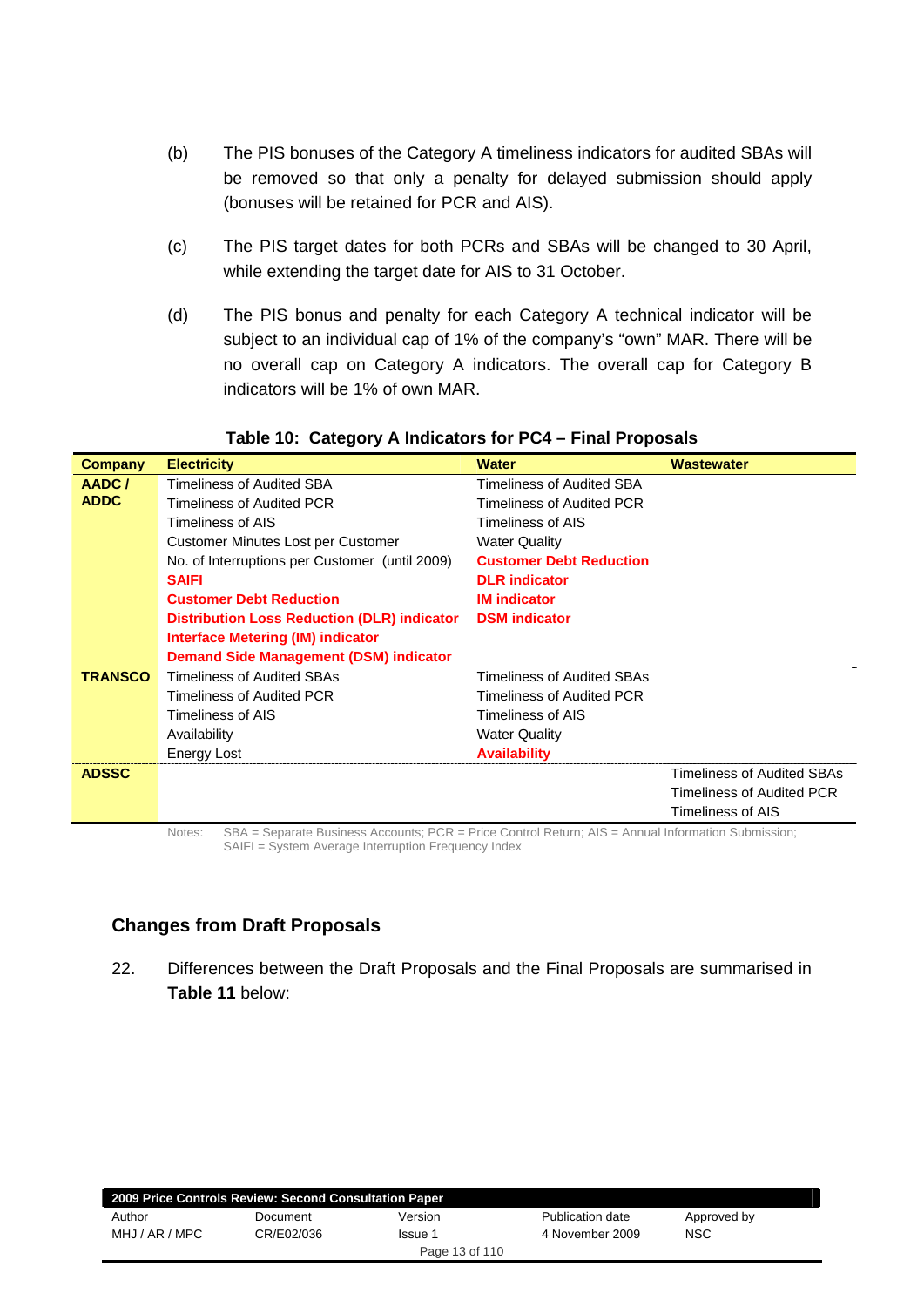| <b>Main feature</b>                                                                                        | <b>Company</b>                | <b>Draft Proposals</b>                                                                             | <b>Final Proposals</b>                                                                                                        |
|------------------------------------------------------------------------------------------------------------|-------------------------------|----------------------------------------------------------------------------------------------------|-------------------------------------------------------------------------------------------------------------------------------|
| <b>Price Control Re-Opening</b><br><b>Mechanism (PCROM)</b>                                                | All                           | <b>Proposed PCROM</b>                                                                              | No PCROM                                                                                                                      |
| <b>Loss, Metering and Demand</b><br><b>Incentives (LMDIs)</b>                                              | AADC, ADDC                    | New MAR term for LMDIs with<br>individual caps of 2% of own<br><b>MAR</b>                          | Introduced LMDIs as PIS Category<br>A indicators with individual caps of<br>1% of own MAR                                     |
| <b>Interface Metering Incentive</b><br>(IMI)                                                               | AADC, ADDC                    | Penalties inversely related to<br>improvement from prior year                                      | Penalties proportionate to extent<br>of non-compliance                                                                        |
| <b>Base level of opex</b>                                                                                  | All                           | Opex projected for 2009 at the<br>last price control review                                        | Average of (a) Opex projected for<br>2009 at the last review and (b)<br>2008 actual opex                                      |
| <b>PC4 provisional capex</b>                                                                               | All                           | Based on 2007 actual capex<br>(Exceptions - ADSSC: AED 2<br>billion per annum)                     | Based on 2008 actual capex<br>(Exceptions - ADSSC: AED 3<br>billion per annum; AADC water:<br>2005-2008 actual average capex) |
| <b>Cost of capital</b>                                                                                     | All                           | Possible reduction by 0.1%-0.5%<br>if PCROM introduced                                             | Not applicable as PCROM not<br>introduced                                                                                     |
| <b>Financial adjustments for PIS</b><br><b>Category B</b>                                                  | <b>TRANSCO</b>                | Penalties equal to 1% of MAR for<br>Five-Year Planning Statements in<br>2006 and 2007              | Penalties reduced to 0.5% of MAR                                                                                              |
| <b>Financial adjustment for</b><br>customer water installations                                            | AADC                          | Removed AED 25 million<br>provided at last review along with<br>financing benefits                 | Allow AED 25 million but remove<br>financing benefits due to delay in<br>expenditure                                          |
| <b>Financial adjustment for</b><br>water interface metering                                                | AADC, ADDC                    | Penalties:<br>AADC: - AED 30.41 million<br>ADDC: - AED 99.88 million                               | No penalties                                                                                                                  |
| <b>Possible financial</b><br>adjustments for Guaranteed<br><b>Standards and internet</b><br>payment system | AADC, ADDC                    | Possible penalties of up to 1% of<br><b>MAR</b>                                                    | No penalties                                                                                                                  |
| <b>PIS Category A indicator for</b><br>water quality                                                       | AADC, ADDC,<br><b>TRANSCO</b> | Proposed a change to the<br>existing incentive structure<br>requiring 100% compliance for<br>bonus | No change in the existing incentive<br>structure                                                                              |
| <b>Overall cap for PIS Category</b><br><b>B</b> adjustments in any year                                    | All                           | 2% of MAR                                                                                          | 1% of MAR                                                                                                                     |

# **Table 11: Summary of main changes from Draft Proposals**

| 2009 Price Controls Review: Second Consultation Paper |            |         |                  |             |  |
|-------------------------------------------------------|------------|---------|------------------|-------------|--|
| Author                                                | Document   | Version | Publication date | Approved by |  |
| MHJ / AR / MPC                                        | CR/E02/036 | Issue 1 | 4 November 2009  | NSC         |  |
| Page 14 of 110                                        |            |         |                  |             |  |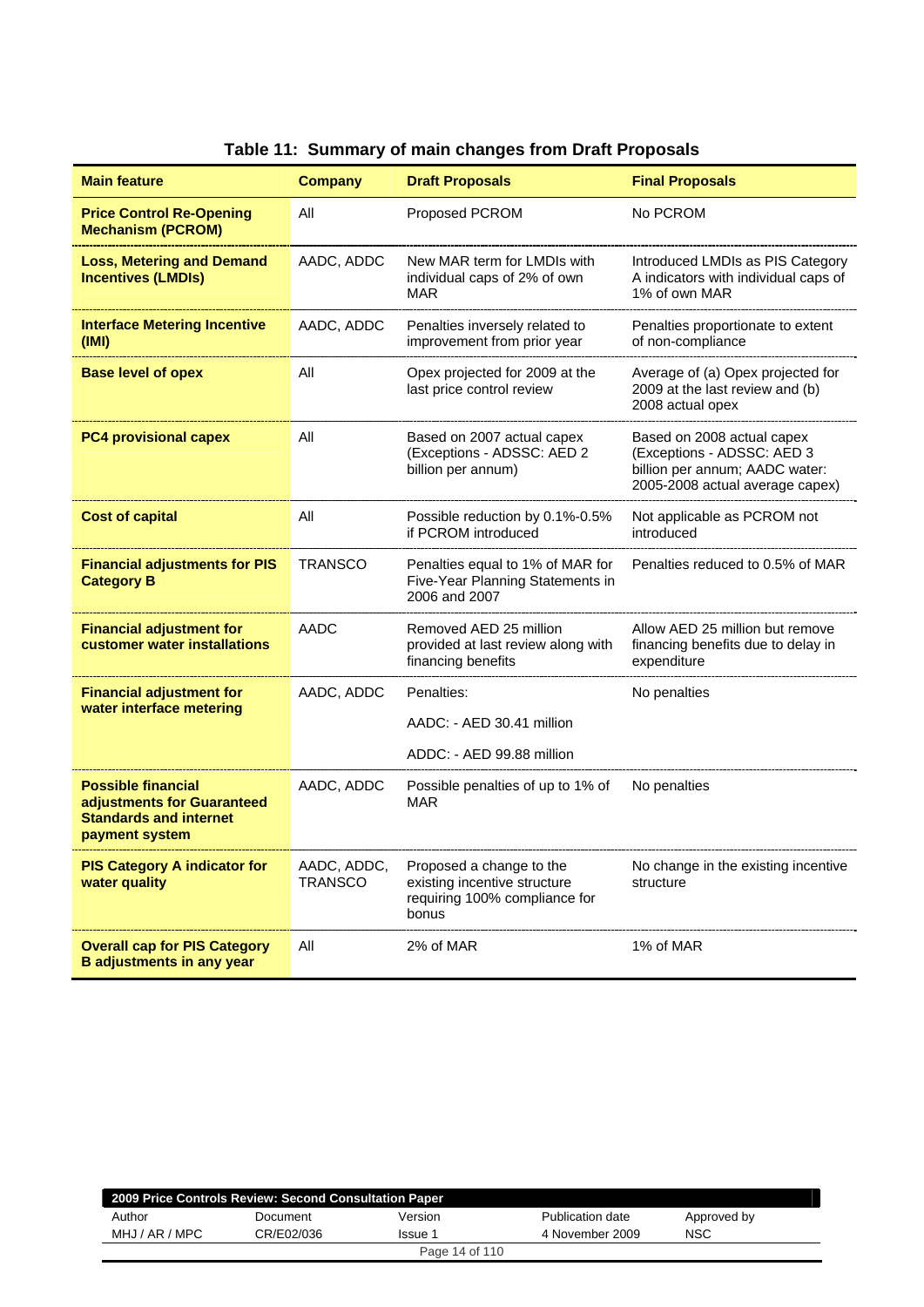# <span id="page-14-0"></span>**Overall regulatory framework**

- 1.1 The three water and electricity network companies in the Emirate of Abu Dhabi, namely, Al Ain Distribution Company (AADC), Abu Dhabi Distribution Company (ADDC) and Abu Dhabi Transmission and Despatch Company (TRANSCO), have been subject to price controls set by the Bureau since 1999:
	- (a) The first price controls (PC1) applied for four years (1999-2002);
	- (b) The second price controls (PC2) ran for three years (2003-2005); and
	- (c) The current (third) price controls (PC3) apply for four years (2006-2009).
- 1.2 The water production and electricity generation activities of the Abu Dhabi Company for Servicing Remote Areas (more commonly known as the Remote Area Services Company or RASCO) have been subject to the Bureau's price controls since 2003. These price controls were applied for two years (2004-2005) and were later extended in 2005 to apply for a further period.
- 1.3 The wastewater collection, treatment and disposal activities of the Abu Dhabi Sewerage Services Company (ADSSC) have been subject to a price control set by the Bureau in 2007. This price control applies from the date of establishment of ADSSC (21 June 2005) until the end of 2009.
- 1.4 The price controls are important because they provide incentives for cost efficiency and performance improvement and determine the cap on the annual revenue of each company. For AADC, ADDC and ADSSC, the difference between the revenue cap and the revenue from customers determines the subsidy required from the government. In 2008, the price-controlled costs in the sector accounted for about AED 5.4 billion, or 43% of total sector costs (AED 12.4 billion).
- 1.5 The remaining sector costs (not subject to price controls) relate to electricity generation and water desalination, which are subject to competition between bidders to build new production plants and to the economic purchasing obligation of the Abu Dhabi Water and Electricity Company (ADWEC). ADWEC is the single buyer in the sector and the seller of water and electricity to AADC and ADDC. ADWEC's procurement costs (mainly staff-related costs) are however subject to price controls.

| 2009 Price Controls Review: Second Consultation Paper |            |         |                  |             |  |  |
|-------------------------------------------------------|------------|---------|------------------|-------------|--|--|
| Author                                                | Document   | Version | Publication date | Approved by |  |  |
| MHJ / AR / MPC                                        | CR/E02/036 | Issue 1 | 4 November 2009  | <b>NSC</b>  |  |  |
| Page 15 of 110                                        |            |         |                  |             |  |  |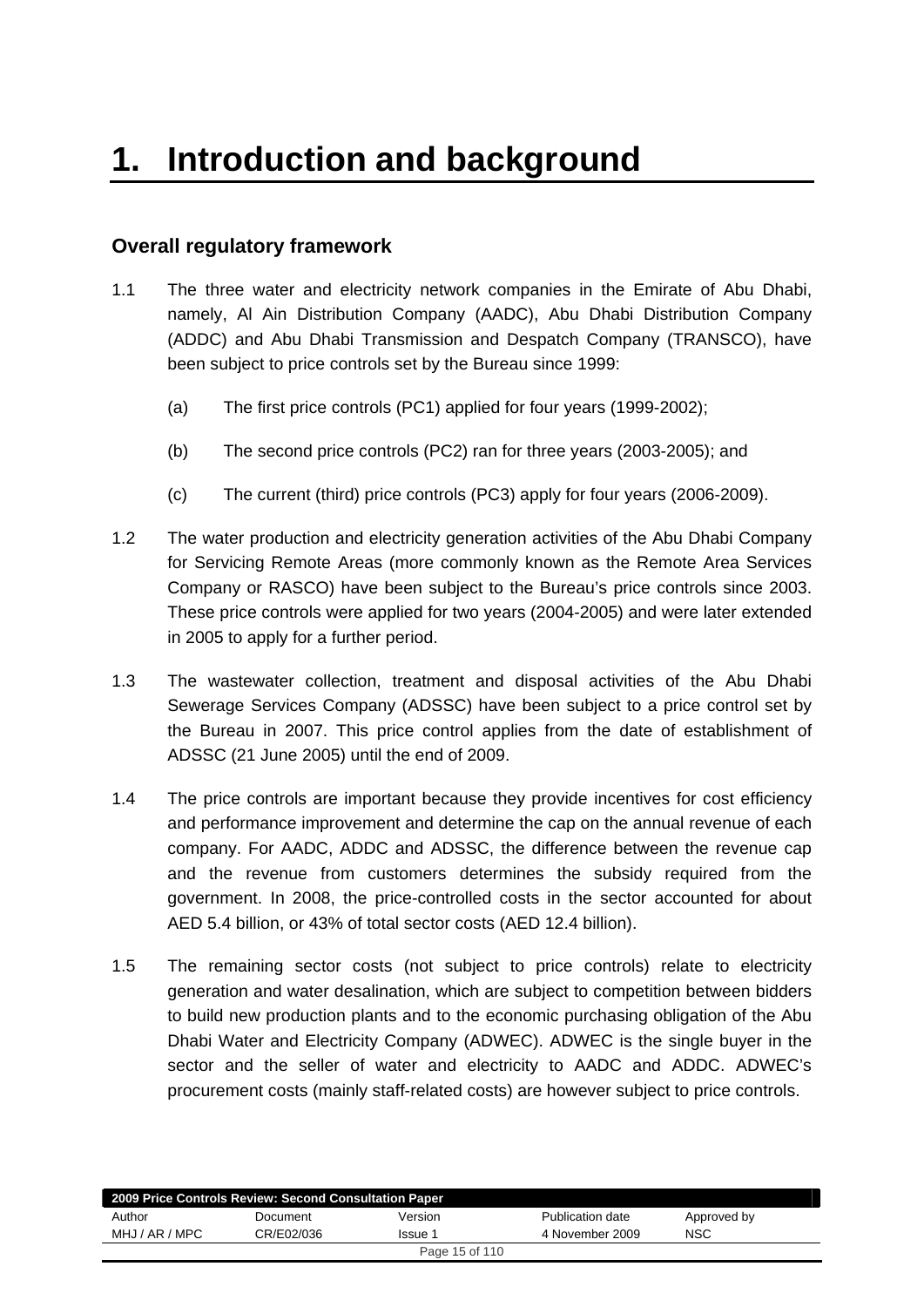## **2009 price controls review**

- 1.6 All the current price controls are due to expire at the end of 2009 and require new controls to be in place to take effect from 1 January 2010. Our First Consultation Paper marked the start of the process in November 2008 to set the new controls (referred to as the "PC4" controls), followed by the Second Consultation Paper and Draft Proposals in March and June 2009, respectively. As discussed in these papers, the Bureau has decided to extend the existing controls for RASCO, and to subject ADWEC to a different control cycle and structure. This paper therefore focuses on the four network companies (i.e., **AADC, ADDC, ADSSC and TRANSCO**).
- 1.7 These papers also set out the timetable for the current review. **Table 1.1** below summarises the progress to date against that timetable:

| <b>Target Date</b>       | <b>Task</b>                                                                                                                                                                                                                                                               | <b>Actual Date</b> |
|--------------------------|---------------------------------------------------------------------------------------------------------------------------------------------------------------------------------------------------------------------------------------------------------------------------|--------------------|
| November 2008            | <b>Bureau published First Consultation Paper</b>                                                                                                                                                                                                                          | 18 November 2008   |
| 5 January 2009           | Responses to First Consultation Paper                                                                                                                                                                                                                                     |                    |
|                          | <b>AADC</b>                                                                                                                                                                                                                                                               | 27 January 2009    |
|                          | <b>ADDC</b>                                                                                                                                                                                                                                                               | 22 January 2009    |
|                          | <b>ADSSC</b>                                                                                                                                                                                                                                                              | 13 January 2009    |
|                          | <b>ADWEA</b>                                                                                                                                                                                                                                                              | 28 December 2008   |
|                          | <b>TRANSCO</b>                                                                                                                                                                                                                                                            | 5 January 2009     |
| <b>March 2009</b>        | <b>Bureau published Second Consultation Paper</b>                                                                                                                                                                                                                         | 19 March 2009      |
| 30 April 2009            | Responses to Second Consultation Paper                                                                                                                                                                                                                                    |                    |
|                          | AADC                                                                                                                                                                                                                                                                      | 11 May 2009        |
|                          | <b>ADDC</b>                                                                                                                                                                                                                                                               | 10 May 2009        |
|                          | <b>ADSSC</b>                                                                                                                                                                                                                                                              | 4 May 2009         |
|                          | <b>MASDAR</b>                                                                                                                                                                                                                                                             | 30 April 2009      |
|                          | <b>TRANSCO</b>                                                                                                                                                                                                                                                            | 3 May 2009         |
|                          | Meetings to discuss Second Consultation Paper and responses to the paper                                                                                                                                                                                                  |                    |
|                          | <b>AADC</b>                                                                                                                                                                                                                                                               | 21 May 2009        |
|                          | <b>ADDC</b>                                                                                                                                                                                                                                                               | 26 May 2009        |
|                          | <b>ADSSC</b>                                                                                                                                                                                                                                                              | 14 May 2009        |
|                          | <b>TRANSCO</b>                                                                                                                                                                                                                                                            | 12 May 2009        |
| <b>June 2009</b>         | <b>Bureau published Draft Proposals</b>                                                                                                                                                                                                                                   | 24 June 2009       |
| 30 June 2009             | Companies submitted audited Separate Business Accounts                                                                                                                                                                                                                    | Upto 30 June 2009  |
| 6 August 2009            | Responses to Draft Proposals                                                                                                                                                                                                                                              |                    |
|                          | AADC*                                                                                                                                                                                                                                                                     | 23 August 2009     |
|                          | <b>ADDC</b>                                                                                                                                                                                                                                                               | 9 August 2009      |
|                          | <b>ADSSC</b>                                                                                                                                                                                                                                                              | 6 August 2009      |
|                          | <b>ADWEA</b>                                                                                                                                                                                                                                                              | 6 September 2009   |
|                          | TRANSCO**                                                                                                                                                                                                                                                                 | 6 August 2009      |
| September / October 2009 | <b>Bureau publishes Final Proposals</b>                                                                                                                                                                                                                                   | 4 November 2009    |
| Notes:                   | Dates shown for responses are the dates of their receipt by the Bureau. * AADC subsequently supplemented its response to the Draft<br>Proposals with information on its claim for extraordinary costs due to water supply capacity constraints (2 September 2009) and its |                    |

#### **Table 1.1: Progress to date on 2009 Price Controls Review**

Proposals with information on its claim for extraordinary costs due to water supply capacity constraints (2 September 2009) and its efficiency initiatives (3 September 2009). \*\* TRANSCO submitted additional information on its opex and capex forecasts on 31 August and 13 September 2009.

| 2009 Price Controls Review: Second Consultation Paper |            |                |                  |             |  |
|-------------------------------------------------------|------------|----------------|------------------|-------------|--|
| Author                                                | Document   | Version        | Publication date | Approved by |  |
| MHJ / AR / MPC                                        | CR/E02/036 | lssue 1        | 4 November 2009  | NSC         |  |
|                                                       |            | Page 16 of 110 |                  |             |  |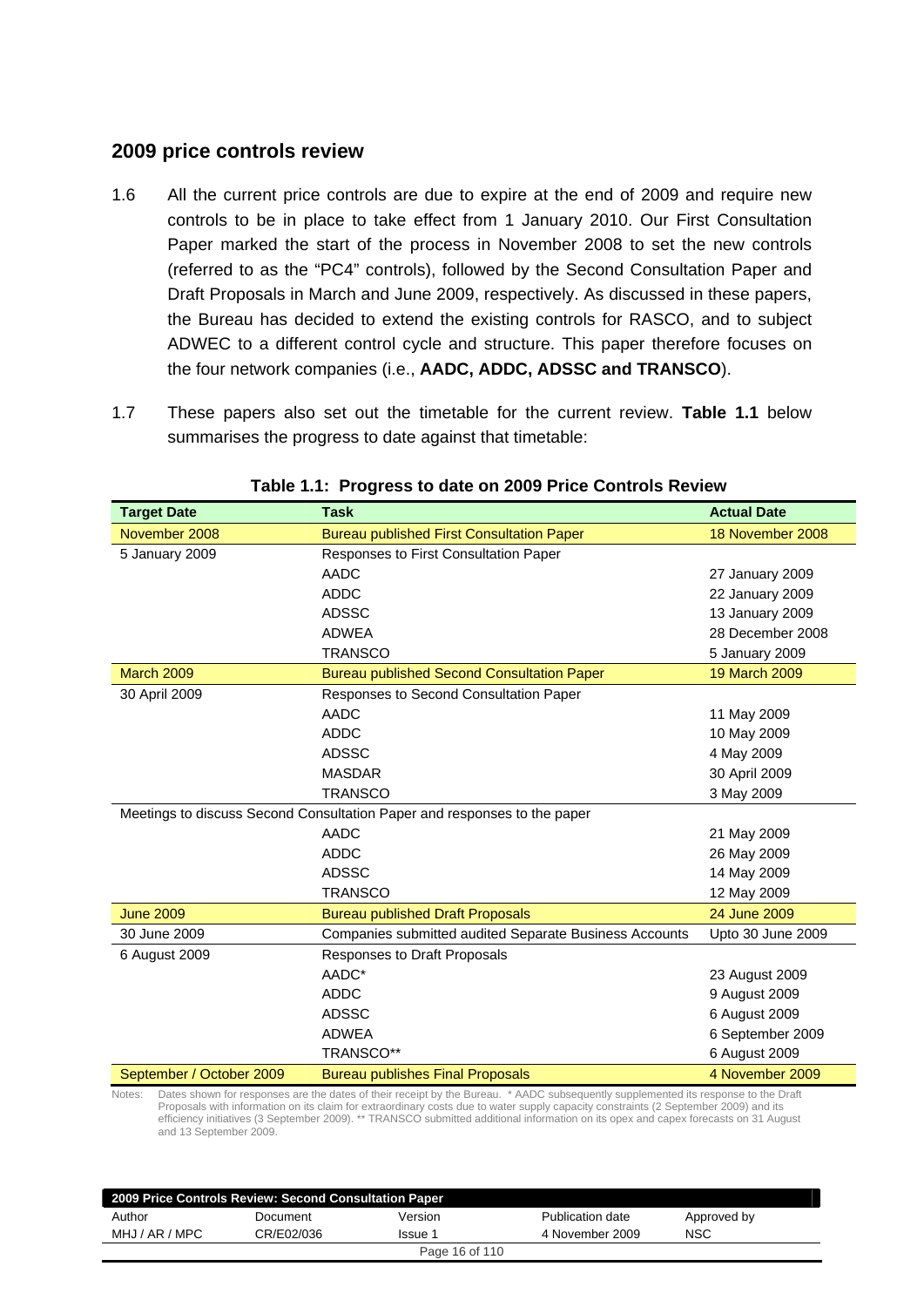- 1.8 In parallel to the issue of Draft Proposals, we requested the companies to identify the main efficiency initiatives they plan to implement over the PC4 period and to explain the significant deviations of the 2008 actual capex from their 2008 forecast capex, via our letters of 25 June and 5 July 2009, respectively. We have received responses from TRANSCO to both the requests and from AADC to the former request.
- 1.9 We have received detailed responses to the Draft Proposals from each concerned licensee. These responses are discussed in the relevant sections of this paper. We have given due consideration to these responses and modified our Final Proposals for PC4 in some areas as a result. We have also now received the 2008 audited Separate Business Accounts (SBAs) from the companies and have taken into account of latest financial information.
- 1.10 During the consultation process some companies raised issues which are not directly related to the price controls review (for example, customer tariffs and sector restructuring); we invited the companies to make separate submissions on such issues. Some companies reiterated concerns about the review process. As discussed in the Draft Proposals, we need to strike a balance between the interests of the various stakeholders and to distinguish the issues of significance for this review. The outcome of the consultation on each issue may therefore not be to the full satisfaction of every stakeholder.
- 1.11 Proposed licence modifications that give effect to these Final Proposals are being issued to licensees separately. Each company is required to communicate to the Bureau its acceptance or otherwise of the proposed licence modifications by 10 December 2009. If accepted by the above date, these proposals will come into effect on 1 January 2010. Otherwise, the existing licence will remain in force until such time as it is modified.

| <b>Target Date</b> | Task                                                                     |
|--------------------|--------------------------------------------------------------------------|
| 18 November 2009   | Bureau to issue draft licence modifications to companies                 |
| 17 December 2009   | Companies to respond to Final Proposals / draft licence<br>modifications |
| 1 January 2010     | Bureau to issue licence modifications for PC4                            |
| 1 January 2010     | PC4 controls to take effect                                              |

**Table 1.2: Remaining timetable for 2009 Price Controls Review** 

| 2009 Price Controls Review: Second Consultation Paper |            |         |                  |             |  |  |
|-------------------------------------------------------|------------|---------|------------------|-------------|--|--|
| Author                                                | Document   | Version | Publication date | Approved by |  |  |
| MHJ / AR / MPC                                        | CR/E02/036 | Issue 1 | 4 November 2009  | NSC         |  |  |
| Page 17 of 110                                        |            |         |                  |             |  |  |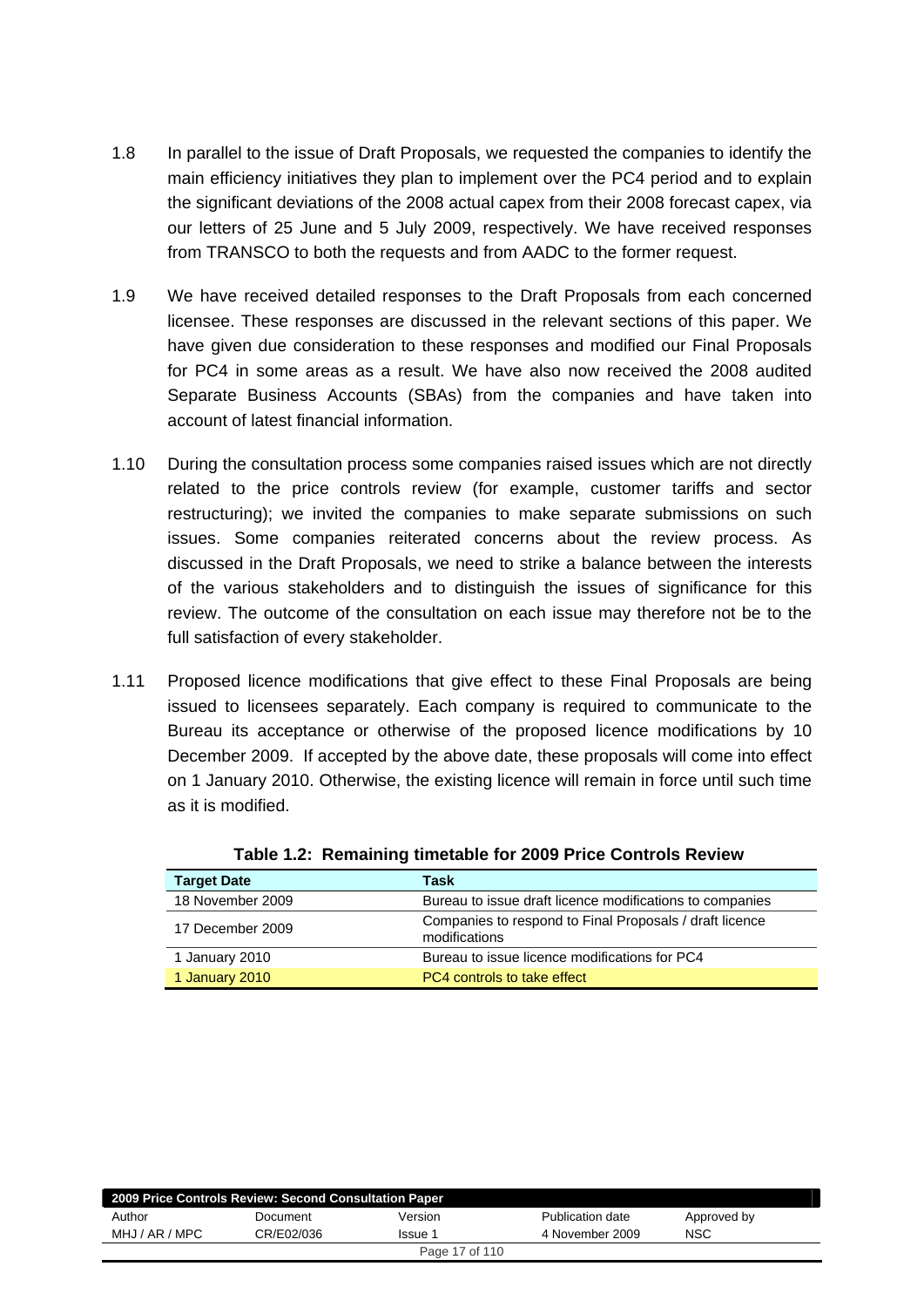# <span id="page-17-0"></span>**Type of regulation**

- 2.1 The Draft Proposals suggested continuation of CPI-X regulation for all network companies (using the UAE CPI), following supportive responses received to earlier consultation papers.
- 2.2 In its response to the Draft Proposals, AADC, while continuing to support CPI-X regulation in principle, considered that the various proposed mechanisms for efficiency drivers and penalties with additional complexity and risks did not conform to CPI-X regulation. ADDC considered that the proposed form of CPI-X regulation is similar to rate of return (ROR) regulation due to the proposed PCROM, the delinking of the opex allowance from actual opex, and what it considered to be a lack of a visible X factor. Given the substantial demand growth, ADDC argued that a CPI-X regime is not suitable for ADDC. It therefore suggested that the Bureau adopts a form of regulation more suitable to the high growth and dynamic planning environment in the UAE.
- 2.3 We do not consider the mechanisms and approaches proposed in the Draft Proposals are inconsistent with the CPI-X regulation. In fact, such mechanisms are based on best practices in CPI-X regimes in other countries. For example, the proposed PCROM, which ADDC considered to be "unheard of in CPI-X regimes", was directly based on the IDoK (Interim Determination of K) mechanism which has been in use in the UK water sector since 1989. We have therefore adopted CPI-X regulation for these Final Proposals (using the UAE CPI).

# **Form of regulation**

- 2.4 In view of the companies' continued support, the Draft Proposals adopted the hybrid form of revenue caps (i.e., fixed revenue term plus variable revenue terms involving revenue drivers) for all four network companies.
- 2.5 In its response to the Draft Proposals, ADDC did not agree with the hybrid form. Further, it considered that the proposed LMDIs and PIS place significant risks on the company (with a possible penalty of up to 14% of a distribution company's "own" MAR) and recommended a 100% fixed revenue term with such risks.
- 2.6 While ADDC has presented an extreme scenario of potential risks, we have, as discussed later in the paper, attempted to address these concerns by making

| 2009 Price Controls Review: Second Consultation Paper |            |         |                  |             |  |
|-------------------------------------------------------|------------|---------|------------------|-------------|--|
| Author                                                | Document   | Version | Publication date | Approved by |  |
| MHJ / AR / MPC                                        | CR/F02/036 | Issue 1 | 4 November 2009  | NSC         |  |
| Page 18 of 110                                        |            |         |                  |             |  |
|                                                       |            |         |                  |             |  |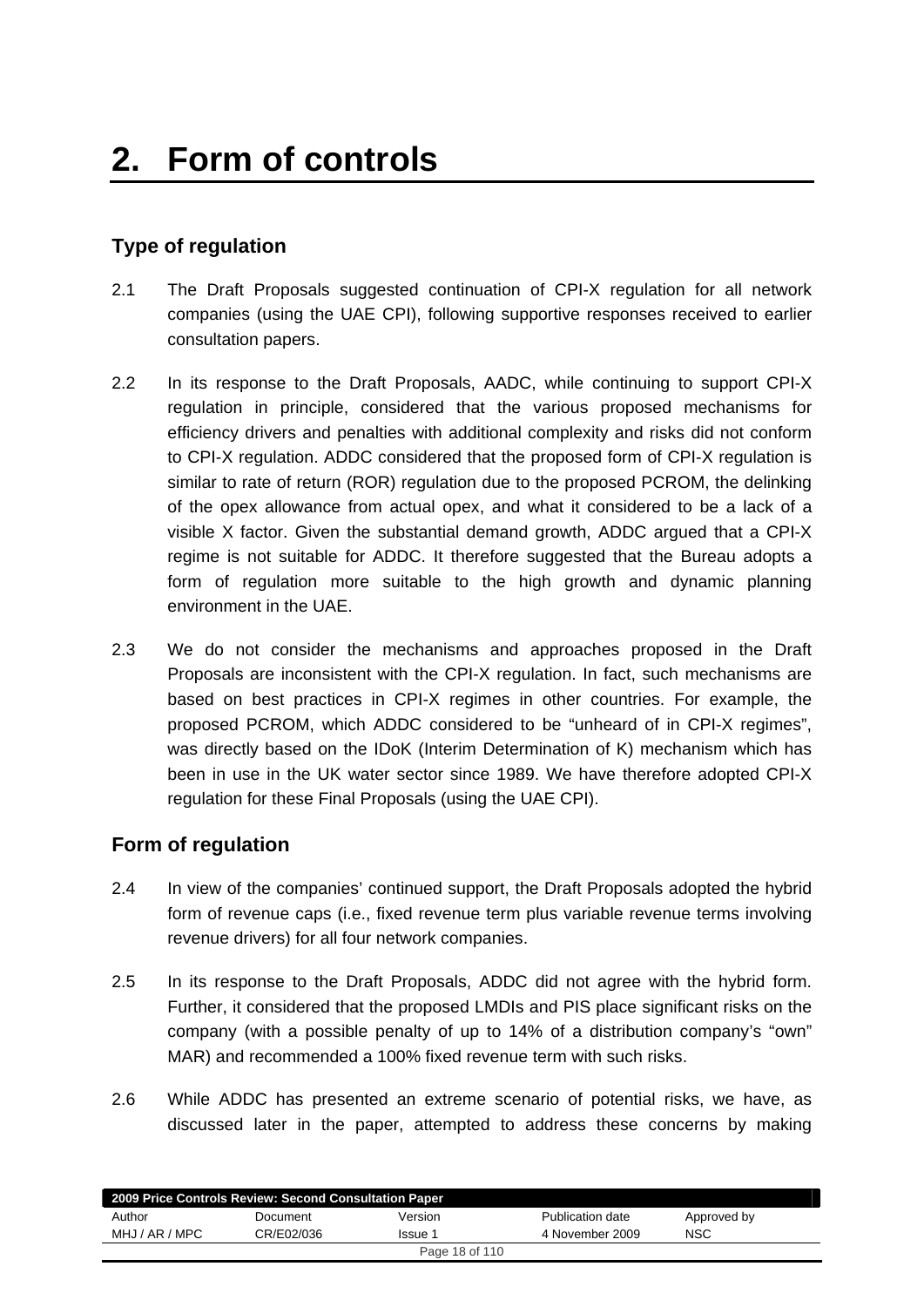significant changes to the LMDIs and PIS, resulting in lower risks. The risks must in any case be seen in the context of the allowed profit, which in the case of ADDC make up about a third of the MAR.

2.7 With regard to revenue drivers, we consider that a 100% fixed revenue cap is not suitable in view of the companies' cost structures, high growth expectations and demand growth uncertainties. These Final Proposals are therefore based on the hybrid form of revenue caps for all four network companies.

## **Choice of revenue drivers**

2.8 The table below summarises the current revenue drivers and their weights in the MAR formulae as well as our proposals for PC4 in the Draft Proposals:

| Company          | <b>Revenue Driver</b>           | <b>Weight in current</b><br>price controls | <b>Proposed weight in Second</b><br><b>Consultation Paper</b> | <b>Proposed weight in</b><br><b>Draft / Final Proposals</b> |
|------------------|---------------------------------|--------------------------------------------|---------------------------------------------------------------|-------------------------------------------------------------|
| AADC / ADDC      | Fixed term                      | 70%                                        | 80%                                                           | 80%                                                         |
| (both water      | Customer numbers                | 15%                                        | 15%                                                           | 15%                                                         |
| and electricity) | Metered units distributed       | 15%                                        | 5%                                                            | 5%                                                          |
| <b>TRANSCO</b>   | Fixed term                      | 70%                                        | 70%                                                           | 80%                                                         |
| (both water      | Metered peak demand             | 15%                                        | 15%                                                           | 10%                                                         |
| and electricity) | Metered units transmitted       | 15%                                        | 15%                                                           | 10%                                                         |
| <b>ADSSC</b>     | Fixed term                      | 100%                                       | 70%                                                           | 80%                                                         |
|                  | Customer numbers                | $0\%$                                      | 15%                                                           | $0\%$                                                       |
|                  | Annual flow at treatment plants | $0\%$                                      | 15%                                                           | 20%                                                         |

#### **Table 2.1: Revenue drivers and their weights in MAR formulae**

- 2.9 As explained in the Draft Proposals:
	- (a) The choice of revenue drivers and their weights reflects a number of considerations, including the cost structure of the business (thereby reducing the licensee's exposure to increases in its costs resulting from demand growth) and providing desirable incentives. We acknowledged that no single revenue driver can satisfy all of these objectives.
	- (b) The weighting of 5% for the 'metered units distributed' revenue driver for AADC and ADDC was reduced from 15% to 5% from PC3 to reduce any disincentive for distribution companies to undertake Demand Side Management (DSM) measures.
	- (c) In line with ADSSC's comments, the Draft Proposals incorporated 'annual flow entering treatment plants' as the only revenue driver for the company

| 2009 Price Controls Review: Second Consultation Paper |            |         |                  |             |  |
|-------------------------------------------------------|------------|---------|------------------|-------------|--|
| Author                                                | Document   | Version | Publication date | Approved by |  |
| MHJ / AR / MPC                                        | CR/E02/036 | Issue 1 | 4 November 2009  | <b>NSC</b>  |  |
| Page 19 of 110                                        |            |         |                  |             |  |
|                                                       |            |         |                  |             |  |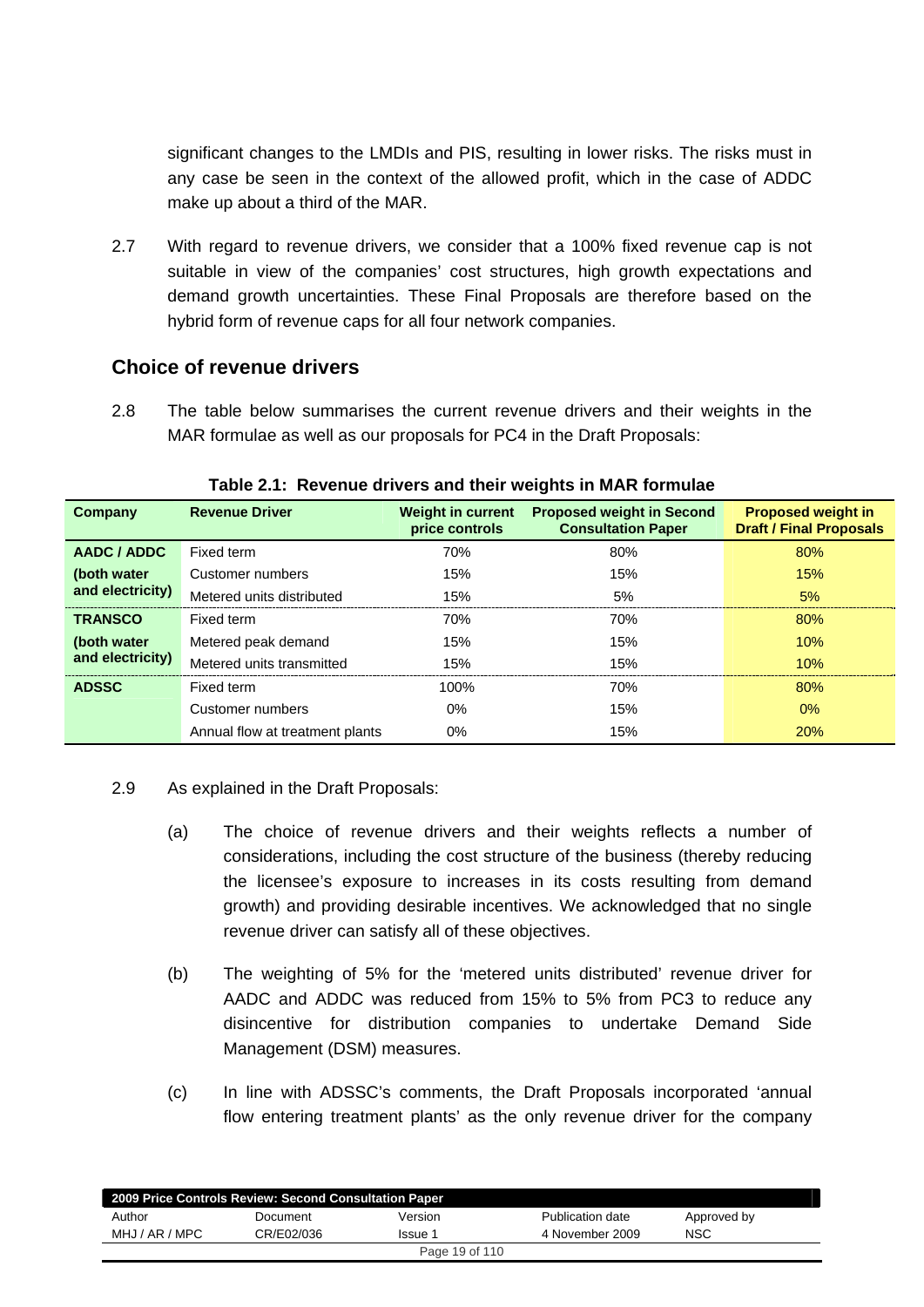with the weights of the fixed and variable components in the ratio 80:20, consistent with those overall weights for the distribution companies.

- (d) Recognising the shared responsibility of TRANSCO and the distribution companies with respect to the interface metering, we reduced the weight of the variable terms in the MAR formulae for TRANSCO from 30% in aggregate to 20%, in line with other companies.
- 2.10 In response to the Draft Proposals:
	- (a) AADC considered that the proposed revenue drivers are more focused on the network or distribution business and do not fairly reflect the supply business.
	- (b) ADDC argued for including estimated meter reads within the metered units distributed revenue driver based on its presentation to the Bureau in early 2008.
	- (c) TRANSCO, while welcoming the proposed interface metering-related financial adjustment and Category A indicators for the distribution companies, reiterated its suggestion for introducing interface metering-related Category A indicators for all network companies rather than retaining interface meteringbased revenue drivers for TRANSCO. In TRANSCO's view, this would reflect a fair apportionment of financial risk and responsibility.
- 2.11 In the absence of any alternative proposal from AADC and given the relative size of supply business, we believe that the customer accounts revenue driver fairly reflects the main cost driver of the supply business.
- 2.12 ADDC's issue with regards to estimated meter reads was discussed in the earlier consultation papers. The Bureau agrees in principle with ADDC but has yet to receive the requested report from ADDC on this matter (first requested in February 2009).
- 2.13 With regards to TRANSCO's concern, we believe that the reduced weight of 20% for its metered revenue drivers and the introduction of interface metering-related Category A indicators for AADC and ADDC reflects a fair balance and the shared responsibility between the companies.
- 2.14 In view of the above, we have adopted in these Final Proposals the revenue drivers and their weights as proposed in the Draft Proposals.
- 2.15 The new revenue driver *"annual flow at treatment plants"* for ADSSC will be defined as *"the aggregate quantity of wastewater (expressed in cubic meters) entered into*

| 2009 Price Controls Review: Second Consultation Paper |            |                |                  |             |  |
|-------------------------------------------------------|------------|----------------|------------------|-------------|--|
| Author                                                | Document   | Version        | Publication date | Approved by |  |
| MHJ / AR / MPC                                        | CR/E02/036 | Issue 1        | 4 November 2009  | <b>NSC</b>  |  |
|                                                       |            | Page 20 of 110 |                  |             |  |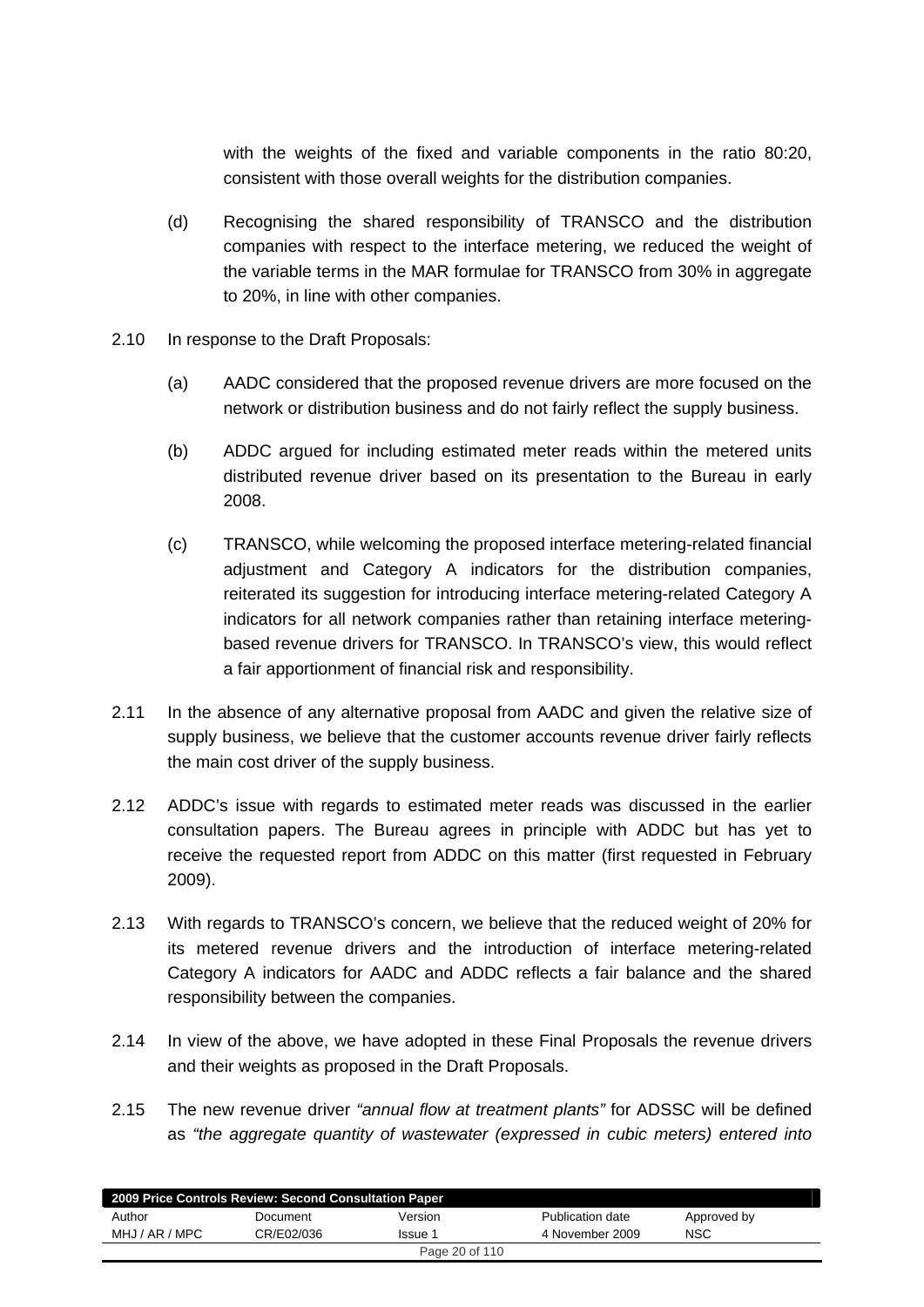*the wastewater treatment plants in the relevant year as metered in compliance with the Metering and Data Exchange Code (if existing and to the extent applicable in that year) at entry points to the wastewater treatment plants".* In the above definition, wastewater treatment plants include both ADSSC's own plants and those owned or operated by third parties under Sewage Treatment Agreements (STAs).

# **Duration of controls**

- 2.16 Earlier consultation papers discussed the need for the control duration to strike a balance between providing incentives for efficiency and reducing exposure to unanticipated outcomes. The Draft Proposals suggested that the PC4 controls should have a duration of four years (2010-2013).
- 2.17 Respondents continued to support the four-year duration for PC4. We have therefore adopted a four-year control duration for PC4 in this paper.

# **Scope and separation of controls**

- 2.18 The scope and separation of the present price controls can be summarised as follows:
	- (a) There are separate price controls for the water and electricity businesses of AADC, ADDC and TRANSCO. There is no such separation of controls for the sewerage, wastewater treatment and disposal businesses of ADSSC, nor for the distribution and supply businesses of the distribution companies.
	- (b) The scope of the present price controls covers, via the definition of the term "Regulated Revenue" in the respective licences, all the income of these companies, excluding only any revenues from unlicensed activities for which the concerned company has received the consent of the Bureau under the respective licence (termed "Excluded Income" in the licences).
	- (c) However, TRANSCO's unlicensed transmission activities outside the Emirate of Abu Dhabi which share the same assets with the licensed activities (referred to as 'unlicensed shared' assets) are included within the scope of the current price controls (as per an understanding agreed between TRANSCO and the Bureau).
	- (d) For AADC, ADDC and ADSSC, "Regulated Revenue" is defined in the licence to include any revenue which *should be* billed to and collected from their customers according to approved tariffs, rather than the revenue actually billed to the customers (this provides an incentive for distribution companies to bill all income to which they are entitled under the approved tariffs).

| 2009 Price Controls Review: Second Consultation Paper |            |                |                  |             |  |
|-------------------------------------------------------|------------|----------------|------------------|-------------|--|
| Author                                                | Document   | Version        | Publication date | Approved by |  |
| MHJ / AR / MPC                                        | CR/E02/036 | Issue 1        | 4 November 2009  | NSC         |  |
|                                                       |            | Page 21 of 110 |                  |             |  |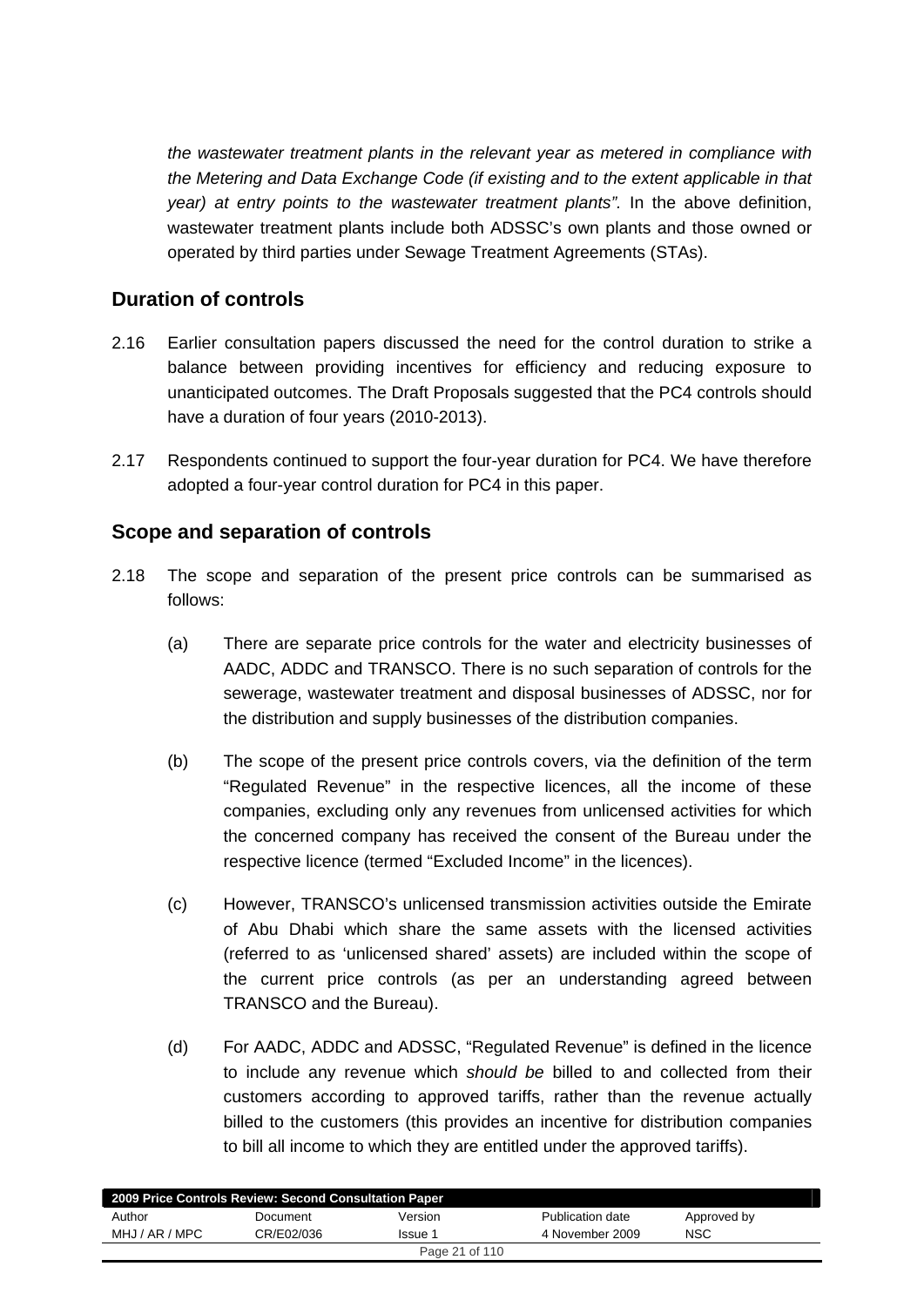- 2.19 In the Draft Proposals, we proposed that the existing scope and separation of price controls should be retained for all companies, with necessary changes to formally extend the scope of TRANSCO's price controls to include 'unlicensed shared' assets.
- 2.20 In response, ADDC suggested that the Bureau was ignoring the supply business and proposed separating the price controls between distribution and supply businesses so that the returns can be explicitly and correctly allocated to each business. ADDC did not agree to the summary of its response to the Second Consultation Paper provided in the Draft Proposals with respect to the continuation of the current scope and separation of controls.
- 2.21 With regards to ADDC's earlier position on the scope and separation of controls, the relevant part of ADDC's response to the Second Consultation Paper is reproduced below, which clearly confirms the accuracy of the summary of the response in the Draft Proposals:

*"2.48 Separation of price controls into the supply and distribution add administrative costs to the sector which have not been adequately proven to offset the benefits………. The virtual companies of supply and distribution bear no physical relationship to how ADDC is structured or controlled………. ADDC accepts to continue the current controls, because doing the same wrong activity is easier than making a change to do the correct way…..".* 

- 2.22 The Bureau does not agree that it is necessary to establish separate controls for the distribution and supply businesses. Such separation of controls becomes necessary only when there is competition in the supply activity. In the meantime, the Separate Business Accounts (SBAs) submitted annually to the Bureau by the distribution companies ensure that costs (and profits) are appropriately allocated to each business. The question of the appropriate return for the supply business is discussed in Section 6.
- 2.23 We have therefore not made any change to our proposal on the scope and separation of price controls and have adopted the Draft Proposals in this paper.

## **Pass-through costs**

2.24 For the Draft Proposals, we adopted the following pass-through costs, all subject to the economic purchasing obligations:

| 2009 Price Controls Review: Second Consultation Paper |            |         |                  |             |  |
|-------------------------------------------------------|------------|---------|------------------|-------------|--|
| Author                                                | Document   | Version | Publication date | Approved by |  |
| MHJ / AR / MPC                                        | CR/E02/036 | Issue 1 | 4 November 2009  | <b>NSC</b>  |  |
| Page 22 of 110                                        |            |         |                  |             |  |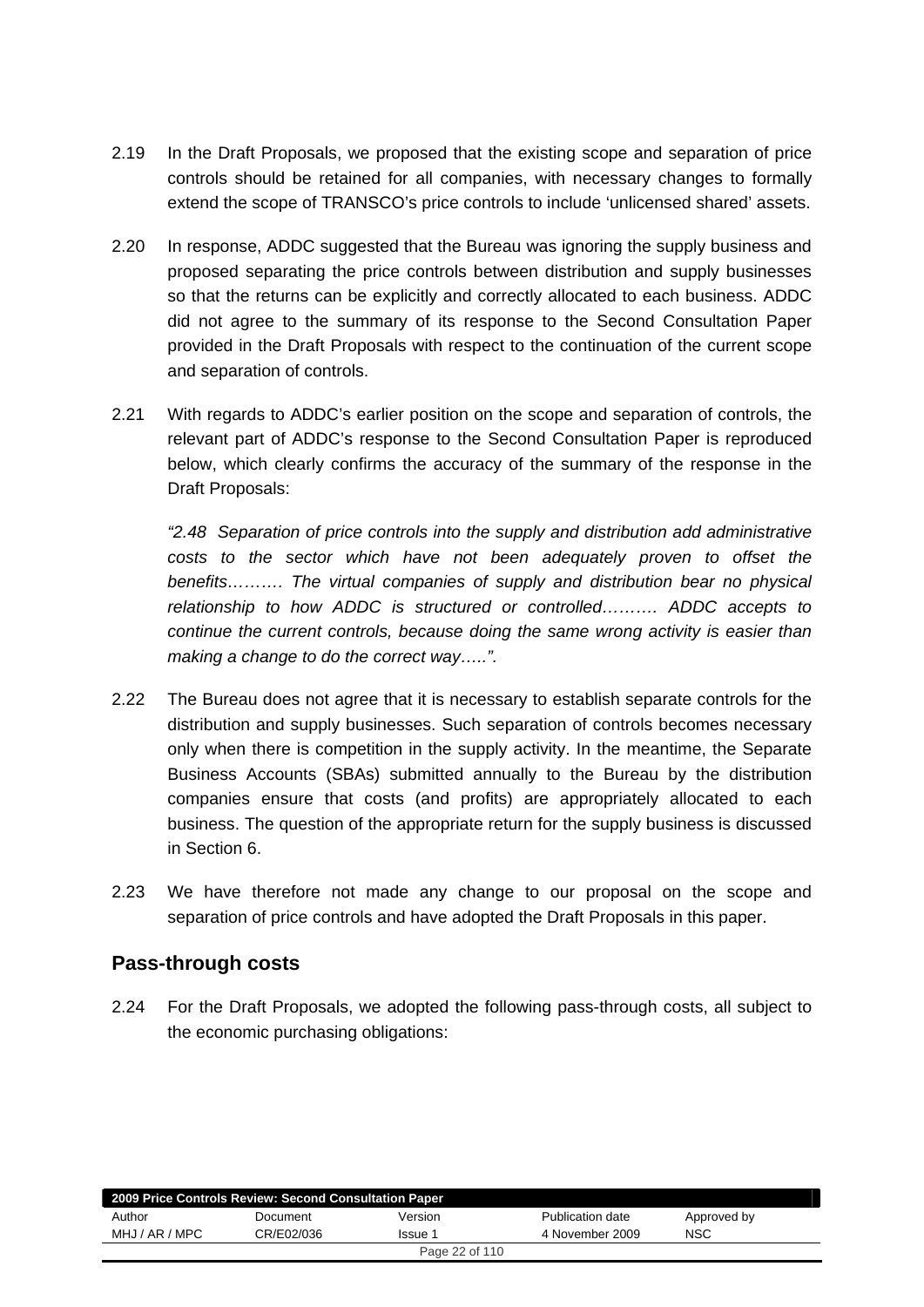| <b>Company</b> | Pass-through costs for PC4                                                                                                |
|----------------|---------------------------------------------------------------------------------------------------------------------------|
| AADC / ADDC    | Water and electricity purchases                                                                                           |
|                | Transmission charges<br>2.                                                                                                |
|                | Electricity purchases from embedded generation (along with distribution company's<br>З.<br>margin approved by the Bureau) |
| <b>TRANSCO</b> | Electricity ancillary service costs                                                                                       |
| <b>ADSSC</b>   | Sewerage Treatment Agreements (STAs) costs                                                                                |
| Notes:         | All pass-through costs are subject to the relevant licensee's economic purchasing obligation.                             |

|  | Table 2.2: Pass through costs - Draft Proposals |  |
|--|-------------------------------------------------|--|
|--|-------------------------------------------------|--|

2.25 That is, for PC4, we proposed retaining all the existing pass-through items in the price controls and allowing the following new pass-through items:

- (a) ADSSC's payments to new private wastewater treatment plants under the long-term Sewage Treatment Agreements (STAs); and
- (b) cost of electricity purchases by ADDC and AADC from embedded generation (renewable energy (RE) or otherwise), including any profit margin determined by the Bureau for purchases from RE projects.
- 2.26 We also confirmed that any RE project for which it is agreed that the distribution company makes payments on a cost-reflective basis, it will be required to show as a separate line in its PCR the subsidy or green payment required as the difference between the tariff payment and the benchmark cost of energy from conventional sources (avoided BST and TUoS costs). The Bureau will continue to work with all the relevant parties on this subject with the objective to formulate a regulatory policy for the determination of tariffs, subsidy and the distribution company's profit margin for such projects.
- 2.27 In their responses to the Draft Proposals, AADC and ADDC welcomed the passthrough of embedded generation costs along with profit margin for RE projects and highlighted the following issues:
	- (a) AADC suggested that the issues relating to tariffs, subsidy and profit margin should be addressed through a separate focused consultation.
	- (b) AADC also argued for the opex projections for PC4 to include the opex allowance for embedded generation.
	- (c) ADDC was concerned that the profit margin for embedded generation has not been defined. It considered that a robust methodology for supply business' profit (proposed by ADDC to be 2% of turnover) would help determine a return on the purchase of embedded generation.

| 2009 Price Controls Review: Second Consultation Paper |            |                |                  |             |  |
|-------------------------------------------------------|------------|----------------|------------------|-------------|--|
| Author                                                | Document   | Version        | Publication date | Approved by |  |
| MHJ / AR / MPC                                        | CR/E02/036 | Issue 1        | 4 November 2009  | NSC         |  |
|                                                       |            | Page 23 of 110 |                  |             |  |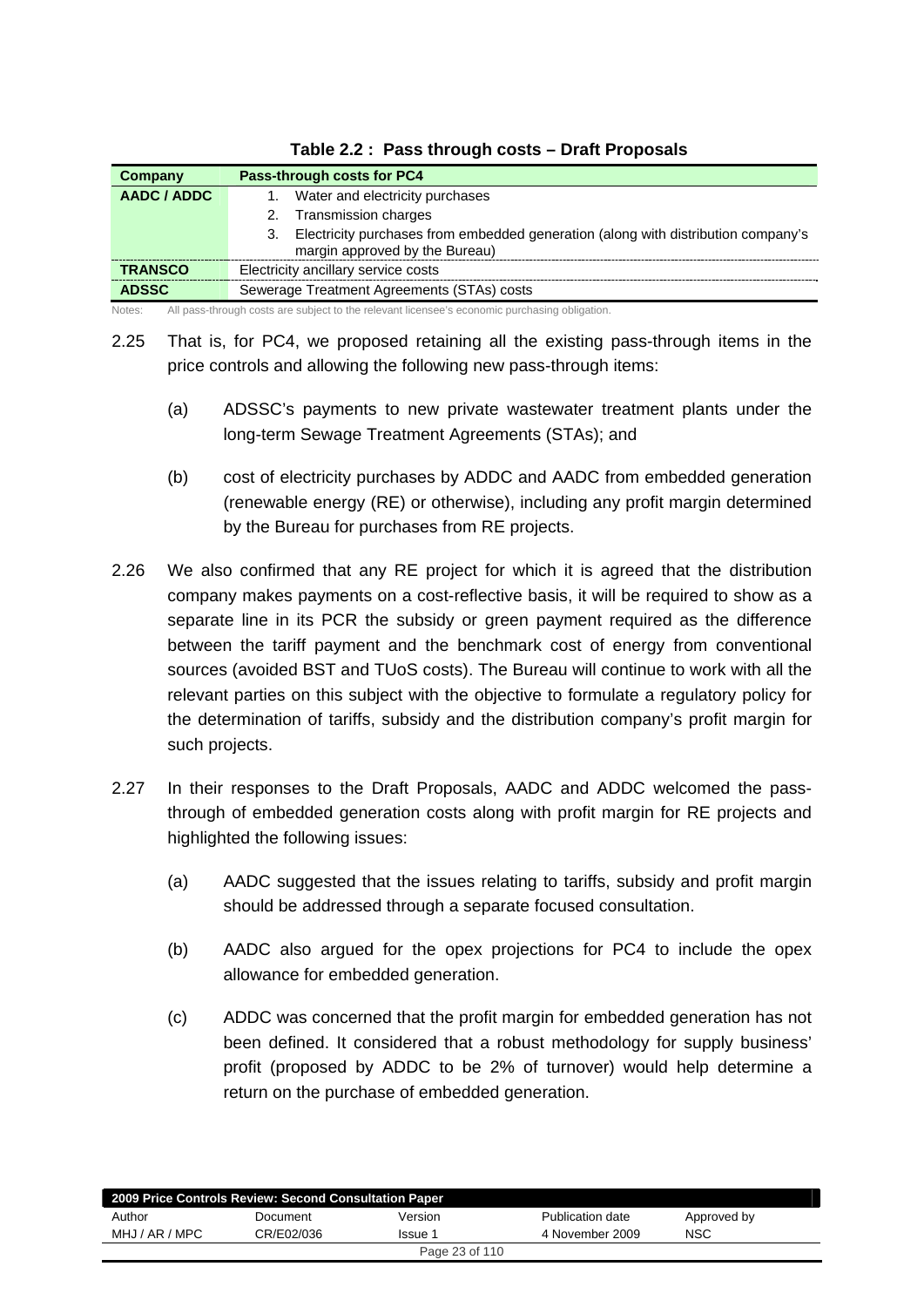- (d) Considering purchases from embedded generators an unlicensed activity, ADDC sought clarification on (i) whether any profit from such an activity should be considered unregulated revenue and be outside the MAR, and (ii) whether separate accounts should be required for such an activity.
- 2.28 AADC, ADDC and TRANSCO noted an increasing trend for the Bureau's licence fees. Both AADC and ADDC suggested these fees should be treated on a passthrough basis in the same year as they are levied, and that Bureau's costs be subject to the same efficiency assumption (i.e. 5% per annum in real prices) as the network companies. AADC also suggested the same base year for these fees as for the companies' opex.
- 2.29 Our views on the points raised by the respondents are as follows:
	- (a) We acknowledge that a separate discussion is required on the profit margin for purchases from embedded generation and will be working with the distribution companies on this issue. Our proposals therefore provide for the administrative cost recovery mechanism for the distribution companies (through the profit margin) and the transparency of subsidy implications relating to RE projects (through the PCR, if applicable) pending the finalisation of the details of the approach.
	- (b) We can clarify to ADDC that purchasing from embedded generators is not an unlicensed activity. Rather, the Bureau's consent can be issued pursuant to paragraph 1(b) of the distribution company's licence condition 2 as part of its licensed activities. No separate accounts will be required for such activities. However, separate lines will be required in the PCR to identify the subsidy for each embedded generator. While the costs of such purchases (including the Bureau's approved profit margin) and revenue from sale of electricity so purchased fall within the calculation of MAR and regulated revenue, respectively, the actual profit from embedded generation as per the Bureau's approved margin will be outside the regulated revenue.
	- (c) The Director General of the Bureau has declared the Bureau's intent to maintain or reduce licence fees to the existing licence holders in real terms (ignoring the effect of inflation) for the foreseeable future measured against the 2009 licence fees. Should this prove not to be possible then a suitable mechanism will be established to allow for a fair and equitable solution.
- 2.30 In these Final Proposals, we have therefore adopted the Draft Proposals on the pass-through items. We are also proposing amendments to Condition 18 of ADSSC's licence concerning the economic purchasing obligations to bring it into line with the

| 2009 Price Controls Review: Second Consultation Paper |            |         |                  |             |  |
|-------------------------------------------------------|------------|---------|------------------|-------------|--|
| Author                                                | Document   | Version | Publication date | Approved by |  |
| MHJ / AR / MPC                                        | CR/E02/036 | Issue 1 | 4 November 2009  | NSC         |  |
| Page 24 of 110                                        |            |         |                  |             |  |
|                                                       |            |         |                  |             |  |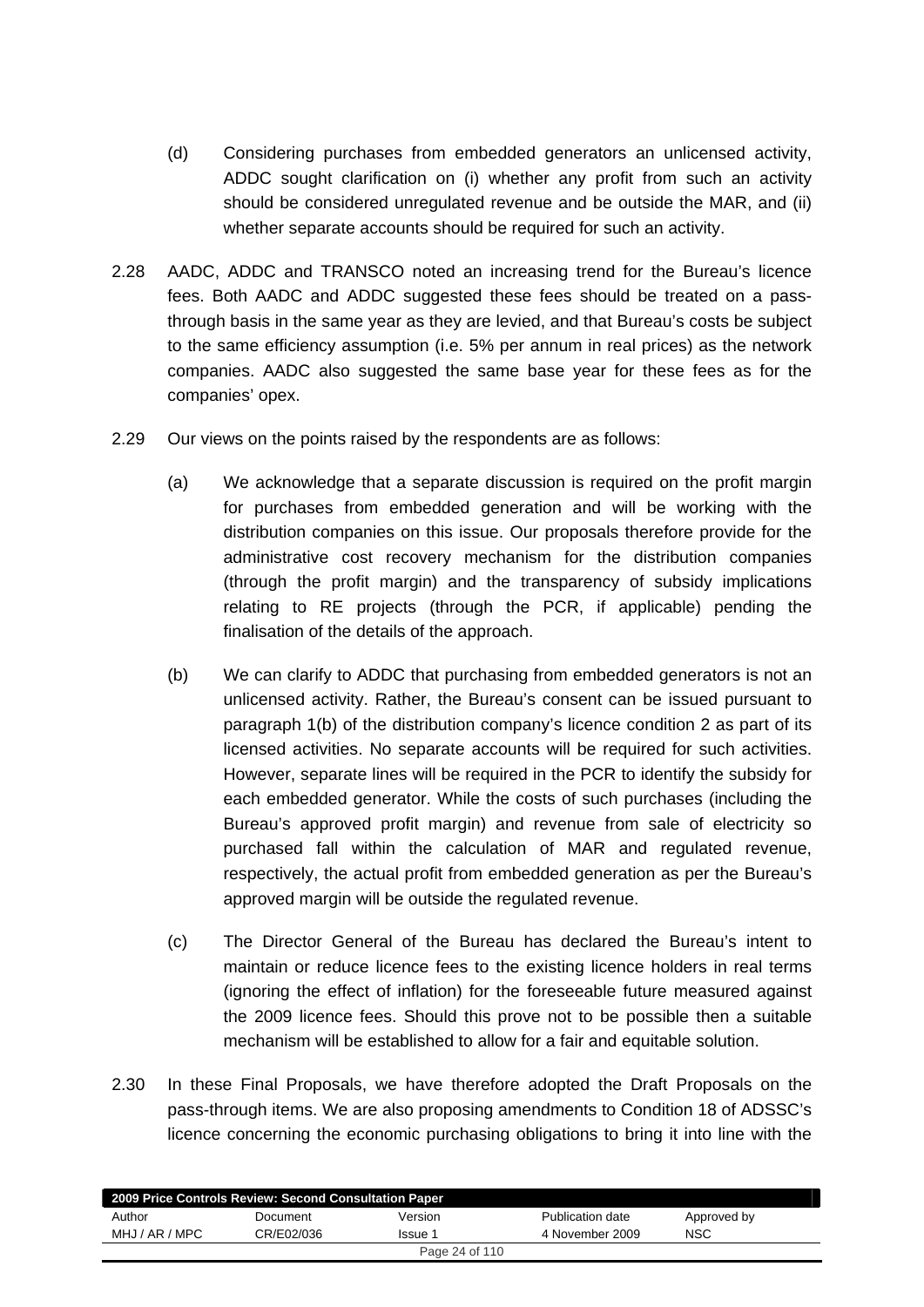corresponding condition in ADWEC's licence in relation to the pass-through of electricity and water purchase costs (to which the pass-through of STA costs is analogous in the case of ADSSC).

## **Extension of price controls for RASCO**

- 2.31 Based on the analysis showing satisfactory operation of the current price controls for RASCO over the last five years, earlier consultation papers suggested that the present price controls for RASCO should be continued indefinitely until notification is given by the Bureau of an intention to modify the controls (or RASCO requests such controls to be reviewed).
- 2.32 In its response to the Draft Proposals, ADDC reiterated that it accepted this proposal although it disagreed with the Bureau's views.
- 2.33 For these Final Proposals, we have continued with our proposal to extend the current price controls for RASCO indefinitely.

## **Price Control Re-Opening Mechanism (PCROM)**

- 2.34 Earlier consultation papers suggested introducing a Price Control Reopening Mechanism (PCROM) into the licence of each network company at this review. The objective was to allow price controls to be re-opened between reviews – in certain defined circumstances having a financial impact exceeding a threshold. This proposal was made in response to the concerns raised by the companies during the PC3 period about unanticipated inflationary increases in costs which had occurred since the last price controls review, which they regarded as being outside of their control.
- 2.35 The companies initially supported this proposal. In the Draft Proposals, we provided further clarification on the mechanism. However, in response to the Draft Proposals, AADC and ADDC withdrew their support:
	- (a) AADC withdrew its support as it did not see any usefulness or "upside value" of the proposal to the company.
	- (b) ADDC also changed its view and did not agree with the proposed PCROM. It considered that the mechanism is counterproductive to the CPI-X regime, increases regulatory risk and is not a practical facility given the four year control duration.
	- (c) TRANSCO suggested including variation of actual capex relative to the PC4 capex allowance as a pre-specified event that can trigger the PCROM.

| 2009 Price Controls Review: Second Consultation Paper |            |         |                  |             |  |
|-------------------------------------------------------|------------|---------|------------------|-------------|--|
| Author                                                | Document   | Version | Publication date | Approved by |  |
| MHJ / AR / MPC                                        | CR/E02/036 | Issue 1 | 4 November 2009  | <b>NSC</b>  |  |
| Page 25 of 110                                        |            |         |                  |             |  |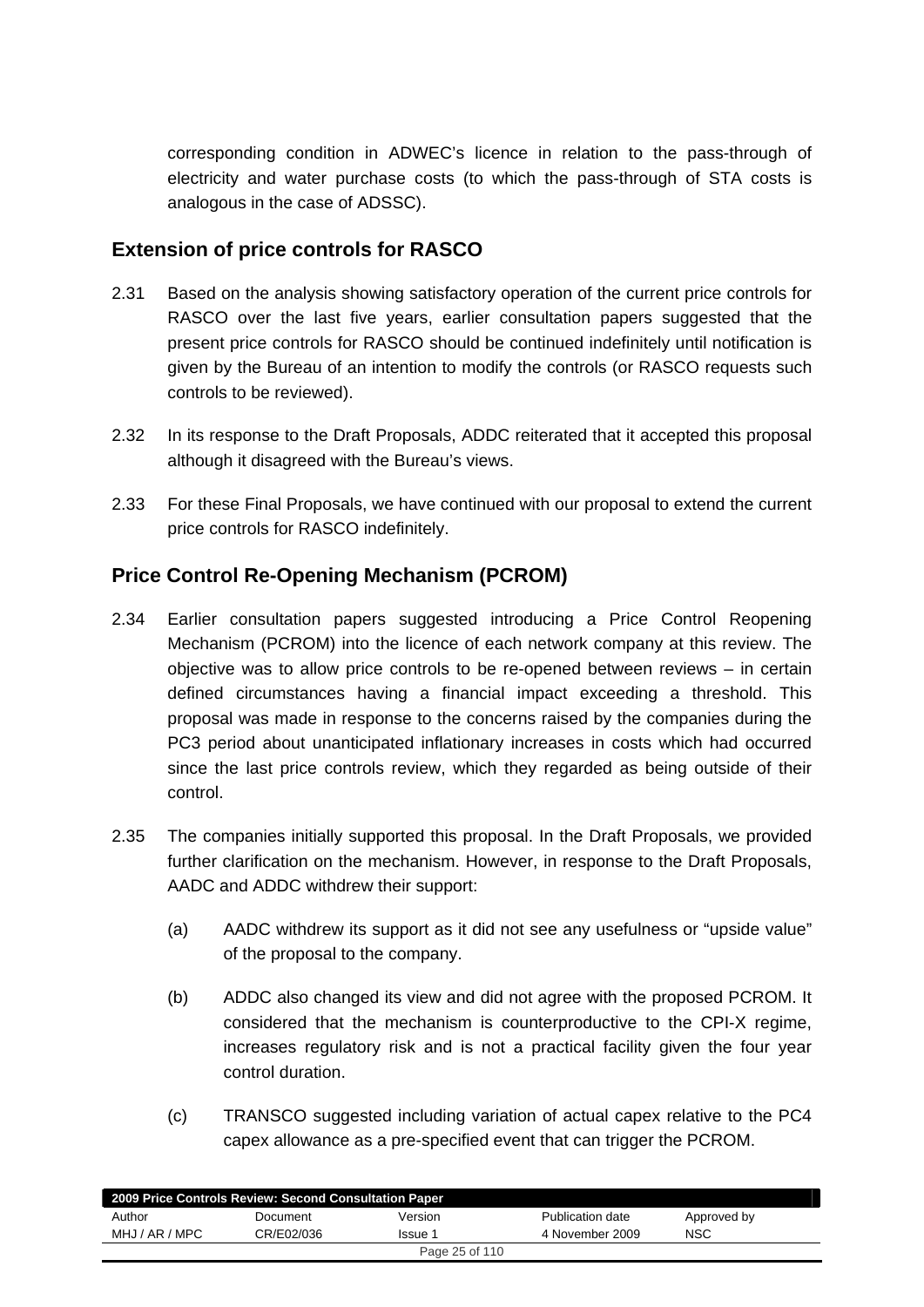- 2.36 In view of these responses, we no longer propose the introduction of a PCROM at this review. The derogation mechanism used in the past can, if necessary, be considered in accordance with laws and licences to address intermittent revenue shortfall (due to various reasons) requiring temporary revenue advancement for a licensee.
- 2.37 With regards to TRANSCO's suggestion, variations in capex (including for mega projects) are already accommodated by the ex-post approach to capex, which we consider a more suitable (and tried and tested) mechanism for this purpose than a PCROM.

## **Structure of PC4 controls**

2.38 Based on the above discussion, the structure of the Maximum Allowed Revenue (MAR) for each business for any year "t" of the PC4 period shall be as follows:

## $MAR_t$  = Pass Through Costs<sub>t</sub> + a<sub>t</sub> + (b<sub>t</sub> x RD1<sub>t</sub>) + (c<sub>t</sub> x RD2<sub>t</sub>) + Q<sub>t</sub> - K<sub>t</sub>

where:

- (a) Pass through costs are those listed in **Table 2.2** above.
- (b) "a<sub>t</sub>", "b<sub>t</sub>" and "c<sub>t</sub>" are the notified values for the year "t" as determined by the Bureau in 2010 prices through price control calculations and are indexed against UAE Consumer Price Index (CPI) less an "X" factor (including an adjustment for actual 2009 UAE CPI as per paragraph 2.48 below);
- (c) "RD1 $<sub>i</sub>$ " and (where applicable) "RD2 $<sub>i</sub>$ " are the actual values of the relevant</sub></sub> revenue drivers (listed in **Table 2.1** above) in year "t"; and
- (d) " $Q_t$ " and " $K_t$ " are the PIS Category A incentive amount and the correction factor for the year "t", respectively.
- 2.39 A new term "LMDI<sub>"</sub> in the MAR formulae was proposed in the Draft Proposals as the Loss, Metering and Demand Incentive for AADC and ADDC. However, as discussed in Sections 3 and 9, this term is no more proposed as the measures covered will be included instead as Category A indicators under the PIS.

## **Framework for price control calculations**

2.40 The framework for the price control calculations in these Final Proposals remains the same as the one used to date and as described in the Draft Proposals:

|                | 2009 Price Controls Review: Second Consultation Paper |         |                  |             |  |
|----------------|-------------------------------------------------------|---------|------------------|-------------|--|
| Author         | Document                                              | Version | Publication date | Approved by |  |
| MHJ / AR / MPC | CR/F02/036                                            | Issue 1 | 4 November 2009  | <b>NSC</b>  |  |
| Page 26 of 110 |                                                       |         |                  |             |  |
|                |                                                       |         |                  |             |  |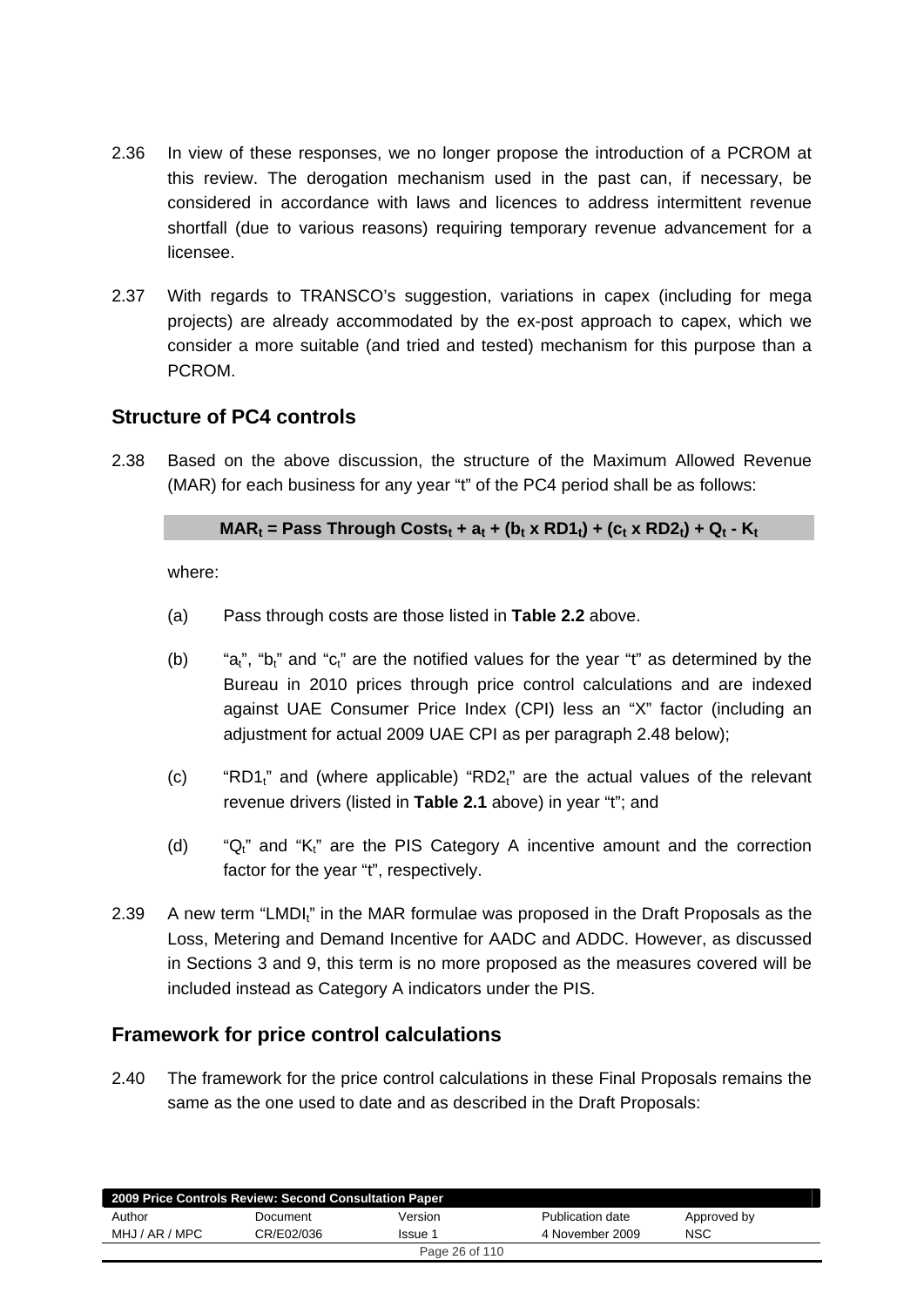(a) The revenue requirement for each year of the control period (sufficient to finance a reasonably efficient business) is calculated using the "building block approach":

Required revenue = Opex + Depreciation + Return on capital

+ Financial adjustments

+ PC2 capex financing costs foregone

- (b) The projected MAR for each year of the control period is calculated using the revenue driver projections, appropriate weightings for the fixed and variable terms, and an appropriate 'X' factor (set to zero).
- (c) The values of 'a', 'b' and 'c' are then calculated by setting the net present value (NPV) of the projected MARs equal to the NPV of required revenues over the period using the estimated cost of capital as the discount rate:

NPV of projected annual MARs = NPV of required revenues

- (d) All calculations are carried out in real terms (i.e. excluding the effect of inflation). For the purpose of these calculations, pass-through costs and Q and K terms are excluded.
- 2.41 Subsequent sections of this document discuss the required inputs to the price control calculations as mentioned above.

## **Revenue driver projections**

- 2.42 As discussed above, revenue driver projections are required to make projections of annual MARs over the PC4 period in order to set the price controls.
- 2.43 In the Draft Proposals, we adopted the revenue driver projections for each company from their respective 2008 AIS with (a) an adjustment to projections of AADC's water metered units distributed to assume 97% metering coverage by 2013 (similar to ADDC) and (b) derivation of metered peak demands for TRANSCO from metering coverage for metered units transmitted.
- 2.44 No respondent to the Draft Proposals opposed these revenue driver projections. We have therefore adopted in these Final Proposals the same revenue driver projections as proposed in the Draft Proposals and summarised below:

| 2009 Price Controls Review: Second Consultation Paper |            |                |                  |             |  |
|-------------------------------------------------------|------------|----------------|------------------|-------------|--|
| Author                                                | Document   | Version        | Publication date | Approved by |  |
| MHJ / AR / MPC                                        | CR/E02/036 | Issue 1        | 4 November 2009  | <b>NSC</b>  |  |
|                                                       |            | Page 27 of 110 |                  |             |  |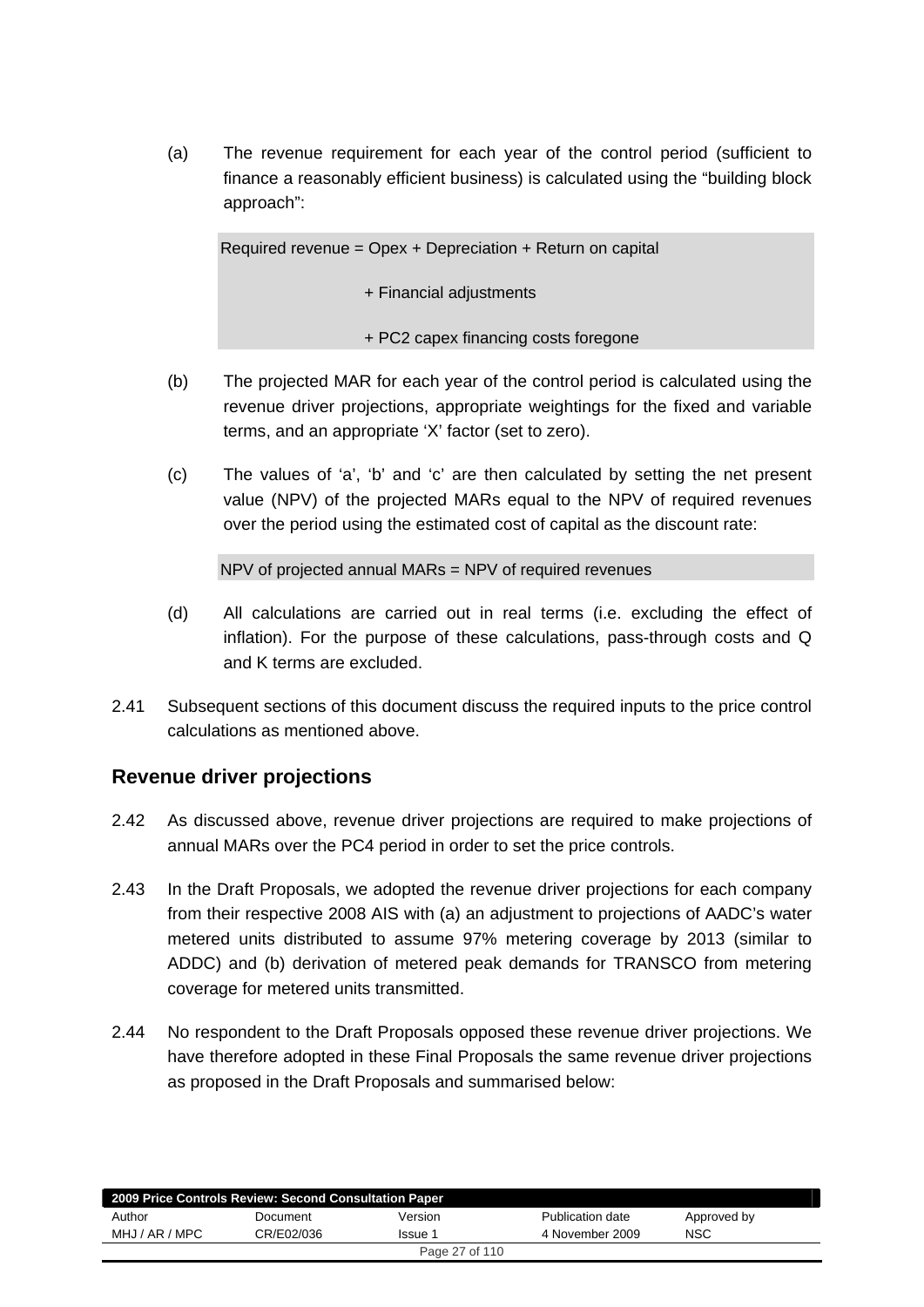|              |                                       |                | 2010        | 2011        | 2012        | 2013        |
|--------------|---------------------------------------|----------------|-------------|-------------|-------------|-------------|
| AADC         | Electricity customer accounts         | Customers      | 107,072     | 110,748     | 114,569     | 118,541     |
|              | Electricity metered units distributed | <b>GWh</b>     | 9.668       | 10,926      | 11.814      | 12,520      |
|              | Water customer accounts               | Customers      | 58,218      | 58,852      | 59,539      | 60,281      |
|              | Water metered units distributed       | <b>MIG</b>     | 40,858      | 54,642      | 72,391      | 102,193     |
| ADDC         | Electricity customer accounts         | Customers      | 251,538     | 275,459     | 284.796     | 299,655     |
|              | Electricity metered units distributed | <b>GWh</b>     | 26,735      | 32,217      | 40,074      | 44,631      |
|              | Water customer accounts               | Customers      | 213,717     | 233,998     | 241,887     | 254,465     |
|              | Water metered units distributed       | MIG            | 95,604      | 101,677     | 107,541     | 111,514     |
| TRANSCO      | Electricity metered peak demand       | <b>MW</b>      | 9,025       | 11,307      | 13.521      | 14,767      |
|              | Electricity metered units transmitted | <b>GWh</b>     | 56,040      | 71,026      | 85,563      | 93,696      |
|              | Water metered peak demand             | <b>MIGD</b>    | 720         | 789         | 809         | 872         |
|              | Water metered units transmitted       | <b>MIG</b>     | 246,422     | 269,668     | 277,039     | 297,761     |
| <b>ADSSC</b> | Annual wastewater flow treated        | m <sup>3</sup> | 246,323,170 | 267,223,070 | 296,051,865 | 314,445,675 |

#### **Table 2.3: Revenue driver projections for PC4 – Draft Proposals**

## **UAE CPI assumptions**

2.45 The Bureau has used the following UAE CPI data and assumptions as originally presented in the Draft Proposals for conversion of nominal prices into real prices or vice versa in this paper:

|                | 1998  | 1999  | 2000  | 2001  | 2002  | 2003  | 2004  | 2005  | 2006     | 2007   | 2008   | <b>2009YTD</b> |
|----------------|-------|-------|-------|-------|-------|-------|-------|-------|----------|--------|--------|----------------|
| <b>UAE CPI</b> | 65.34 | 66.74 | 67.66 | 69.55 | 71.58 | 73.82 | 77.54 | 82.34 | 89.99    | 100.00 | 112.30 | 113.07         |
| UAE Inflation  |       | 2.15% | 1.37% | 2.80% | 2.92% | 3.12% | 5.04% | 6.20% | $9.29\%$ | 11.13% | 12.30% | 0.69%          |

#### **Table 2.4: UAE CPI Assumptions – Final Proposals**

Source: UAE Ministry of Economy (Base year 2007 = 100). The UAE CPI figures for 1998-2006 with base year 2007 = 100 have been derived from earlier official CPI figures with base year 1995 = 100 or base year 2000 = 100.

Notes: 2009 CPI is an assumption based on CPI for April 2009. "2009YTD" is the actual year-to-date CPI inflation as of end of April 2009.

- 2.46 The latest UAE CPI data indicates the CPI of 113.05 for June 2009, that is an inflation of 0.67% during January to June 2009. However, for these Final Proposals, we have assumed the same 2009 CPI inflation (i.e. 0.69% as shown in the above table) as assumed in the Draft Proposals for ease of comparison. However, in any event, the price controls will automatically be adjusted for actual 2009 inflation as discussed below.
- 2.47 The companies earlier suggested (reiterated by ADDC in its response to the Draft Proposals) using the 2008 actual inflation as an estimate for the 2009 inflation. Based on official government data released to date, we do not think 2008 inflation is likely to be a very accurate indicator of 2009 inflation. However, to address the companies' concern, as suggested in the Draft Proposals, the notified values "a", "b" and "c" calculated at this review in 2010 prices (using the above CPI of 113.07 or

| 2009 Price Controls Review: Second Consultation Paper |            |                |                  |             |  |
|-------------------------------------------------------|------------|----------------|------------------|-------------|--|
| Author                                                | Document   | Version        | Publication date | Approved by |  |
| MHJ / AR / MPC                                        | CR/E02/036 | Issue 1        | 4 November 2009  | NSC         |  |
|                                                       |            | Page 28 of 110 |                  |             |  |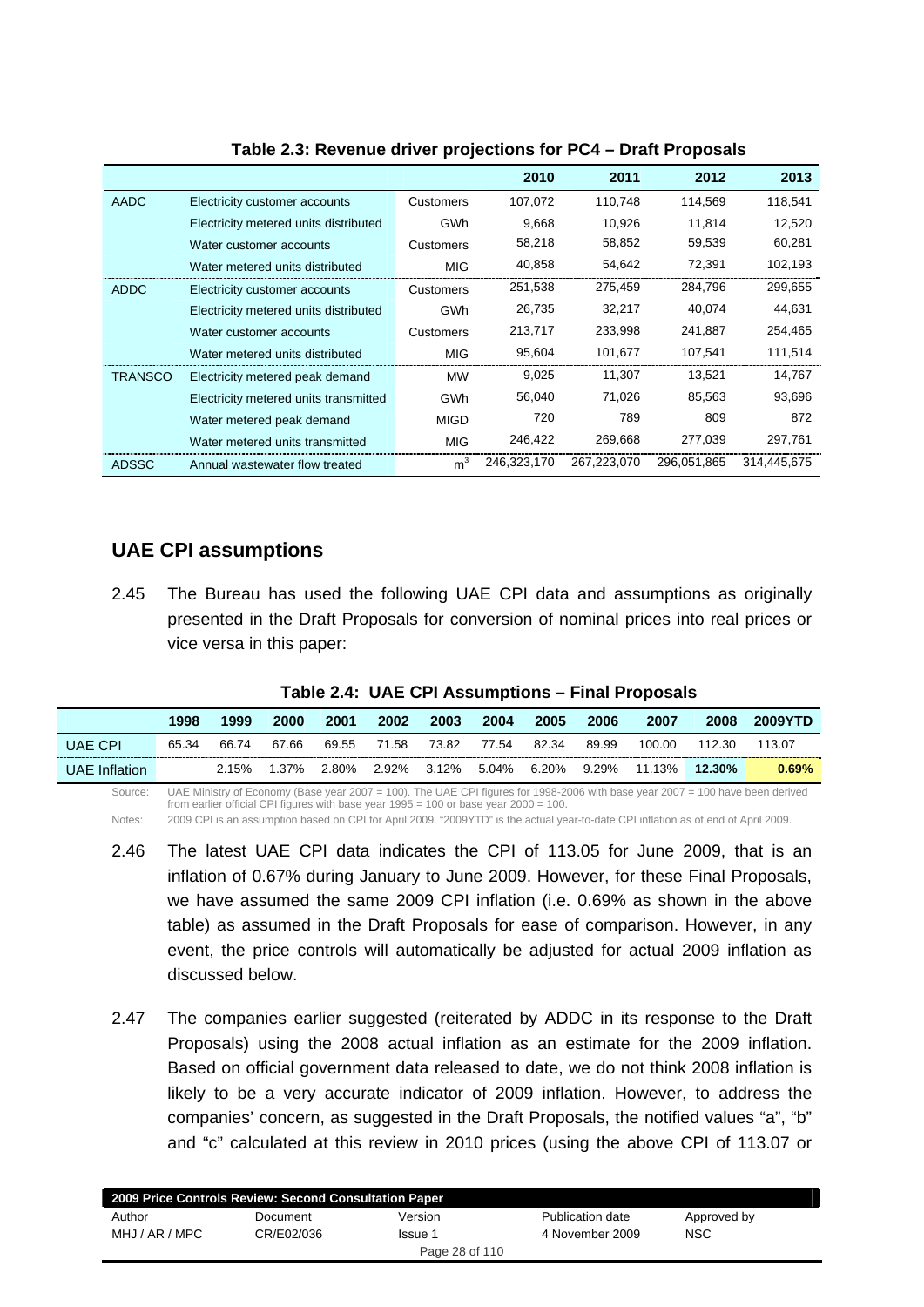0.69% inflation assumption for 2009) will be adjusted for actual inflation for 2009 when known during the PC4 period. This adjustment will be done through the Price Control Return (PCR) for 2010 using appropriate formulae in the licence modifications required to incorporate PC4.

- 2.48 Furthermore, in relation to the opex projections for PC4 presented in Section 4, we have adjusted the PC3 opex projection for 2009 made at the time of the 2005 price controls review for the difference between the actual and assumed CPIs for 2005. (Such an adjustment is not required for ADDSC as the opex projected at its last price control review in 2007 was based on actual 2005 CPI).
- 2.49 In response to the Draft Proposals, ADDC reiterated its suggestion to make financial adjustments at this review to compensate it for the difference between the 5.04% inflation assumption for 2005 used at the previous review and the actual 6.20% inflation for 2005. For the reasons explained in the Draft Proposals, we have not made any such adjustment in these Final Proposals.

| 2009 Price Controls Review: Second Consultation Paper |            |                |                  |             |  |
|-------------------------------------------------------|------------|----------------|------------------|-------------|--|
| Author                                                | Document   | Version        | Publication date | Approved by |  |
| MHJ / AR / MPC                                        | CR/E02/036 | Issue 1        | 4 November 2009  | <b>NSC</b>  |  |
|                                                       |            | Page 29 of 110 |                  |             |  |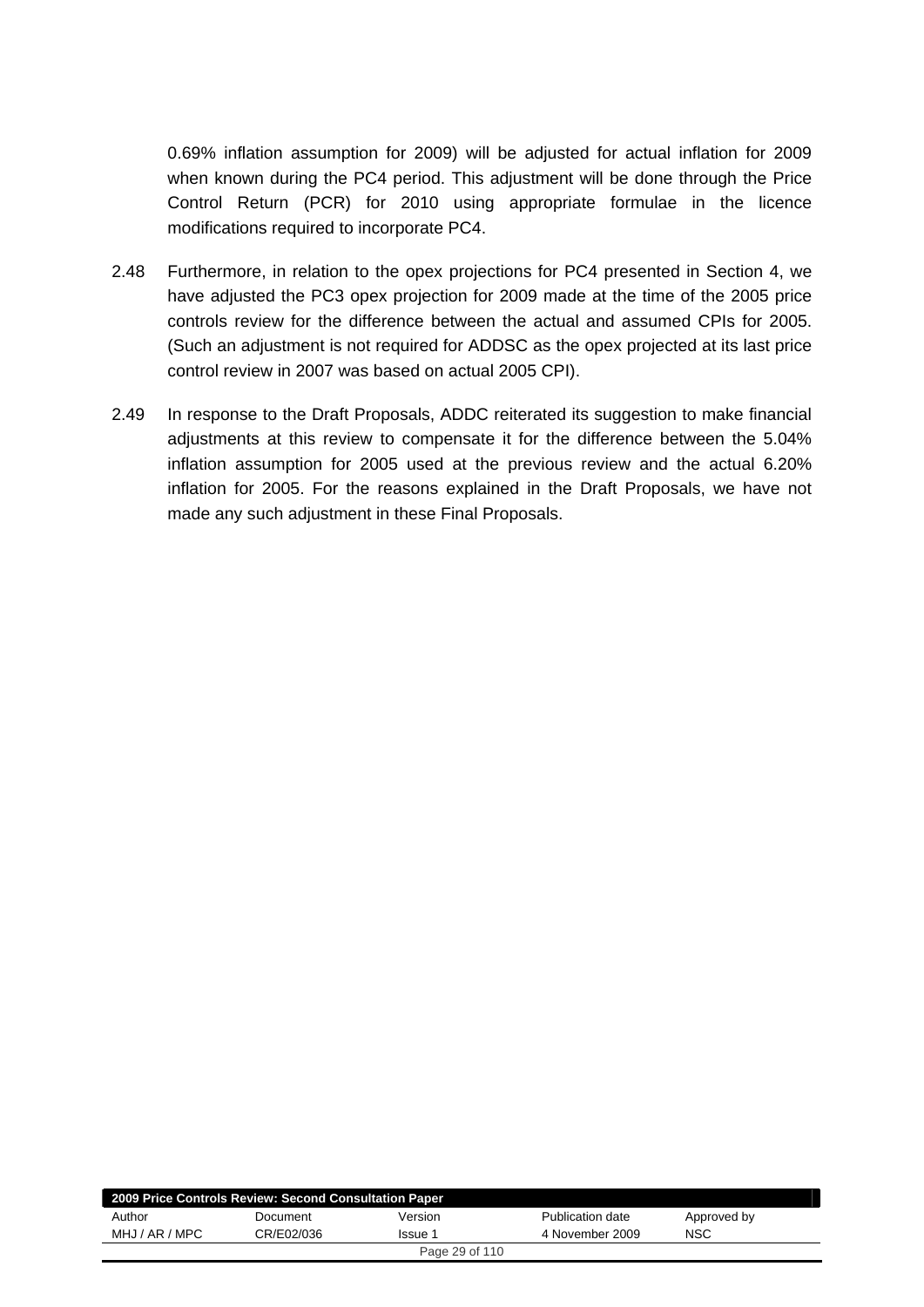## <span id="page-29-0"></span>**Introduction**

- 3.1 In the Draft Proposals, we proposed introducing a new term in the electricity and water MAR formulae for distribution companies called "Loss, Metering and Demand Incentives", or LMDI, comprising three components, each with a cap of 2% of the company's "own" MAR (i.e., MAR excluding pass through costs):
	- (a) Distribution Loss Reduction Incentive (DLRI);
	- (b) Interface Metering Incentive (IMI); and
	- (c) Demand Side Management Incentive (DSMI).
- 3.2 Like PIS Category A indicators, LMDIs were structured and defined as objectively as possible. The main distinction was that each LMDI is subject to a cap of 2% of company's "own" MAR, in contrast to the 1% cap proposed for PIS Category A technical indicators.
- 3.3 In their responses to the Draft Proposals, AADC and ADDC suggested including the LMDI measures within the PIS to avoid unnecessary complications and to use the time-tested incentive scheme. They also argued for introducing these measures first as PIS Category B indicators. Further, ADDC believed that proposed cap of 2% of MAR for each LMDI (meaning effectively an overall cap of 6% of MAR) is too high and arbitrarily chosen without considering the trade-offs between the incentives. It also suggested that the details of these incentives should have been proposed well in advance of PC4. Respondents' specific comments on each of three LMDI measures are discussed in the relevant sections below.
- 3.4 With respect to respondents' comments on the overall design of the LMDI scheme, the Bureau has given due consideration to these comments and has now proposed in these Final Proposals to introduce each of the LMDI measures as a PIS Category A indicator, each with a cap of 1% of the company's "own" MAR. For each such measure, the performance in year "t" will be used to adjust the MAR in year "t+2", as for the PIS. These measures will take effect for performance in 2010 onwards (adjusting the MAR in 2012) because their inputs are already audited, in one form or another, at present. A measure can be (and has in the past been) introduced directly as a PIS Category A indicator if it meets the relevant objective criteria, as is the case with the proposed LMDI measures. We also consider that the Draft Proposals was

| 2009 Price Controls Review: Second Consultation Paper |            |                |                  |             |  |  |
|-------------------------------------------------------|------------|----------------|------------------|-------------|--|--|
| Author                                                | Document   | Version        | Publication date | Approved by |  |  |
| MHJ / AR / MPC                                        | CR/E02/036 | Issue 1        | 4 November 2009  | <b>NSC</b>  |  |  |
|                                                       |            | Page 30 of 110 |                  |             |  |  |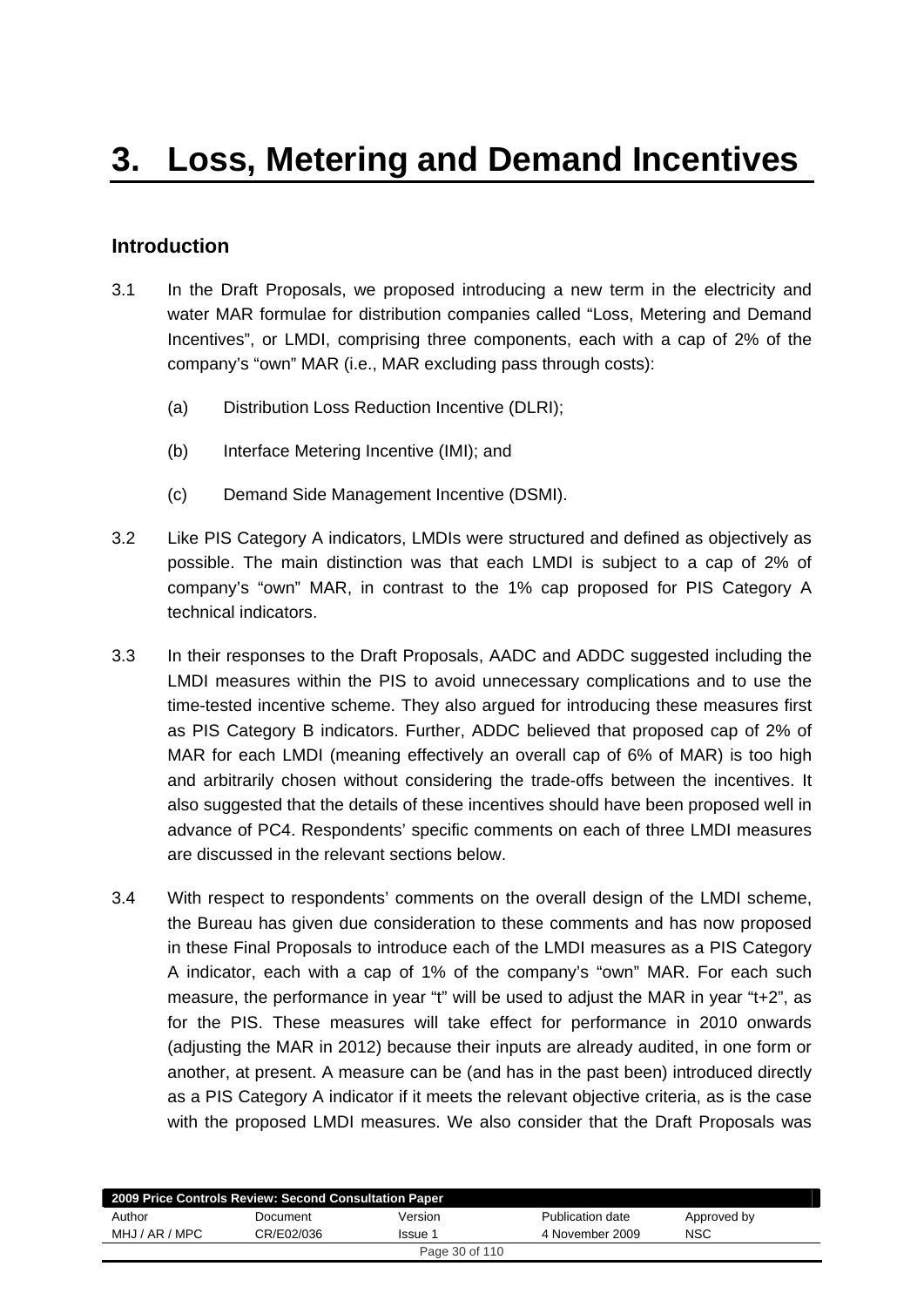the appropriate document to contain specific details on such incentives which were discussed and consulted upon in the earlier consultation papers.

3.5 This Section 3 sets out our specific proposal on the design of each of these three indicators in turn, taking into consideration the responses to the Draft Proposals. Section 9 (covering the PIS) describes the calculation of incentive rates for these indicators, along with other PIS Category A indicators.

## **Distribution Loss Reduction Incentive (DLRI)**

- 3.6 Earlier consultation papers on PC4 discussed the need to provide positive incentives for metering and loss reduction in view of the reduced weight given to the 'metered units distributed' revenue drivers in the price control formulae. In the Draft Proposals, we developed the specific definitions and formulae for the DLRI term. We clarified that, in response to a concern raised by ADDC (also raised by AADC in response to the Draft Proposals) regarding the distinction between various losses, the proposed indicator does not distinguish between various types of losses but provides an incentive to reduce losses in total i.e. to reduce water or electricity not delivered metered to final customers.
- 3.7 In response to the Draft Proposals, AADC questioned the need for introducing the proposed losses and interface metering incentives when significant progress has been made on these issues. ADDC expressed concerns that the DLRI formulation ignores purchases from RASCO and embedded generation, cross-boundary transfers and what it said was a utility industry standard of using long-term rolling average (usually four years) for losses (which data is not available according to ADDC).
- 3.8 In our view, both metering/quantification of losses and interface metering are far from completion. Similar progress was suggested at the last review. In any event, if such significant progress is expected to be made, the companies should be able to earn bonuses under the DLRI. We consider that the issues raised by ADDC are potential incremental refinements which can be considered at the next review if necessary.
- 3.9 For these Final Proposals, we have therefore proposed a new PIS Category A indicator to incentivise metering and loss reduction. In this regard, we have adopted the same formulae and definitions as proposed in the Draft Proposals (for DLRI) to calculate the relevant Q term for year "t" (subject to a cap equal to 1% of the company's "own" MAR in that year):

## $Q_t$  = Incentive Rate x (DL<sub>t-2</sub> – DL<sub>t-3</sub>) / DL<sub>t-3</sub> x 100

|                | 2009 Price Controls Review: Second Consultation Paper |                |                  |             |
|----------------|-------------------------------------------------------|----------------|------------------|-------------|
| Author         | Document                                              | Version        | Publication date | Approved by |
| MHJ / AR / MPC | CR/E02/036                                            | Issue 1        | 4 November 2009  | <b>NSC</b>  |
|                |                                                       | Page 31 of 110 |                  |             |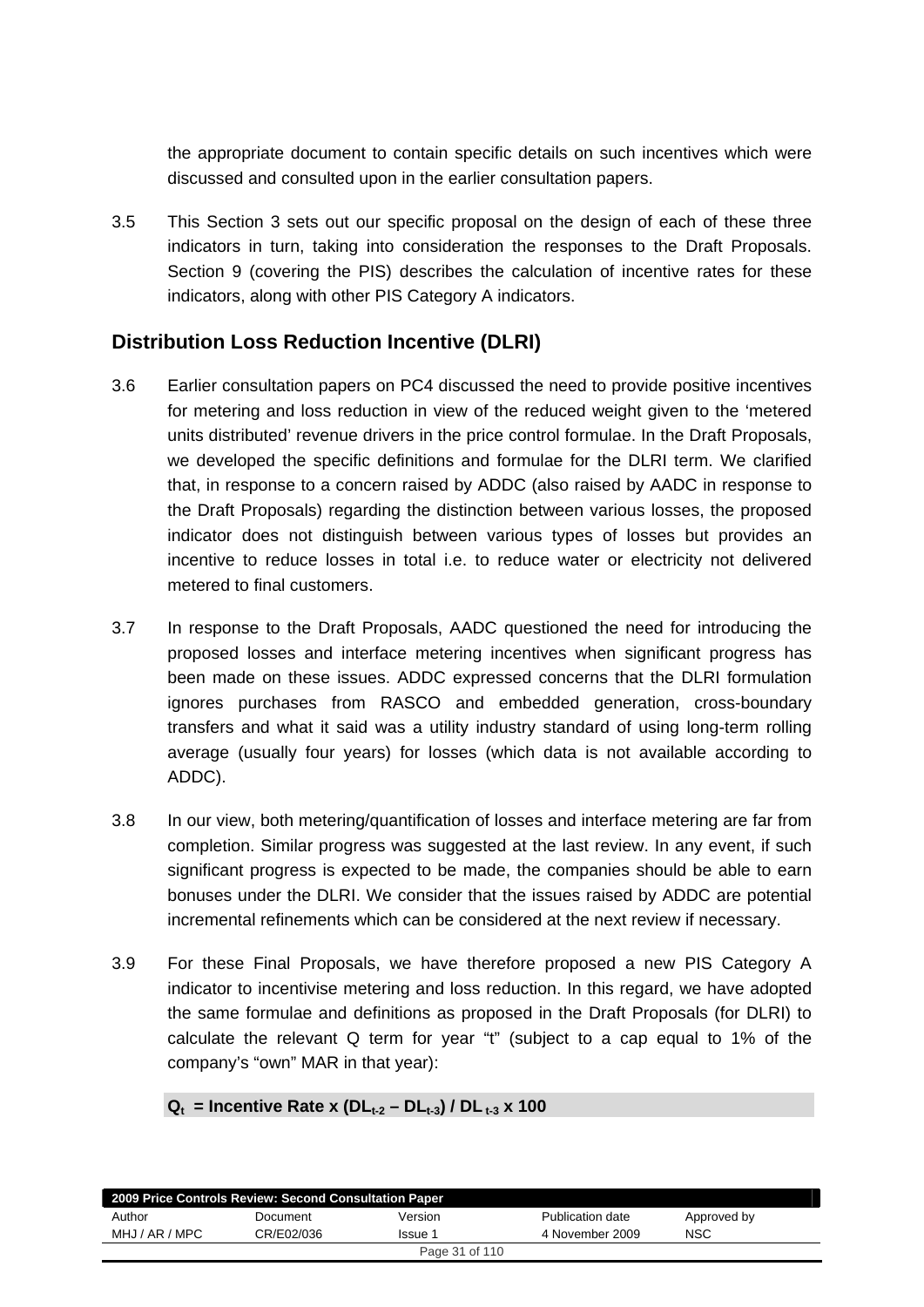where:

- $DL<sub>t-2</sub>$  means the actual distribution loss for the year "t-2" as verified by the TA; and
- $DL_{t-3}$  means the actual distribution loss for the year "t-3" as verified by the TA.
- 3.10 For the purposes of this measure, the actual distribution loss for any year "t-2" (corresponding formula for year "t-3") is calculated as follows:

#### $DL_{t-2}$  = (TUE<sub>t-2</sub> – MUD<sub>t-2</sub>) / TUE<sub>t-2</sub> x 100

where:

- TUE<sub>t2</sub> means the total number of units entering the distribution system in year "t-2" set equal to the total quantity of water or electricity (as the case may be) charged by ADWEC to the relevant distribution company in that year under the BST;
- $MUD_{t-2}$  means the total number of metered units distributed (i.e., the existing revenue driver for the distribution companies, or the terms " $QU_E$ " or " $QU_W$ " defined in their licences) for the year "t-2".
- 3.11 Both the inputs i.e., TUE and MUD, to the calculation of the Q term are currently audited for ADWEC and AADC / ADDC, respectively. The above formula has been structured in a way that the Q term will automatically take a positive sign (bonus) or negative sign (penalty) if the distribution losses in a year decrease or increase, respectively, from the previous year.
- 3.12 The "Incentive Rate" in the above formula is expressed in AED per 1% of improvement or deterioration of distribution loss and is calculated in Section 9 (along with incentive rates for other Category A indicators) using an assumed 20% maximum performance improvement or deterioration – for the purposes of calibration only.

## **Interface Metering Incentive (IMI)**

3.13 Recognising the shared responsibility of TRANSCO and the distribution companies to ensure MDEC-compliant interface metering, the Second Consultation Paper set out the Bureau's thinking to introduce a new Category A indicator for AADC and ADDC to incentivise interface metering (for both water and electricity) (TRANSCO is already incentivised through the revenue drivers in its price control formulae). The Draft Proposals suggested defining a new term "IMI" in the MAR formulae for the distribution companies with a cap equal to 2% of the company's own MAR. The IMI

|                | 2009 Price Controls Review: Second Consultation Paper |                |                  |             |  |
|----------------|-------------------------------------------------------|----------------|------------------|-------------|--|
| Author         | Document                                              | Version        | Publication date | Approved by |  |
| MHJ / AR / MPC | CR/E02/036                                            | Issue 1        | 4 November 2009  | <b>NSC</b>  |  |
|                |                                                       | Page 32 of 110 |                  |             |  |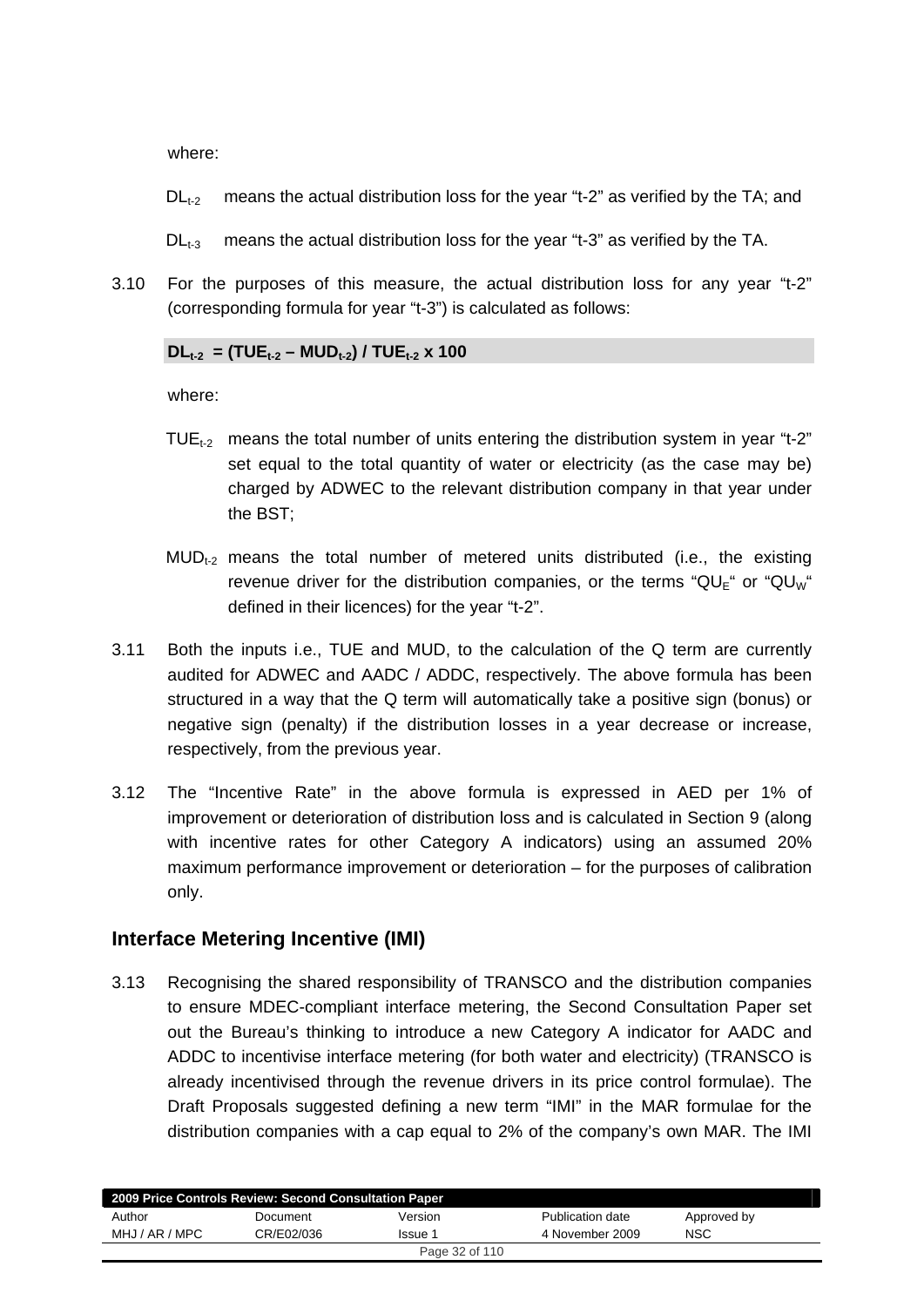term could either be zero or negative (penalty) but never be positive (bonus). We proposed that the target metering for each year would be 100% with a non-linear penalty mechanism whereby penalty was linked to improvement from the previous year.

- 3.14 In response to the Draft Proposals, AADC did not accept the proposed design for DLRI as placing an undue emphasis on the rate of change from the previous year and suggested adopting the simple ratio-based approach suggested by the Bureau in the Second Consultation Paper. ADDC also considered the design to be stringent and not fair. It agreed in principle to the measurement of interface metering but argued that changes required will take longer than 2 years to implement. It also argued that interface metering has not been its focus due to the pass-through treatment of BST and TUoS costs and reiterated its proposal to transfer the responsibility to TRANSCO. According to ADDC, its focus through its supply businesses is on the final customers and it has already been incentivised for customer metering through the revenue drivers.
- 3.15 In view of the above concerns regarding the design, we have revised the IMI formula to align more with the proposal in the Second Consultation Paper. We have adopted a linear mechanism whereby the penalty would be in proportion to the metering shortfall compared to 100% metering. We consider that ADDC's other objections to IMI ignore its obligations under MDEC to install, own and maintain the interface meters.
- 3.16 For these Final Proposals, the Q term for the new PIS Category A indicator for interface metering is proposed to calculated as follows for year "t" (with a cap equal to 1% of the company's own MAR):

#### $Q_t$  = Incentive Amount x (IM<sub>t-2</sub> – 100%) x 100

where:

 $IM<sub>t-2</sub>$  means the actual interface metering for the year "t-2" as verified by the TA.

3.17 The actual interface metering for any year "t-2" is calculated as follows:

## $IM_{t-2} = MUE_{t-2} / TUE_{t-2} \times 100$

where:

 $\mathsf{TUE}_{t-2}$  as defined earlier for DLRI related Category A indicator;

|                | 2009 Price Controls Review: Second Consultation Paper |                |                  |             |  |
|----------------|-------------------------------------------------------|----------------|------------------|-------------|--|
| Author         | Document                                              | Version        | Publication date | Approved by |  |
| MHJ / AR / MPC | CR/E02/036                                            | Issue 1        | 4 November 2009  | NSC         |  |
|                |                                                       | Page 33 of 110 |                  |             |  |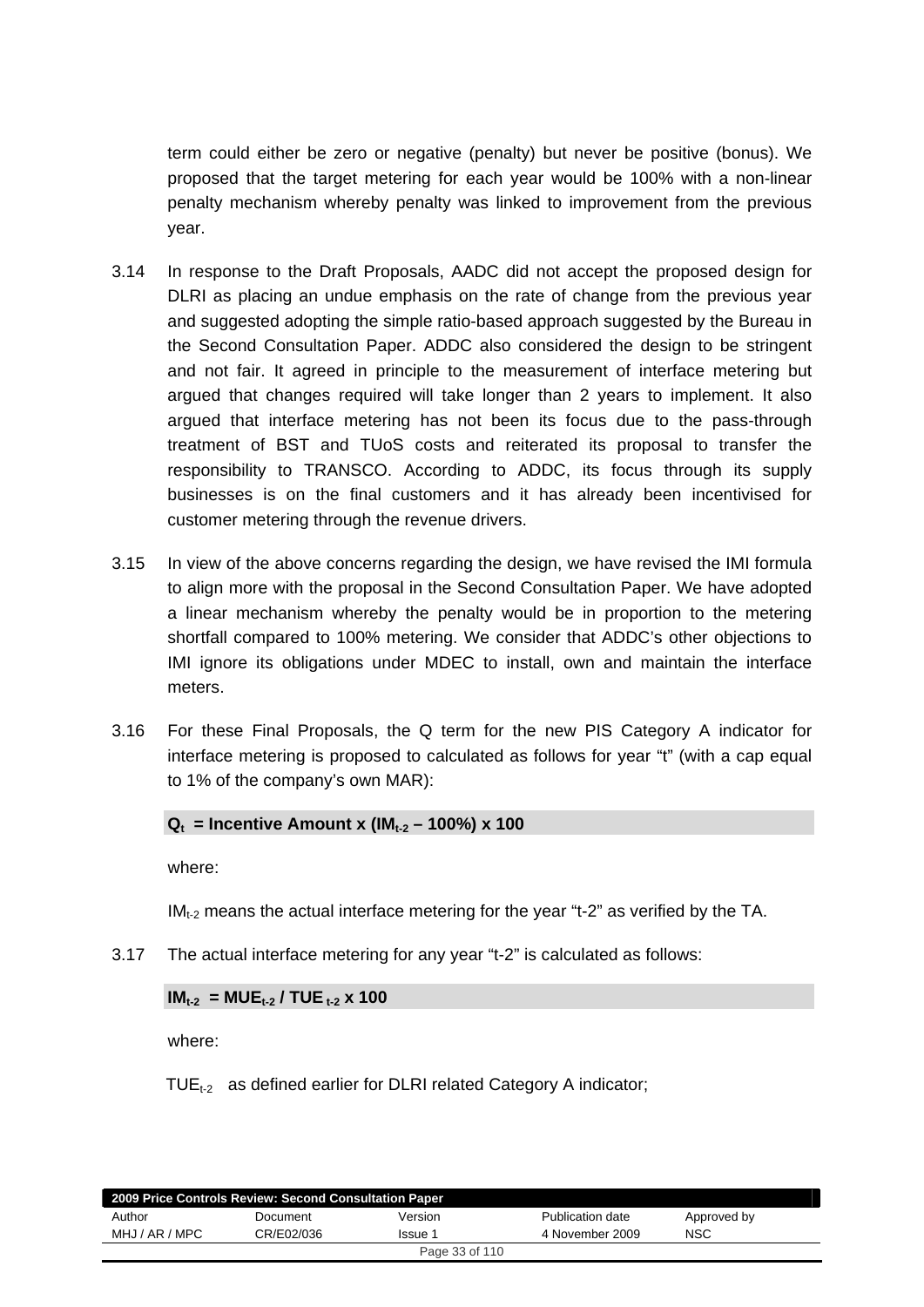- $MUE_{t-2}$  means the number of units entering the distribution system in the year "t-2" measured through MDEC-compliant meters.
- 3.18 Both the inputs i.e., TUE and MUE, to the calculation of Q term for interface metering are currently audited for ADWEC and TRANSCO, respectively. The Q term can either be zero or negative (penalty) but will never be positive (bonus). The target metering for each year would be 100%. However, unlike the Draft Proposals, the penalty will be applied solely based on the remaining improvement (in percentage points) required to achieve 100% metering without any consideration of the improvement or deterioration from the previous year.
- 3.19 The "Incentive Rate" in the above formula is expressed in AED per 1 percentage point of improvement or deterioration of distribution loss and is calculated in Section 9 (along with incentive rates for other Category A indicators) using an assumed 30% maximum performance improvement or deterioration. This 30% improvement assumption (used only for the purposes of calibrating the incentive rate) compares to the 2008 actual interface metering in the range of 72% - 86% for the electricity and water businesses of AADC and ADDC.

## **Demand Side Management Incentive (DSMI)**

- 3.20 In response to the Second Consultation Paper, ADDC's response, in particular, highlighted the importance of future DSM initiatives and the need for a supportive regulatory environment. We therefore proposed in the Draft Proposals a new term in the MAR formulae for the distribution companies to incentivise and finance DSM initiatives. Through this new incentive, a company would earn a bonus (or incur a penalty) if it is able to reduce (increase) residential demand per customer in a year from the 2009 level. As with the other LMDI terms, the DSMI term was subject to a cap equal to 2% of the company's "own" MAR. The proposed measure focused only on metered household or residential customers and only on units distributed (and not on peak demands) and aimed at incentivising conservation or savings (mainly in the generation or desalination costs) without affecting the industrial/economic growth in the Emirate.
- 3.21 The Draft Proposals also indicated that the Bureau was considering an additional scheme to incentivise specific DSM projects as an appropriate technical solution for reducing system peak demands and undertake a technical audit of their implementation. Once it has been confirmed that the scheme has been implemented and is operational, a distribution company would be entitled to a payment expressed in Dirhams per unit of peak demand (MW or MIG) saved. We envisaged that this mechanism would be developed and administered outside of the price control formulae.

| 2009 Price Controls Review: Second Consultation Paper |            |                |                  |             |  |
|-------------------------------------------------------|------------|----------------|------------------|-------------|--|
| Author                                                | Document   | Version        | Publication date | Approved by |  |
| MHJ / AR / MPC                                        | CR/E02/036 | Issue 1        | 4 November 2009  | <b>NSC</b>  |  |
|                                                       |            | Page 34 of 110 |                  |             |  |
|                                                       |            |                |                  |             |  |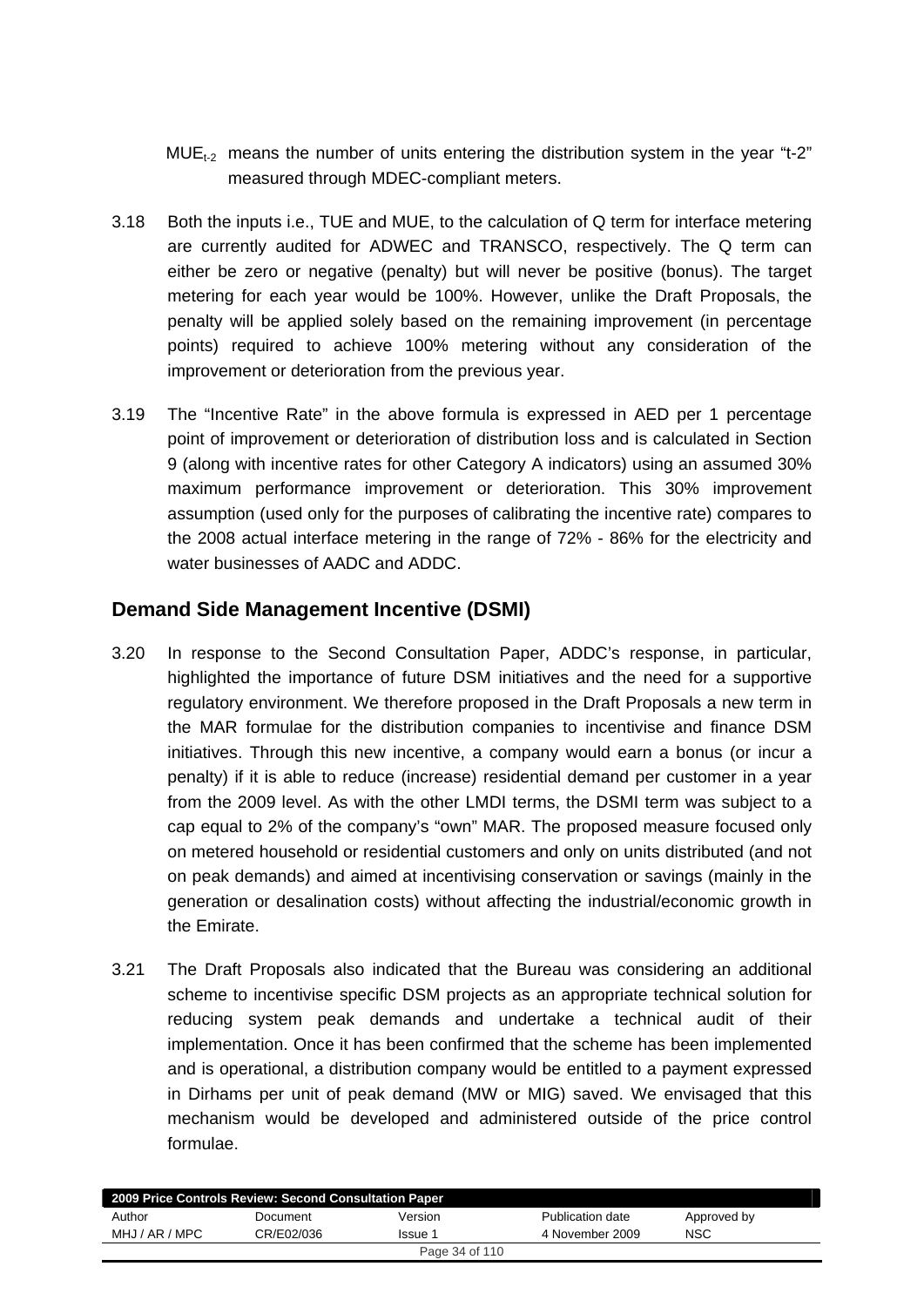- 3.22 In response to the Draft Proposals, both AADC and ADDC argued against the DSM incentives for various reasons. These included: DSM needs to be discussed and coordinated at a government or sector level; customer demands are outside companies' control; no incentives for peak demand or kW savings; no allowance for DSM related opex; and no supporting statutory requirements. AADC while supporting the encouragement of effective DSM argued that the topic is wide ranging and complex and warrants separate consultation and sector policy. It considered that the proposal would encourage piecemeal efforts resulting in poor allocation of sector resources.
- 3.23 On the additional scheme to incentivise specific DSM projects, ADDC criticised the Bureau for considering the scheme at a late stage of the consultation process and sought clarification on how a mechanism could be developed and administered outside the price control formulae when all sector elements are funded through the price control formulae.
- 3.24 The Draft Proposals acknowledged the limited scope of the formula-based DSM incentive (focused on metered households only) and explained the reasons for this. We appreciate these concerns and fully support formulation of a more comprehensive sector or government policy towards DSM. However, we believe that the regulatory incentives need not to wait for such a policy and that they will in fact complement and facilitate the implementation of such a policy. We also note that the Bureau and distribution companies have duties under the law and the licences to ensure economy and efficiency of the sector and promote efficient use of water and electricity by the customers.
- 3.25 Regarding ADDC's concerns about the additional scheme for specific DSM projects, the DSM incentives were proposed in the Draft Proposals partly to satisfy ADDC's request in its response to the First and Second Consultation Papers that regulatory aspects of DSM be addressed. Further, while this scheme has yet to be fully developed, and specific DSM projects have to be reviewed and approved outside of the price control review process, any incentive payment for such projects will be logged up for remuneration through appropriate financial adjustment at the subsequent price controls review. While the capex relating to such projects will (as with all capex) be regulated through our ex-post capex efficiency review, the incentive payment will be in addition to such capex and will be based on some proportion of the production costs saved due to the DSM projects.
- 3.26 For these Final Proposals, the Q term for year "t" for the new DSM-related Category A indicator is proposed to be calculated using the same formula as proposed for the DSMI term in the Draft Proposals (subject to a cap of 1% of the company's own MAR):

|                | 2009 Price Controls Review: Second Consultation Paper |                |                  |             |  |
|----------------|-------------------------------------------------------|----------------|------------------|-------------|--|
| Author         | Document                                              | Version        | Publication date | Approved by |  |
| MHJ / AR / MPC | CR/E02/036                                            | Issue 1        | 4 November 2009  | <b>NSC</b>  |  |
|                |                                                       | Page 35 of 110 |                  |             |  |
|                |                                                       |                |                  |             |  |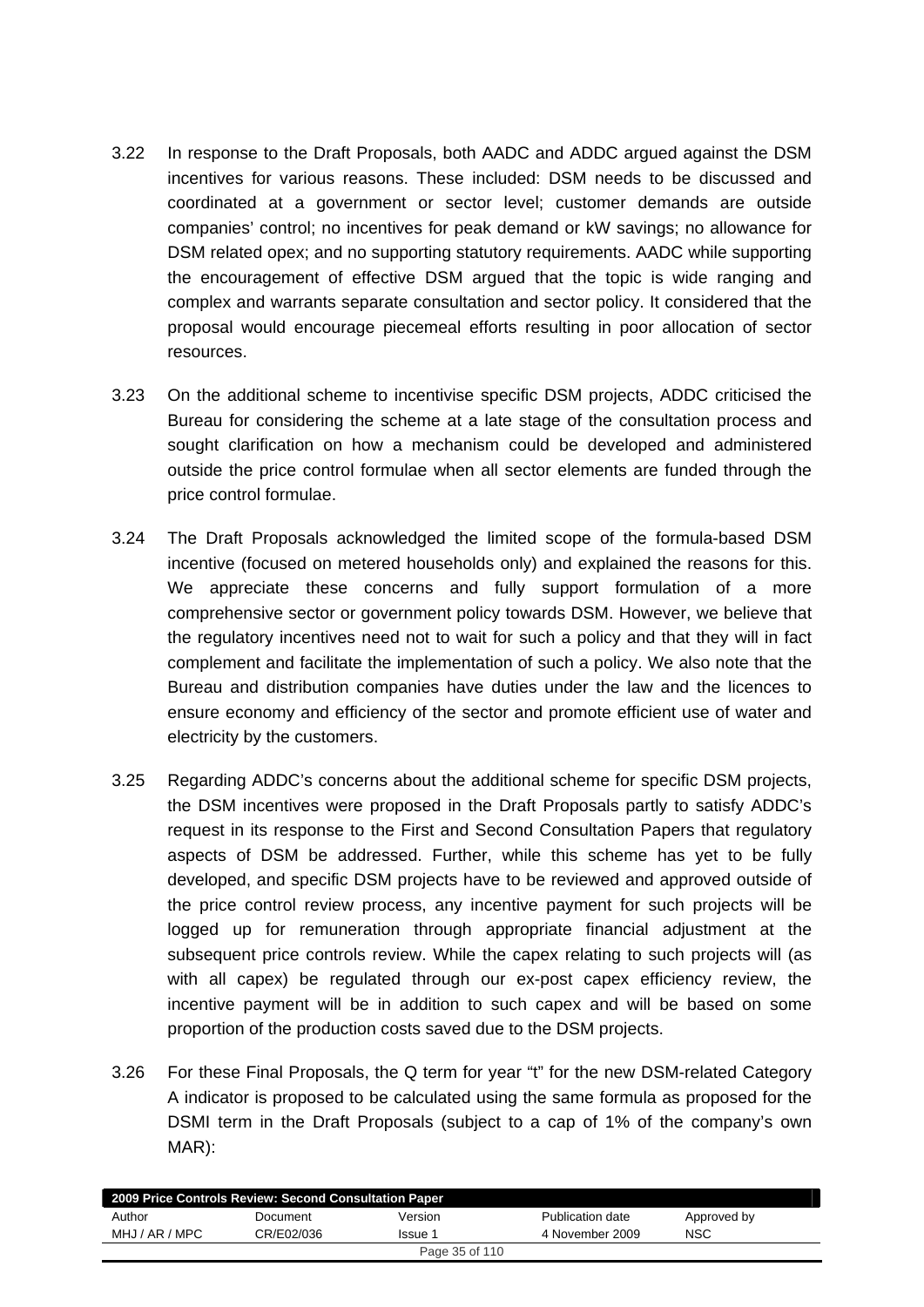#### $Q_t$  = Incentive Rate x (MUDR<sub>2009</sub> – MUDR<sub>t-2</sub>) / MUDR<sub>2009</sub>

where:

- $MUDR<sub>t-2</sub>$  means the total number of metered units distributed (of electricity or water in GWh or MIG) during the year "t-2" to residential customers, divided by the number of residential customer accounts (electricity or water) for that year, as verified by the TA (as part of its report for the PCR for the financial year "t-2"); and
- MUDR<sub>2009</sub> means the total number of metered units distributed (of electricity or water in GWh or MIG) during the year 2009 to residential customers, divided by the number of residential customer accounts (electricity or water) for that year, as verified by the TA as part of its report for the PCR for the financial year 2009.
- 3.27 MUDR is the only input to the calculation of DSM-related Q term and is a sub-set of currently audited "metered units distributed" revenue driver for AADC and ADDC. The Q term can be positive (bonus), zero (no bonus or penalty), or negative (penalty). The "Incentive Rates" are calibrated in Section 9 using the 20% assumed maximum improvement or deterioration (same as proposed in the Draft Proposals and consistent with the calibration of other Category A indicators).

| 2009 Price Controls Review: Second Consultation Paper |            |                |                  |             |  |
|-------------------------------------------------------|------------|----------------|------------------|-------------|--|
| Author                                                | Document   | Version        | Publication date | Approved by |  |
| MHJ / AR / MPC                                        | CR/E02/036 | Issue 1        | 4 November 2009  | NSC         |  |
|                                                       |            | Page 36 of 110 |                  |             |  |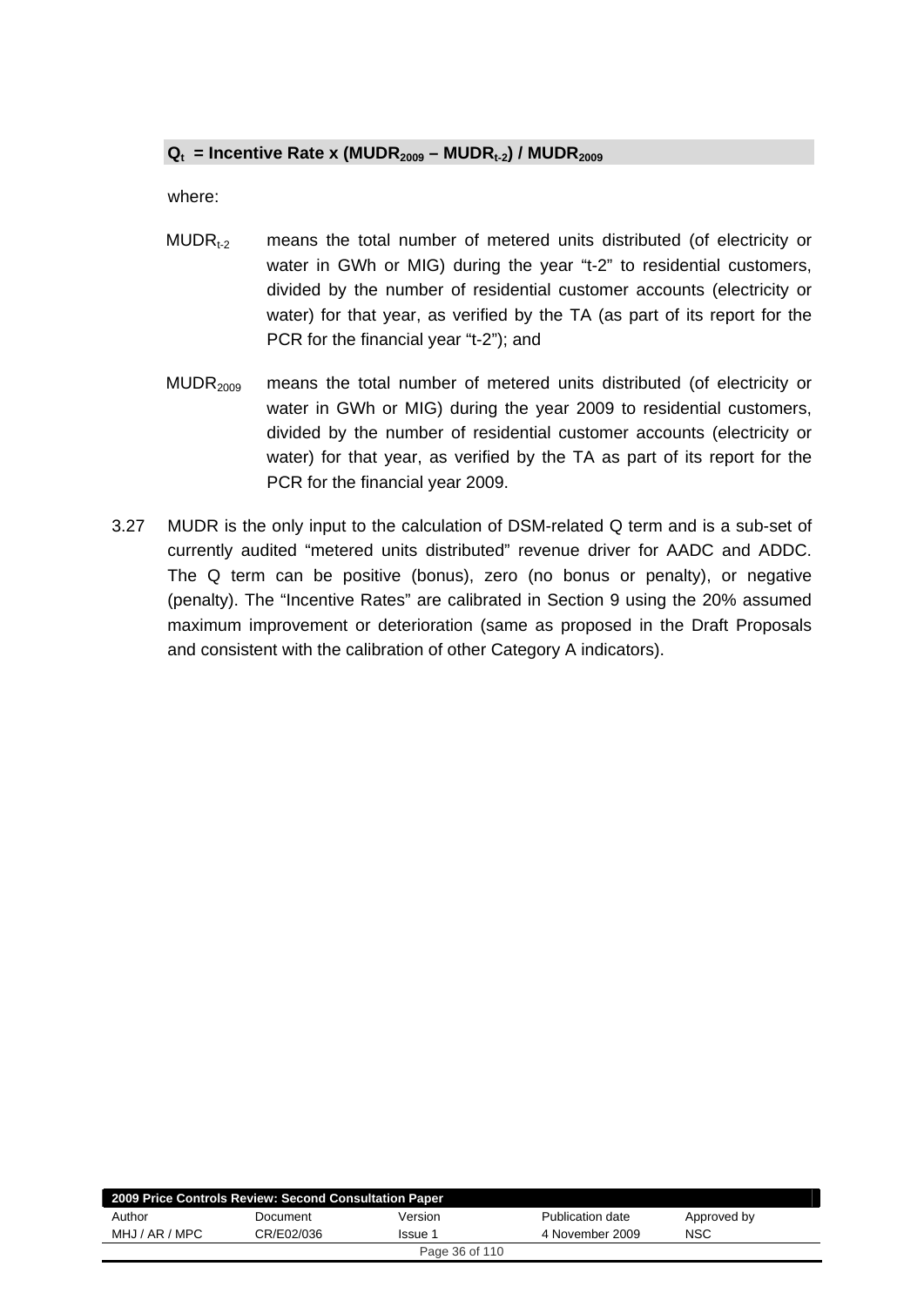# **Introduction**

- 4.1 "Operating expenditure" or "opex" (i.e. operating cost excluding depreciation) is one of the main inputs to the price control calculations, accounting for about one-quarter of the revenue requirement
- 4.2 Earlier consultation papers identified three main considerations when assessing opex projections: (a) the sufficiency of the allowed revenue to enable the company to finance its business; (b) ensuring the economy and efficiency of the sector; and (c) consistency in regulation. It was suggested that a 'top-down' approach (assessing the total opex of the company or business as a whole) as used at the previous price control reviews should be used at this review, as follows:
	- (a) determine a **base level** of opex;
	- (b) adjust the base level of opex to reflect increased costs for future **demand increases** (a 0.75% increase in opex for each 1% increase in demand was adopted at the last price controls review);
	- (c) adjust the demand-adjusted opex for **efficiency improvements** expected over the control period (a 5% decrease in opex per year in real terms was used at the last price controls review); and
	- (d) if necessary, make **further adjustments** to opex projections for new one-off costs (or cost savings) expected during PC4 or for anticipated changes in the real price of inputs.
- 4.3 We also presented analysis and discussion as follows:
	- (a) the actual opex of the network companies continues to increase significantly, both in real terms as well as in excess of opex allowances assumed in setting the previous price controls;
	- (b) the Bureau's traditional approach to setting base opex level using the most recent actual opex (2008 in this case) will continue to result in rising sector costs in real terms;
	- (c) the increases in opex over time mean that there is more room for efficiency in the future;

| 2009 Price Controls Review: Second Consultation Paper |            |         |                  |             |  |
|-------------------------------------------------------|------------|---------|------------------|-------------|--|
| Author                                                | Document   | Version | Publication date | Approved by |  |
| MHJ / AR / MPC                                        | CR/E02/036 | Issue 1 | 4 November 2009  | <b>NSC</b>  |  |
| Page 37 of 110                                        |            |         |                  |             |  |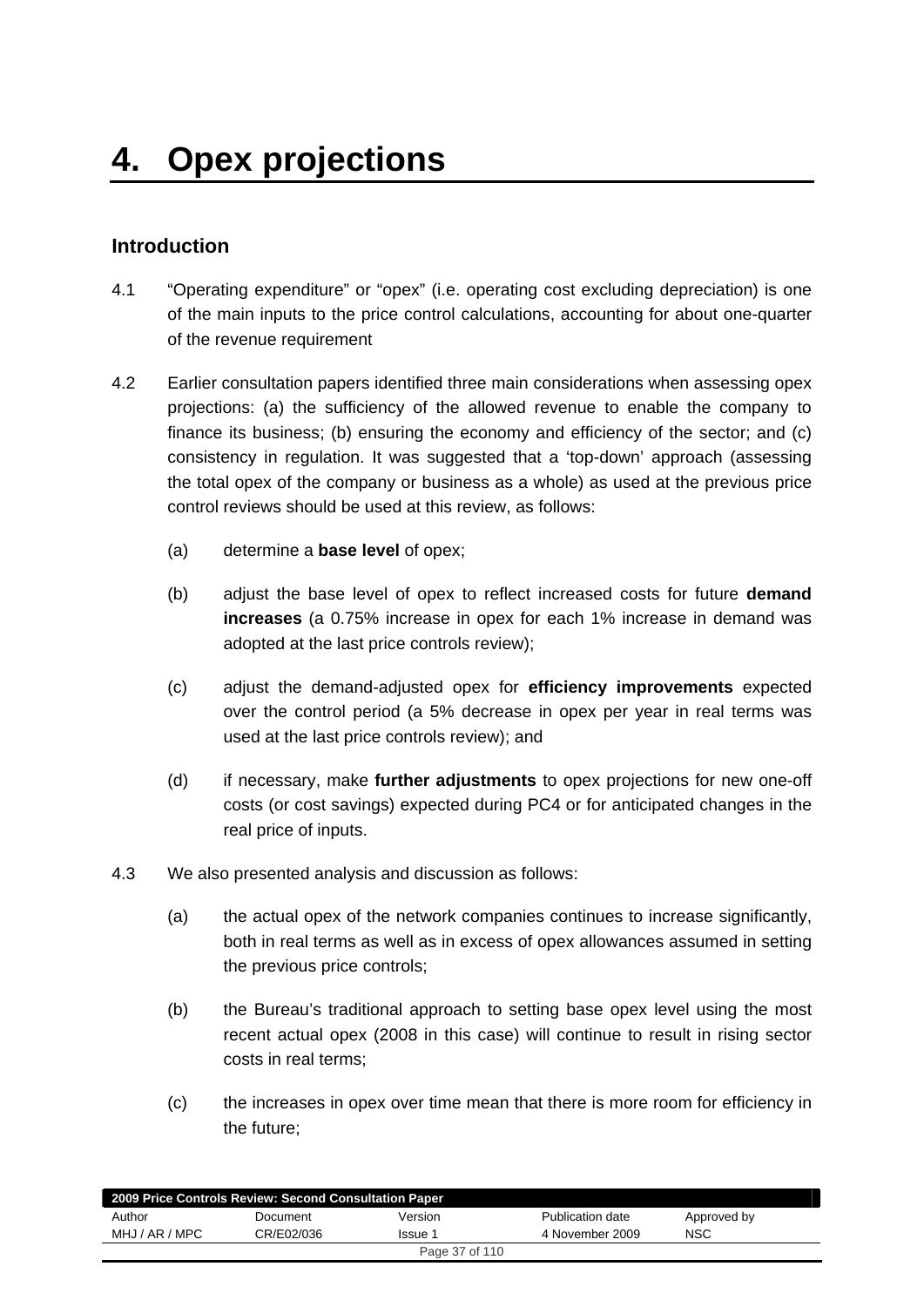- (d) the performance of one network company (i.e., TRANSCO) in the sector has shown that a reduction in opex was possible even with rising staff salaries and allowances; and
- (e) the expected easing of inflation in the near future, particularly of the costs influenced by the construction sector, including staff accommodation costs, may potentially result in opex reductions (in real terms) over the PC4 period.
- 4.4 During the consultation process, companies argued against the above findings. They suggested using the most recent (2008) actual cost (or, in some cases, opex estimated or budgeted by companies for 2009 or the future) as the base level, and relaxing the opex efficiency assumptions for PC4. A number of new obligations, work streams, events and government policies were also suggested by the companies for higher opex allowances. ADSSC argued that it is a less mature business than other licensees and its cost base was still being established.

# **Draft Proposals**

- 4.5 In the Draft Proposals (as in the earlier consultation papers), we did not agree with respondents who argued that using the most recent actual cost is the best regulatory practice. In our view, best regulatory practice is to set opex allowances according to an efficient level of cost and thus de-link the price controls from the actual cost. This provides incentives for companies to improve their efficiency. Using the latest actual opex as the base for future projections at each review provides no incentive for the companies to reduce opex in the latter years of a control period. Instead such an approach, if known to the companies to be used at each review, actually provides incentives for them to spend more opex in the latter years of a control period so as to have higher opex projections for the next control period.
- 4.6 In the case of ADSSC, we expressed our willingness to consider its detailed justification for higher opex allowance if submitted in response to the Draft Proposals. However, we were concerned about the recent significant increases in costs relating to its O&M contracts.
- 4.7 In view of the above, the Draft Proposals adopted the opex projection for 2009 (converted into 2010 prices) made at the time of the last price control reviews as the base level of opex. The 0.75% demand-opex relationship and 5% efficiency assumptions were used to calculate opex allowances for the remainder of PC4. As suggested by AADC, we however first adjusted the opex projection (which was based on an assumed inflation for 2005) for the 2005 actual inflation.

| 2009 Price Controls Review: Second Consultation Paper |            |         |                  |             |  |  |
|-------------------------------------------------------|------------|---------|------------------|-------------|--|--|
| Author                                                | Document   | Version | Publication date | Approved by |  |  |
| MHJ / AR / MPC                                        | CR/E02/036 | Issue 1 | 4 November 2009  | <b>NSC</b>  |  |  |
| Page 38 of 110                                        |            |         |                  |             |  |  |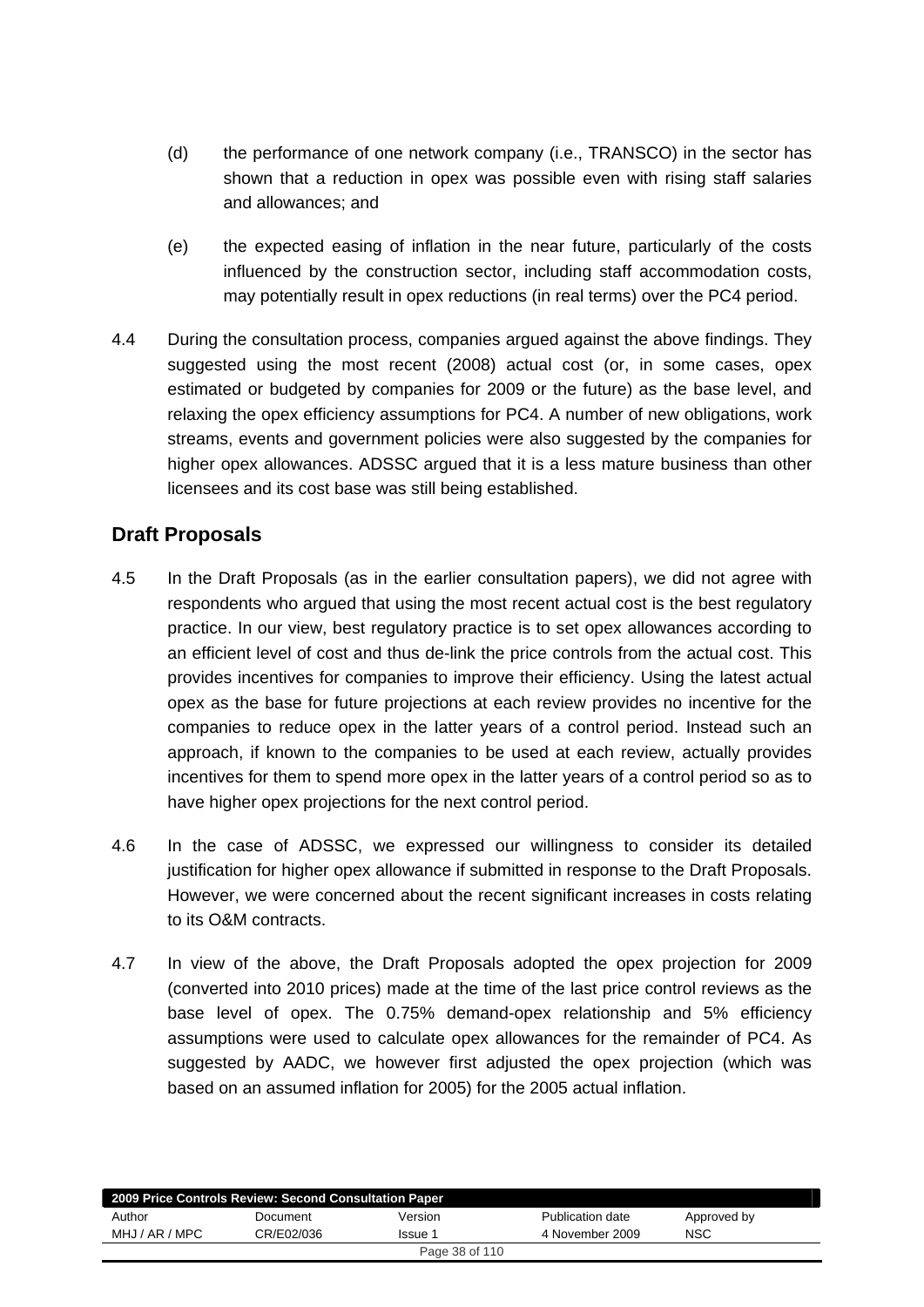- 4.8 We considered this methodology necessary to provide a stronger incentive for licensees to be efficient in their opex, given the experience since 1999 of steadily rising costs in real terms. With regards to the new obligations, we noted that the mechanism described in paragraph 4.2(d) above for additional opex allowances may be used to fund new obligations for PC4, if necessary. Alternatively, if new obligations are imposed on licensees in the course of a price control period, the approved costs can be 'logged up' and remunerated at the next price controls review.
- 4.9 **Table 4.1** shows the base level of opex adopted in the Draft Proposals using the opex projection for 2009 from the last review, converted into 2010 prices (using the UAE CPI assumptions from **Table 2.4**) - this results in a total of AED 1,665 million in 2010 prices for the four network companies:

| <b>Company</b> | <b>Business</b> | Opex base level for 2010   |
|----------------|-----------------|----------------------------|
|                |                 | (AED million, 2010 prices) |
| <b>AADC</b>    | Electricity     | 225.79                     |
|                | Water           | 103.82                     |
|                | Total           | 329.61                     |
| <b>ADDC</b>    | Electricity     | 334.28                     |
|                | Water           | 185.14                     |
|                | Total           | 519.42                     |
| <b>TRANSCO</b> | Electricity     | 167.18                     |
|                | Water           | 327.23                     |
|                | Total           | 494.41                     |
| ADSSC*         | Total           | 321.40                     |
| <b>Total</b>   |                 | 1,664.84                   |

**Table 4.1: Base level of opex for PC4 – Draft Proposals** 

4.10 In the Draft Proposals, the base opex was then adjusted for the assumed effects of demand growth and efficiency improvements. The following table shows the calculation of the annual opex adjustment for each business adopted in the Draft Proposals. For this table, we calculated the demand growth as the simple average of growth rates for two demand measures for each business over the PC4 period – discussed in the Draft Proposals.

| 2009 Price Controls Review: Second Consultation Paper |            |         |                  |             |  |  |
|-------------------------------------------------------|------------|---------|------------------|-------------|--|--|
| Author                                                | Document   | Version | Publication date | Approved by |  |  |
| MHJ / AR / MPC                                        | CR/E02/036 | Issue 1 | 4 November 2009  | <b>NSC</b>  |  |  |
| Page 39 of 110                                        |            |         |                  |             |  |  |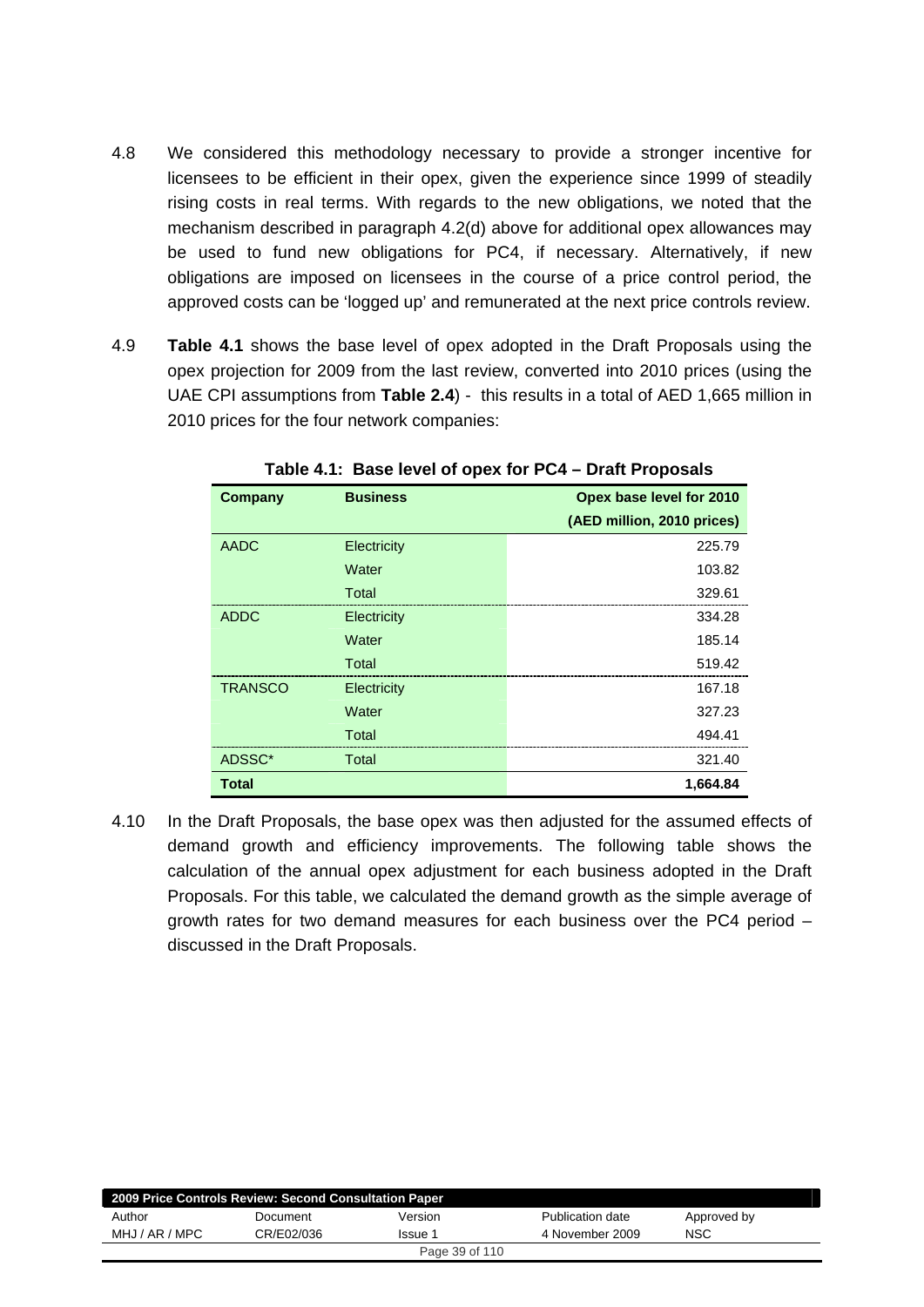| Company        | <b>Business</b>    | <b>Annual demand</b><br>growth rate | Annual opex adjustment<br>for demand growth | <b>Annual efficiency</b><br>improvement | Net annual opex<br>adjustment |
|----------------|--------------------|-------------------------------------|---------------------------------------------|-----------------------------------------|-------------------------------|
|                |                    | (3)                                 | $(4) = 0.75 \times (3)$                     | (5)                                     | $(6) = (4) - (5)$             |
| AADC           | Electricity        | 6.22%                               | 4.67%                                       | $-5.00\%$                               | $-0.33%$                      |
|                | Water              | 5.00%                               | 3.75%                                       | $-5.00\%$                               | $-1.25%$                      |
| <b>ADDC</b>    | <b>Electricity</b> | $12.21\%$                           | 9.15%                                       | $-5.00\%$                               | 4.15%                         |
|                | Water              | 5.04%                               | 3.78%                                       | $-5.00\%$                               | $-1.22%$                      |
| <b>TRANSCO</b> | Electricity        | 18.26%                              | 13.70%                                      | $-5.00\%$                               | 8.70%                         |
|                | Water              | 6.54%                               | 4.91%                                       | $-5.00\%$                               | $-0.09%$                      |
| <b>ADSSC</b>   |                    | 8.04%                               | 6.03%                                       | $-5.00\%$                               | 1.03%                         |

|  |  |  | Table 4.2: Net annual opex adjustments - Draft Proposals |
|--|--|--|----------------------------------------------------------|
|--|--|--|----------------------------------------------------------|

4.11 The above adjustments were then applied to the base opex levels to determine the following annual opex allowances used in the Draft Proposals, as shown below:

|                          | $1000 - 101$ $1000 - 1000$ projections branch reposals |          |          |          |          |  |  |  |
|--------------------------|--------------------------------------------------------|----------|----------|----------|----------|--|--|--|
| AED million, 2010 prices |                                                        | 2010     | 2011     | 2012     | 2013     |  |  |  |
| AADC                     | Electricity                                            | 225.79   | 225.04   | 224.30   | 223.55   |  |  |  |
|                          | Water                                                  | 103.82   | 102.53   | 101.25   | 99.98    |  |  |  |
|                          | Total                                                  | 329.61   | 327.57   | 325.54   | 323.54   |  |  |  |
| <b>ADDC</b>              | Electricity                                            | 334.28   | 348.17   | 362.64   | 377.70   |  |  |  |
|                          | Water                                                  | 185.14   | 182.88   | 180.65   | 178.44   |  |  |  |
|                          | Total                                                  | 519.42   | 531.05   | 543.28   | 556.14   |  |  |  |
| <b>TRANSCO</b>           | Electricity                                            | 167.18   | 181.72   | 197.52   | 214.70   |  |  |  |
|                          | Water                                                  | 327.23   | 326.93   | 326.63   | 326.33   |  |  |  |
|                          | Total                                                  | 494.41   | 508.65   | 524.15   | 541.03   |  |  |  |
| <b>ADSSC</b>             | Total                                                  | 321.40   | 324.72   | 328.07   | 331.45   |  |  |  |
| Total                    |                                                        | 1.664.84 | 1,691.98 | 1,721.04 | 1,752.16 |  |  |  |

**Table 4.3: PC4 opex projections – Draft Proposals** 

## **Companies' actual and forecast opex**

#### *2008 Actual opex*

4.12 After the issue of the Draft Proposals, we received audited Separate Business Accounts (SBAs) for the 2008 financial year from the companies. The following table summarises the actual opex for 2007 and 2008 for each network business:

| 2009 Price Controls Review: Second Consultation Paper |            |         |                  |             |  |
|-------------------------------------------------------|------------|---------|------------------|-------------|--|
| Author                                                | Document   | Version | Publication date | Approved by |  |
| MHJ / AR / MPC                                        | CR/E02/036 | Issue 1 | 4 November 2009  | <b>NSC</b>  |  |
| Page 40 of 110                                        |            |         |                  |             |  |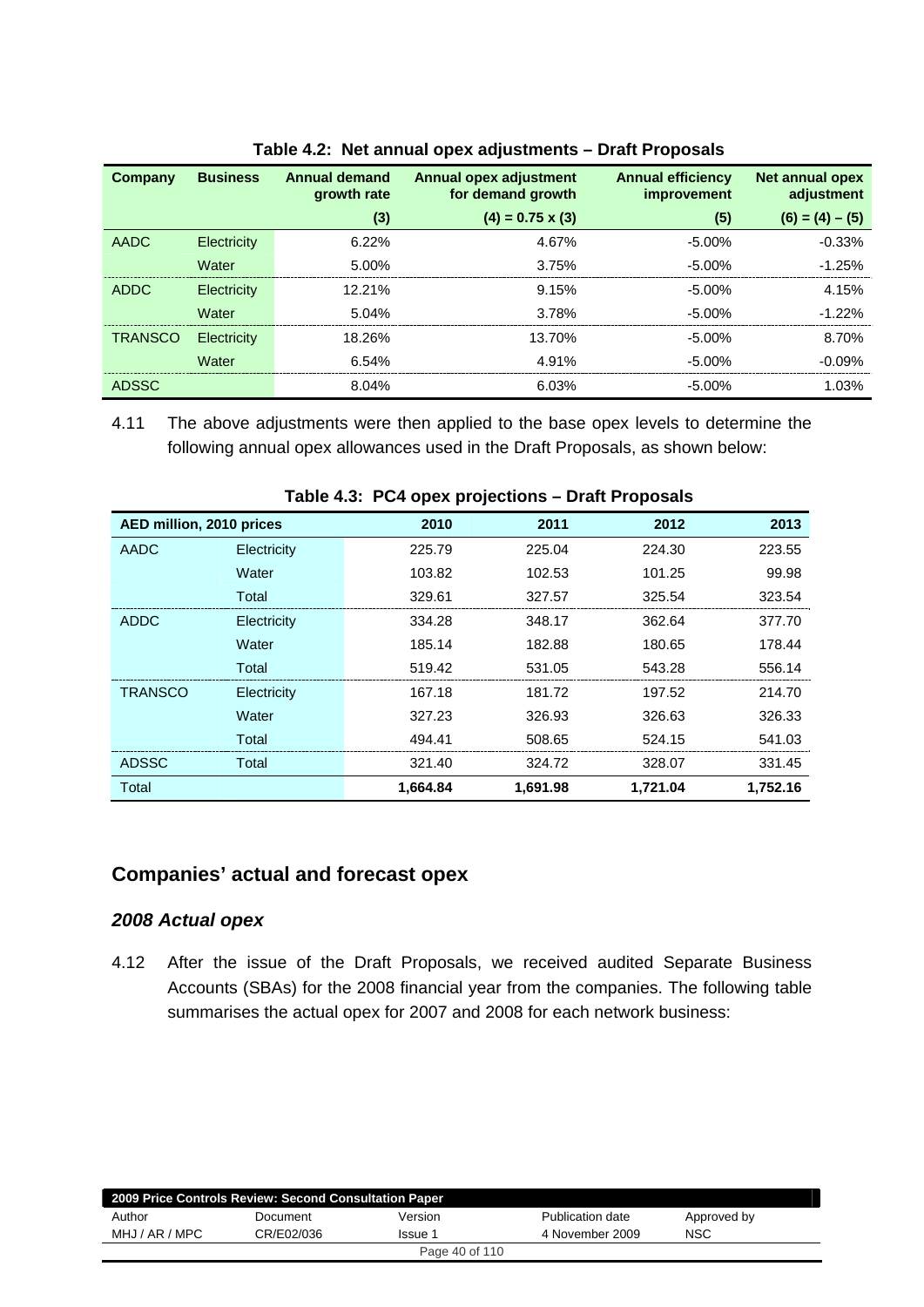| <b>AED million, nominal prices</b> |             | 2007 actual opex | 2008 actual opex | 2008 Increase |
|------------------------------------|-------------|------------------|------------------|---------------|
| AADC                               | Electricity | 287.48           | 350.28           | 22%           |
|                                    | Water       | 132.90           | 167.75           | 26%           |
|                                    | Total       | 420.38           | 518.02           | 23%           |
| <b>ADDC</b>                        | Electricity | 405.85           | 508.41           | 25%           |
|                                    | Water       | 213.06           | 247.99           | 16%           |
|                                    | Total       | 618.92           | 756.40           | 22%           |
| <b>TRANSCO</b>                     | Electricity | 147.94           | 211.04           | 43%           |
|                                    | Water       | 176.45           | 233.39           | 32%           |
|                                    | Total       | 324.39           | 444.43           | 37%           |
| <b>ADSSC</b>                       | Total       | 297.63           | 484.07           | 63%           |
| <b>Total</b>                       |             | 1.661.32         | 2.202.92         | 33%           |

#### **Table 4.4: Actual opex for 2008**

Source: Companies' audited Separate Business Accounts (SBAs) for 2008.

Notes: Actual opex comprises (a) staff costs, (b) repair, maintenance and consumables used, (c) water tanker hire costs (where applicable), and (d) administration and other expenses.

#### 4.13 We have observed the following significant cost increases in 2008:

- (a) Total opex for the four companies increased by 33% in 2008 from 2007, against the UAE inflation of 12.3% in that year. ADSSC had the highest increase in opex (by 63%), followed by TRANSCO (37%), AADC (23%) and ADDC (22%). Note that AADC and ADDC had the highest opex increases in 2007 from 2006 (32%-42%).
- (b) Staff costs remain the most significant cost, accounting for over 50% of the total opex. However, the total staff costs for the companies increased by 25%. Staff costs for TRANSCO increased at a lower pace (19%) as compared to AADC (24%), ADDC (26%) and ADSSC (36%).
- (c) "Administrative and other expenses" remains the second largest cost item for all the companies, making about 30% of total opex. These costs increased by 45% on a total basis. TRANSCO showed the highest increase in these costs (85%), followed by ADSSC (69%), ADDC (32%) and AADC (25%).
- 4.14 Throughout the consultation process on PC4, the Bureau has been expressing concerns on the increasing costs, which are well in excess of the rate of inflation. The significant opex increases in 2008 have further highlighted these concerns. We believe there is significant scope for AADC, ADDC and ADSSC, in particular, to manage their costs more efficiently.
- 4.15 Note that the 2008 actual opex reported by ADWEA and TRANSCO in their responses to the Draft Proposals are different from the figures that the Bureau assessed from the companies' 2008 audited SBAs. Their figures have been prepared

| 2009 Price Controls Review: Second Consultation Paper |            |         |                  |             |  |
|-------------------------------------------------------|------------|---------|------------------|-------------|--|
| Author                                                | Document   | Version | Publication date | Approved by |  |
| MHJ / AR / MPC                                        | CR/E02/036 | Issue 1 | 4 November 2009  | NSC         |  |
| Page 41 of 110                                        |            |         |                  |             |  |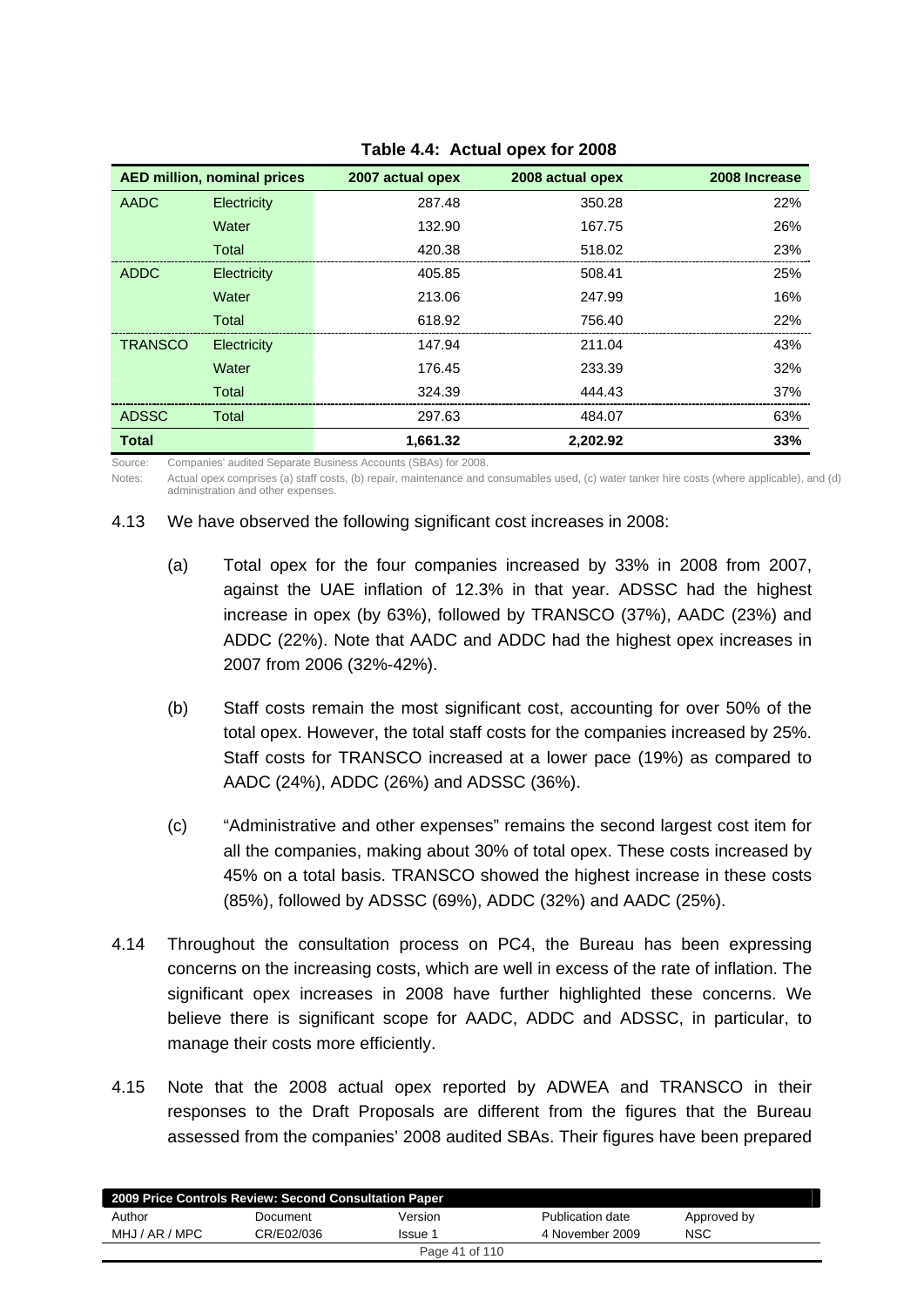on a slightly different basis to the Bureau's figures. It appears that TRANSCO's figures include certain costs (for example, relating to finance costs, changes in provisions for slow moving inventories and doubtful debts, and dedicated unlicensed activities) which are not included in the Bureau's figures. This is because such costs are not remunerated through opex allowances in the price controls. In price control calculations, such costs may be remunerated through other components (e.g. return on capital) of the revenue requirement. Further, TRANSCO stated that it derived its figures by using a different basis of cost allocation (between licensed/shared unlicensed and dedicated unlicensed activities) than that used for the audited SBAs.

### *Companies' opex forecasts*

4.16 The following table summarises the companies' latest opex forecasts for 2009 and onwards:

| AED million, 2010 prices |             | 2009    | 2010     | 2011     | 2012     | 2013     |
|--------------------------|-------------|---------|----------|----------|----------|----------|
| AADC                     | Electricity |         | 440.27   | 464.28   | 499.44   | 549.30   |
|                          | Water       |         | 175.48   | 180.62   | 187.57   | 197.13   |
|                          | Total       | 657.54* | 615.75   | 644.89   | 687.00   | 746.43   |
| <b>ADDC</b>              | Electricity |         | 544.97   | 554.37   | 563.32   | 569.99   |
|                          | Water       |         | 281.98   | 283.10   | 284.61   | 289.73   |
|                          | Total       | 985.61* | 826.95   | 837.47   | 847.93   | 859.73   |
| <b>TRANSCO</b>           | Electricity |         | 298.32   | 294.65   | 285.33   | 276.46   |
|                          | Water       |         | 456.42   | 444.62   | 429.86   | 420.40   |
|                          | Total       | 603.86* | 754.74   | 739.27   | 715.19   | 696.86   |
| <b>ADSSC</b>             | Total       |         | 713.30   | 950.20   | 1.187.10 | 1,424.00 |
| Total                    |             |         | 2,910.74 | 3,171.84 | 3,437.23 | 3,727.01 |

**Table 4.5: Companies' opex forecasts** 

Source: Companies' 2008 AIS; responses of ADSSC, ADWEA and TRANSCO to the Draft Proposals

Notes: Data from 2008 AIS for 2010-2013 which were in 2008 prices have been adjusted to 2010 prices using the UAE CPI assumptions set out in Table 2.4. Opex forecasts for 2010-2013 from TRANSCO's response to Draft Proposals were already in 2010 prices. Opex forecasts for 2010 and 2013 in ADSSC's response to Draft Proposals are understood to be in 2010 prices.

Notes: \* 2009 Opex budget figures provided by ADWEA are understood to be in 2009 prices and have not been adjusted to 2010 prices.

#### 4.17 These forecasts have been sourced as follows:

- (a) For 2009, budget figures (which are understood to be in nominal or 2009 prices) for AADC, ADDC and TRANSCO provided in ADWEA's response to the Draft Proposals;
- (b) For AADC and ADDC, 2010-2013 opex forecasts from their 2008 AIS, converted from 2008 prices to 2010 prices, using the UAE CPI inflation assumptions set out in **Table 2.4**;

| 2009 Price Controls Review: Second Consultation Paper |            |         |                  |             |  |  |
|-------------------------------------------------------|------------|---------|------------------|-------------|--|--|
| Author                                                | Document   | Version | Publication date | Approved by |  |  |
| MHJ / AR / MPC                                        | CR/E02/036 | Issue 1 | 4 November 2009  | NSC         |  |  |
| Page 42 of 110                                        |            |         |                  |             |  |  |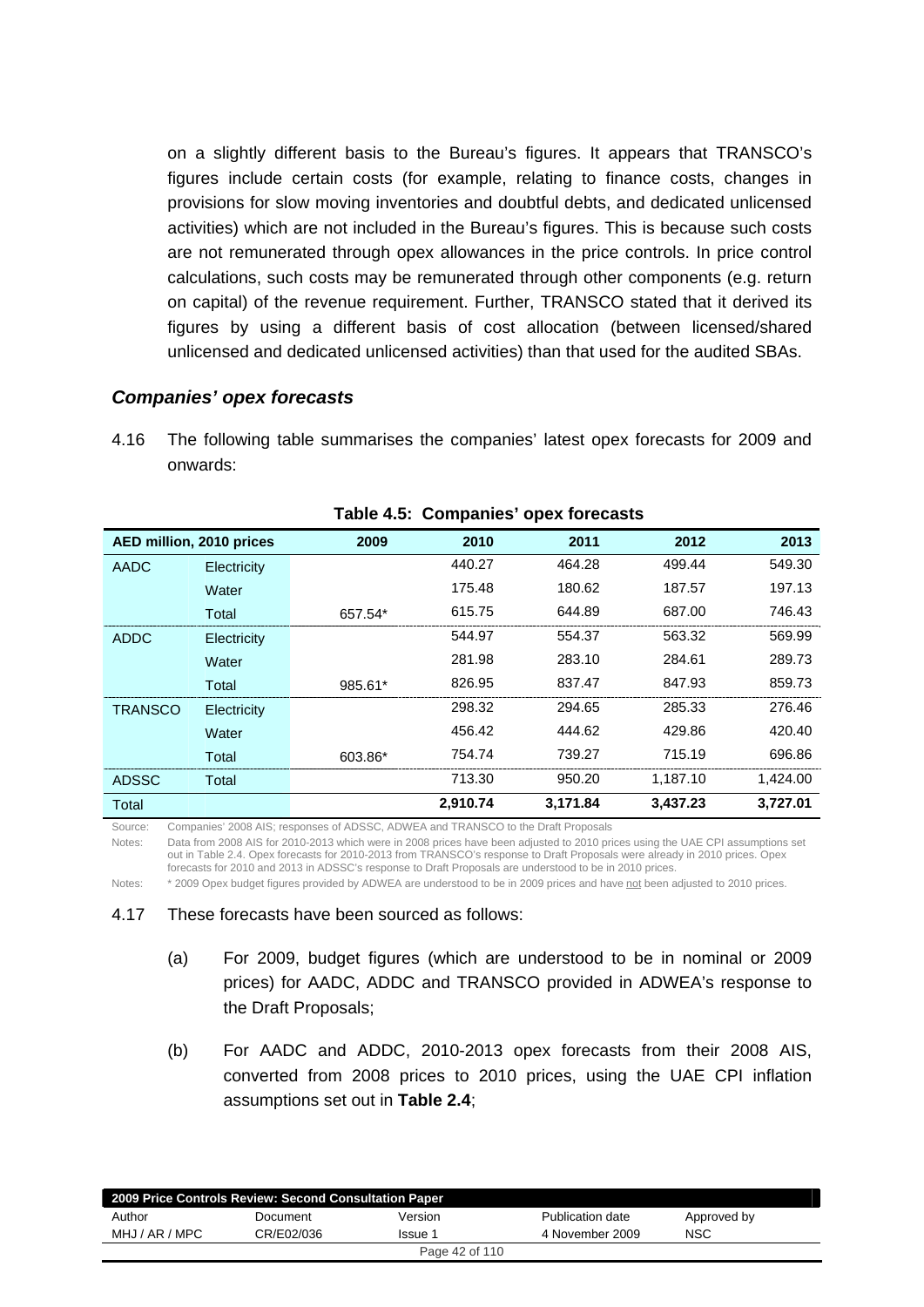- (c) For TRANSCO, 2010-2013 opex forecasts (in 2010 prices) from its response to the Draft Proposals; and
- (d) For ADSSC, 2010 and 2013 opex forecasts (understood to be in 2010 prices) from the description provided in its response to the Draft Proposals; opex forecasts for intermediate years have been assumed on a linear annual increase basis.
- 4.18 These forecasts show that:
	- (a) Opex for AADC, ADDC and TRANSCO in 2009 are expected by ADWEA to increase by 22%, 58% and 6%, respectively from 2008 actual opex. (Note that the 2008 actual opex reported in ADWEA's response to the Draft Proposals have been prepared on a slightly different basis to the Bureau's figures. Compared to the Bureau's figures these increases are 27%, 30% and 36%, respectively.)
	- (b) Companies' forecasts for 2010 total opex (AED 2,911 million) show an increase of 17% over 2008 actual opex in 2010 prices (AED 2,491 million). TRANSCO forecasts the highest opex increase of 50%, followed by 30% for ADSSC (in real 2010 prices). (Again, as discussed in paragraph 4.15 above, TRANSCO's 2008 opex data appears to have been prepared on a different basis to that used by the Bureau.)
	- (c) Further, companies forecast a total increase in their opex by 28% (in real terms) from 2010 to 2013. In particular, ADSSC's response to the Draft Proposals implies an increase in its opex by 100% in real terms over four years.
- 4.19 Such forecast increases in opex are substantial, especially on an inflation-adjusted basis and we believe are unlikely to represent an efficient level of expenditure.

# **Responses to Draft Proposals**

4.20 Each of the respondents to the Draft Proposals considered that the Bureau's opex projections were too low.

## *AADC*

4.21 AADC did not agree to using the projections for 2009 from the 2005 price controls review as the base level of opex, for the following reasons:

| 2009 Price Controls Review: Second Consultation Paper |            |         |                  |             |  |  |
|-------------------------------------------------------|------------|---------|------------------|-------------|--|--|
| Author                                                | Document   | Version | Publication date | Approved by |  |  |
| MHJ / AR / MPC                                        | CR/E02/036 | Issue 1 | 4 November 2009  | <b>NSC</b>  |  |  |
| Page 43 of 110                                        |            |         |                  |             |  |  |
|                                                       |            |         |                  |             |  |  |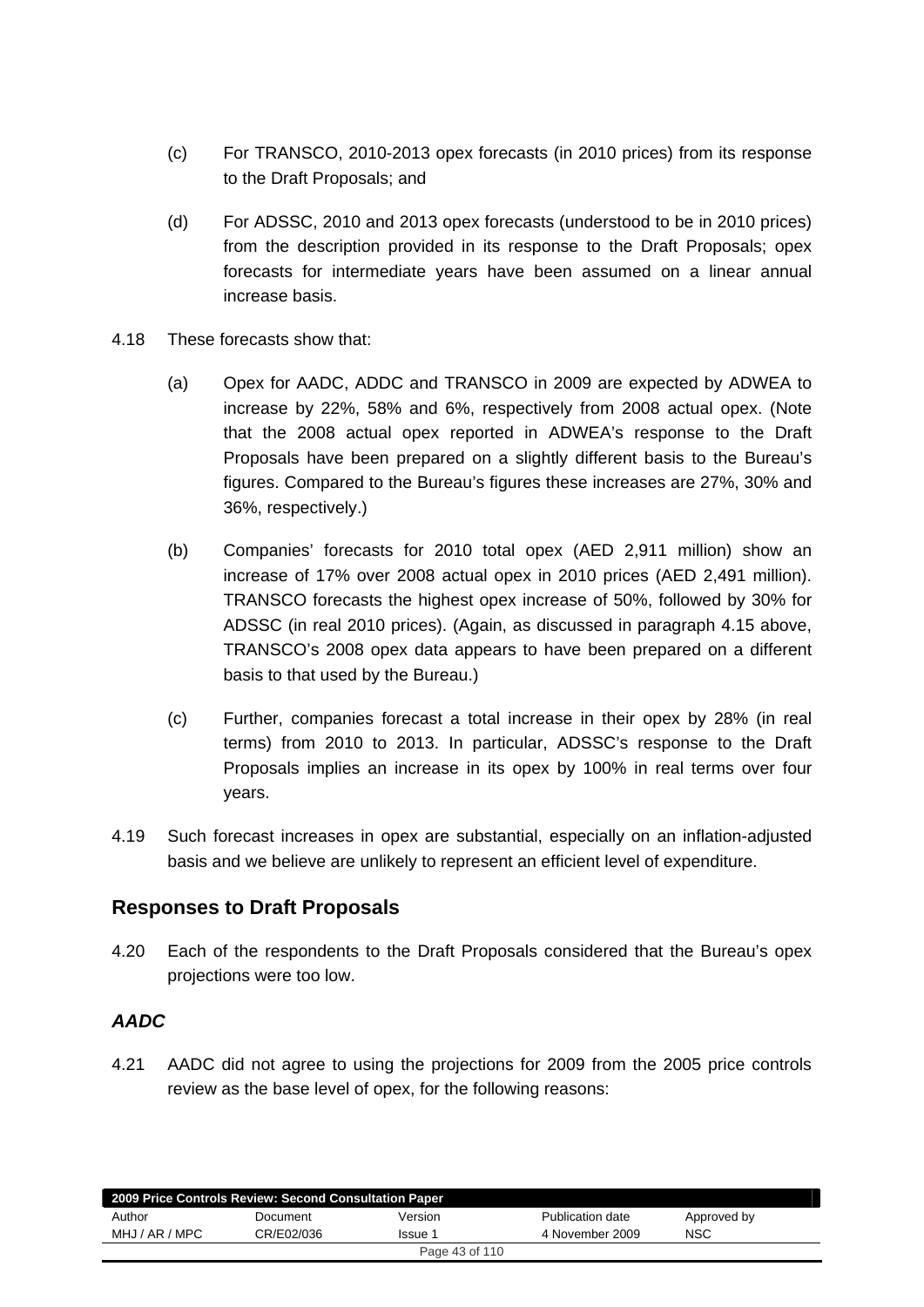- (a) It has not been shown to be representative of the actual costs of meeting the government policy objective of improving services for the growing economy;
- (b) It does not take into account the need for licensees to finance and plan their businesses with a reasonable degree of assurance; and
- (c) It sends the false signal that the scope of work has not changed since 2004.
- 4.22 AADC suggested that actual costs incurred in 2009 would be a better approach as they take into account the current known scope of works and uncontrollable costs imposed and addressed by the business. It did not believe that the use of actual opex as the base level of costs would provide an incentive to overspend during the latter years of a price control period as "the company is government owned and opex is dominated by government controlled staffing costs".
- 4.23 In addition, AADC made a claim for additional cost items which it had incurred in the PC3 period which it said were not reflected in the PC3 price controls:
	- (a) Increases in the Bureau's licence fees:
	- (b) Expenditure incurred to deal with the impact of water supply shortages due to the "red tide" effect on water production; and
	- (c) Expenditure incurred in meeting extraordinary increases in staffing costs.
- 4.24 AADC also repeated its claim for expenditure incurred towards rectification of customer water assets, as discussed on page 80 of the Draft Proposals.
- 4.25 Separately, AADC, in response to a request from the Bureau, provided details of efficiency initiatives it is planning over the PC4 period.

### *ADDC*

- 4.26 ADDC also did not support the Bureau's approach to setting opex in the Draft Proposals, which it noted was 50% less than its 2009 opex budget. Some of the reasons given by ADDC are summarised as follows:
	- (a) Rapid growth meant that meeting demand and provide world class services was a higher priority than making efficiency improvements;
	- (b) Difficulties in meeting Emiratisation targets;
	- (c) Effects of unskilled or low-skilled workforce in the UAE;

| 2009 Price Controls Review: Second Consultation Paper |            |         |                  |             |  |  |
|-------------------------------------------------------|------------|---------|------------------|-------------|--|--|
| Author                                                | Document   | Version | Publication date | Approved by |  |  |
| MHJ / AR / MPC                                        | CR/E02/036 | Issue 1 | 4 November 2009  | <b>NSC</b>  |  |  |
| Page 44 of 110                                        |            |         |                  |             |  |  |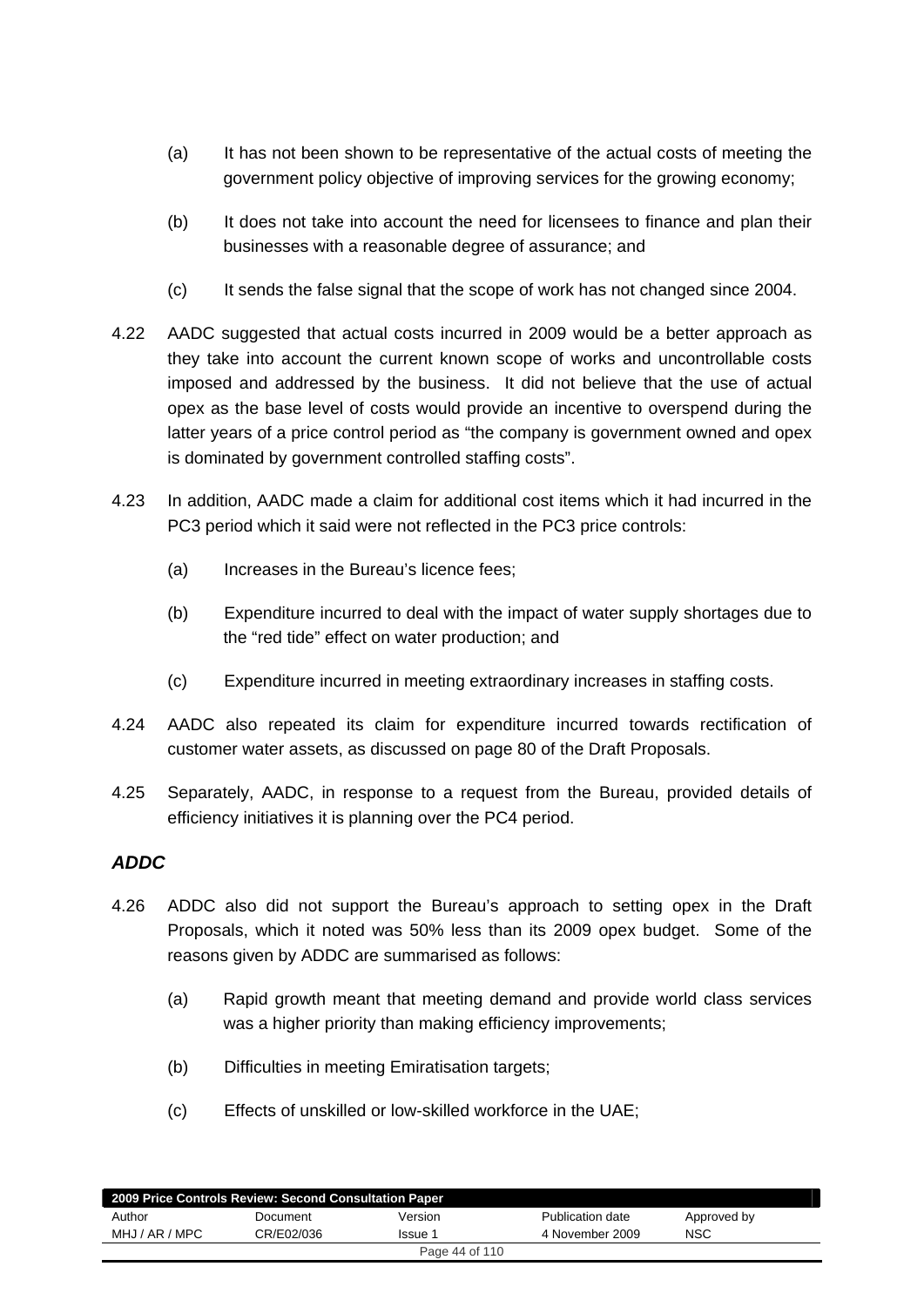- (d) "Scope creep" and increase in regulatory burden, which it considered had also affected the Bureau's costs;
- (e) Economies of scale could not be achieved until fixed assets had been installed and were operating effectively (eg, "IT system, business process documentation and policies and procedures and organizational structure");
- (f) Actual opex incurred by ADDC was efficient, since it had been subject to an incentive mechanism in the past;
- (g) Comparisons with TRANSCO are inappropriate;
- (h) It is incorrect for the Bureau to change the previously-agreed traditional approach (to setting the base opex level using the most recent actual opex) because it does not like the outcome (i.e. rising sector cost);
- (i) Increasing opex over time does not necessarily mean there is more scope for efficiency in the future; and
- (j) ADDC identified a number of improvements undertaken in PC3 and planned to be undertaken in PC4 which were not reflected in historical costs.
- 4.27 ADDC suggested using 2008 actual opex as the base level of costs for PC4, with a zero efficiency target. It also clarified that its intention was not to claim for additional funding for items such as trade education and certification but to raise awareness of significant long-term issues for the sector.

## *ADSSC*

- 4.28 ADSSC argued that its 2008 AIS figures, with a "suitable efficiency factor applied", should be used, for the following reasons:
	- (a) The company is still in its infancy and still establishing its true cost base;
	- (b) There is rapid development throughout the Emirate, which makes it difficult to maintain levels of service with an "overstretched and sweated" infrastructure;
	- (c) The separation of ADSSC from ADWEA will lead to additional costs;
	- (d) Higher flows (of sewage) are leading to increases in operating costs;
	- (e) Its cost forecasts are similar to the combined water service costs for the same geographic area, which it said was in line with international trends. According

| 2009 Price Controls Review: Second Consultation Paper |            |         |                  |             |  |  |
|-------------------------------------------------------|------------|---------|------------------|-------------|--|--|
| Author                                                | Document   | Version | Publication date | Approved by |  |  |
| MHJ / AR / MPC                                        | CR/E02/036 | Issue 1 | 4 November 2009  | <b>NSC</b>  |  |  |
| Page 45 of 110                                        |            |         |                  |             |  |  |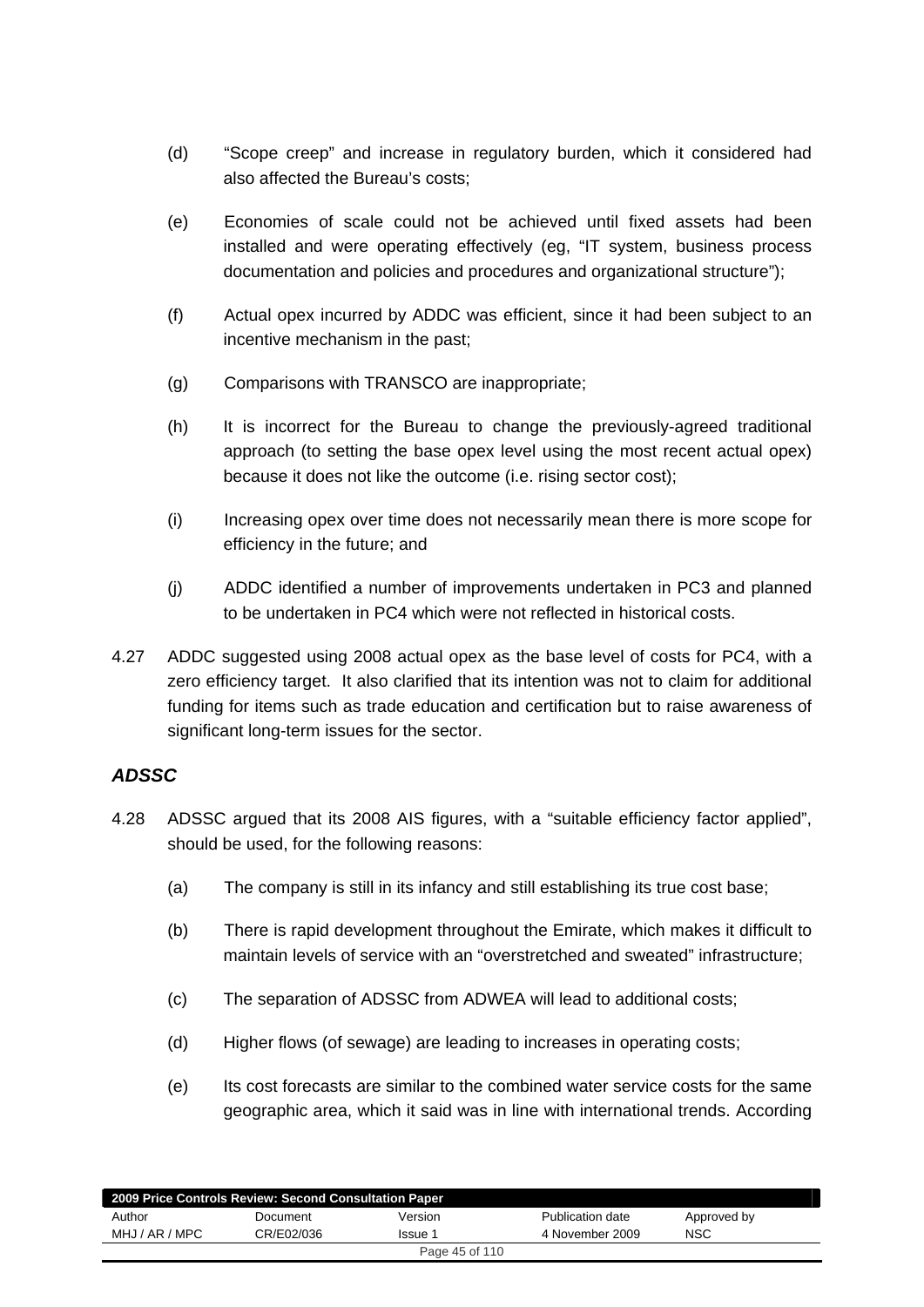to ADSSC, such trends showed that water and wastewater costs for the same geographic area were typically within 2% of each other; and

- (f) The Bureau's projections (in the Draft Proposals) would lead to a deficit on opex for the company of AED 1.1 billion by 2013.
- 4.29 ADSSC also provided a commentary ("opex justification") outlining the main factors affecting its costs.

### *ADWEA*

- 4.30 ADWEA submitted data on the opex budgets for AADC, ADDC and TRANSCO for 2009. These showed increased over the 2008 actual opex (as reported by ADWEA in its response to the Draft Proposals – see paragraph 4.18 above) of 22%, 58% and 6% respectively.
- 4.31 While recognising the Bureau's intention of promoting efficiency improvements, ADWEA considered that the Bureau needs to take more into consideration the business, political and financial factors within Abu Dhabi. In particular, it considered that the sudden spurt in the growth in the housing sector needs due consideration, with a relaxation of the efficiency targets so that Government infrastructure plans can be adequately completed.
- 4.32 ADWEA suggested that the Bureau uses the most recent audited accounts in setting the opex levels for PC4 and that it relaxes the efficiency targets for PC4.

## *TRANSCO*

- 4.33 TRANSCO considered that the proposed opex funding at the start of the PC4 period was insufficient and that it would not be possible to achieve 5% year on year efficiency savings across the entire opex area. The reasons given are summarised as follows:
	- (a) The opex proposed by the Bureau for 2010 (in the Draft Proposals) was below TRANSCO's actual opex in 2008 (This was reported to be AED 720 million in 2010 prices in TRANSCO's response. However, this contrasts with the Bureau's figure of AED 502 million in 2010 prices based on TRANSCO's audited SBAs for 2008 – see paragraph 4.15 above and **Table 4.6** below.);
	- (b) A large proportion of opex line items are outside of TRANSCO's control;
	- (c) TRANSCO has been subject to the same inflationary pressures as the Bureau; and

| 2009 Price Controls Review: Second Consultation Paper |            |         |                  |             |  |  |  |
|-------------------------------------------------------|------------|---------|------------------|-------------|--|--|--|
| Author                                                | Document   | Version | Publication date | Approved by |  |  |  |
| MHJ / AR / MPC                                        | CR/E02/036 | Issue 1 | 4 November 2009  | <b>NSC</b>  |  |  |  |
| Page 46 of 110                                        |            |         |                  |             |  |  |  |
|                                                       |            |         |                  |             |  |  |  |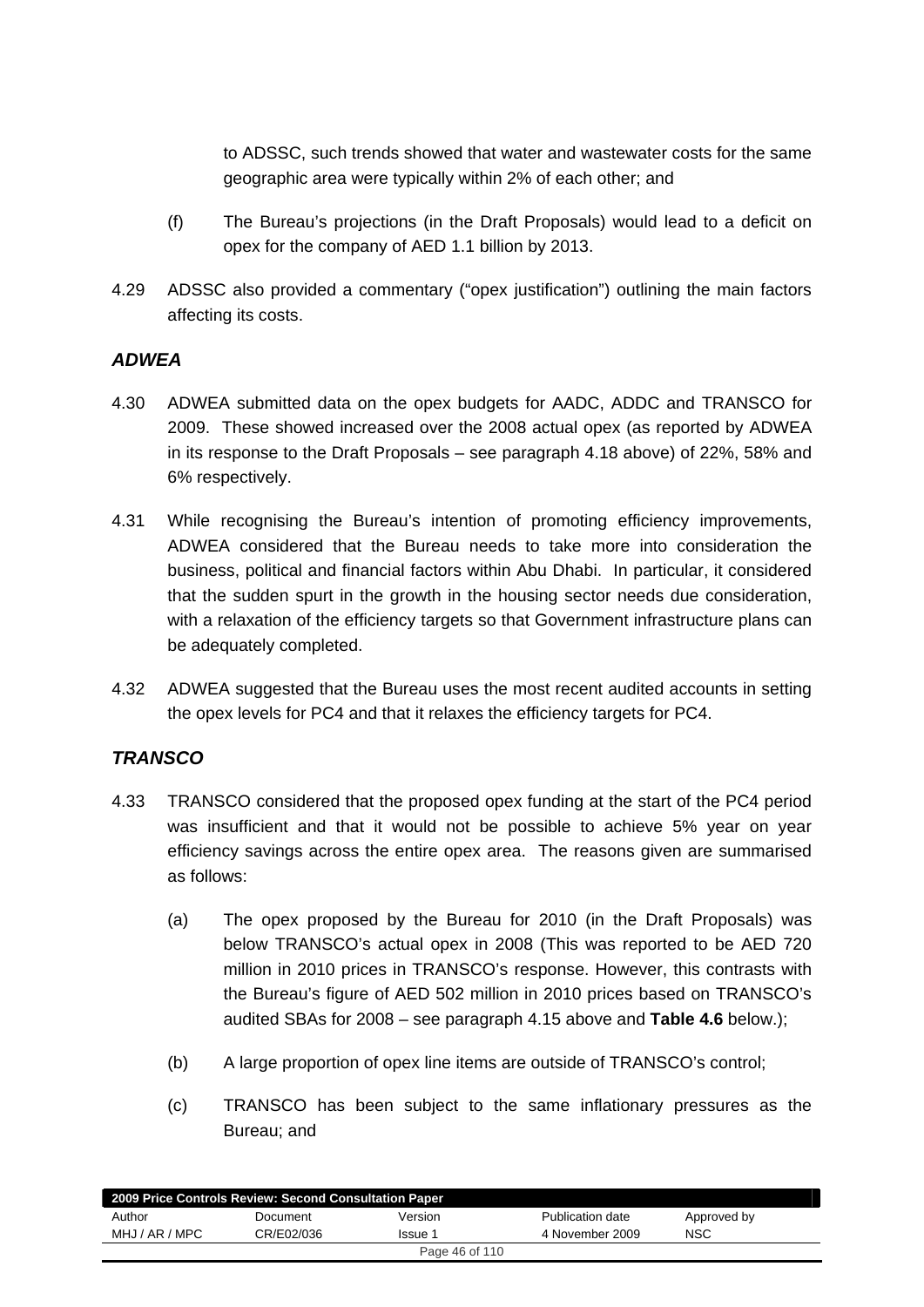- (d) The difficulties in meeting Emiratisation targets.
- 4.34 TRANSCO also provided details of various efficiency initiatives it was planning over 2010 – 2013. TRANSCO believed that the Bureau should adopt a more realistic approach to setting the opex targets by taking 2008 as the base year and setting efficiency targets in those areas where the business has some control.

### *Bureau's assessment of responses*

- 4.35 All respondents suggested that recent or current opex levels should be taken into account in determining the base level of opex for the PC4 period. The Bureau accepts that it is necessary to strike an appropriate balance between ensuring licensees are able to fund their operations and providing incentives for efficiency improvement. Taking into account licensees' responses, we have therefore increased the base level of opex (used for 2010) as compared to the Draft Proposals. In these Final Proposals, the base level of opex has been calculated as the simple average (in 2010 prices) of:
	- (a) Opex for 2009 projected at the 2005 Price Controls Review; and
	- (b) 2008 actual opex.
- 4.36 This approach takes into account of some (but not all) of the increases in costs which have occurred in recent years, as some of these have occurred for legitimate reasons (e.g., implementation of government policy). However, other recent increases in costs have not been adequately explained by licensees. Further, by not relying wholly on 2008 actual opex we ensure that the price control methodology does not provide the companies with an inappropriate incentive to increase their spending in the latter years of a price control period in order to increase their allowances in the subsequent control period.
- 4.37 None of the respondents provided any convincing evidence to contradict our findings from overseas experience that a minimum 5% efficiency target is achievable, so we have retained that assumption in our calculations (same as used at PC2 and PC3 reviews). Note that (in response to the concern expressed by TRANSCO) the evidence from overseas is based on realised reductions in overall opex (not just selected cost items which TRANSCO considers to be within a company's control).
- 4.38 We acknowledge that the rapid pace of growth currently being experienced in the Emirate provides challenges for the licensees but consider that this is adequately taken into account in the 0.75 cost-output relationship. In other words, if demand growth is forecast to be 10%, opex allowances increase by 7.5% (before efficiency assumption), reflecting a conservative expectation of economies of scale. In

| 2009 Price Controls Review: Second Consultation Paper |            |         |                  |             |  |  |
|-------------------------------------------------------|------------|---------|------------------|-------------|--|--|
| Author                                                | Document   | Version | Publication date | Approved by |  |  |
| MHJ / AR / MPC                                        | CR/E02/036 | Issue 1 | 4 November 2009  | NSC         |  |  |
| Page 47 of 110                                        |            |         |                  |             |  |  |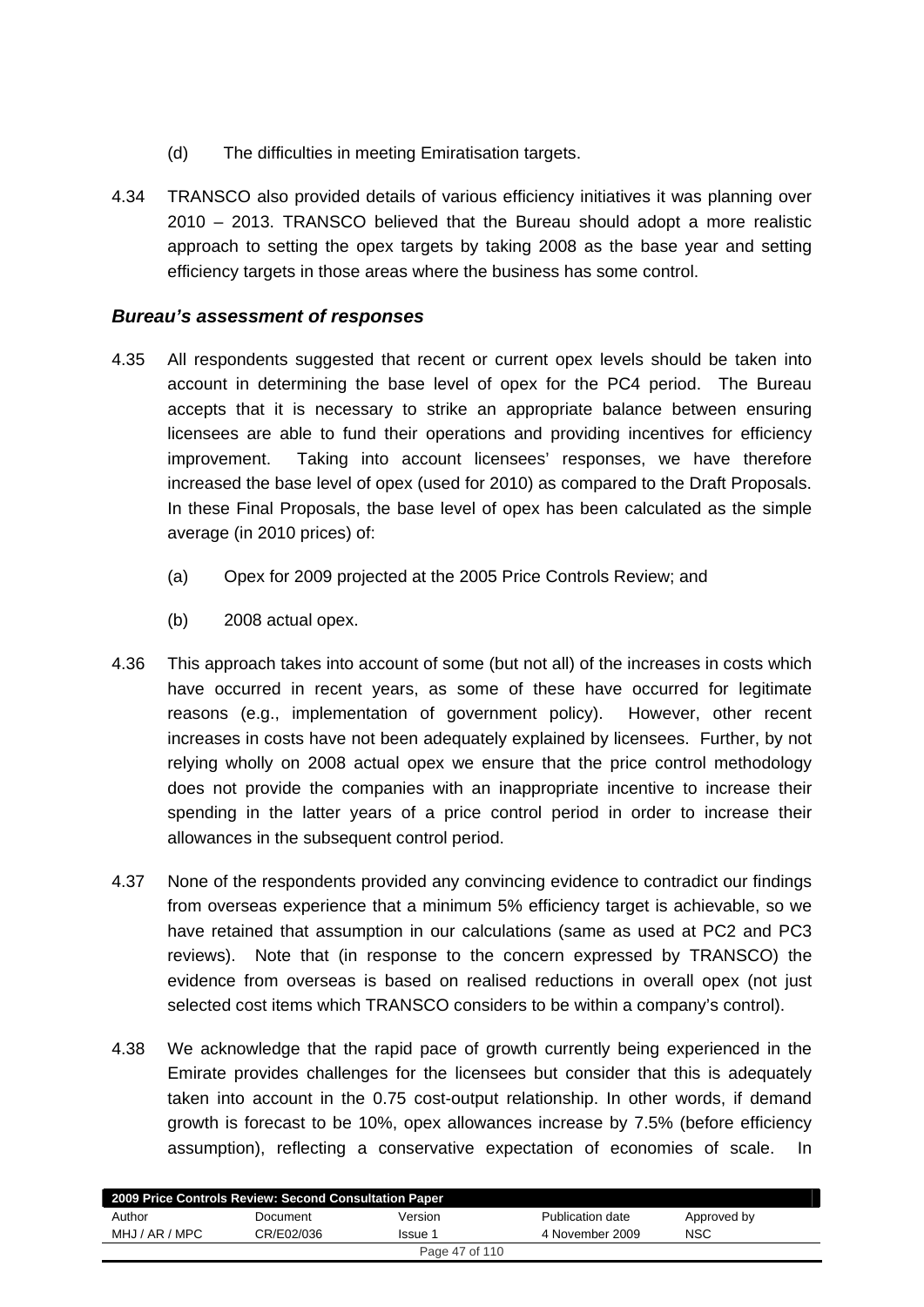practice, the very rapid pace of growth is likely to provide greater opportunities for economies of scale. Our assumptions will therefore accommodate many of the factors identified by licensees as likely to cause an increase in costs over the PC4 period. It is relevant to note here that this factor has been applied to licensees' own demand growth assumptions taken from their respective AIS submissions without adjustment by the Bureau.

- 4.39 We note ADWEA's submission suggesting increases in 2009 opex over 2008 levels, of up to 37% for one licensee. However no justification or evidence was provided to support increases of that magnitude. In any case, we note that when operating expenditure and depreciation are considered together, our assumptions in these Final Proposals are higher than ADWEA's combined figures for these two items as budgeted for 2009 (data for subsequent years not provided by ADWEA). Therefore our proposals would appear to satisfy ADWEA's concerns with respect to the financing of operating costs.
- 4.40 With regard to AADC's claim for remuneration of three additional cost items incurred during PC3, we note that there is no automatic mechanism in the price controls to allow them to be amended for such events. Further AADC's claim appears to be based on a presumption that it should be compensated wholly for factors outside of its control. This is not consistent with the basis on which the price controls are set, which allows licensees to earn significantly in excess of the risk-free rate on the grounds that they bear commercial risks. If the allowed rate of return is set according to a risk-free rate, the allowed cost of capital would be 3% or less (see Section 6). We therefore do not agree to AADC's claim for additional allowances for these items.
- 4.41 However we are willing to consider AADC's claim for expenditure relating to rectification of customers' water assets and this is discussed further in Section 7.

## **Final Proposals**

### *Base level of opex*

- 4.42 Given the above, **Table 4.6** shows the base level of opex adopted in these Final Proposals using the simple average of (a) PC3 opex projection for 2009 (from **Table 4.1**) and (b) 2008 actual opex (from **Table 4.4**), in both cases converted into 2010 prices (using the UAE CPI assumptions from **Table 2.4**).
- 4.43 The resulting base level of opex (AED 2,077.84 million in total) is significantly higher than that proposed in the Draft Proposals (AED 1,664.84 million) – by about AED 413 million or 25%. For AADC, ADDC and ADSSC, the base levels are now higher by about 30%-40% as compared the Draft Proposals. For TRANSCO, the increase

| 2009 Price Controls Review: Second Consultation Paper |            |         |                  |             |  |  |
|-------------------------------------------------------|------------|---------|------------------|-------------|--|--|
| Author                                                | Document   | Version | Publication date | Approved by |  |  |
| MHJ / AR / MPC                                        | CR/E02/036 | Issue 1 | 4 November 2009  | <b>NSC</b>  |  |  |
| Page 48 of 110                                        |            |         |                  |             |  |  |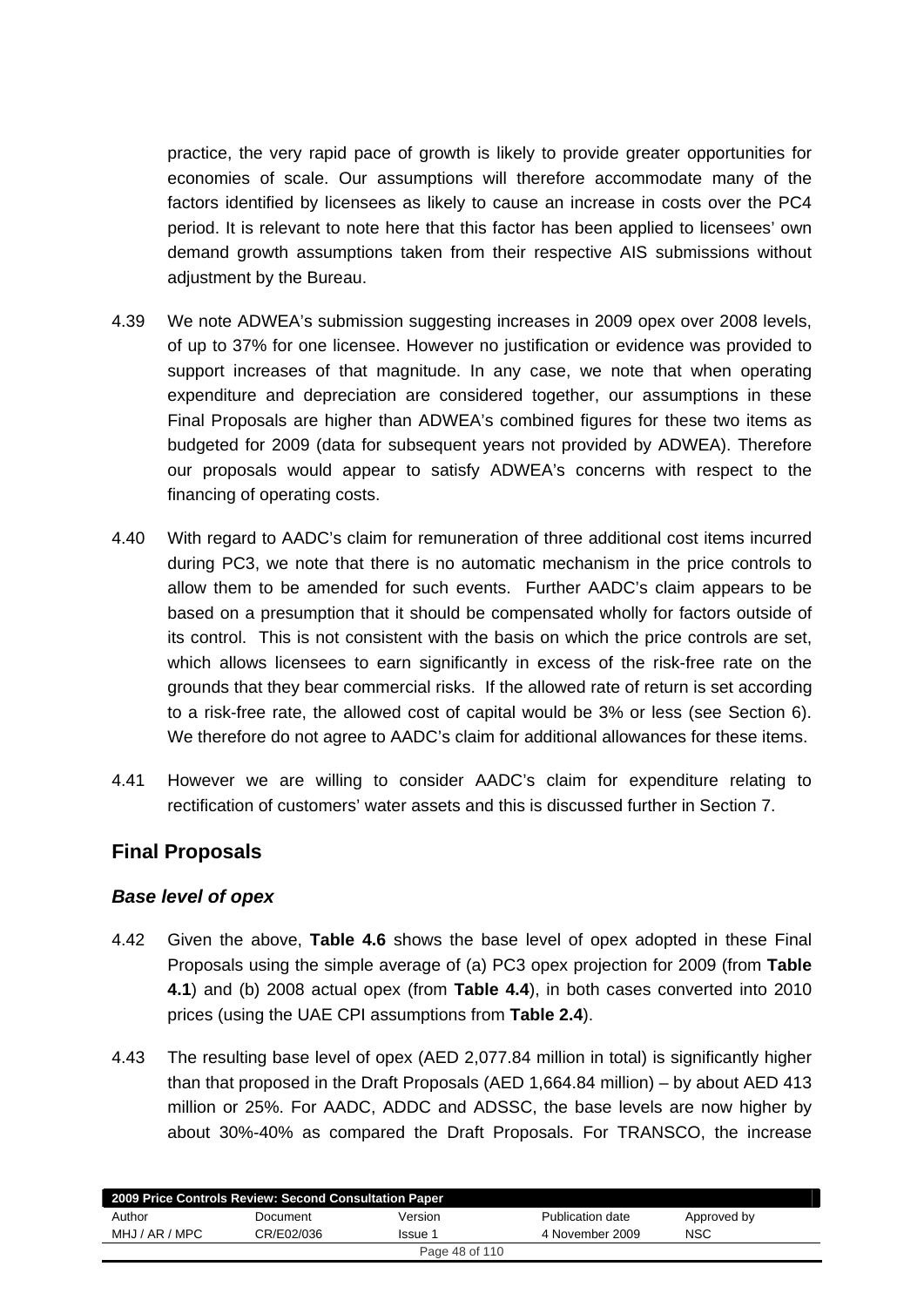compared to the Draft Proposals is less noticeable, since its 2008 opex levels were closer to the level projected at the 2005 price control review.

| AED million, 2010 prices |             | 2009 opex projected at last review | 2008 actual opex | Opex base level for 2010 |
|--------------------------|-------------|------------------------------------|------------------|--------------------------|
| AADC                     | Electricity | 225.79                             | 396.06           | 310.92                   |
|                          | Water       | 103.82                             | 189.67           | 146.75                   |
|                          | Total       | 329.61                             | 585.73           | 457.67                   |
| <b>ADDC</b>              | Electricity | 334.28                             | 574.86           | 454.57                   |
|                          | Water       | 185.14                             | 280.40           | 232.77                   |
|                          | Total       | 519.42                             | 855.26           | 687.34                   |
| <b>TRANSCO</b>           | Electricity | 167.18                             | 238.62           | 202.90                   |
|                          | Water       | 327.23                             | 263.89           | 295.56                   |
|                          | Total       | 494.41                             | 502.52           | 498.46                   |
| ADSSC*                   | Total       | 321.40                             | 547.33           | 434.37                   |
| <b>Total</b>             |             | 1.664.84                           | 2.490.84         | 2.077.84                 |

**Table 4.6: Base level of opex for PC4 – Final Proposals** 

4.44 This base level of opex for PC4 (AED 2,078 million in total) is however lower than the companies total opex forecast for 2010 (AED 2,911 million) – by about AED 833 million or 29%. As mentioned earlier, we do not in general regard the companies' opex forecasts as reasonable.

## *Adjustments for demand growth and efficiency*

4.45 As per the approach described in paragraph 4.2, the base opex should be adjusted for the assumed effects of demand growth and efficiency improvements. For these Final Proposals, we have adopted the net annual opex adjustment for these factors as calculated in the Draft Proposals and reproduced in **Table 4.2**.

## *PC4 opex projections*

- 4.46 These net annual opex adjustments have then been applied to the base opex levels in **Table 4.6** (first column) to determine the annual opex allowances which are listed in **Table 4.7** below and used in the price control calculations in Section 9.
- 4.47 The table shows that total annual opex allowance for PC4 increases, in real terms, from AED 2,078 million in 2010 to AED 2,190 million in 2013 i.e., by about AED 113 million or 5.4%. This indicates that (other than for AADC) the effect of future demand growth (e.g., due to mega projects) outweighs the assumed efficiency improvements in real terms. The indexation of the notified values "a", "b" and "c" (and hence the MAR) against the UAE CPI during implementation of the PC4 controls will in practice mean even higher opex allowances in nominal terms (once adjusted for inflation).

| 2009 Price Controls Review: Second Consultation Paper |            |                |                  |             |  |  |  |
|-------------------------------------------------------|------------|----------------|------------------|-------------|--|--|--|
| Author                                                | Document   | Version        | Publication date | Approved by |  |  |  |
| MHJ / AR / MPC                                        | CR/E02/036 | Issue 1        | 4 November 2009  | <b>NSC</b>  |  |  |  |
|                                                       |            | Page 49 of 110 |                  |             |  |  |  |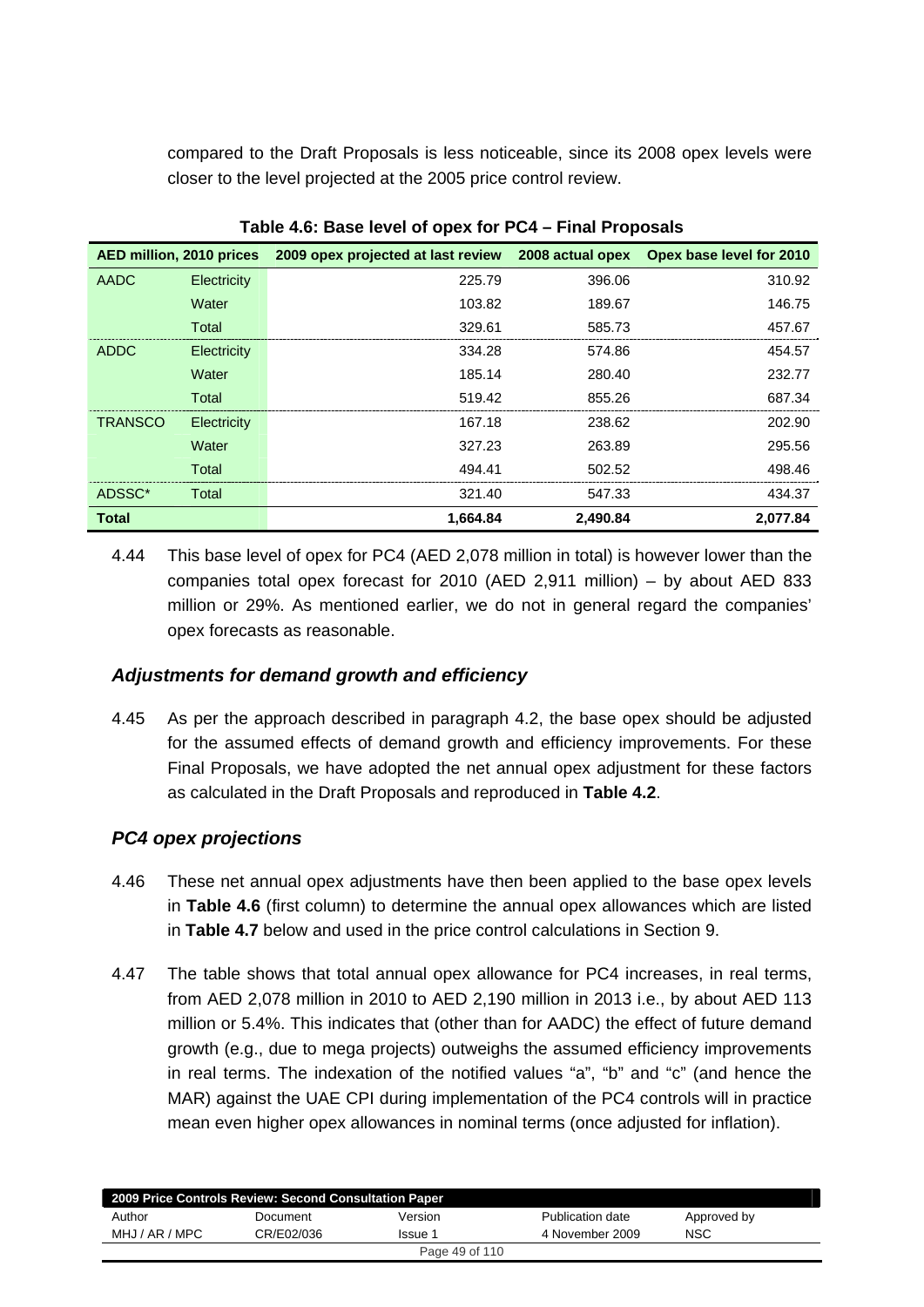| AED million, 2010 prices |             | 2010     | 2011     | 2012     | 2013     |
|--------------------------|-------------|----------|----------|----------|----------|
|                          |             |          |          |          |          |
| <b>AADC</b>              | Electricity | 310.92   | 309.89   | 308.87   | 307.84   |
|                          | Water       | 146.75   | 144.92   | 143.11   | 141.32   |
|                          | Total       | 457.67   | 454.81   | 451.97   | 449.16   |
| <b>ADDC</b>              | Electricity | 454.57   | 473.46   | 493.13   | 513.61   |
|                          | Water       | 232.77   | 229.93   | 227.12   | 224.35   |
|                          | Total       | 687.34   | 703.38   | 720.25   | 737.96   |
| <b>TRANSCO</b>           | Electricity | 202.90   | 220.55   | 239.73   | 260.58   |
|                          | Water       | 295.56   | 295.29   | 295.02   | 294.75   |
|                          | Total       | 498.46   | 515.84   | 534.75   | 555.32   |
| <b>ADSSC</b>             | Total       | 434.37   | 438.85   | 443.38   | 447.95   |
| Total                    |             | 2.077.84 | 2.112.88 | 2.150.34 | 2.190.40 |

**Table 4.7: PC4 opex projections – Final Proposals** 

4.48 The following chart compares the PC4 opex projections adopted in these Final Proposals against the historical costs and previous price control assumptions, as well as against the projections in the Draft Proposals and companies' forecasts for the PC4 period. These Final Proposals provide significantly higher opex allowances than the previous price control assumptions as well as the Draft Proposals (on average by AED 425 million per year or by 25% in real terms) but less than the companies' 2008 actual opex and forecasts. They thereby provide incentives for the companies to manage their costs more efficiently (otherwise they face a reduction in their profits).



**Table 4.8: PC4 Opex Projections compared to actual and forecast opex** 

| 2009 Price Controls Review: Second Consultation Paper |            |                |                  |             |  |  |  |
|-------------------------------------------------------|------------|----------------|------------------|-------------|--|--|--|
| Author                                                | Document   | Version        | Publication date | Approved by |  |  |  |
| MHJ / AR / MPC                                        | CR/E02/036 | Issue 1        | 4 November 2009  | NSC         |  |  |  |
|                                                       |            | Page 50 of 110 |                  |             |  |  |  |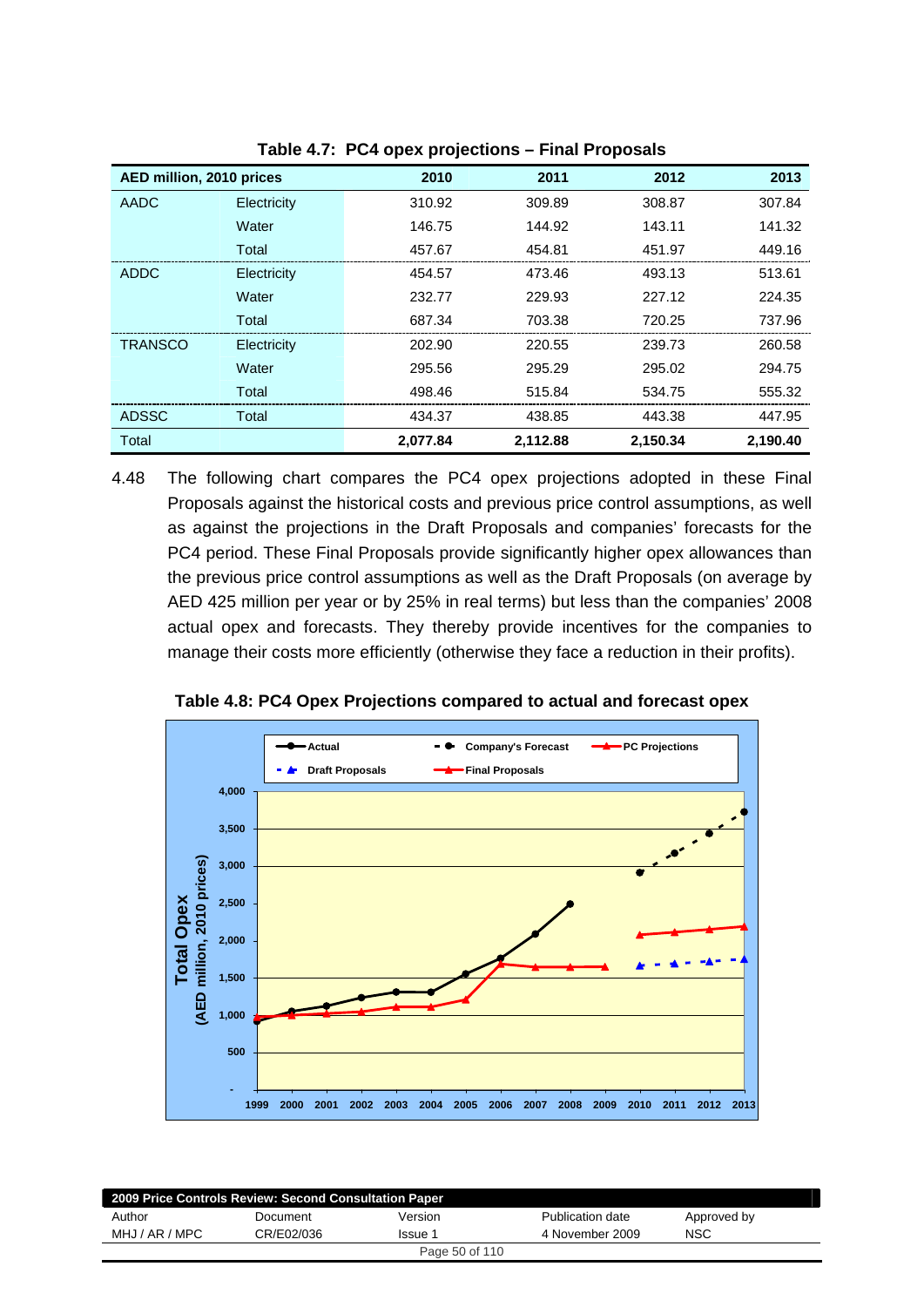## **Introduction**

- 5.1 Capital expenditure (capex) is an important input into the price control calculations through both return of capital (i.e., depreciation) and return on capital, which account for the majority (over 70%) of the revenue requirements for network businesses.
- 5.2 We have to date adopted the "ex-post" approach towards the treatment of capex in the price controls, with provisional allowances made ex ante and actual capex (to the extent assessed to be efficient) remunerated at a subsequent price control review. The efficiency criteria (as established in 1999 and applied consistently thereafter) are that the capex will be considered efficient if it:
	- (a) was required to meet growth in customer demand or relevant security and performance standards; and
	- (b) was efficiently procured (procurement to be interpreted both in relation to both the tendering process and project management).
- 5.3 The application of the above approach to capex over each price control period to date is summarised in the following table, which also highlights (in green-shaded cells) the issues to be dealt with in setting the PC4 controls at this price control review:

| <b>Treatment</b>                         | <b>PC1 capex</b>                | <b>PC2 capex</b>                                    | <b>PC3 capex</b>            | <b>PC4 capex</b>            |
|------------------------------------------|---------------------------------|-----------------------------------------------------|-----------------------------|-----------------------------|
| <b>Provisional capex</b><br>allowances   | Included in PC2                 | Included in PC2                                     | Included in PC3             | To be included in PC4       |
| <b>Capex efficiency</b><br>review        | Undertaken by<br>Bureau in 2004 | Undertaken by<br>independent<br>consultants in 2007 | To be undertaken<br>in 2010 | To be undertaken in<br>2014 |
| <b>Adjustment for</b><br>efficient capex | Made in PC3                     | To be made in PC4                                   | To be made in PC5           | To be made in PC6           |

#### **Table 5.1: Treatment of capex in price controls**

Notes: Discussion about the treatment of PC1 capex and PC2 capex does not apply to ADSSC which was established in 2005. For ADSSC, treatment of capex spent over its first control period 2005-2009 is the same as that described here for PC3 capex for other network companies.

| 2009 Price Controls Review: Second Consultation Paper |            |                |                         |             |  |  |
|-------------------------------------------------------|------------|----------------|-------------------------|-------------|--|--|
| Author                                                | Document   | Version        | <b>Publication date</b> | Approved by |  |  |
| MHJ / AR / MPC                                        | CR/E02/036 | Issue 1        | 4 November 2009         | <b>NSC</b>  |  |  |
|                                                       |            | Page 51 of 110 |                         |             |  |  |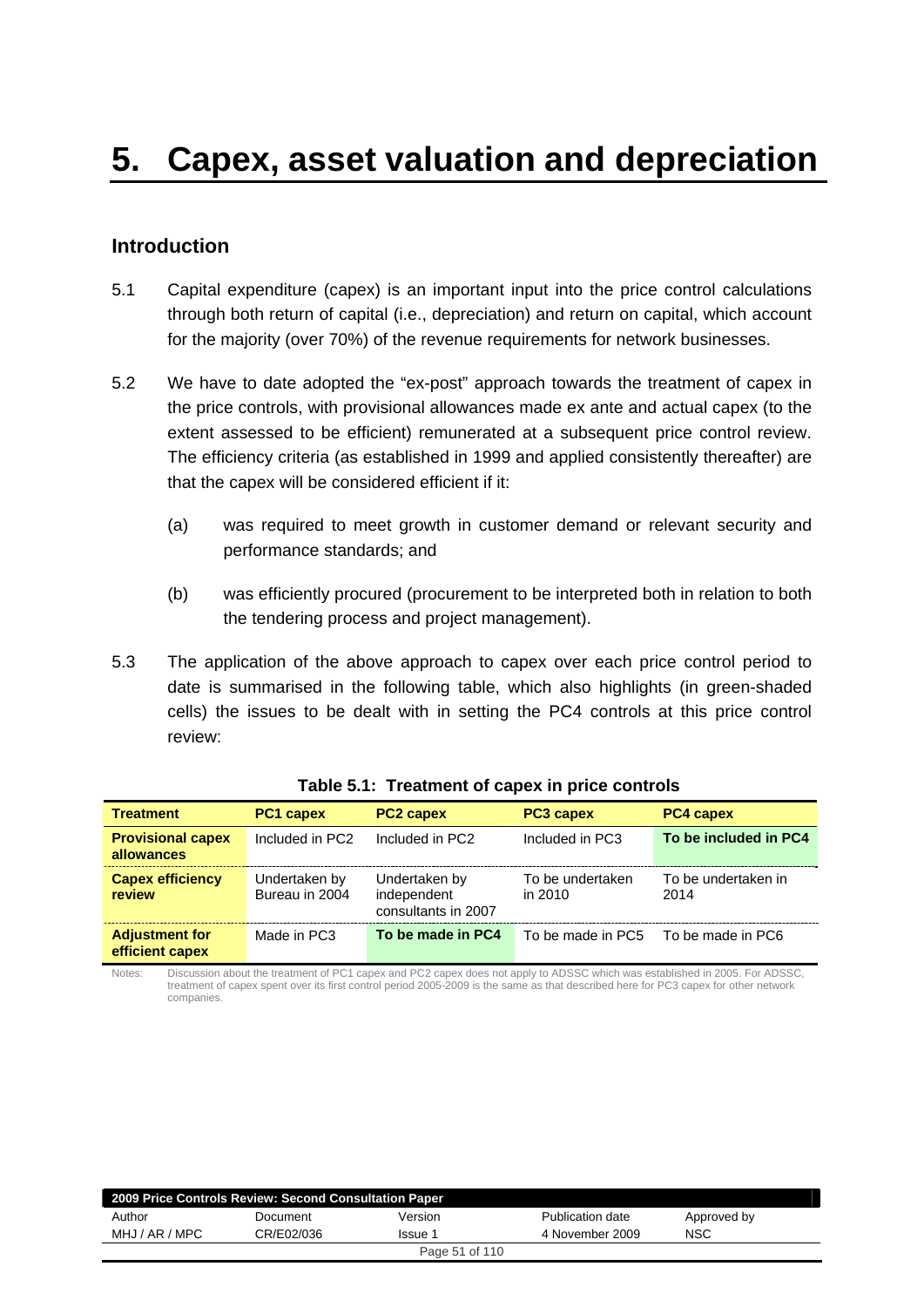# **Treatment of PC2 capex**

### *PC2 provisional allowances and efficiency review*

- 5.4 Provisional capex allowances for the PC2 period amounting to a total of AED 7,897 million in 2003 prices (or AED 12,473 million in 2010 prices) were incorporated into the PC2 controls for AADC, ADDC and TRANSCO at the 2002 price controls review. However, as described in the Draft Proposals, the three companies' actual PC2 capex exceeded the provisional allowances by about AED 3,752 million in 2003 prices (or by AED 5,927 million in 2010 prices).
- 5.5 As agreed at the previous price control reviews, the Bureau appointed Sinclair Knight Merz (SKM) and WS Atkins in September 2006 as the independent consultants to undertake the efficiency review of PC2 capex for the electricity and water businesses, respectively. The consultants' final efficiency assessments of PC2 capex are summarised below:

| Company        | <b>Electricity</b> | <b>Water</b> |
|----------------|--------------------|--------------|
| <b>AADC</b>    | 92.6%              | 91.7%        |
| <b>ADDC</b>    | 90.1%              | 88.0%        |
| <b>TRANSCO</b> | 93.6%              | 86.2%        |

#### **Table 5.2: Consultants' efficiency assessment of PC2 capex**

Source: SKM and ATKINS final reports on PC2 capex assessment, 2007

## *Draft Proposals*

- 5.6 In the Draft Proposals, we applied the consultants' efficiency scores to companies' PC2 actual capex to determine the PC2 efficient capex. This reflected a strict application of the agreement reached at the 2002 review to apply the PC2 capex efficiencies as assessed by the independent consultants.
- 5.7 In applying this approach, we were mindful of our request for a more rigorous assessment and in some cases reassessment of future capex projects by licensees as part of the work on five-year planning statements. We said we would continue to monitor companies' response and progress on this work until the Final Proposals to make a final decision on whether to apply this approach or otherwise.
- 5.8 **Table 5.3** below shows the results of this approach in terms of additional PC2 efficient capex (over and above PC2 provisional capex), which needs to be financed at this price control review. In total, this amounts to AED 2,631 million in 2003 prices (or AED 4,156 million in 2010 prices).

| 2009 Price Controls Review: Second Consultation Paper |            |                |                  |             |  |  |
|-------------------------------------------------------|------------|----------------|------------------|-------------|--|--|
| Author                                                | Document   | Version        | Publication date | Approved by |  |  |
| MHJ / AR / MPC                                        | CR/E02/036 | Issue 1        | 4 November 2009  | <b>NSC</b>  |  |  |
|                                                       |            | Page 52 of 110 |                  |             |  |  |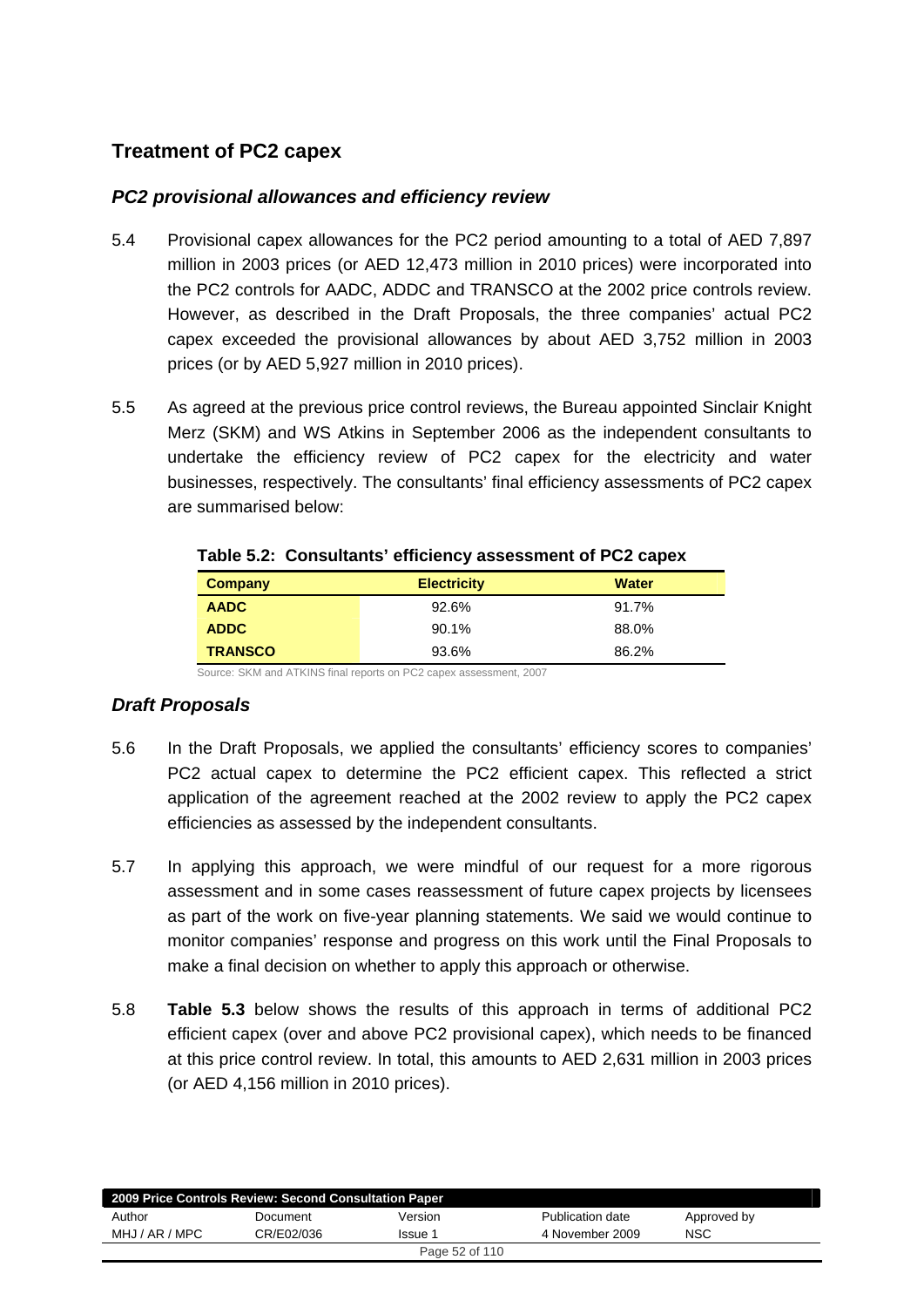| AED million, 2003 prices |             | 2003     | 2004     | 2005     | <b>Total</b> |
|--------------------------|-------------|----------|----------|----------|--------------|
| AADC                     | Electricity | 173.78   | 152.75   | 263.52   | 590.05       |
|                          | Water       | 47.30    | 65.95    | 103.45   | 216.70       |
|                          | Total       | 221.07   | 218.70   | 366.97   | 806.75       |
| ADDC                     | Electricity | 62.54    | (37.40)  | (262.26) | (237.13)     |
|                          | Water       | 258.85   | 90.01    | (99.52)  | 249.34       |
|                          | Total       | 321.38   | 52.61    | (361.78) | 12.21        |
| <b>TRANSCO</b>           | Electricity | (205.07) | 839.89   | 931.27   | 1,566.09     |
|                          | Water       | 427.19   | 745.73   | (927.04) | 245.88       |
|                          | Total       | 222.12   | 1,585.62 | 4.23     | 1,811.97     |
| Total                    | 2003 prices | 764.58   | 1,856.92 | 9.43     | 2,630.93     |
|                          | 2010 prices | 1,207.70 | 2,933.12 | 14.89    | 4,155.71     |

**Table 5.3: Additional efficient PC2 capex – Draft Proposals** 

### *Responses to Draft Proposals*

- 5.9 AADC expressed surprise at the Bureau's proposal to apply the findings of the independent consultants (SKM and Atkins) and considered that the Draft Proposals did not adequately justify why the relative efficiency-based approach which it said was supported by AADC, ADDC and TRANSCO was not accepted.
- 5.10 ADDC noted the Bureau's proposal for how the efficiency scores should be applied, and said it was discussing the matter with its shareholder as it has a long term impact on the returns to their investment. ADDC considered that the Bureau needs to explain further the criteria used to assess capital efficiency, as it thought they had been applied inconsistently in the capital expenditure reviews to date. It considered the current approach was not helping the licensees to improve and requested the Bureau's views on the "PAS 55" standards for capital asset delivery which ADDC said it was trying to adopt.
- 5.11 ADWEA was concerned that the Bureau was applying capital efficiency targets not currently viable within the region and believed that applying a relative-efficiency methodology better suits the environment and provides the necessary incentives to the licensees. According to ADWEA, the arrangement proposed in the Draft Proposals would erode the shareholder wealth.

### *Assessment of responses*

5.12 In our view, no respondent presented any convincing argument against applying the approach agreed at the 2002 and 2005 price control reviews for PC2 capex i.e., applying the PC2 capex efficiency as assessed by the independent consultants.

| 2009 Price Controls Review: Second Consultation Paper |            |                |                  |             |  |  |
|-------------------------------------------------------|------------|----------------|------------------|-------------|--|--|
| Author                                                | Document   | Version        | Publication date | Approved by |  |  |
| MHJ / AR / MPC                                        | CR/E02/036 | Issue 1        | 4 November 2009  | <b>NSC</b>  |  |  |
|                                                       |            | Page 53 of 110 |                  |             |  |  |
|                                                       |            |                |                  |             |  |  |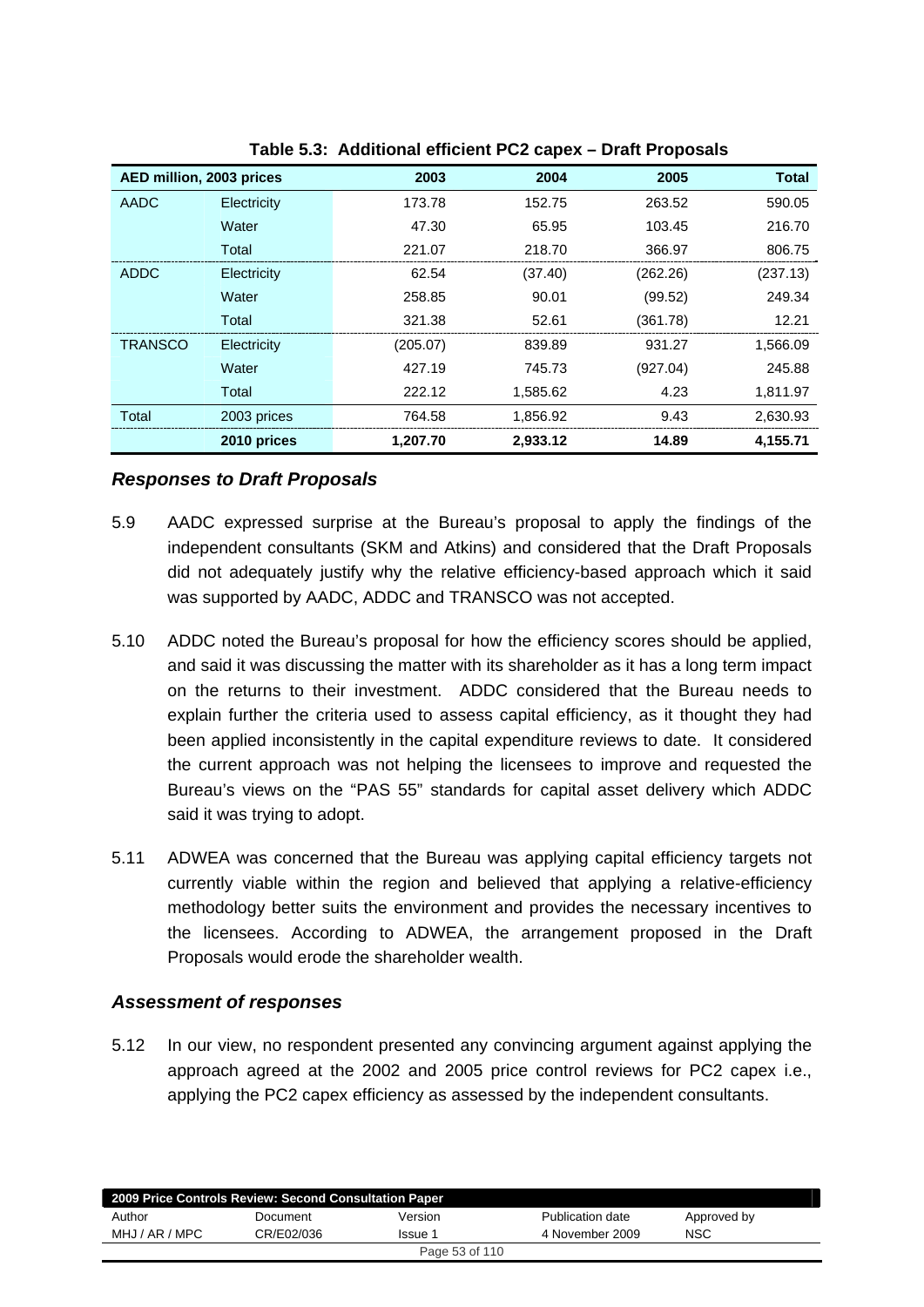- 5.13 The Bureau appointed independent consultants for the PC2 capex review at the suggestion of licensees (the review of PC1 capex had been undertaken in-house by Bureau staff). At the 2005 price controls review, we provided that "any adjustment for differences between efficient and provisional PC2 capex would be incorporated at the 2009 price controls review in the same manner as used at this review for PC1 capex". (Final Proposals for PC3, page 38). The Bureau has therefore not departed from the approach for PC2 capex previously announced. We believe that applying the previously-agreed approach provides regulatory certainty and appropriate signals for the companies and their shareholder for ensuring future capex efficiency.
- 5.14 The Bureau supports ADDC's efforts to adopt PAS 55 standards for capital asset delivery if it assists ADDC to comply with the Bureau's capital expenditure efficiency criteria. These criteria were established by the Bureau in 1999 and have been applied consistently ever since. We consider that they provide sufficient guidance as to the criteria to be used to assess the efficiency of capital expenditure.
- 5.15 We have also not observed any significant efforts from AADC, ADDC and ADSSC in response to our request of 5 July 2009 for them to explain past inaccuracies in their capex forecasts. While TRANSCO has made a detailed submission to the Bureau in this regard, its effectiveness is yet to be seen (discussed below). None of the respondents responded to our request to describe how they intend to benefit from the more favourable procurement environment resulting from the recent slowdown in the UAE and global economy.

### *Final Proposals*

5.16 We have therefore not changed our view from the Draft Proposals on PC2 capex efficiency. This results in additional "efficient" capex as shown in **Table 5.3**, the same as the Draft Proposals. That is, a total additional capex of AED 4,156 million in 2010 prices is being included (net of depreciation) in the future RAVs for AADC, ADDC and TRANSCO in relation to the PC2 period. Further, as shown later in **Table 5.14**, a total NPV of about AED 2,517 million (in 2010 prices) is also being added to the PC4 revenue requirement for foregone financing costs up to 2010 for all businesses in relation to this additional PC2 efficient capex.

| 2009 Price Controls Review: Second Consultation Paper |            |         |                  |             |  |  |
|-------------------------------------------------------|------------|---------|------------------|-------------|--|--|
| Author                                                | Document   | Version | Publication date | Approved by |  |  |
| MHJ / AR / MPC                                        | CR/E02/036 | Issue 1 | 4 November 2009  | <b>NSC</b>  |  |  |
| Page 54 of 110                                        |            |         |                  |             |  |  |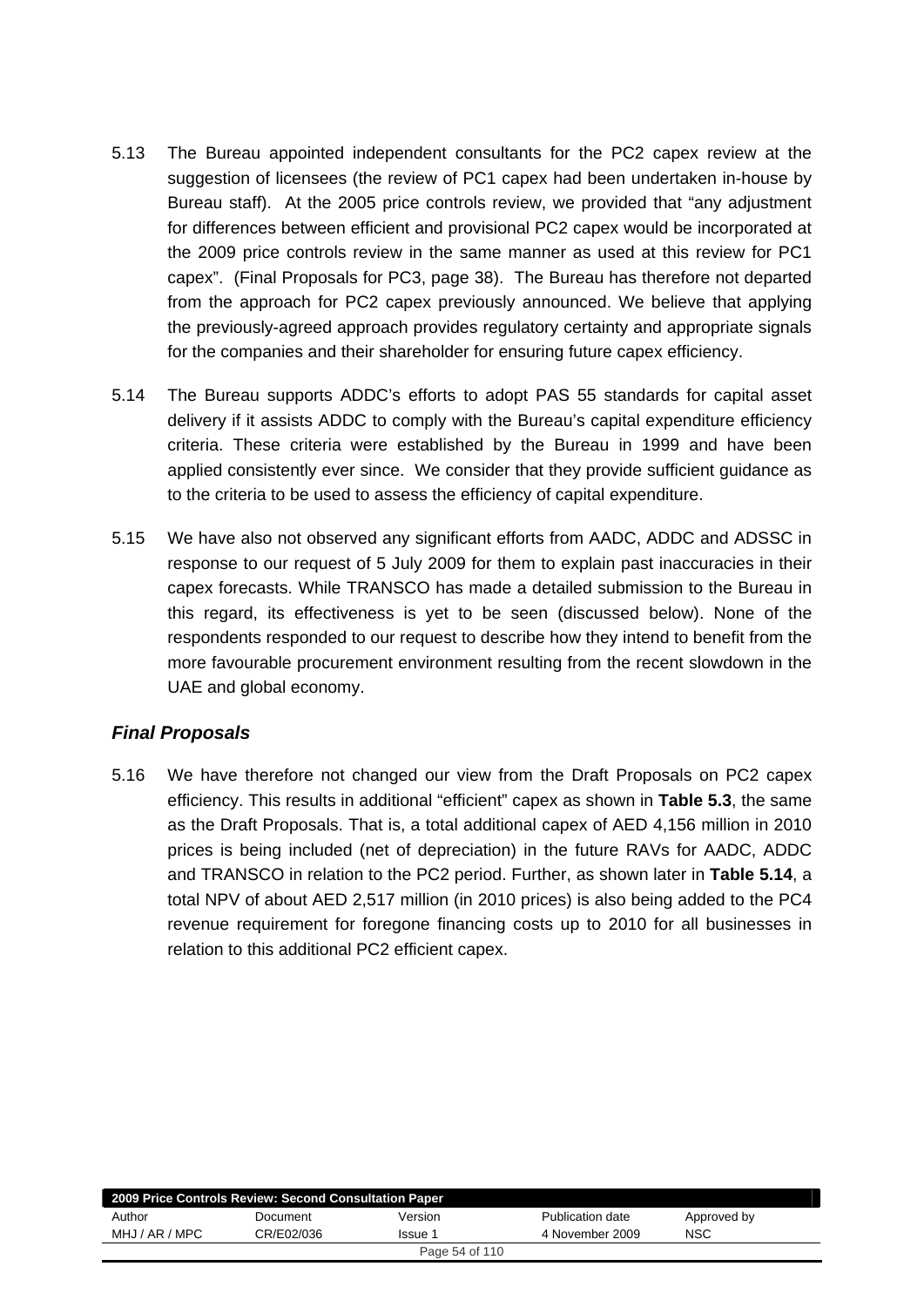# **Treatment of PC4 capex**

### *Draft Proposals*

- 5.17 Given the continuing uncertainty associated with the sector capex forecasts, the satisfactory working of the ex-post approach over the years, and the companies' support for the approach, the Draft Proposals suggested continuing with its ex-post approach for PC4 capex along with provisional allowances at this review.
- 5.18 The Draft Proposals also summarised our review of the PC4 capex forecasts contained in the companies' latest (2008) AIS amounting to about AED 65 billion in total over the PC4 period. Considering that this would be around three times the total actual capex spent in the past five years (2003-2007), there was a strong likelihood that these forecasts might be over-stated.
- 5.19 We therefore used the 2007 actual capex (the most recent available at the time), converted into 2010 prices, to make provisional annual allowances for PC4 capex for each company. However, we set these allowances for ADSSC at AED 2 billion per year - significantly higher than its actual annual capex to date but still lower than the company's forecast for PC4. This was because we were mindful of ADSSC being a less mature company in the sector than the other companies (which have been operating for ten years) and facing a backlog of various projects.

| 5.20 |  | The resulting projections are reproduced in Table 5.4 below: |
|------|--|--------------------------------------------------------------|
|------|--|--------------------------------------------------------------|

| AED million, 2010 prices |             | 2010     | 2011     | 2012     | 2013     | <b>Total</b> |
|--------------------------|-------------|----------|----------|----------|----------|--------------|
| AADC                     | Electricity | 510.00   | 510.00   | 510.00   | 510.00   | 2,040.00     |
|                          | Water       | 110.00   | 110.00   | 110.00   | 110.00   | 440.00       |
|                          | Total       | 620.00   | 620.00   | 620.00   | 620.00   | 2,480.00     |
| <b>ADDC</b>              | Electricity | 1,250.00 | 1.250.00 | 1.250.00 | 1.250.00 | 5,000.00     |
|                          | Water       | 350.00   | 350.00   | 350.00   | 350.00   | 1,400.00     |
|                          | Total       | 1,600.00 | 1,600.00 | 1,600.00 | 1,600.00 | 6,400.00     |
| <b>TRANSCO</b>           | Electricity | 3,540.00 | 3,540.00 | 3,540.00 | 3,540.00 | 14,160.00    |
|                          | Water       | 1,000.00 | 1,000.00 | 1,000.00 | 1,000.00 | 4,000.00     |
|                          | Total       | 4,540.00 | 4,540.00 | 4,540.00 | 4,540.00 | 18,160.00    |
| <b>ADSSC</b>             | Total       | 2,000.00 | 2,000.00 | 2,000.00 | 2,000.00 | 8,000.00     |
| <b>Total</b>             |             | 8,760.00 | 8,760.00 | 8,760.00 | 8,760.00 | 35,040.00    |

**Table 5.4: PC4 provisional capex allowances – Draft Proposals** 

5.21 The table shows a total PC4 provisional capex allowance of about AED 35 billion (2010 prices) for the four network companies, which is about half of the licensees' forecasts for PC4 capex.

| 2009 Price Controls Review: Second Consultation Paper |            |         |                  |             |  |  |
|-------------------------------------------------------|------------|---------|------------------|-------------|--|--|
| Author                                                | Document   | Version | Publication date | Approved by |  |  |
| MHJ / AR / MPC                                        | CR/E02/036 | Issue 1 | 4 November 2009  | NSC         |  |  |
| Page 55 of 110                                        |            |         |                  |             |  |  |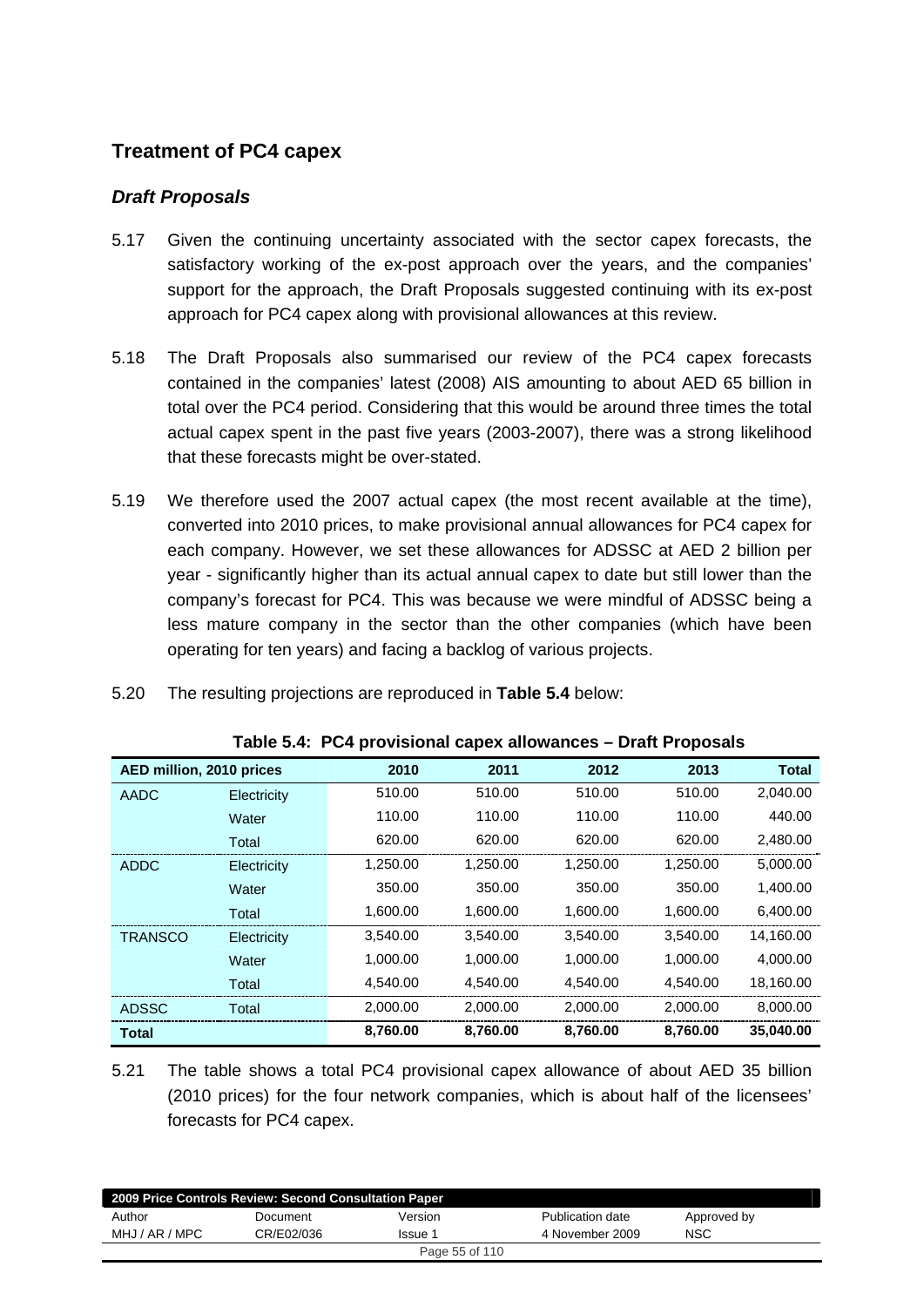- 5.22 The Draft Proposals stated that should the 2008 audited actual capex be available by the time of publication of the Final Proposals, this will be used (rather than 2007 audited actual capex) as the basis for the PC4 provisional capex allowances.
- 5.23 In relation to the "mega projects" capex, the Draft Proposals expressed our willingness to include such capex in the provisional PC4 capex allowances if such capex can be forecast with reasonable accuracy and supporting explanation or justification. Further, we explained that the scope of efficiency assessment would be more limited for such projects than that for other capex undertaken by the licensees, with the emphasis being on the role and performance of the network companies in ensuring the reasonableness and efficiency of project designs, specifications and procurement processes used by the developers.

### *Responses to Draft Proposals*

- 5.24 In response to the Draft Proposals, ADDC welcomed the Bureau's willingness to include mega projects in the provisional allowances and stated that it would be submitting detailed forecasts on mega projects for consideration. The company reiterated its concern with the compensation for capex and financing costs at a future date and the associated risks. It also highlighted the uncertainties faced by its capex planning, resulting in the company undertaking a number of projects that are either not planned or are significantly changed in scope.
- 5.25 ADSSC considered the PC4 provisional capex allowances in the Draft Proposals (a total of AED 8 billion for ADSSC) to be significantly less than its planned expenditure of AED 20 billion over the PC4 period and not in line with its strategy and KPIs to be monitored by the government. According to the company, while the ex-post approach will eventually reconcile any differences between actual and provisional capex, it was concerned about the potential impact on the MAR and perception that it is underperforming until reconciliation at a subsequent price control review. It also sought further clarity on the treatment of mega projects and resulting impacts on the RAV.
- 5.26 ADWEA also considered the total provisional allowance of AED 27 billion for AADC, ADDC and TRANSCO in the Draft Proposals to be insufficient in the light of committed projects worth AED 47 billion. While highlighting the lag of up to 8 years from the time a capex is spent to the time of compensation, ADWEA suggested the Bureau reconsider the provisional allowances.
- 5.27 TRANSCO made detailed submissions on its PC4 capex forecasts and the reasons for its forecast variations and errors. It was concerned with the significant difference between the PC4 provisional allowance of AED 18 billion in the Draft Proposals and

| 2009 Price Controls Review: Second Consultation Paper |            |                |                  |             |  |  |
|-------------------------------------------------------|------------|----------------|------------------|-------------|--|--|
| Author                                                | Document   | Version        | Publication date | Approved by |  |  |
| MHJ / AR / MPC                                        | CR/E02/036 | Issue 1        | 4 November 2009  | <b>NSC</b>  |  |  |
|                                                       |            | Page 56 of 110 |                  |             |  |  |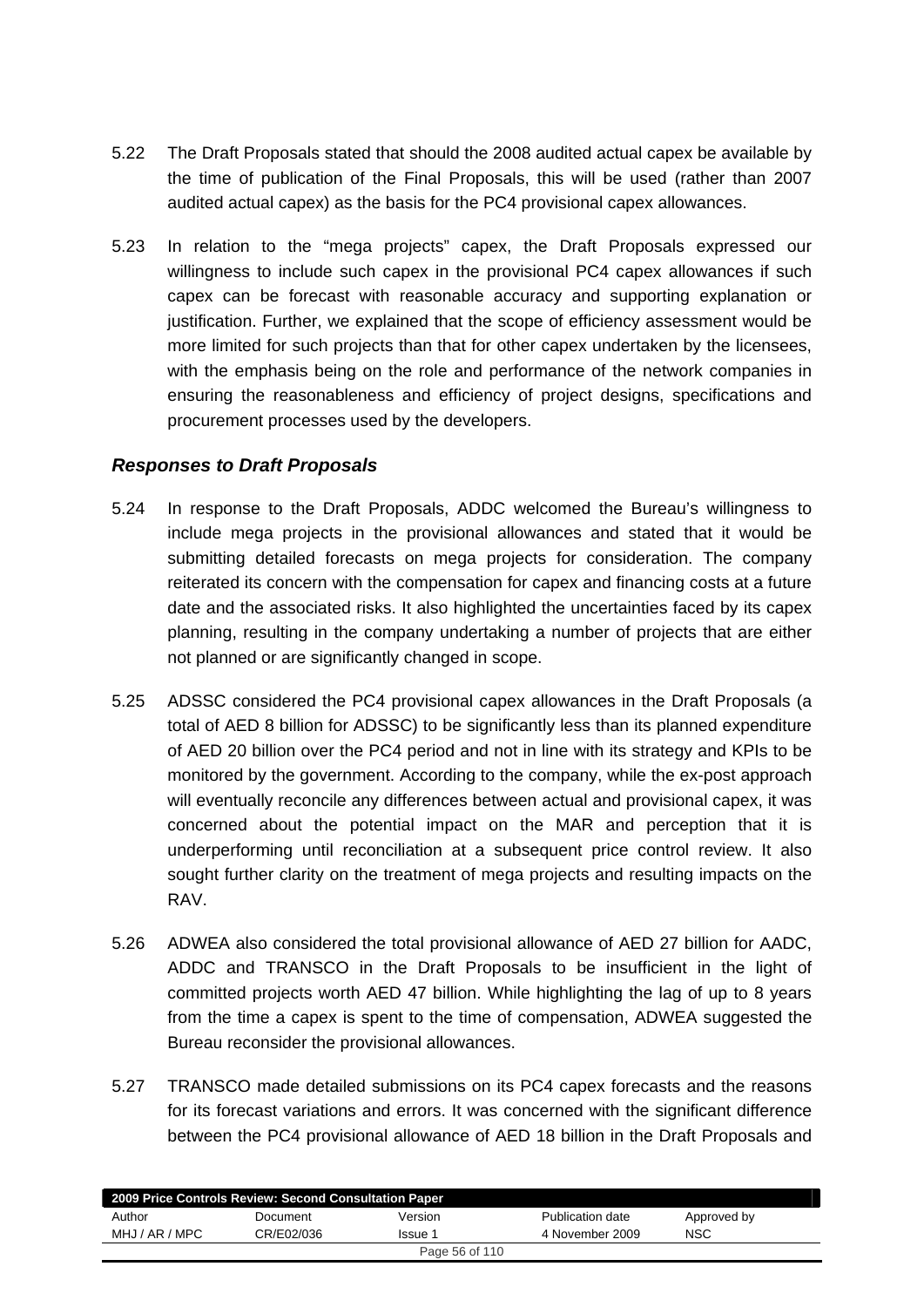its forecast of about AED 32 billion over the PC4 period and with the associated impact on the ability to obtain financing for such capex. The company suggested including a variation in actual capex from provisional capex (having an impact of 10% of MAR or more) as a specified event that can trigger the proposed PCROM.

5.28 We have given due considerations to these responses and have now adopted significantly higher provisional allowances for PC4 than the Draft Proposals. However, as discussed below, we remain concerned with the quality of capex forecasts in the sector and are not able to fully rely on them.

#### *Companies' actual and forecast capex*

#### *2008 Actual and forecast capex*

5.29 After the issue of the Draft Proposals, we received audited Separate Business Accounts (SBAs) for the 2008 financial year from the network companies. The following table compares the 2008 audited actual capex for each network business against the corresponding 2008 capex forecasts provided by the companies in their 2008 Annual Information Submissions (AIS) in September 2008:

|                | <b>AED million, nominal prices</b> | 2008 actual capex | 2008 forecast capex | <b>Forecast deviation</b> |
|----------------|------------------------------------|-------------------|---------------------|---------------------------|
| AADC           | Electricity                        | 795.42            | 654.74              | $-18%$                    |
|                | Water                              | $-3.36$           | 159.03              | $-4833%$                  |
|                | Total                              | 792.06            | 813.77              | 3%                        |
| <b>ADDC</b>    | Electricity                        | 1.392.57          | 2.484.02            | 78%                       |
|                | Water                              | 525.95            | 1.580.68            | 201%                      |
|                | Total                              | 1.918.52          | 4,064.70            | 112%                      |
| <b>TRANSCO</b> | Electricity                        | 4.622.87          | 10.848.98           | 135%                      |
|                | Water                              | 2.236.81          | 3.742.27            | 67%                       |
|                | Total                              | 6.859.68          | 14.591.24           | 113%                      |
| ADSSC*         | Total                              | 738.67            | 2,002.03            | 171%                      |
| <b>Total</b>   |                                    | 10.308.93         | 21,471.74           | 108%                      |

#### **Table 5.5: Companies' actual and forecast capex for 2008**

Source: Companies' 2008 audited Separate Business Accounts (SBAs) and 2008 Annual Information Submissions (AIS).

Notes: As described in the Second Consultation Paper and Draft Proposals, capex is derived from the cash flow statements in the audited SBAs as follows:

(a) Purchase of property, plant and equipment;

(b) Add: Advances to contractors;

(c) Subtract: Proceeds from disposal of property, plant and equipment;

(d) Subtract: Net book value of property, plant and equipment transferred to a third party;

(e) Subtract: Material returns from property, plant and equipment;

(f) Subtract: Transfer of property, plant and equipment to inventory; and

(g) Add / Subtract: Inter-group transfer of property, plant and equipment from / to another party, respectively.

| 2009 Price Controls Review: Second Consultation Paper |            |                |                  |             |  |  |
|-------------------------------------------------------|------------|----------------|------------------|-------------|--|--|
| Author                                                | Document   | Version        | Publication date | Approved by |  |  |
| MHJ / AR / MPC                                        | CR/E02/036 | Issue 1        | 4 November 2009  | <b>NSC</b>  |  |  |
|                                                       |            | Page 57 of 110 |                  |             |  |  |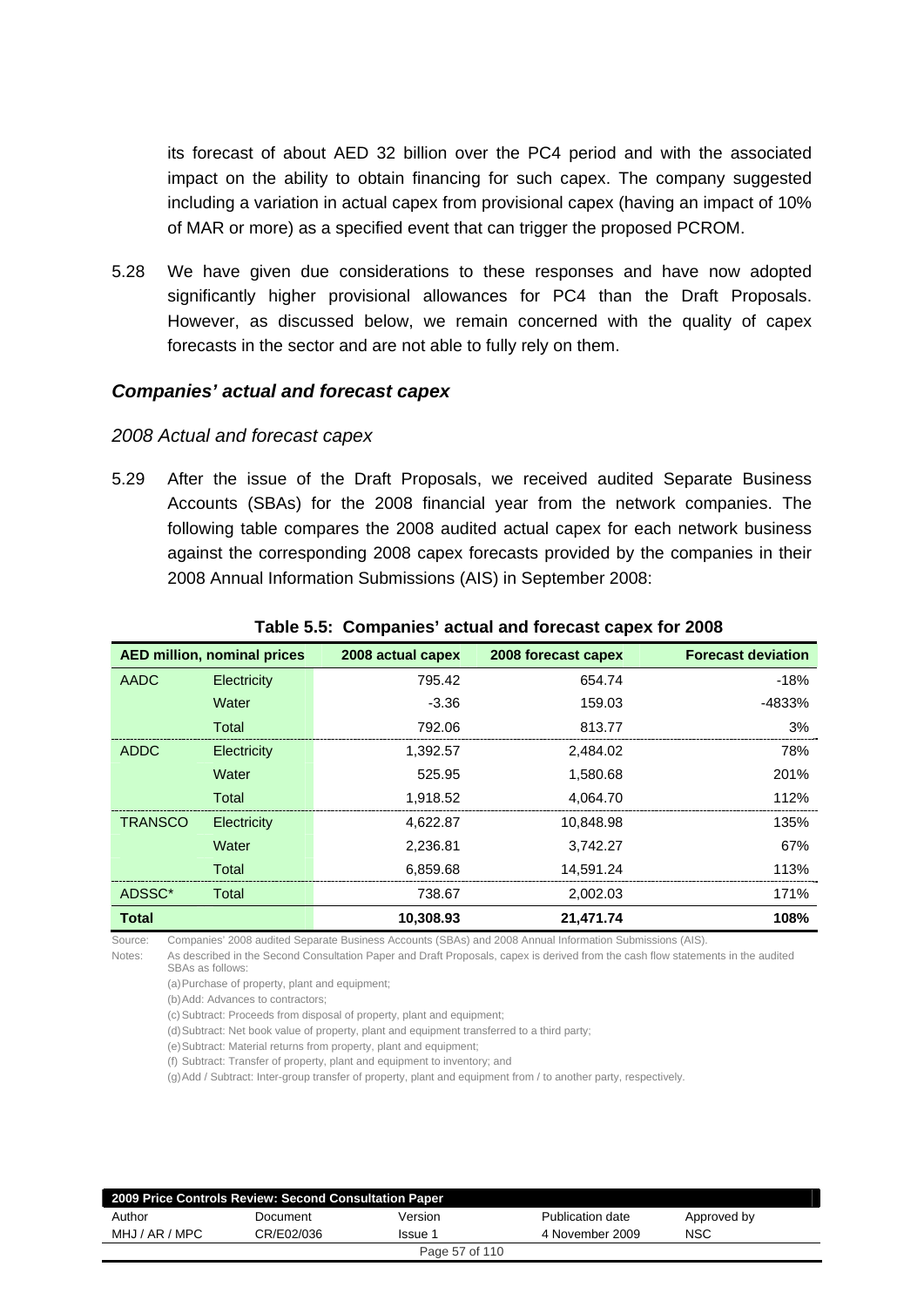- 5.30 The four network companies spent an aggregate capex of AED 10.3 billion in 2008 against AED 5.6 billion in 2007 – an increase by about 85%. TRANSCO remained the company with the largest capex spent of about AED 6.9 billion in 2008, followed by ADDC (AED 1.9 billion), AADC (AED 0.79 billion) and ADSSC (AED 0.74 billion).
- 5.31 The comparison against the companies' forecasts shows that:
	- (a) In aggregate, actual capex for 2008 was AED 10.3 billion, compared to the AIS forecast of AED 21.5 billion a deviation of over 100%; and
	- (b) At the company level, the forecasting deviations were in excess of 100% for each of ADDC, ADSSC and TRANSCO.
- 5.32 These differences are beyond any conventional margin of error, especially given that the 2008 AIS forecasts were submitted near the end of the third quarter of the year in question. We therefore sought explanation from the companies (via our letters of 5 July 2009) as to the reasons for these forecasting deviations. We however only received a response from TRANSCO. In its detailed submissions, TRANSCO identified a number of factors for such deviations including contractors' delay in progress, payment delays and cancellation, deferral and retendering of projects.

#### *PC4 capex forecasts*

5.33 The Second Consultation Paper summarised the PC4 capex forecasts (amounting to a total of AED 65 billion in 2008 prices) presented in the companies' 2008 AIS. The relevant table is reproduced below from the paper in 2010 prices showing a total capex of AED 74 billion in 2010 prices:

|                | AED million, 2010 prices | 2010      | 2011      | 2012      | 2013      | <b>Total</b> |
|----------------|--------------------------|-----------|-----------|-----------|-----------|--------------|
| AADC           | Electricity              | 1.200.11  | 1,212.31  | 1,186.77  | 1,190.61  | 4,789.81     |
|                | Water                    | 224.05    | 158.73    | 146.99    | 156.04    | 685.80       |
|                | Total                    | 1,424.17  | 1,371.04  | 1,333.76  | 1,346.65  | 5,475.61     |
| <b>ADDC</b>    | Electricity              | 1,692.41  | 1,696.73  | 1,696.29  | 1,696.29  | 6,781.71     |
|                | Water                    | 771.67    | 770.89    | 769.60    | 769.60    | 3,081.75     |
|                | Total                    | 2,464.08  | 2,467.62  | 2,465.88  | 2,465.88  | 9,863.46     |
| <b>TRANSCO</b> | Electricity              | 9,748.81  | 6.167.72  | 3.374.01  | 864.37    | 20,154.90    |
|                | Water                    | 3.341.77  | 2.467.59  | 3.615.13  | 3.137.14  | 12,561.63    |
|                | Total                    | 13,090.58 | 8,635.31  | 6,989.13  | 4,001.51  | 32,716.53    |
| <b>ADSSC</b>   | Total                    | 6,764.12  | 6,745.59  | 5,917.67  | 6,362.68  | 25,790.05    |
| Total          |                          | 23,742.94 | 19,219.55 | 16,706.44 | 14,176.71 | 73,845.65    |

#### **Table 5.6: PC4 capex forecasts as per companies' 2008 AIS**

Source: 2008 AIS submissions of AADC, ADDC, ADSSC and TRANSCO

| 2009 Price Controls Review: Second Consultation Paper |            |         |                  |             |  |  |  |
|-------------------------------------------------------|------------|---------|------------------|-------------|--|--|--|
| Author                                                | Document   | Version | Publication date | Approved by |  |  |  |
| MHJ / AR / MPC                                        | CR/E02/036 | Issue 1 | 4 November 2009  | <b>NSC</b>  |  |  |  |
| Page 58 of 110                                        |            |         |                  |             |  |  |  |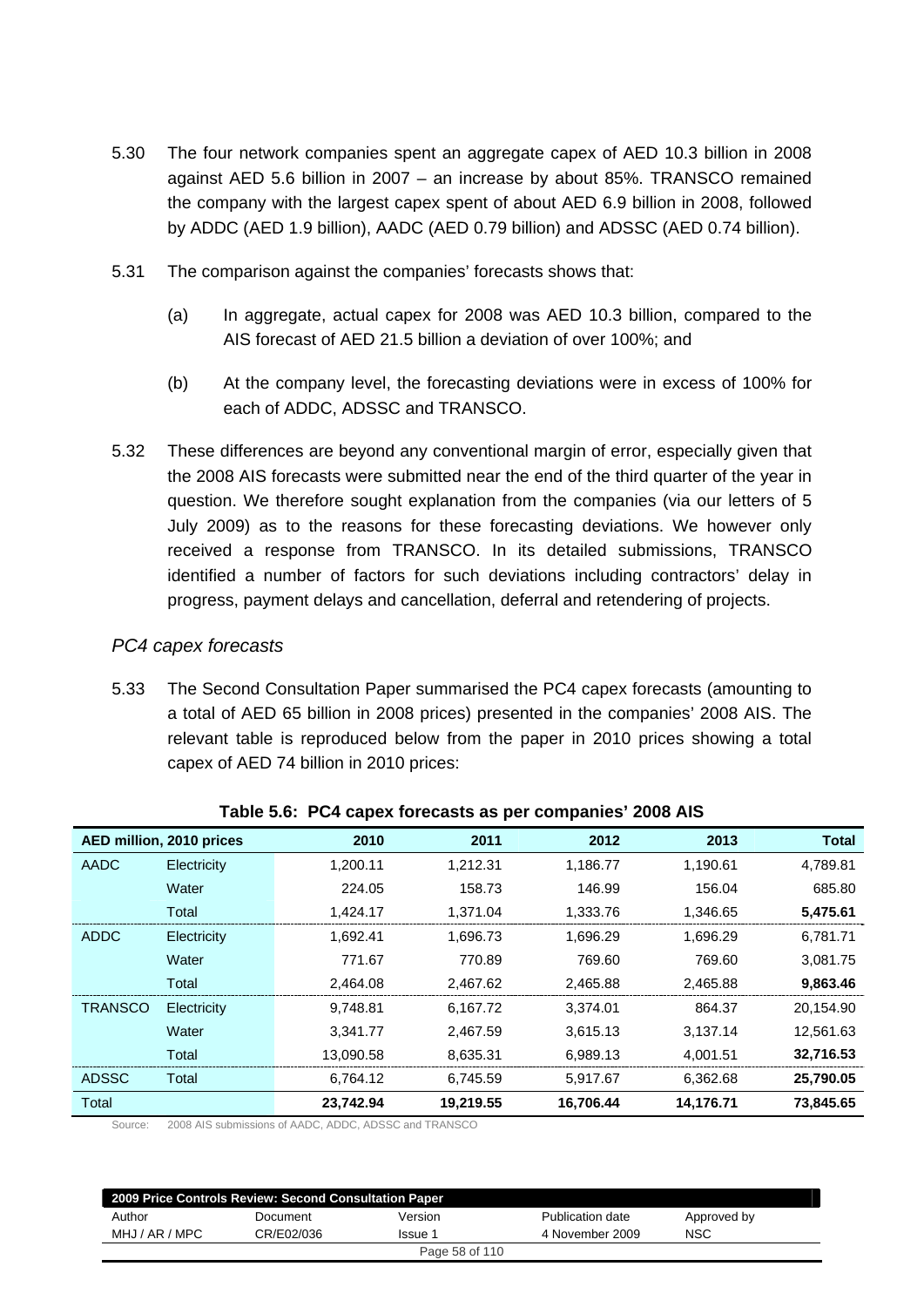5.34 As mentioned earlier, we did not consider these forecasts realistic. More recent capex forecasts received in response to the Draft Proposals show significant changes / differences. As shown in the following table, the sum of approved projects for the three network companies contained in ADWEA's response to the Draft Proposals appears to be significantly different to the companies' forecasts:

| <b>AED million, 2010 prices</b> | <b>Companies' forecasts</b> |        | <b>ADWEA's budget</b> | <b>Difference</b> |
|---------------------------------|-----------------------------|--------|-----------------------|-------------------|
| <b>AADC</b>                     | 2008 AIS                    | 5,476  | 1.911                 | $-65%$            |
| <b>ADDC</b>                     | 2008 AIS                    | 9,863  | 26.247                | 166%              |
| <b>TRANSCO</b>                  | 2008 AIS                    | 32,717 | 18,855                | $-42%$            |
| <b>TRANSCO</b>                  | 6 August 2009               | 32,065 | 18,855                | $-41%$            |
| <b>TRANSCO</b>                  | 23 / 31 August 2009         | 32,917 | 18,855                | -43%              |
| <b>TRANSCO</b>                  | 13 September 2009           | 34,095 | 18,855                | $-45%$            |

| Table 5.7: ADWEA's PC4 capex forecasts |  |  |  |
|----------------------------------------|--|--|--|
|----------------------------------------|--|--|--|

Source: ADWEA's and TRANSCO's responses to Draft Proposals; companies' 2008 AIS

5.35 While TRANSCO's detailed submissions in response to the Draft Proposals indicated its continuing efforts to improve capex forecasting methodologies, we were concerned about the significant changes in its capex forecasts within a few weeks, as shown in the following table:

|                | AED million, 2010 prices          | 2010   | 2011   | 2012  | 2013  | Total  |
|----------------|-----------------------------------|--------|--------|-------|-------|--------|
| TRANSCO        | 2008 AIS                          | 13.091 | 8.635  | 6.989 | 4.002 | 32.717 |
| <b>TRANSCO</b> | 6 August 2009                     | 9.575  | 10.770 | 7.192 | 4.528 | 32.065 |
|                | Difference from 2008 AIS          | $-27%$ | 25%    | 3%    | 13%   | $-2%$  |
|                | TRANSCO 23 / 31 August 2009       | 9.844  | 9.987  | 8.626 | 4.460 | 32.917 |
|                | Difference from 6 August 2009     | 3%     | $-7%$  | 20%   | $-2%$ | 3%     |
| TRANSCO        | 13 September 2009                 |        |        |       |       | 34.095 |
|                | Difference from 23/31 August 2009 |        |        |       |       | 4%     |

#### **Table 5.8 : TRANSCO's latest PC4 capex forecasts**

#### *Final Proposals*

5.36 In these Final Proposals, we have used the 2008 actual capex (converted into 2010 prices and appropriately rounded off) to make provisional allowances for PC4 capex. However, in the case of AADC water business, where the 2008 actual capex was a negative figure (e.g., due to advances to contractors), we have used the average of actual capex over the last four years (2005-2008) to set the PC4 provisional allowance. This is consistent with the methodology used at the 2005 price control review and results in a capex allowance amounting to about 76% of the company's forecast.

| 2009 Price Controls Review: Second Consultation Paper |            |                |                  |             |  |  |
|-------------------------------------------------------|------------|----------------|------------------|-------------|--|--|
| Author                                                | Document   | Version        | Publication date | Approved by |  |  |
| MHJ / AR / MPC                                        | CR/E02/036 | Issue 1        | 4 November 2009  | NSC         |  |  |
|                                                       |            | Page 59 of 110 |                  |             |  |  |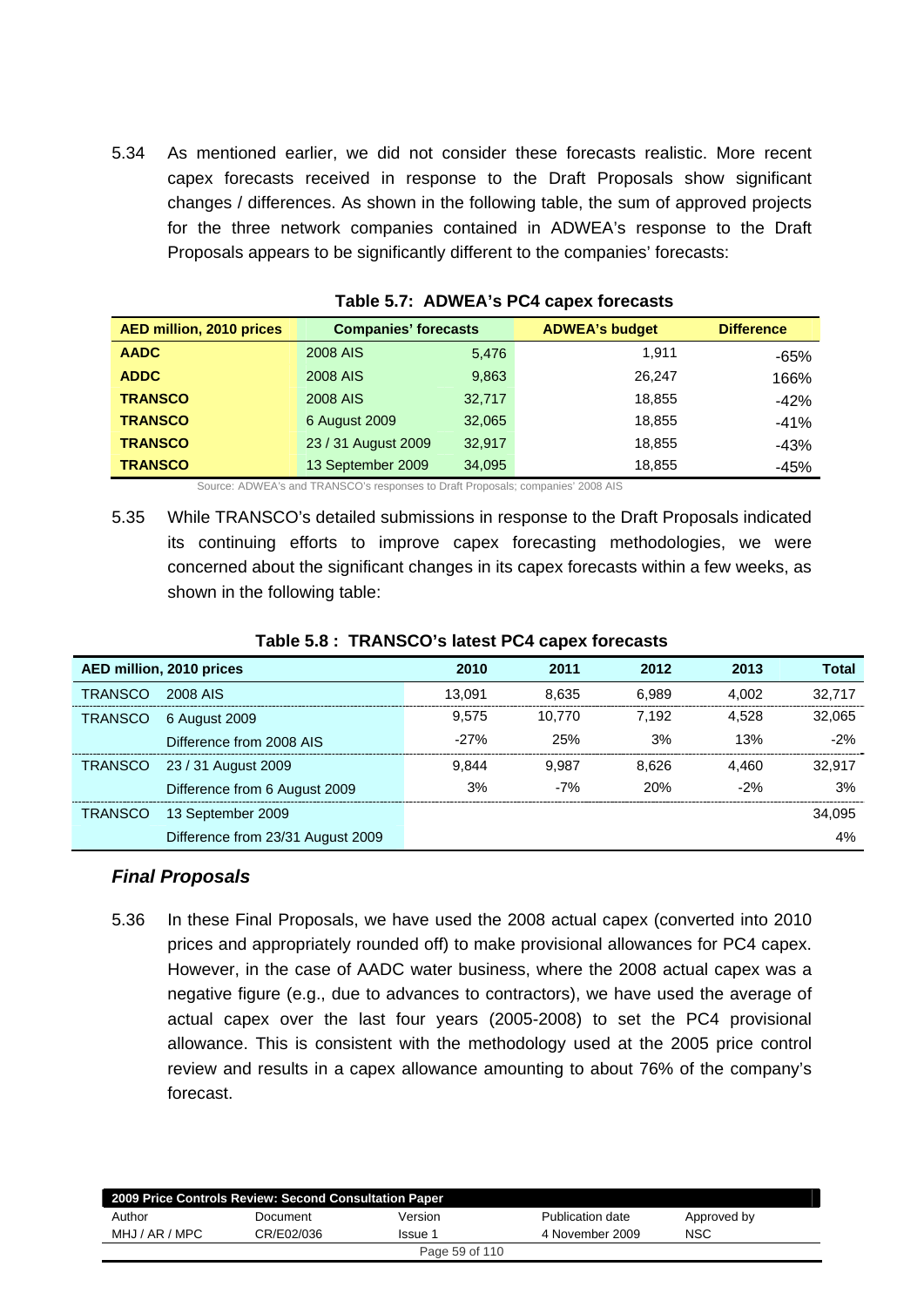5.37 For ADSSC, we have increased its PC4 provisional allowance from AED 2 billion per year in the Draft Proposals to AED 3 billion per year in these Final Proposals. The resulting provisional allowances are presented in **Table 5.9** below:

| AED million, 2010 prices |             | 2010      | 2011      | 2012      | 2013      | <b>Total</b> |
|--------------------------|-------------|-----------|-----------|-----------|-----------|--------------|
| AADC                     | Electricity | 900.00    | 900.00    | 900.00    | 900.00    | 3,600.00     |
|                          | Water       | 130.00    | 130.00    | 130.00    | 130.00    | 520.00       |
|                          | Total       | 1,030.00  | 1,030.00  | 1,030.00  | 1,030.00  | 4,120.00     |
| <b>ADDC</b>              | Electricity | 1,570.00  | 1,570.00  | 1.570.00  | 1.570.00  | 6,280.00     |
|                          | Water       | 590.00    | 590.00    | 590.00    | 590.00    | 2,360.00     |
|                          | Total       | 2,160.00  | 2,160.00  | 2,160.00  | 2,160.00  | 8,640.00     |
| <b>TRANSCO</b>           | Electricity | 5,230.00  | 5,230.00  | 5,230.00  | 5,230.00  | 20,920.00    |
|                          | Water       | 2,530.00  | 2,530.00  | 2,530.00  | 2,530.00  | 10,120.00    |
|                          | Total       | 7,760.00  | 7,760.00  | 7,760.00  | 7,760.00  | 31,040.00    |
| <b>ADSSC</b>             | Total       | 3,000.00  | 3,000.00  | 3,000.00  | 3,000.00  | 12,000.00    |
| <b>Total</b>             |             | 13,950.00 | 13,950.00 | 13,950.00 | 13,950.00 | 55,800.00    |

**Table 5.9: PC4 provisional capex allowances – Final Proposals** 

5.38 These provisional allowances aggregate to AED 55.8 billion in 2010 prices over the PC4 period, which is higher than the provisional allowances totalling AED 35 billion (2010 prices) proposed in the Draft Proposals by AED 20.8 billion or 59%. On a company level, these provisional allowances are compared against the Draft Proposals as follows (totals over PC4 period):

- (a) For AADC, higher by AED 1,640 million or 66%;
- (b) For ADDC, higher by AED 2,240 million or 35%;
- (c) For ADSSC, higher by AED 4,000 million or 50%; and
- (d) For TRANSCO, higher by AED 12,880 million or 71%.
- 5.39 However, these provisional allowances are lower than the companies' forecasts (contained in 2008 AIS submissions or response to the Draft Proposals):
	- (a) For AADC, lower than the forecast by AED 1,356 million or 25%;
	- (b) For ADDC, lower than the forecast by AED 1,223 million or 12%;
	- (c) For ADSSC, lower than the forecast by AED 13,790 million or 53%;
	- (d) For TRANSCO, lower than the forecast by AED 1,025 million or 3%; and
	- (e) On a total basis, lower than the forecast by AED 17,394 million or 24%.

| 2009 Price Controls Review: Second Consultation Paper |            |                |                  |             |  |  |
|-------------------------------------------------------|------------|----------------|------------------|-------------|--|--|
| Author                                                | Document   | Version        | Publication date | Approved by |  |  |
| MHJ / AR / MPC                                        | CR/E02/036 | Issue 1        | 4 November 2009  | <b>NSC</b>  |  |  |
|                                                       |            | Page 60 of 110 |                  |             |  |  |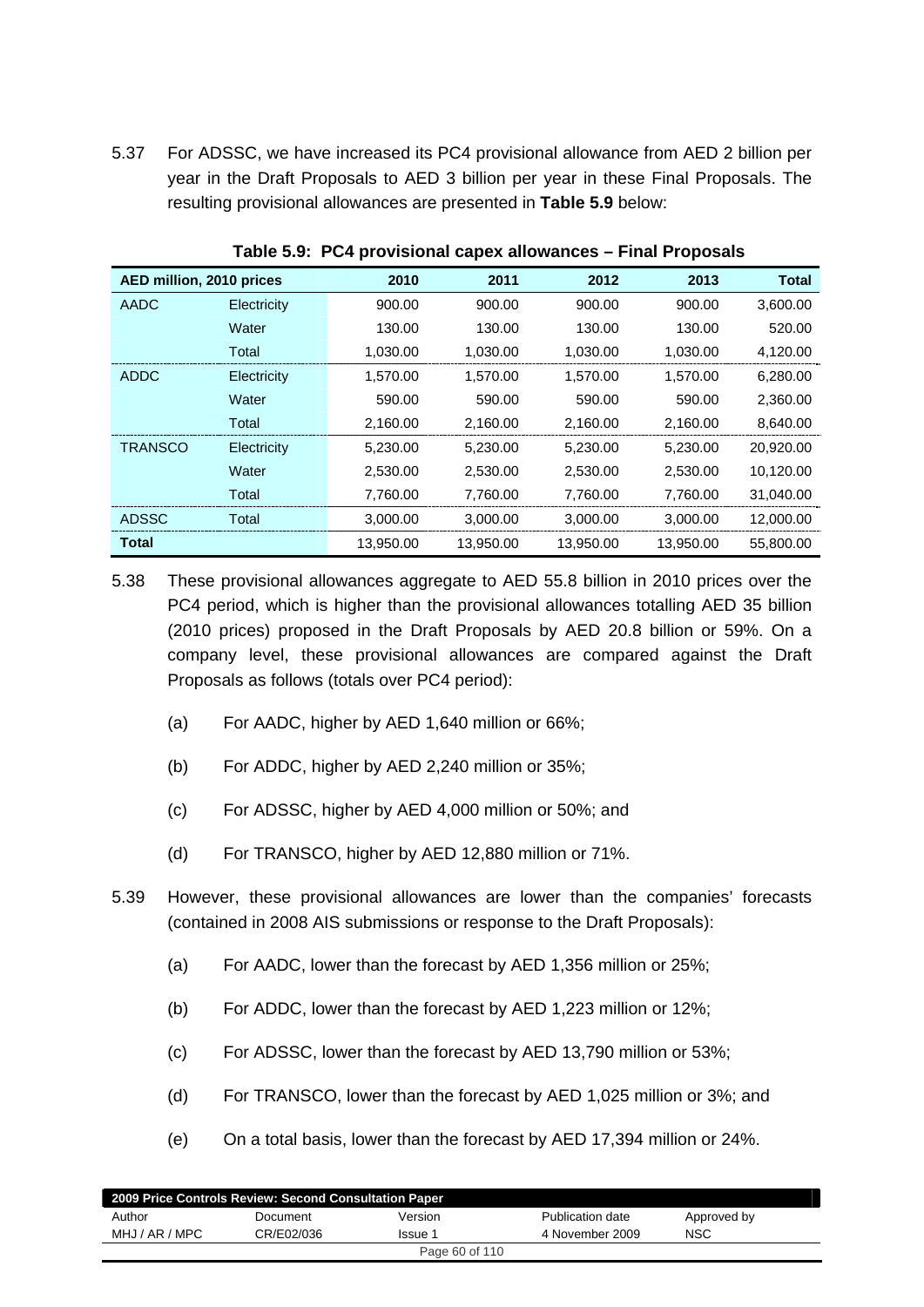5.40 The magnitude of these provisional allowances therefore falls between what we proposed in the Draft Proposals and what the companies requested, as shown in the following chart.



**Figure 5.1: PC4 Capex in Final Proposals against Draft Proposals and Forecasts** 

- 5.41 It is important to note that the provisional capex used in setting the price control is solely to facilitate the financing of capex and the smoothing of the price control revenue from one period to another. It is not intended to be indicative of the Bureau's views of the appropriate or efficient level of capex. Once the audited accounts for all the years of the PC4 period are available, the actual capex spent over the period will be assessed by independent consultants against the Bureau's efficiency criteria. For PC4 capex, the relative-efficiency score approach will be used, as previously also agreed for PC3 capex for the water and electricity network companies. (See PC3 Final Proposals, November 2005, pages 44-46.)
- 5.42 Finally, we have compared our aggregate provisional allowances for AADC, ADDC and TRANSCO (of AED 44 billion) to ADWEA's total budget for approved projects for the same three companies (of AED 47 billion) and are satisfied that our proposals address ADWEA's concerns about the financiability of the overall future capex programme.

## **Depreciation**

5.43 The Draft Proposals suggested continuing using the straight-line depreciation method both for initial RAVs and new capex and the same average asset life assumption (as set out in **Table 5.10** below) as used at the previous price control reviews:

| 2009 Price Controls Review: Second Consultation Paper |            |         |                  |             |  |  |  |
|-------------------------------------------------------|------------|---------|------------------|-------------|--|--|--|
| Author                                                | Document   | Version | Publication date | Approved by |  |  |  |
| MHJ / AR / MPC                                        | CR/E02/036 | Issue 1 | 4 November 2009  | <b>NSC</b>  |  |  |  |
| Page 61 of 110                                        |            |         |                  |             |  |  |  |
|                                                       |            |         |                  |             |  |  |  |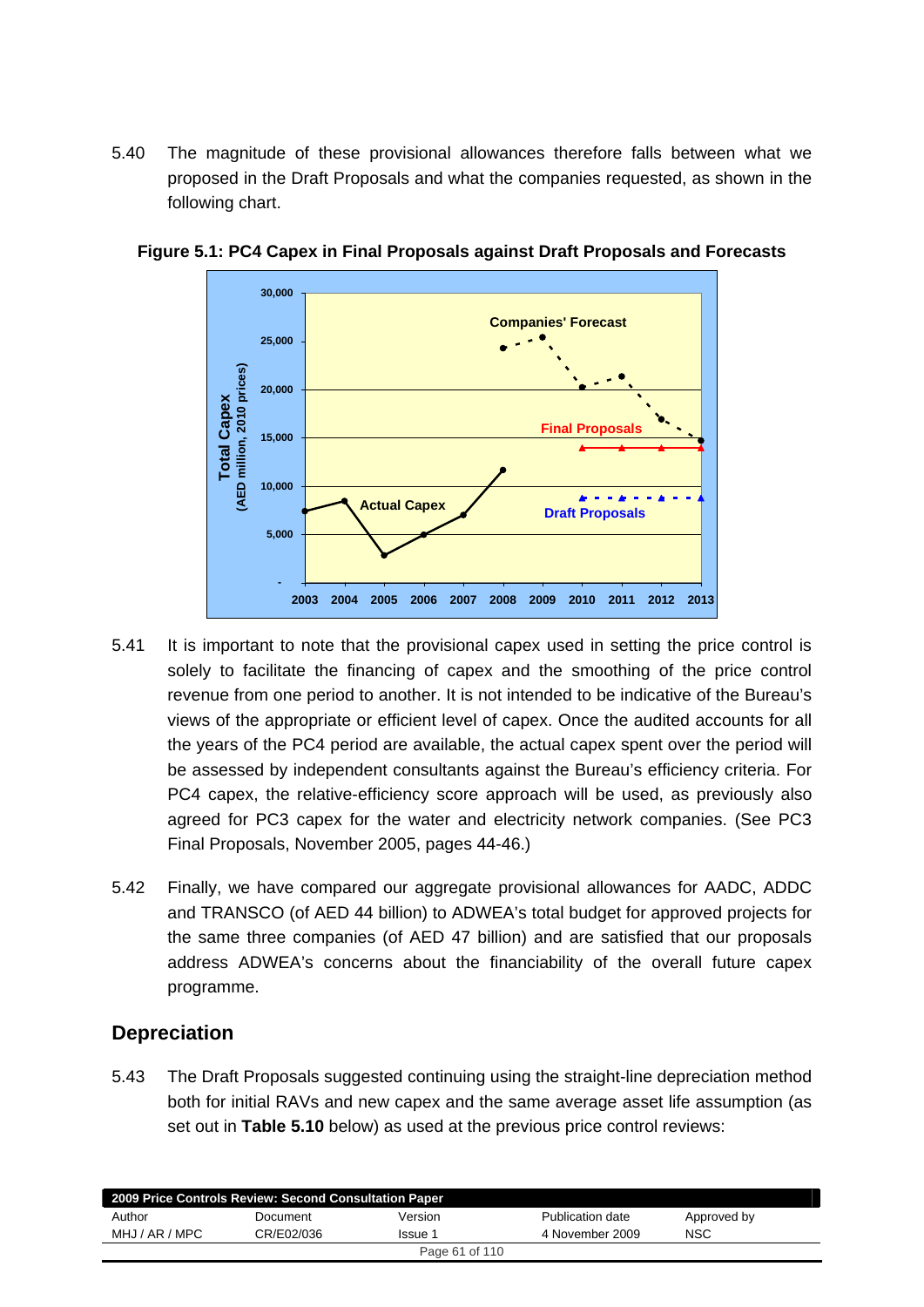| <b>Business</b> |                 | <b>Life of New Capex</b> |                     |                     |       |
|-----------------|-----------------|--------------------------|---------------------|---------------------|-------|
|                 | <b>RAV Year</b> | <b>RAV</b>               | <b>Depreciation</b> | <b>Implied Life</b> |       |
|                 |                 | <b>AEDm</b>              | <b>AEDm</b>         | <b>vears</b>        | years |
| AADC (E)        | 1999            | 1,516.140                | 78.780              | 19.25               | 30    |
| AADC (W)        | 1999            | 129,320                  | 3.850               | 33.59               | 30    |
| ADDC (E)        | 1999            | 2,939.200                | 130.950             | 22.45               | 30    |
| ADDC (W)        | 1999            | 845,560                  | 57.130              | 14.80               | 30    |
| TRANSCO (E)     | 1999            | 2,907.100                | 115.100             | 25.26               | 30    |
| TRANSCO (W)     | 1999            | 2,053.187                | 113.645             | 18.07               | 30    |
| <b>ADSSC</b>    | 2005            | 4,430.479                | 324.923             | 13.64               | 50    |

**Table 5.10: Asset life assumptions at previous price control reviews** 

Source: Bureau

Notes: "E "stands for "Electricity" business and "W" stands for Water" business; All AED figures are expressed in price terms of the RAV Year

- 5.44 In response to the Draft Proposals, ADSSC reiterated its concerns regarding the asset life assumption and argued for a shorter life than 50 years. However, it failed to provide any evidence or analysis supporting a shorter life assumption.
- 5.45 As discussed in the Draft Proposals, the data for asset lives of different asset classes presented by ADSSC at the 2007 price control review did not contradict the weighted average asset life assumption of 50 years for future assets. ADSSC accepted this assumption at that review. Further, a significant element of ADSSC's future capex programme relates to the construction of a major sewerage 'tunnel' on the Island of Abu Dhabi which is expected to have an asset life in excess of 100 years. We therefore remain satisfied with the average life assumption of 50 years for ADSSC's future assets and have continued with the assumptions from **Table 5.10** in these Final Proposals.
- 5.46 As explained in the Draft Proposals, we have developed a separate model (referred to as the "*PC4 Depreciation Model*") to calculate, for each business separately, the depreciation on all allowed investments to date. This is done by separately calculating and adding depreciation on (a) the initial RAV, (b) each annual efficient capex during the PC1 and PC2 periods; (c) each annual provisional capex during the PC3 period; and (d) the foregone financing costs in relation to PC1 efficient capex agreed to be added to the RAV. (For PC2 efficient capex, the foregone financing costs have not been added to the RAV but are instead included in the revenue requirement for the PC4 period). As any initial RAV or annual capex becomes fully depreciated, its depreciation for future years is set to zero. The model is available to the network companies upon request and will be updated at each price control review as appropriate.
- 5.47 **Table 5.11** below shows the total depreciation for each business calculated by this model for each year of the PC4 period in 2010 prices, in respect of items (a)-(d) above:

| 2009 Price Controls Review: Second Consultation Paper |            |                |                  |             |  |  |  |
|-------------------------------------------------------|------------|----------------|------------------|-------------|--|--|--|
| Author                                                | Document   | Version        | Publication date | Approved by |  |  |  |
| MHJ / AR / MPC                                        | CR/E02/036 | Issue 1        | 4 November 2009  | <b>NSC</b>  |  |  |  |
|                                                       |            | Page 62 of 110 |                  |             |  |  |  |
|                                                       |            |                |                  |             |  |  |  |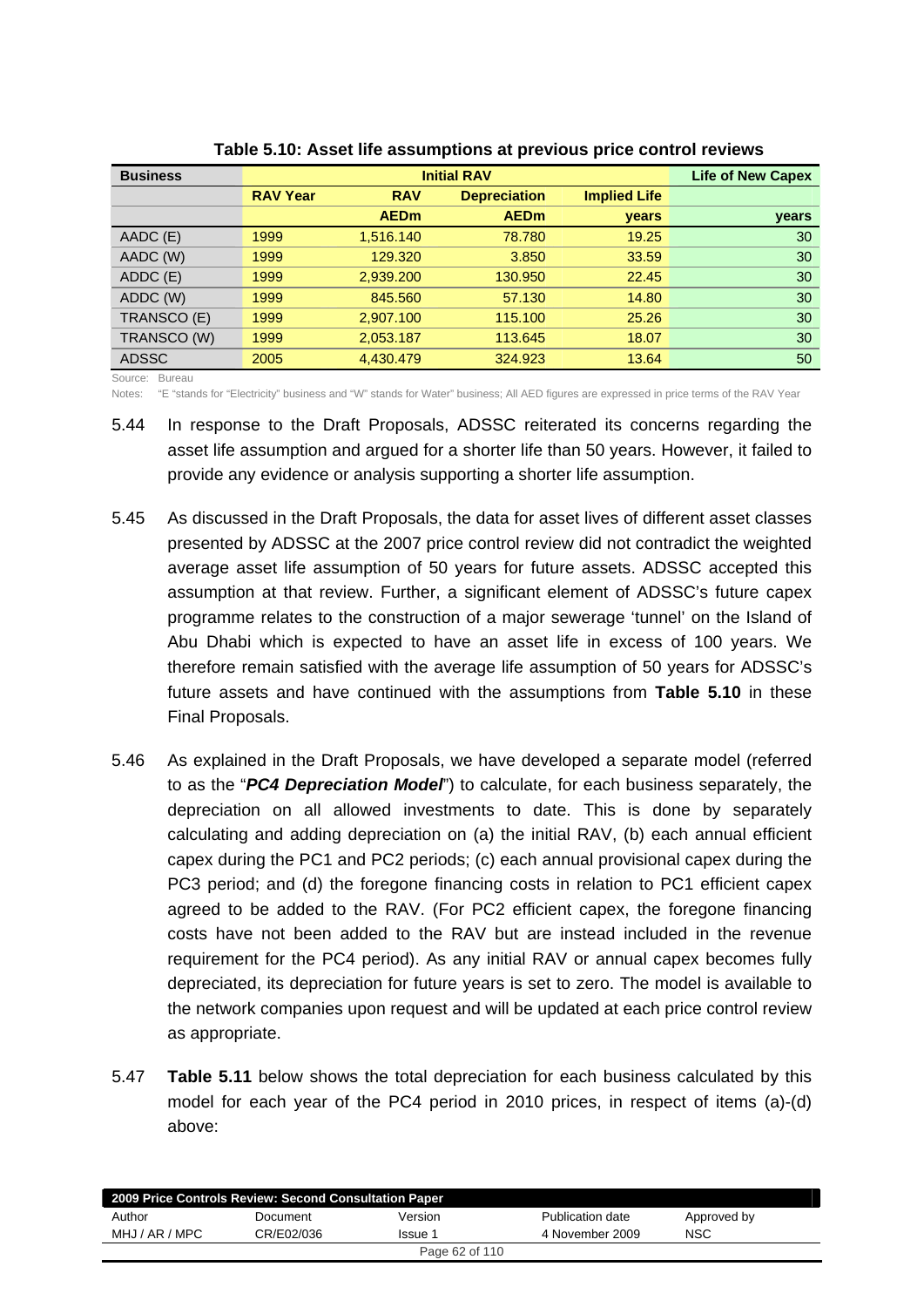| AED million, 2010 prices |             | 2010     | 2011     | 2012     | 2013     |
|--------------------------|-------------|----------|----------|----------|----------|
| AADC                     | Electricity | 307.04   | 307.04   | 307.04   | 307.04   |
|                          | Water       | 102.58   | 102.58   | 102.58   | 102.58   |
| <b>ADDC</b>              | Electricity | 505.12   | 505.12   | 505.12   | 505.12   |
|                          | Water       | 240.82   | 240.82   | 240.82   | 221.11   |
| <b>TRANSCO</b>           | Electricity | 846.23   | 846.23   | 846.23   | 846.23   |
|                          | Water       | 567.11   | 567.11   | 567.11   | 567.11   |
| <b>ADSSC</b>             | Total       | 544.41   | 544.41   | 544.41   | 544.41   |
| Total                    |             | 3,113.31 | 3,113.31 | 3,113.31 | 3,093.60 |

**Table 5.11: Depreciation on initial RAV and on capex to date (excluding PC4 capex)** 

5.48 The above table excludes the depreciation in respect of the provisional PC4 capex, which is calculated in the main price control financial model discussed in Section 8 and is shown in **Table 5.12** below:

| AED million, 2010 prices |             | 2010   | 2011   | 2012     | 2013     |
|--------------------------|-------------|--------|--------|----------|----------|
| <b>AADC</b>              | Electricity | 15.00  | 45.00  | 75.00    | 105.00   |
|                          | Water       | 2.17   | 6.50   | 10.83    | 15.17    |
| ADDC                     | Electricity | 26.17  | 78.50  | 130.83   | 183.17   |
|                          | Water       | 9.83   | 29.50  | 49.17    | 68.83    |
| <b>TRANSCO</b>           | Electricity | 87.17  | 261.50 | 435.83   | 610.17   |
|                          | Water       | 42.17  | 126.50 | 210.83   | 295.17   |
| <b>ADSSC</b>             | Total       | 30.00  | 90.00  | 150.00   | 210.00   |
| Total                    |             | 212.50 | 637.50 | 1,062.50 | 1,487.50 |

**Table 5.12: Depreciation on PC4 provisional capex – Final Proposals** 

5.49 **Table 5.13** below presents the total annual depreciation for each business which is the sum of corresponding amounts shown in **Tables 5.11** and **5.12** above.

|                          |             | $14000$ vitet total dopt octation for the caloumations. |          |          |          |
|--------------------------|-------------|---------------------------------------------------------|----------|----------|----------|
| AED million, 2010 prices |             | 2010                                                    | 2011     | 2012     | 2013     |
| <b>AADC</b>              | Electricity | 322.04                                                  | 352.04   | 382.04   | 412.04   |
|                          | Water       | 104.75                                                  | 109.08   | 113.42   | 117.75   |
| <b>ADDC</b>              | Electricity | 531.29                                                  | 583.62   | 635.95   | 688.29   |
|                          | Water       | 250.66                                                  | 270.32   | 289.99   | 289.95   |
| <b>TRANSCO</b>           | Electricity | 933.40                                                  | 1.107.73 | 1.282.06 | 1.456.40 |
|                          | Water       | 609.27                                                  | 693.61   | 777.94   | 862.27   |
| <b>ADSSC</b>             | Total       | 574.41                                                  | 634.41   | 694.41   | 754.41   |
| Total                    |             | 3,325.81                                                | 3,750.81 | 4,175.81 | 4,581.10 |

|  |  | Table 5.13: Total depreciation for PC4 calculations – Final Proposals |  |
|--|--|-----------------------------------------------------------------------|--|
|--|--|-----------------------------------------------------------------------|--|

5.50 The aggregate annual depreciation allowance for the four companies in these Final Proposal on average (AED 3,958 million per year) is higher than that in the Draft

| 2009 Price Controls Review: Second Consultation Paper |            |                |                  |             |  |  |  |
|-------------------------------------------------------|------------|----------------|------------------|-------------|--|--|--|
| Author                                                | Document   | Version        | Publication date | Approved by |  |  |  |
| MHJ / AR / MPC                                        | CR/E02/036 | Issue 1        | 4 November 2009  | <b>NSC</b>  |  |  |  |
|                                                       |            | Page 63 of 110 |                  |             |  |  |  |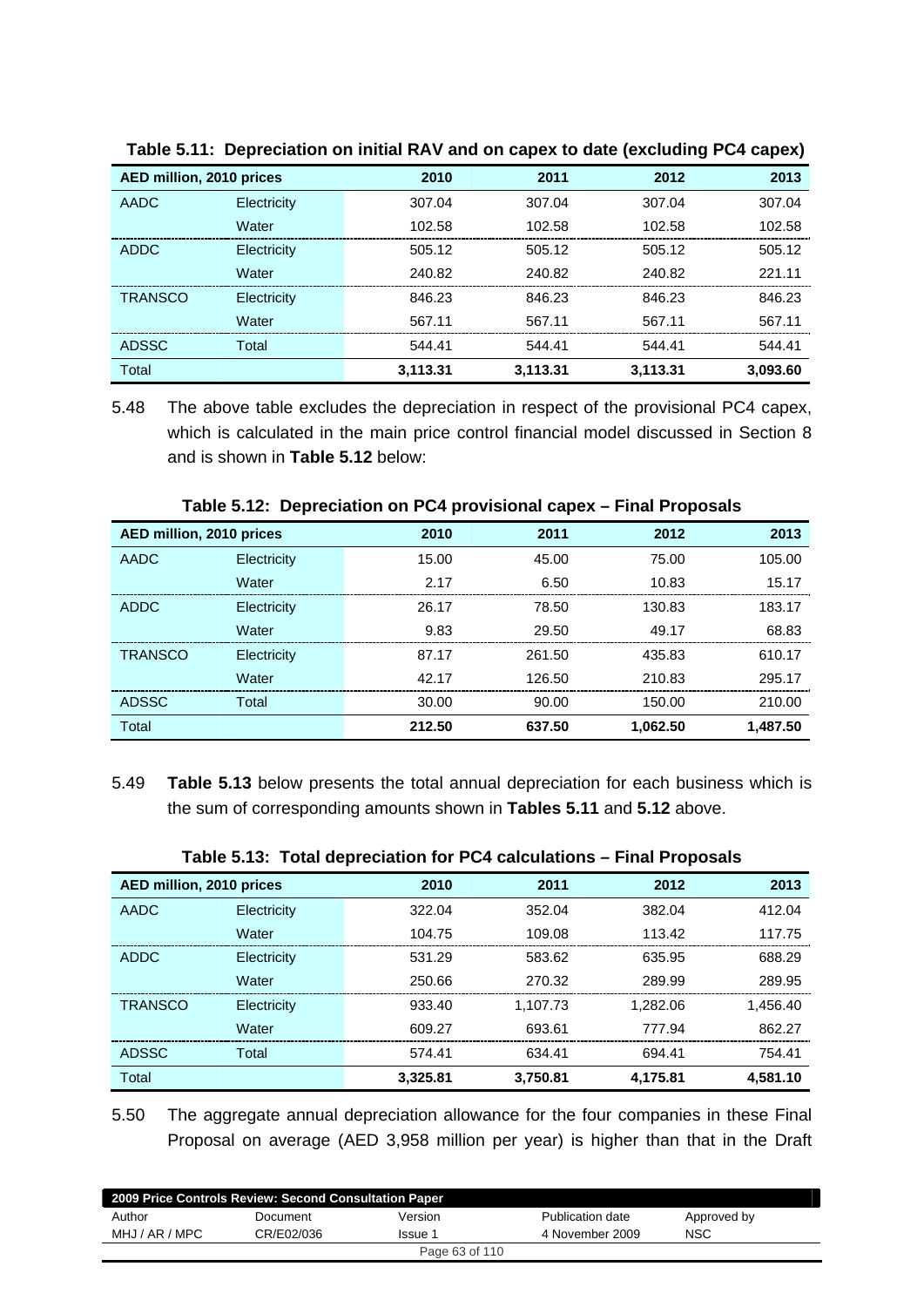Proposals (AED 3,639 million per year) by AED 319 million per year, or 9%, due to the increase in provisional capex allowances for PC4.

# **Updating RAVs**

- 5.51 The opening 2010 RAVs projected at the last price control reviews need to be updated for the following items (as well as adjustment to 2010 prices):
	- (a) additional efficient PC2 capex over and above the provisional PC2 capex allowances in the PC2 controls, in the case of AADC, ADDC and TRANSCO; and
	- (b) provisional PC4 capex allowances being made at this review for all the four companies.

## *Updating RAVs for PC2 capex*

- 5.52 As agreed at the previous price control reviews, the additional efficient PC2 capex over and above the provisional PC2 capex allowances (i.e., the amounts in **Table 5.3** above) needs to be rolled into the RAVs. However, as agreed at this review, the foregone financing costs (both depreciation and return on capital) relating to the period between when the PC2 capex was undertaken and when it will be financed will be remunerated within the revenue requirement over the PC4 period (rather than added to the RAVs as was done in the case of PC1 capex). **Annex A** to this paper shows how this has been done for each business of AADC, ADDC and TRANSCO separately in **Annexes A.1 through A.6**. The format of tables and calculations in each of these Annexes is standardised (see Annex A to the Draft Proposals for a description of the calculations on a line-by-line basis).
- 5.53 The results of this updating are summarised below (same as in the Draft Proposals):

| <b>AED million</b> |             | NPV of PC2 capex<br>foregone financing costs | <b>Opening 2010 RAVs</b><br>from last review | Opening 2010 RAVs updated<br>for efficient PC2 capex |
|--------------------|-------------|----------------------------------------------|----------------------------------------------|------------------------------------------------------|
|                    |             | $(2010)$ prices)                             | $(2006)$ prices)                             | $(2010)$ prices)                                     |
| <b>AADC</b>        | Electricity | 518.18                                       | 3.300.51                                     | 5,298.10                                             |
|                    | Water       | 186.03                                       | 1.628.53                                     | 2,518.78                                             |
| <b>ADDC</b>        | Electricity | (155.58)                                     | 7.037.90                                     | 9.341.40                                             |
|                    | Water       | 291.29                                       | 2.611.91                                     | 3.889.43                                             |
| <b>TRANSCO</b>     | Electricity | 1.209.61                                     | 12.118.09                                    | 18.720.51                                            |
|                    | Water       | 467.66                                       | 7.494.15                                     | 10.536.78                                            |
| Total              |             | 2.517.19                                     | 34,191.09                                    | 50,305.00                                            |

| Table 5.14: Updated RAVs and foregone financing costs for PC2 capex |  |  |
|---------------------------------------------------------------------|--|--|
|                                                                     |  |  |

| 2009 Price Controls Review: Second Consultation Paper |            |         |                  |             |  |  |
|-------------------------------------------------------|------------|---------|------------------|-------------|--|--|
| Author                                                | Document   | Version | Publication date | Approved by |  |  |
| MHJ / AR / MPC                                        | CR/E02/036 | Issue 1 | 4 November 2009  | NSC         |  |  |
| Page 64 of 110                                        |            |         |                  |             |  |  |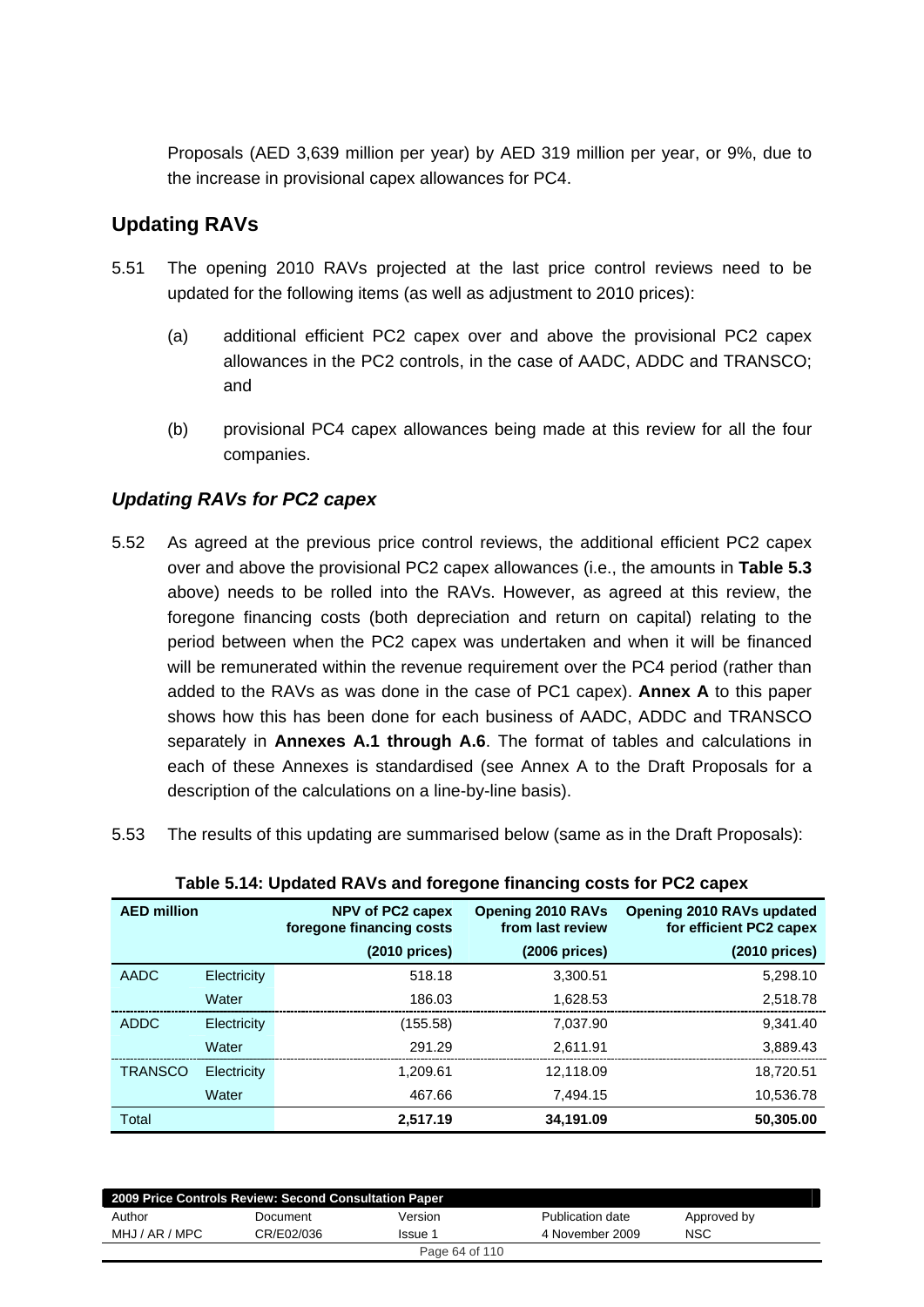5.54 This table indicates that the total NPV of adjustments for foregone financing costs up to 2010 for all businesses amounts to about AED 2,517 million (in 2010 prices). This is added to the revenue requirement for PC4. The final two columns show the RAV adjustment. The total opening 2010 RAV for all the businesses has increased from about AED 34 billion (2006 prices) to about AED 50 billion (2010 prices). The increase reflects principally the change in price basis from 2006 prices to 2010 prices (i.e. due to CPI inflation) but also the inclusion of additional PC2 efficient capex as set out in **Table 5.3** above (net of depreciation).

### *Updating RAVs for PC4 capex*

5.55 **Annexes A.1 through A.6** to this paper also show the updating of RAVs for provisional PC4 capex for each of AADC, ADDC, ADSSC and TRANSCO (all figures are in 2010 prices). The following table summarises the results of this updating:

|                | AED million, 2010 prices | 2010      | 2011      | 2012      | 2013      | 2014      |
|----------------|--------------------------|-----------|-----------|-----------|-----------|-----------|
| <b>AADC</b>    | Electricity              | 5.298.10  | 5.876.06  | 6.424.01  | 6.941.97  | 7.429.92  |
|                | Water                    | 2.518.78  | 2.544.03  | 2.564.95  | 2.581.54  | 2,593.79  |
| <b>ADDC</b>    | Electricity              | 9.341.40  | 10,380.11 | 11.366.49 | 12.300.54 | 13.182.25 |
|                | Water                    | 3.889.43  | 4.228.77  | 4.548.45  | 4.848.46  | 5.148.51  |
| <b>TRANSCO</b> | Electricity              | 18.720.51 | 23.017.11 | 27,139.38 | 31.087.32 | 34,860.92 |
|                | Water                    | 10.536.78 | 12.457.50 | 14.293.90 | 16.045.95 | 17.713.68 |
| <b>ADSSC</b>   |                          | 7.725.34  | 10.150.94 | 12.516.53 | 14.822.13 | 17,067.72 |
| <b>Total</b>   |                          | 58,030.34 | 68.654.53 | 78,853.72 | 88,627.90 | 97.996.80 |

**Table 5.15: Opening RAVs updated for provisional PC4 capex** 

- 5.56 The total RAV for all the businesses (including ADSSC) increases from about AED 58 billion (in 2010 before adjustments for provisional PC4 capex) to over AED 97 billion by end of 2013 (after adjustments for provisional PC4 capex). These RAVs are significantly higher than those in the Draft Proposals due to higher PC4 provisional capex allowances. This is shown in **Figure 5.2** below. The aggregate RAV is now higher than the Draft Proposals by about AED 19.5 billion, or 25%, by the end of 2013.
- 5.57 The RAVs shown in **Table 5.15** are used as inputs to the PC4 price control calculations in Section 8. The opening 2014 RAVs will also be used as the starting points at the next price controls review for any RAV updates for efficient or provisional capex.

| 2009 Price Controls Review: Second Consultation Paper |            |         |                  |             |  |  |  |
|-------------------------------------------------------|------------|---------|------------------|-------------|--|--|--|
| Author                                                | Document   | Version | Publication date | Approved by |  |  |  |
| MHJ / AR / MPC                                        | CR/E02/036 | Issue 1 | 4 November 2009  | <b>NSC</b>  |  |  |  |
| Page 65 of 110                                        |            |         |                  |             |  |  |  |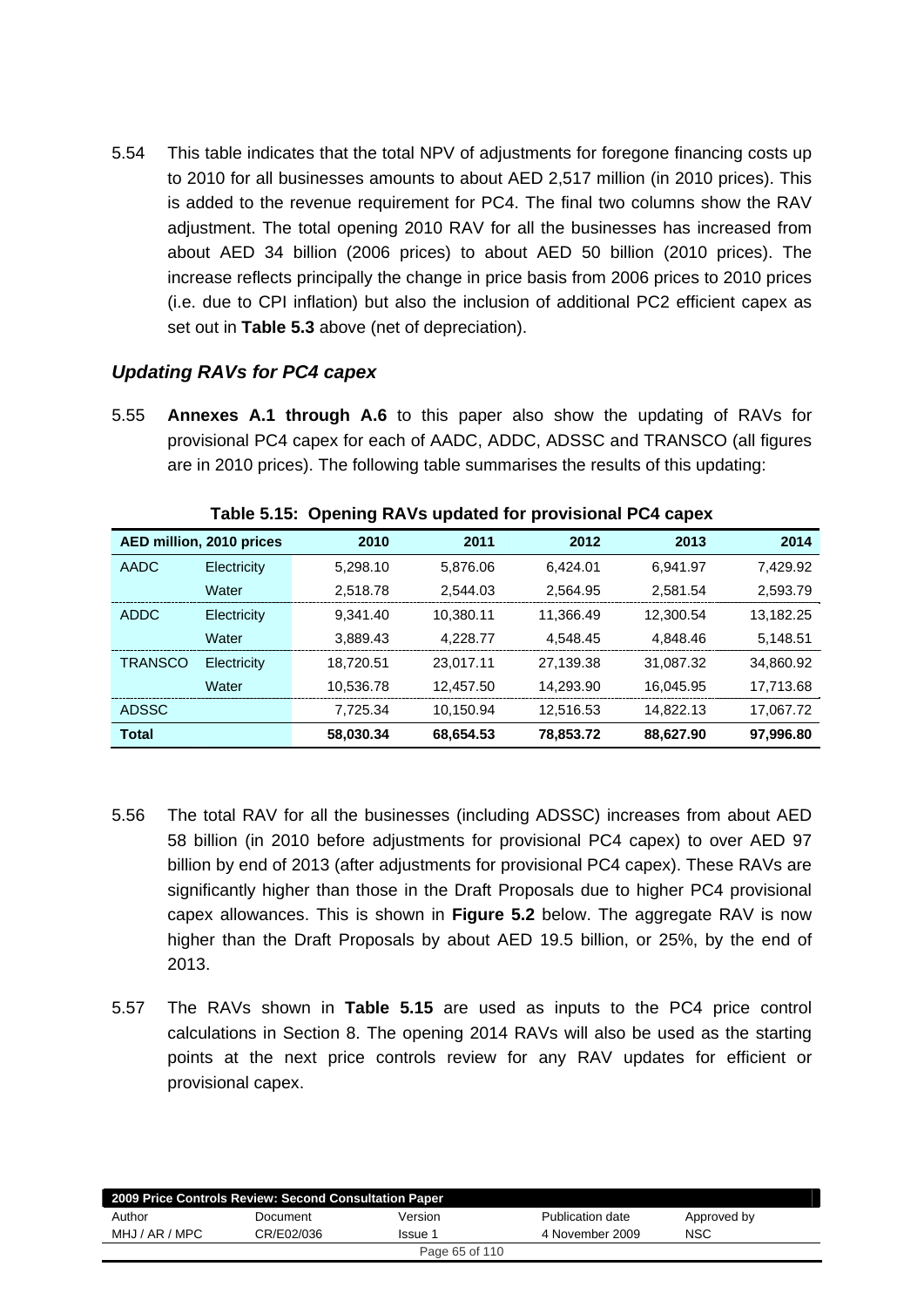

**Figure 5.2: Aggregate Opening RAV** 

| 2009 Price Controls Review: Second Consultation Paper |            |                |                  |             |
|-------------------------------------------------------|------------|----------------|------------------|-------------|
| Author                                                | Document   | Version        | Publication date | Approved by |
| MHJ / AR / MPC                                        | CR/E02/036 | Issue 1        | 4 November 2009  | <b>NSC</b>  |
|                                                       |            | Page 66 of 110 |                  |             |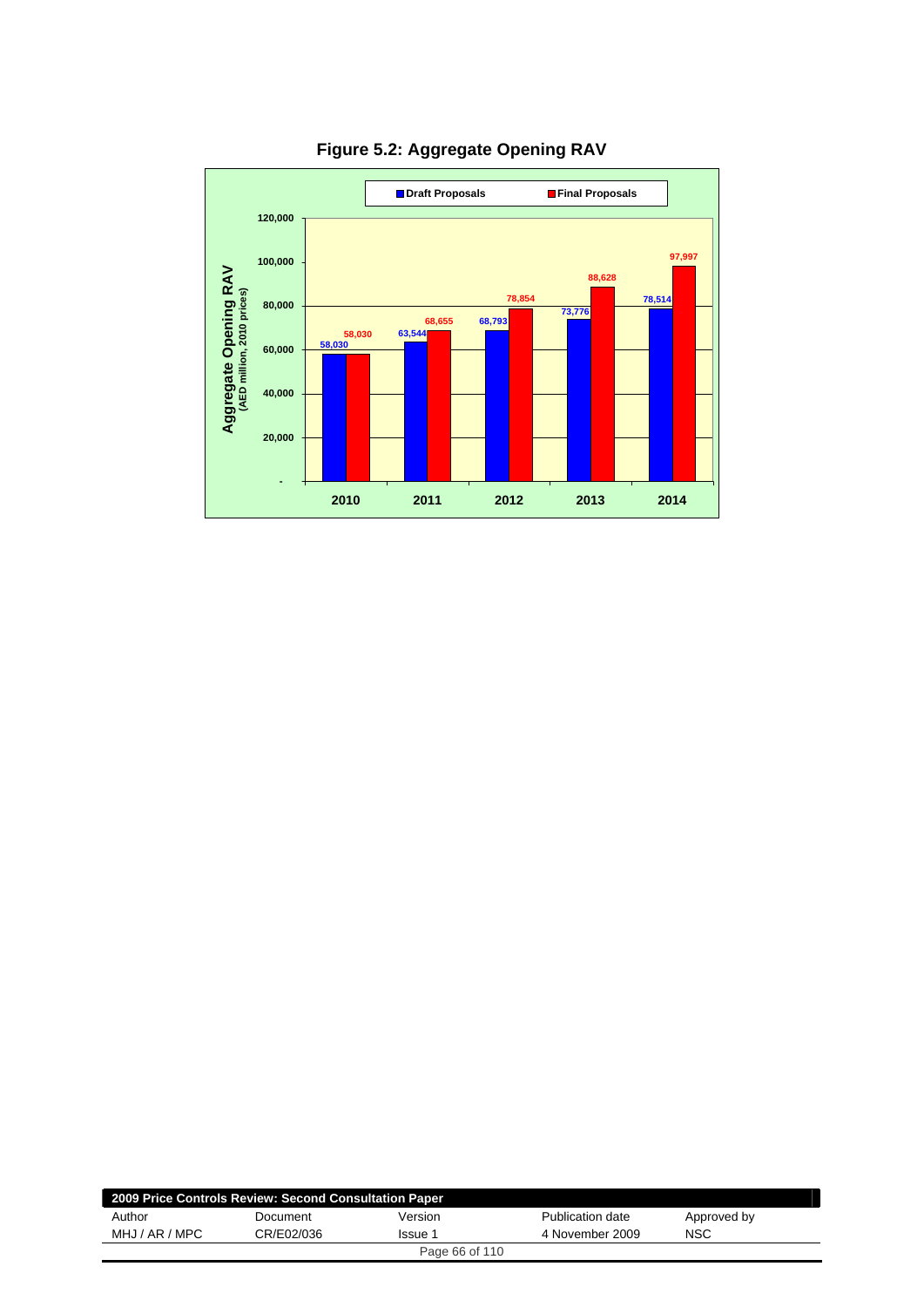# **Introduction**

- 6.1 Earlier consultation papers described the theoretical framework and the Bureau's approach to cost of capital calculations in detail. The Bureau has to date calculated the cost of capital (for the companies) as the forward-looking, post-tax Weighted Average Cost of Capital (WACC) in real terms by applying the Capital Asset Pricing Model (CAPM) to the data available from local and international capital markets. Our cost of capital calculations to date have drawn heavily on the estimates of cost of capital components used by regulators of similar businesses in the UK and Australia subject to a similar regulatory regime. However, with the continuing development of the local and regional capital markets, these estimates were cross-checked against the information available from such markets in order to capture any particular factors that may be specific to the businesses operating in Abu Dhabi.
- 6.2 Earlier consultation papers argued for a lower cost of capital than 5% previously used by the Bureau based on the following:
	- (a) The recent regulatory decisions in the UK and Australia;
	- (b) Upgrading of the UAE's country rating from A1 to Aa3 and assigning of an Aa3 rating to Abu Dhabi National Energy Company (TAQA), ADWEA's subsidiary holding significant ownership of the IWPPs in Abu Dhabi;
	- (c) Recent significant volatility in the equity markets and declines in (i) the riskfree rate (as low as 2% p.a. in nominal terms), (ii) the overall cost of debt in global markets, and (iii) the UAE inter-bank interest rates;
	- (d) Bureau's analysis of responses from ADDC and ADWEA quoting overseas regulators' data and the actual cost of borrowing for sector companies, respectively; and
	- (e) Recent cost of capital estimates from the local capital market analysts for the UAE companies operating in the utility and other sectors.

## **Draft Proposal**

6.3 In the Draft Proposals, we adopted a real, post-tax cost of capital of 4.50% for all four network companies. However, we noted that the possible introduction of the PCROM at this review would result in lower risks and hence a lower cost of capital for the

| 2009 Price Controls Review: Second Consultation Paper |            |         |                  |             |  |  |  |
|-------------------------------------------------------|------------|---------|------------------|-------------|--|--|--|
| Author                                                | Document   | Version | Publication date | Approved by |  |  |  |
| MHJ / AR / MPC                                        | CR/E02/036 | Issue 1 | 4 November 2009  | <b>NSC</b>  |  |  |  |
| Page 67 of 110                                        |            |         |                  |             |  |  |  |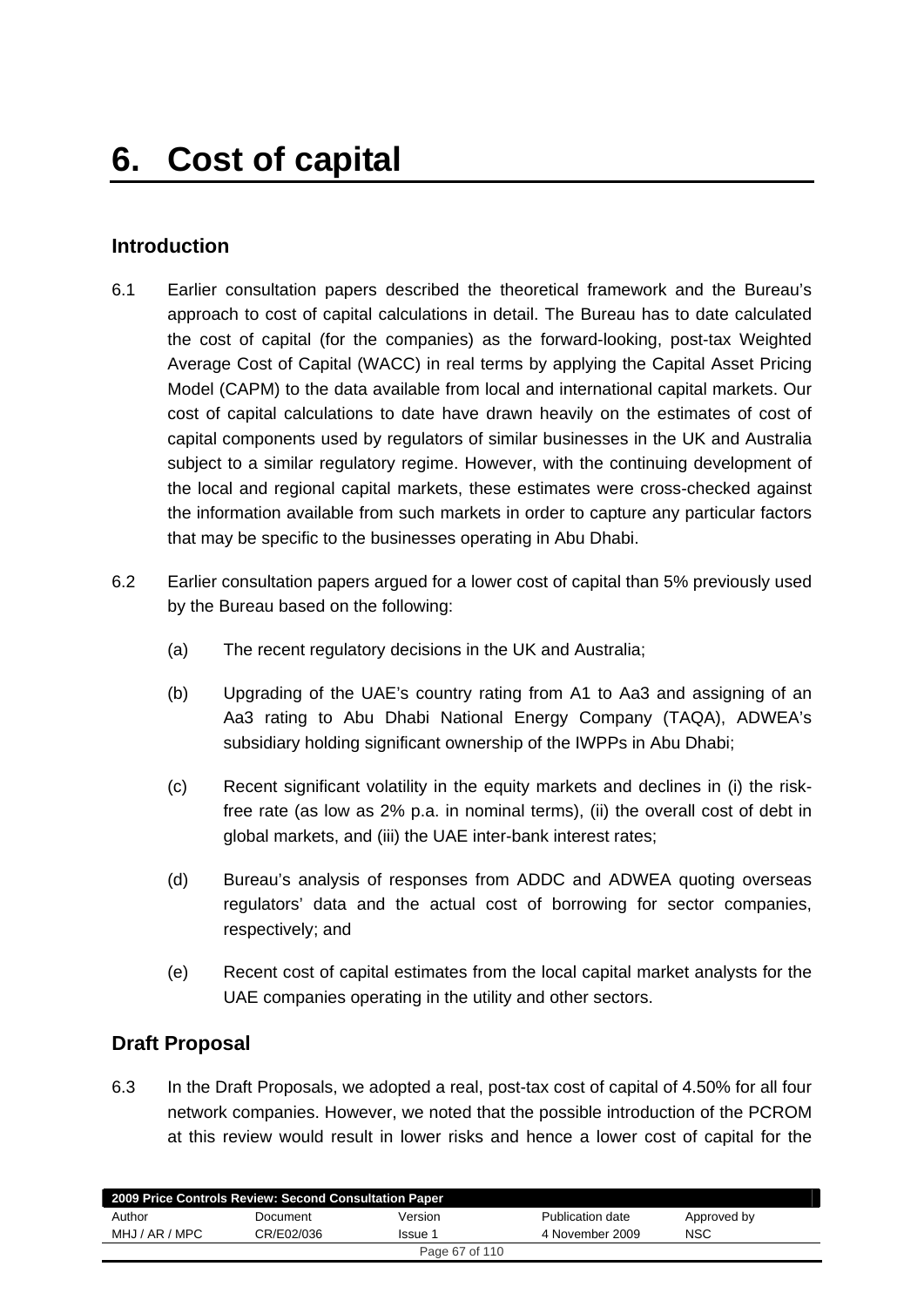companies. We were therefore considering whether to further reduce our estimate of the cost of capital by, say, 0.1%-0.5% to reflect the lower risks.

6.4 The Draft Proposals noted that while ADDC pointed to the additional return of 0.5% previously included in the cost of capital for the distribution companies, it did not make a case justifying why such additional return be considered at this review. In response to a point raised by ADSSC, we explained that once the framework for subsidy calculation as developed for the distribution companies is adopted for ADSSC (requiring full subsidy from the government covering all components of its revenue requirement or MAR, less any customer revenue), the company will be able to see the impact of the cost of capital assumption.

## **Responses to Draft Proposals**

- 6.5 In response to the Draft Proposals, network companies argued for a higher return. ADDC and TRANSCO continued to defer the matter to their shareholder. The responses are summarised as follows:
	- (a) AADC and ADDC noted the lack of an additional element of 0.50% allowed at the last review for the distribution companies in relation to their supply businesses. They considered that the supply businesses have different risk profiles than their network or distribution businesses and suggested a 2% profit margin on the turnover for supply businesses. AADC thought the Draft Proposals had arbitrarily excluded a profit margin for the supply businesses, whereas ADDC thought the implied margin for the supply businesses was too low.
	- (b) ADDC considered that applying traditional WACC methodologies to the companies in the UAE will provide flawed outcomes for reasons such as: local stock market is in its infancy; little history of risk-free rates in the UAE; "*there is no tax in the UAE which means debt and equity holders are the same*"; and the UAE has no effective bankruptcy laws and more bankruptcy risks for a business than other countries.
	- (c) ADSSC believed that the Bureau's proposals would result in a lower cost of capital than allowed by other regulators with mechanisms similar to the PCROM. The company considered that, while there is little impact of a low cost of capital under the current subsidy mechanism for ADSSC, a consistent approach should be maintained in the future.
	- (d) In ADWEA's view, the proposed cost of capital of 4.5% in real terms is equivalent to 5.19% in nominal terms using the 0.69% inflation for 2009 to

| 2009 Price Controls Review: Second Consultation Paper |            |         |                  |             |  |  |
|-------------------------------------------------------|------------|---------|------------------|-------------|--|--|
| Author                                                | Document   | Version | Publication date | Approved by |  |  |
| MHJ / AR / MPC                                        | CR/E02/036 | Issue 1 | 4 November 2009  | NSC         |  |  |
| Page 68 of 110                                        |            |         |                  |             |  |  |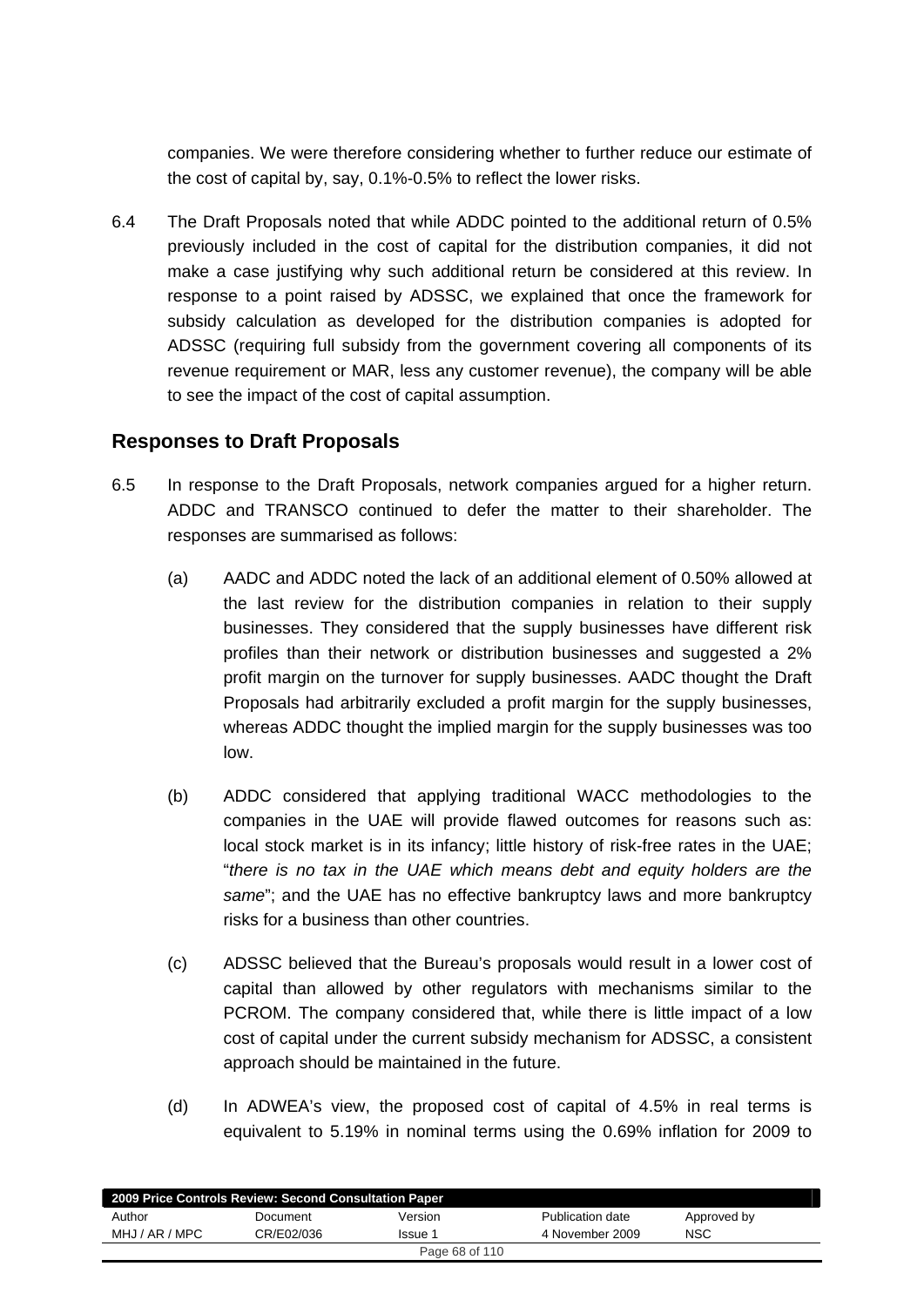date and is therefore understated when compared to the sector's current borrowing cost which it said was Emirates Interbank Offered Rate (EIBOR) plus 350 basis points with the possibility to increase in future. ADWEA also identified potential liquidity constraints for the companies due to the 8-year loan repayment period in contrast to the 30-year asset life assumption under the price controls and a lag of 8 years from when capex is spent to when it is remunerated under the ex-post efficiency review.

(e) TRANSCO noted that, while the Bureau appeared to use the terms 'profit' and 'cost of capital' interchangeably, cost of capital is an expense in accounting terms and needs to be funded before profit is calculated. TRANSCO presented data to show that its return on invested capital (calculated as the ratio of profit to net asset value) had never reached 3% over the PC3 period. As a result, TRANSCO (via ADWEA) had to use the depreciation allowance to repay its loans at the prevailing or agreed interest rates, thereby reducing profitability for its shareholders and/or reducing the funds available for replacing the fully depreciated assets.

## **Assessment of responses to Draft Proposals**

- 6.6 Our views on these issues are as follows:
	- (a) AADC and ADDC did not identify the risks specific to the supply businesses which are not reflected in our proposed cost of capital. Our cost of capital has been derived from, and assessed against, the costs of capital for network as well as other companies. Such companies include telecommunication and real estate companies in the UAE and GCC and in some cases are subject to direct retail competition (in contrast to AADC and ADDC supply businesses). Our estimated cost of capital therefore takes account of a wide range of risks. In our view, the supply businesses in the sector are subject to very low risk due to (i) the pass-through treatment of generation and transmission costs which guarantees recovery of such costs, and (ii) the subsidy mechanism which makes up for any shortfall between customer tariff income and "own" MAR of the distribution and supply businesses. Finally, we may clarify that AADC is incorrect to think that we have allowed no margin for the supply business; rather, we have applied a common cost of capital to the distribution and supply businesses combined.
	- (b) We note that our proposal is consistent with the most recent cost of capital estimate by the UK water regulator. Following the issue of the Draft Proposals, Ofwat published its draft determinations in July 2009 for water and sewerage charges 2010-15 allowing a real post-tax cost of capital of 4.5%.

| 2009 Price Controls Review: Second Consultation Paper |            |         |                  |             |  |  |
|-------------------------------------------------------|------------|---------|------------------|-------------|--|--|
| Author                                                | Document   | Version | Publication date | Approved by |  |  |
| MHJ / AR / MPC                                        | CR/E02/036 | Issue 1 | 4 November 2009  | <b>NSC</b>  |  |  |
| Page 69 of 110                                        |            |         |                  |             |  |  |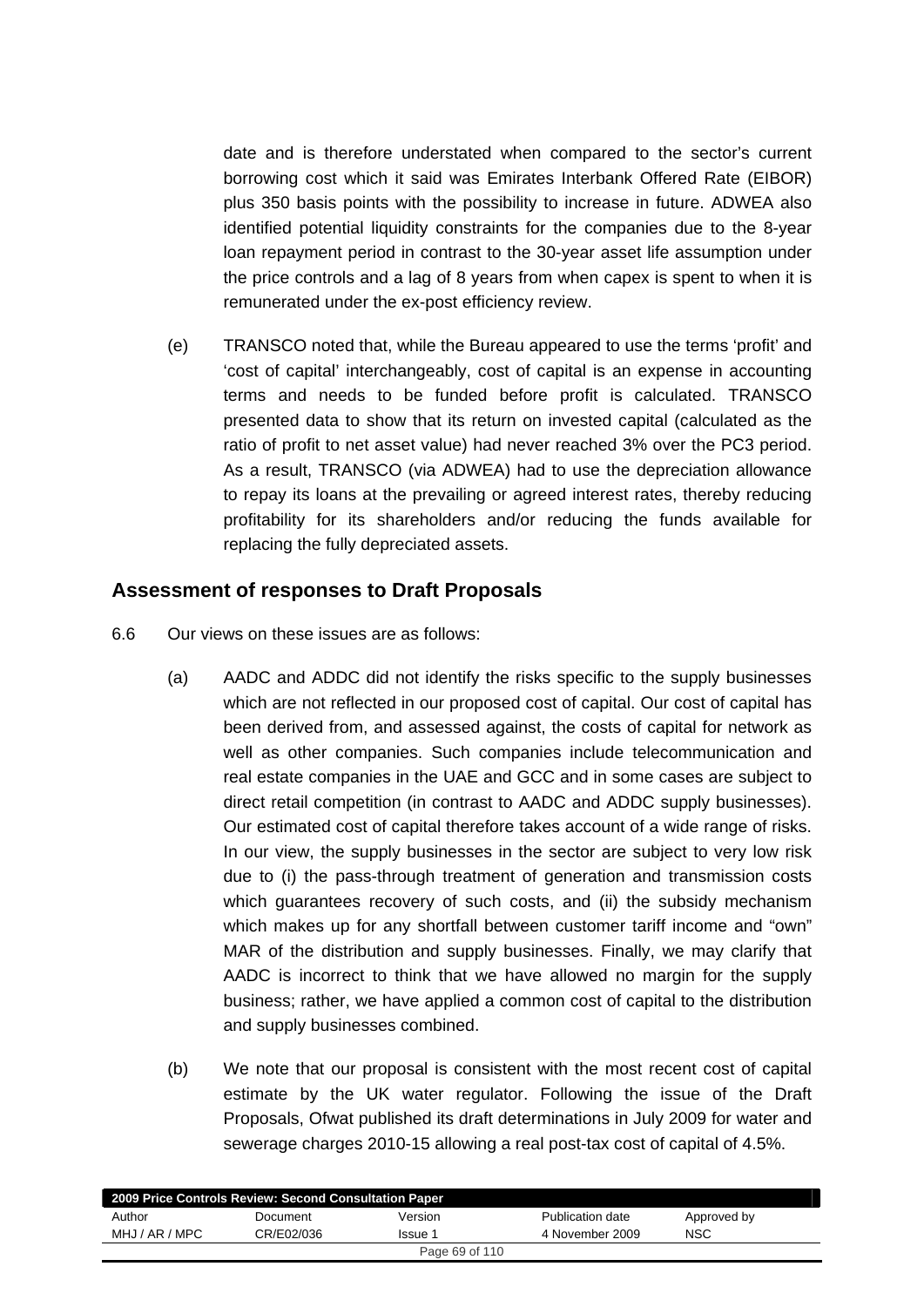- (c) The UK water regulatory decisions (which have been one of the inputs to our cost of capital calculations) cover all the operations of the water and wastewater companies, including their equivalent of the AADC and ADDC supply businesses. The UK companies are subject to significant 'collection risks' as they are prohibited from disconnecting customers for non-payment.
- (d) While we do not necessarily agree to all the reasons identified by ADDC against applying conventional cost of capital theories and standard practices to the companies in the UAE, we note that our approach using the data from overseas regulatory regimes and developed capital markets and crosschecking it against the local and regional capital markets aims at addressing many of such concerns. Furthermore, as explained in our earlier consultation papers with specific references, the research analysts in the local and regional capital markets use the same WACC methodologies for their assessment or valuation of the companies as the Bureau has employed since 1999.
- (e) We agree with ADSSC that a consistent approach should be adopted to the cost of capital. For this reason, we have consistently adopted the same WACC approach since 1999, although our data coverage and research have become more extensive over time. Further, as we no longer propose the introduction of a PCROM at this review, we have not made any downward adjustment to our proposed cost of capital for this factor.
- (f) On ADWEA's response, we note the following:
	- (i) Estimating a nominal cost of capital over the price control period requires a medium-term estimate of inflation (e.g. over the four-year PC4 period). The figure of 0.69% is the actual inflation over only a few months during 2009 and is unlikely to reflect inflation over PC4 as a whole. In fact, the UAE Ministry of Economy expects the 2009 inflation to be in range of 3.50%-4.00% (reference the article "UAE foreign ownership laws revised" in the Gulf News of 14 September 2009). If we assume 4% for medium-term inflation, our proposed cost of capital of 4.5% and cost of debt of about 2.9% in real terms translate into nominal figures of 8.5% and 6.9%, respectively.
	- (ii) Recently, EIBOR has been in the range of 2%-2.5%. Assuming a medium-term EIBOR at 3% (which may be on the higher side), ADWEA's reported current borrowing cost at EIBOR+350 basis points translates into 6.5% in nominal terms.

| 2009 Price Controls Review: Second Consultation Paper |            |                |                  |             |  |  |  |
|-------------------------------------------------------|------------|----------------|------------------|-------------|--|--|--|
| Author                                                | Document   | Version        | Publication date | Approved by |  |  |  |
| MHJ / AR / MPC                                        | CR/E02/036 | <b>Issue 1</b> | 4 November 2009  | NSC         |  |  |  |
|                                                       |            | Page 70 of 110 |                  |             |  |  |  |
|                                                       |            |                |                  |             |  |  |  |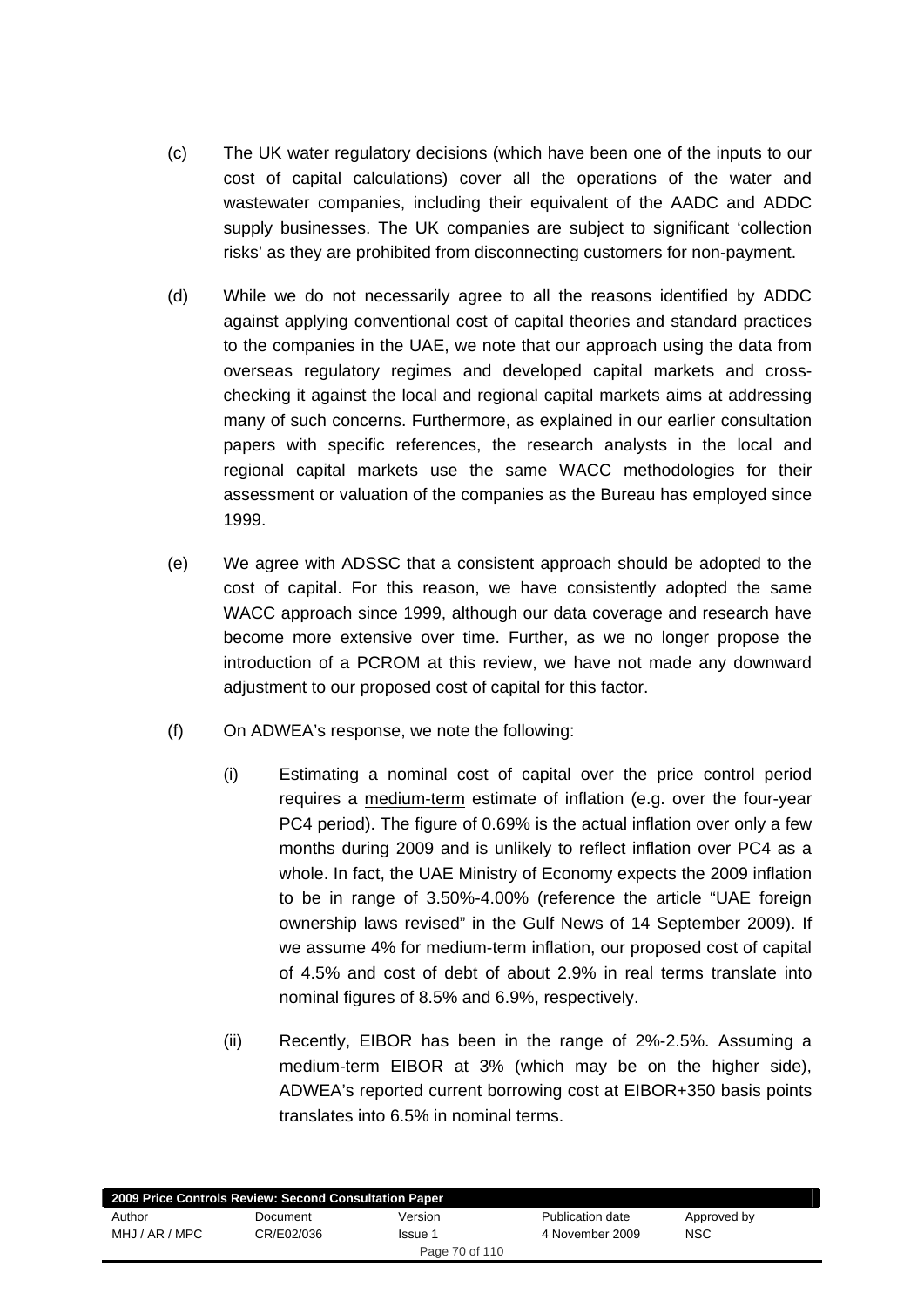- (iii) While its current highest cost of borrowing may be EIBOR+350 basis points, we understand (from ADWEA's response to the First Consultation Paper and discussions) that ADWEA's borrowing cost from various sources varies from a fixed 6% p.a. to a range of EIBOR plus 75 to 350 basis points (i.e. an overall range of 3.75%-6.5% assuming a medium-term EIBOR at 3%). TRANSCO's 2008 audited accounts show a number of loans with interest rate in the range of 3.5%-5.8% (charged by ADWEA on actual basis) including some interest-free loans.
- (iv) Both our proposed cost of capital and cost of debt (approximately 8.5% and 6.9%, respectively, in nominal terms) are slightly higher than cost of borrowing for ADWEA (i.e. 3.75%-6.5%). On any reasonable estimate of future inflation and EIBOR, our proposed cost of debt is comparable in nominal terms to the information provided by ADWEA on its actual cost of debt at present.
- (v) Regarding the mis-match between the capex repayment period under the price controls (30 years) and the repayment period for the debt financing arranged by ADWEA (8 years), we note that at any given time the MAR will be remunerating capital investments made over the past 30 years, not just the PC4 capex allowances. Further, the 30 year repayment period assumption under the price controls applies not just to debt financing but also to equity financing, whereas equity is typically a longer term investment than debt. Thus while ADWEA may presently be facing significant financing requirements due to a short-spike in investment, it has provided no evidence (e.g., inadequate debt service coverage ratios and interest covers) to demonstrate that the price controls, taken as a whole, prevent it from financing this programme.
- (g) We make the following comments on TRANSCO's response:
	- (i) TRANSCO is correct to identify that the cost of capital should reflect both the cost of servicing debt (interest) and the return to shareholders (profit). This is always reflected in our approach to calculating the cost of capital in and in our financing modelling. As the sector network companies have been predominantly financed by equity (as per their balance sheets), we have sometimes showed the return on capital component of revenue as projected profit over the PC4 period for ease of understanding.

|                | 2009 Price Controls Review: Second Consultation Paper |                |                  |             |  |
|----------------|-------------------------------------------------------|----------------|------------------|-------------|--|
| Author         | Document                                              | Version        | Publication date | Approved by |  |
| MHJ / AR / MPC | CR/E02/036                                            | Issue 1        | 4 November 2009  | <b>NSC</b>  |  |
|                |                                                       | Page 71 of 110 |                  |             |  |
|                |                                                       |                |                  |             |  |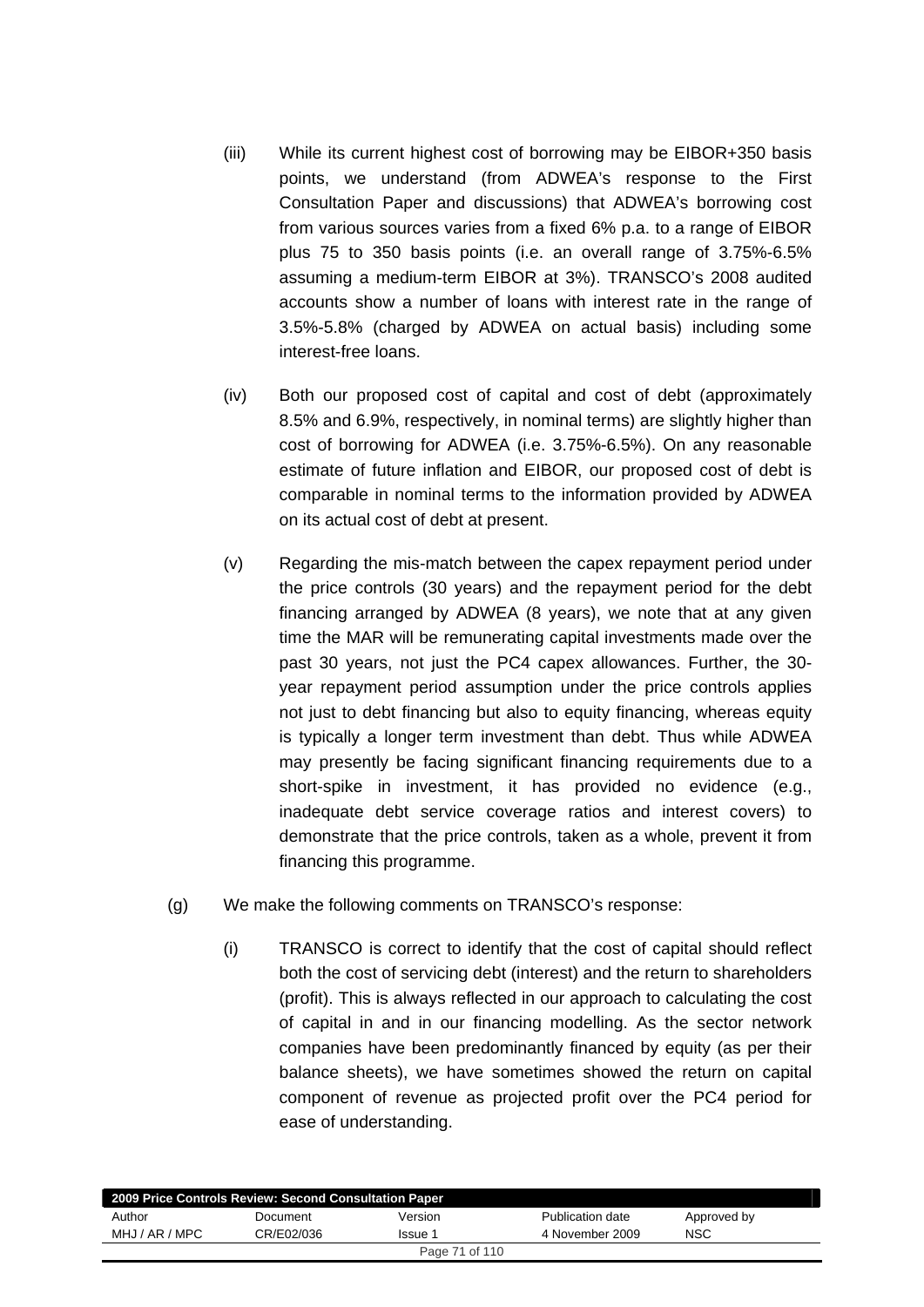- (ii) Only a proportion of cost of capital (cost of debt) is an expense in accounting terms and needs to be funded before profit is calculated.
- (iii) Regarding TRANSCO's achieved rate of return on invested capital over the PC3 period, the Bureau understands that:
	- The principle reason for this was that the revenue drivers in the PC3 period (especially metered water units transmitted) turned out to be much lower than TRANSCO's forecasts which the Bureau used to set the PC3 price controls.
	- Some of the assets included within the net book value (used by TRANSCO to calculate return on invested capital) have not yet been remunerated via the controls (due to the ex-post approach to capex regulation). The return on capital so calculated therefore ignores the return on such assets which will materialise in future. (e.g., PC2 and PC3 efficient capex over and above the provisional allowances)
	- The return on invested capital measure, which can be compared against the allowed cost of capital, should be calculated as the ratio of profit plus debt finance costs (not just profit) to the net asset value.

# **Final Proposals**

6.7 In these Final Proposals, we have adopted a real, post-tax cost of capital of 4.50% for all four network companies.

| 2009 Price Controls Review: Second Consultation Paper |            |                |                  |             |  |  |  |
|-------------------------------------------------------|------------|----------------|------------------|-------------|--|--|--|
| Author                                                | Document   | Version        | Publication date | Approved by |  |  |  |
| MHJ / AR / MPC                                        | CR/E02/036 | Issue 1        | 4 November 2009  | <b>NSC</b>  |  |  |  |
|                                                       |            | Page 72 of 110 |                  |             |  |  |  |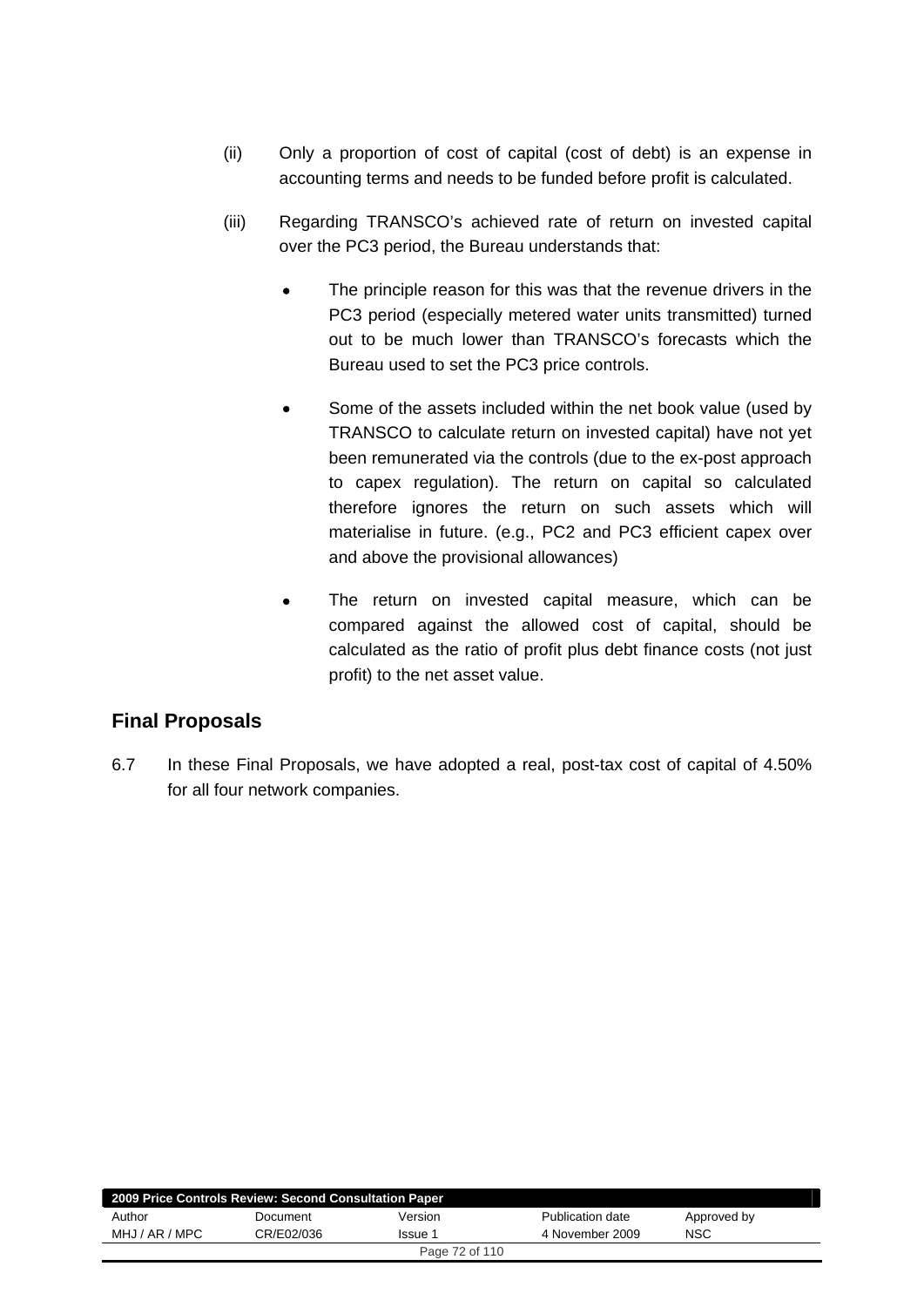## **Draft Proposals**

7.1 In the Draft Proposals, we proposed the following financial adjustments relating to past years to be applied at this review to companies' future revenue:

| <b>AED million,</b><br>2010 prices | <b>Customer asset</b><br><b>installations</b> | <b>Interface</b><br>metering | <b>Planning</b><br><b>statements</b> | <b>Transmission</b><br><b>constraints</b> | <b>Total</b> |
|------------------------------------|-----------------------------------------------|------------------------------|--------------------------------------|-------------------------------------------|--------------|
| <b>AADC Electricity</b>            |                                               |                              |                                      |                                           |              |
| <b>AADC Water</b>                  | $-40.33$                                      | $-30.41$                     |                                      |                                           | -70.73       |
| <b>ADDC Electricity</b>            |                                               |                              |                                      |                                           |              |
| <b>ADDC Water</b>                  |                                               | $-99.88$                     |                                      |                                           | $-99.88$     |
| <b>TRANSCO Electricity</b>         |                                               |                              | $-16.47$                             |                                           | $-16.47$     |
| <b>TRANSCO Water</b>               |                                               | 130.29                       | $-12.32$                             | $-285.45$                                 | $-167.48$    |
| <b>ADSSC</b>                       |                                               |                              |                                      |                                           |              |
| <b>Total</b>                       |                                               |                              |                                      |                                           | -354.57      |

|  |  | Table 7.1: Financial adjustments at this review - Draft Proposals |
|--|--|-------------------------------------------------------------------|

- 7.2 These adjustments were calculated in 2010 prices in terms of their NPV at 1 January 2010, based on a discount rate of 4.50% (the proposed real cost of capital for PC4). Detailed calculations were presented in the Draft Proposals.
- 7.3 In the Draft Proposals, we also indicated the possibility of negative financial adjustments for AADC and ADDC for their performance on internet-based payment methods and on Guaranteed Standards (GS) and Overall Standards (OS). We also confirmed the introduction of additional incentives for TRANSCO, effective 1 January 2009, to remove water network constraints.

## **Responses to Draft Proposals**

7.4 In general, the respondents argued against the proposed financial adjustments. As discussed below, we have given due consideration to these arguments and made necessary changes to the Draft Proposals in some cases.

### *Customers' water asset installations (AADC)*

7.5 AADC did not accept the financial adjustment to remove the entire opex allowance of AED 25 million in 2006 prices given via the PC3 controls for installation of customers' water assets. Taking account of the time value of money and inflation, this penalty amounted to AED 40.33 million in 2010 prices as shown in **Table 7.1** above. It argued that this adjustment contrasts to the assurance given in the Bureau's letter of 25 August 2008 and the First Consultation Paper to remunerate AADC for the

| 2009 Price Controls Review: Second Consultation Paper |            |         |                  |             |  |  |
|-------------------------------------------------------|------------|---------|------------------|-------------|--|--|
| Author                                                | Document   | Version | Publication date | Approved by |  |  |
| MHJ / AR / MPC                                        | CR/E02/036 | Issue 1 | 4 November 2009  | <b>NSC</b>  |  |  |
| Page 73 of 110                                        |            |         |                  |             |  |  |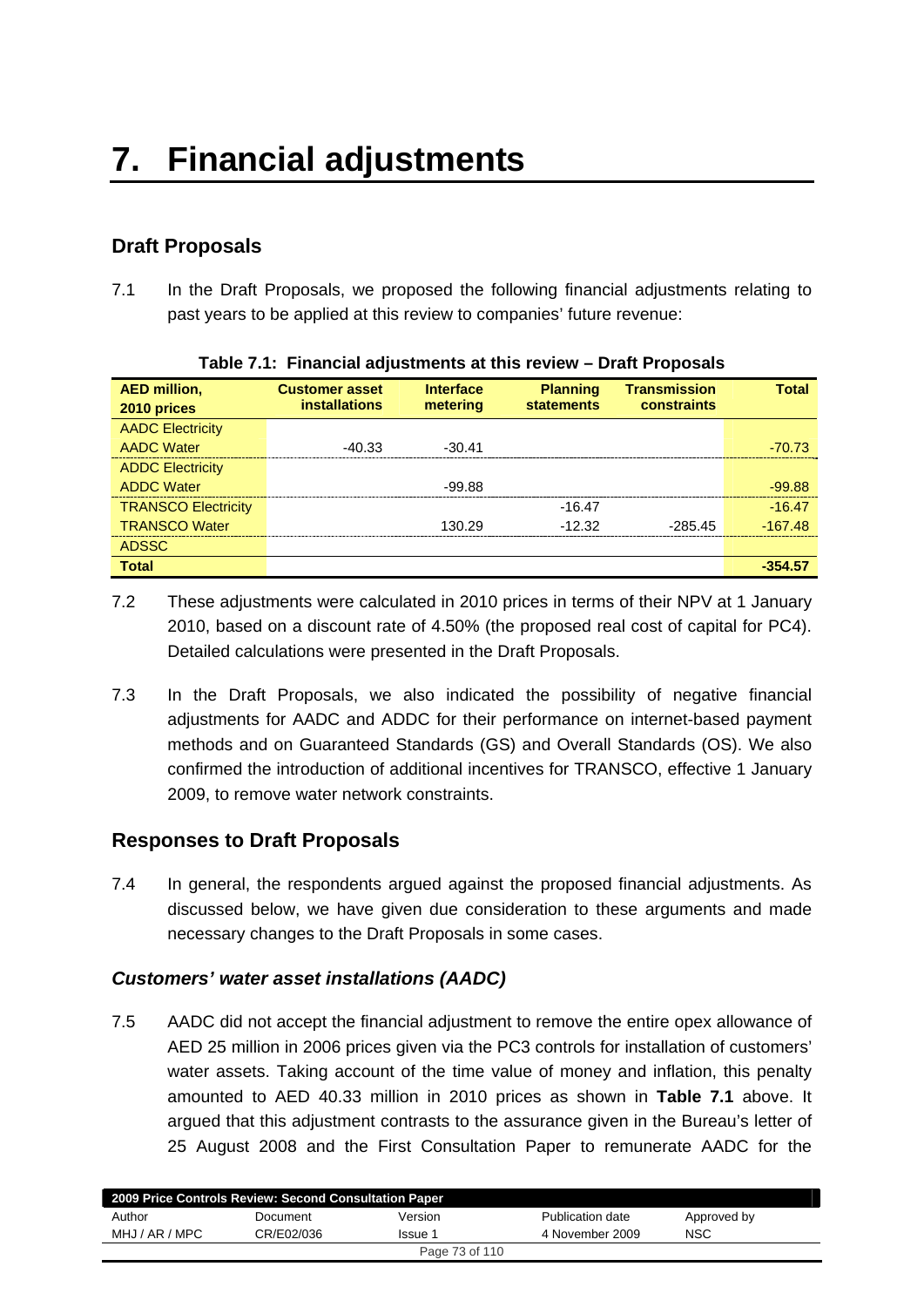expenditure it incurred. According to AADC, it submitted details of expenditure via its letter of 14 July 2008 to the Bureau reporting substantial progress (45% of 'minor' works connections and 57% of 'significant' works connections) by the originally scheduled date. However, the Bureau's refusal to grant further extension beyond the end of June 2009 halted further work on the program. AADC argued that the denial to recognise reasonable actual expenditure puts at risk any confidence it can have in future undertakings by the Bureau for remuneration adjustment at future reviews for incurred expenditure.

- 7.6 The Bureau's proposal arose due to AADC's failure to provide adequate or reliable information about how the allowance was being spent. The opex allowance was made at the previous review (to be spent by end 2007) at AADC's own request to facilitate completion of a 24-hour water supply in the AADC area. Despite our continued support, reminders and an 18-month extension up to 30 June 2009, AADC did not respond to our request in August 2008 for a detailed plan until February 2009, when it informed us that the work could not be completed by June 2009 and sought a further, indefinite extension of time for completion. Further, the figures in AADC's letter of 14 July 2008 suggested survey of about half of the properties and spending of AED 0.6 million on 'significant' works for which an allowance of AED 14 million was allotted in the PC3 controls.
- 7.7 However, keeping in view the need to facilitate this important work, we are again allowing the original allowance of AED 25 million (in 2010 prices, as of 1 January 2010) at this review, by adjusting the proposed financial adjustment from AED - 40.33 million to AED -15.33 million (2010 prices). Effectively this treatment takes account of the fact that a proportion of the expenditure was incurred before 1 January 2010 and a proportion will be incurred after 1 January 2010. The penalty now reflects the failure (as acknowledged by AADC) to spend the full allowance in the years it was allocated (2006 and 2007) when setting the PC3 price controls but does not remove the funding of the scheme. If AADC again fails to complete this work in a timely manner during the PC4 period, we will make an appropriate negative financial adiustment at the next review.

### *Planning statements*

7.8 In earlier consultation papers, we expressed general concerns on the performance of some companies on certain Category B indicators. These papers and the Draft Proposals particularly expressed our intention to apply negative financial adjustments in respect of TRANSCO's Five-Year Planning Statements for water in 2006 and electricity in 2007, which the Bureau was not able to approve.

| 2009 Price Controls Review: Second Consultation Paper |            |         |                  |             |  |  |
|-------------------------------------------------------|------------|---------|------------------|-------------|--|--|
| Author                                                | Document   | Version | Publication date | Approved by |  |  |
| MHJ / AR / MPC                                        | CR/E02/036 | Issue 1 | 4 November 2009  | <b>NSC</b>  |  |  |
| Page 74 of 110                                        |            |         |                  |             |  |  |
|                                                       |            |         |                  |             |  |  |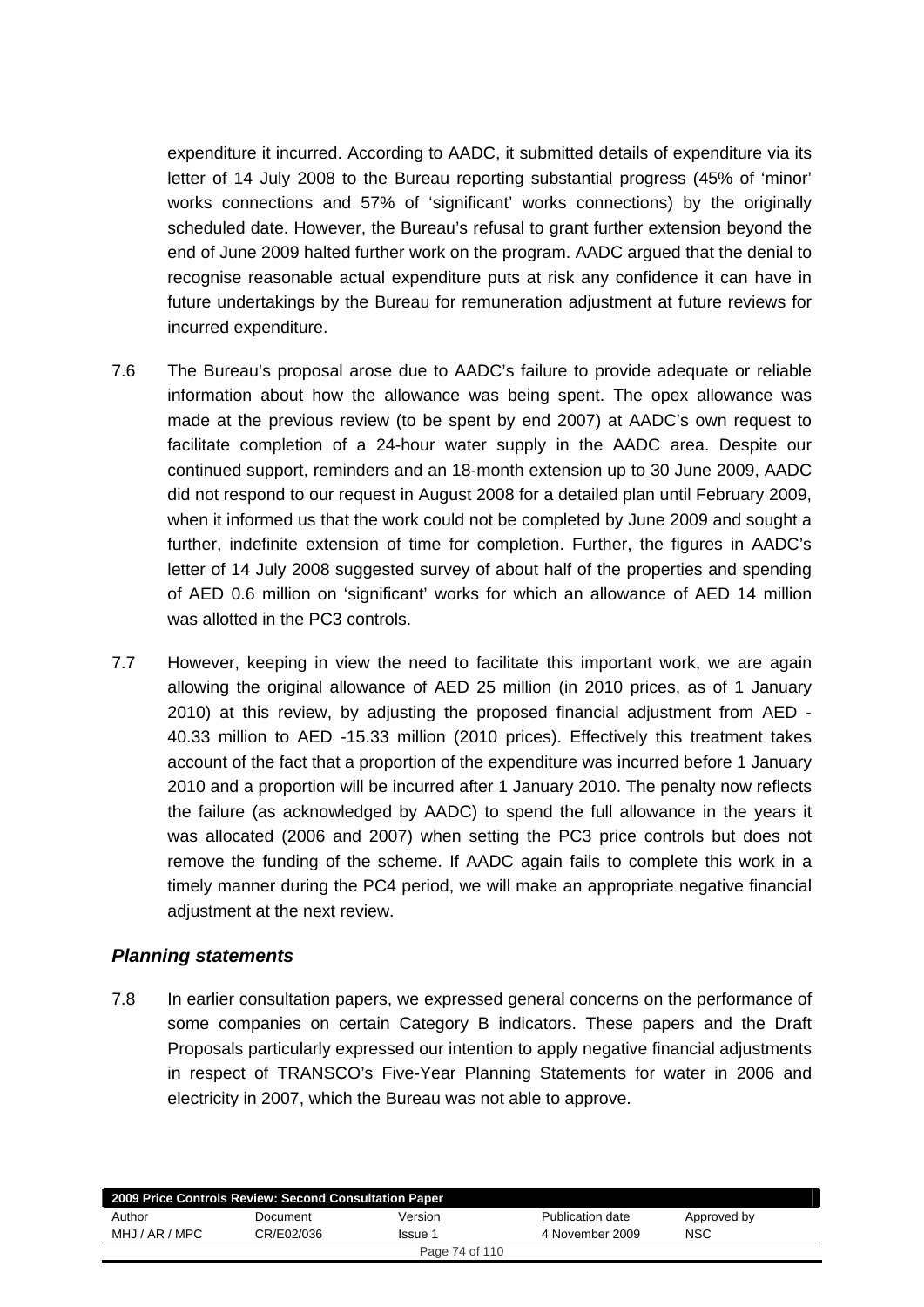- 7.9 In response to the Draft Proposals, ADDC continued to argue against such adjustments as being subjective and out of company's control, although it recognised that the Bureau had applied such adjustments sparingly. It also noted that no positive adjustment was considered for areas such as time-of-day metering where ADDC considered it had performed exceptionally well.
- 7.10 TRANSCO argued against the proposed adjustment based on insufficient justification and a lack of clarity on the requirements that the planning statements needed to meet.
- 7.11 These comments were discussed in the Draft Proposals. In particular, we have proposed financial adjustments where the relevant company's performance was exceptionally good or poor. While we have always encouraged the companies to identify exceptional performance on Category B indicators for consideration of financial adjustments, time-of-day metering is not presently a Category B indicator for ADDC. We also believe that the relevant licence condition for the Five Year Plan and the Bureau's requirements were clear at the time.
- 7.12 Nevertheless, we have given further consideration to the need for any penalties to be proportionate and to the fact that TRANSCO was able to meet the requirements for planning statements in more recent years. In these Final Proposals, we have therefore reduced the said financial adjustments by 50% (i.e. to 0.5% of TRANSCO's MAR) from those calculated in the Draft Proposals. We have also implemented the modifications to Condition 15 of TRANSCO's licence concerning planning statements, as discussed in earlier consultation papers, to bring it in line with the corresponding condition for other network companies.

### *Future transmission system constraints (TRANSCO)*

- 7.13 ADDC highlighted material transmission constraints in the Western Region affecting its ability to apply constant water pressure to its networks. It therefore suggested extending the incentives for TRANSCO to Western Region (rather than limiting it to water supplies to AADC).
- 7.14 We would like to clarify that the new incentive mechanism for TRANSCO to reduce transmission constraints applies to the entire Emirate of Abu Dhabi. The water supply to Al Ain being a familiar case with significant history was mentioned in earlier papers as an example rather than as the only scope of incentives.

| 2009 Price Controls Review: Second Consultation Paper |            |         |                  |             |  |  |
|-------------------------------------------------------|------------|---------|------------------|-------------|--|--|
| Author                                                | Document   | Version | Publication date | Approved by |  |  |
| MHJ / AR / MPC                                        | CR/E02/036 | Issue 1 | 4 November 2009  | NSC         |  |  |
| Page 75 of 110                                        |            |         |                  |             |  |  |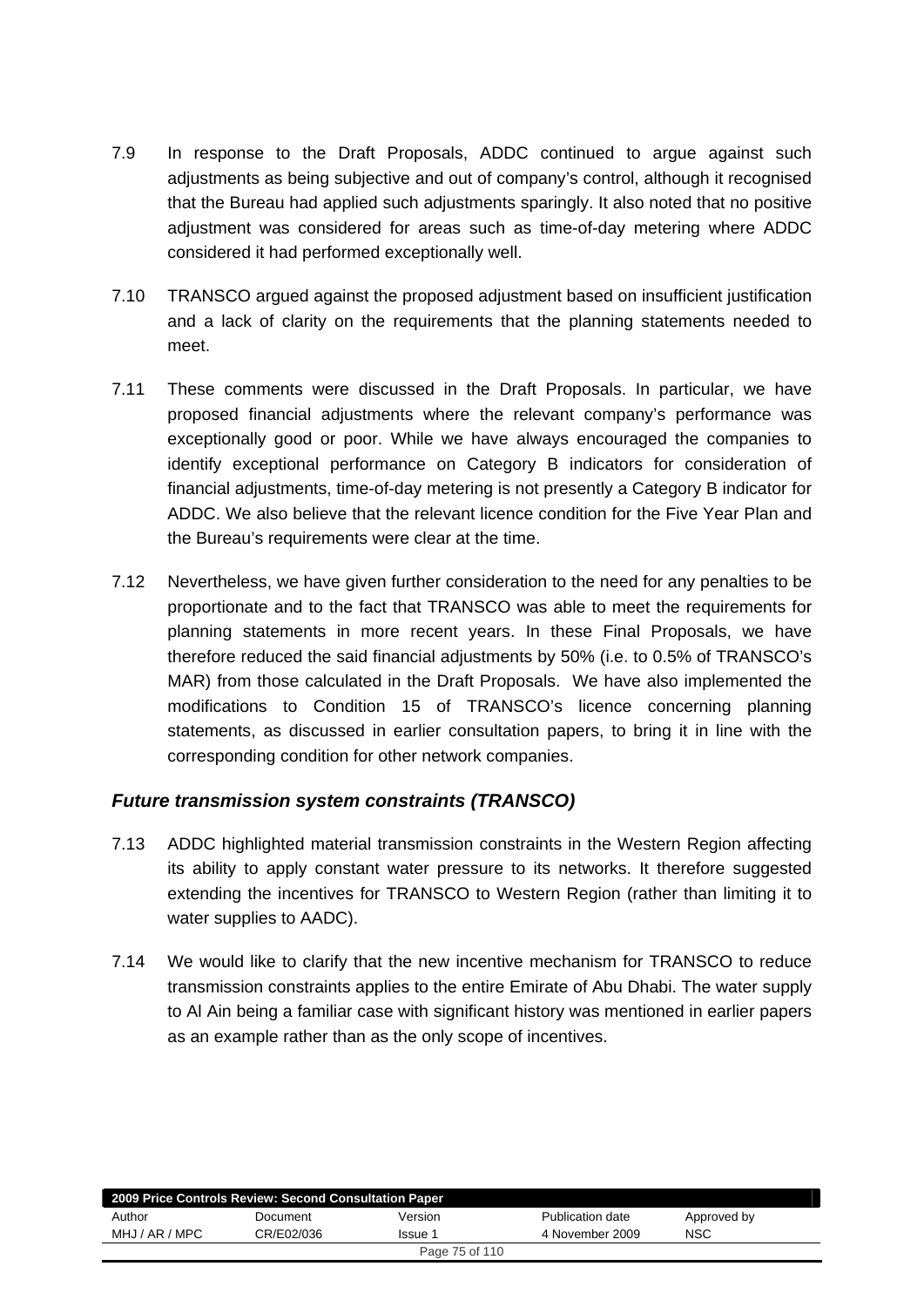## **Water interface metering (AADC / ADDC)**

- 7.15 AADC and ADDC argued against the proposed negative financial adjustment for delays in the installation of interface metering to date. In particular, they made a specific reference to the latest version of MDEC (Clause 13, Preface), according to which they are not required by MDEC to complete such metering before 1 January 2010. They therefore believed that it would be incorrect to apply any penalty for interface metering before such a date.
- 7.16 We have accepted this argument. In the Final Proposals, we have therefore decided not to apply the negative financing adjustments for AADC and ADDC amounting to AED 130 million proposed in the Draft Proposals. We have however retained the corresponding positive adjustment for TRANSCO to compensate it for 50% of its loss in 2008 due to delays in interface metering. For 2010 onwards, both TRANSCO and the distribution companies will have incentives to finalise the interface metering programme (via revenue drivers and Category A indicators, respectively), as explained in Sections 2 and 9 of this paper.

### *Guaranteed Standards and Bill Payment Methods (AADC/ADDC)*

- 7.17 In response to the Draft Proposals, ADDC argued against this possible adjustment while highlighting its progress on the internet-based bill payment method and other considerations. With regards to our consultants' audit report on the performance of AADC and ADDC on the implementation of Guaranteed Standards (GS), ADDC said it did not have an opportunity to review the report and suggested that the Draft Proposals should have been the stage for consultation on the contents of the audit report.
- 7.18 Having given consideration to the distribution companies' progress on internet-based payment method, and as the GS audit is not yet completed, we have decided not to apply any financial adjustment at this review for these aspects. However, we will continue to monitor the distribution companies' performance (as part of customer satisfaction-related Category B indicator – see Section 9) over the PC4 period for any positive or negative financial adjustment at the next price control review. We will work with the companies to develop a mechanism to incentivise and finance improvements in performance.

| 2009 Price Controls Review: Second Consultation Paper |            |         |                  |             |  |  |  |
|-------------------------------------------------------|------------|---------|------------------|-------------|--|--|--|
| Author                                                | Document   | Version | Publication date | Approved by |  |  |  |
| MHJ / AR / MPC                                        | CR/E02/036 | Issue 1 | 4 November 2009  | <b>NSC</b>  |  |  |  |
| Page 76 of 110                                        |            |         |                  |             |  |  |  |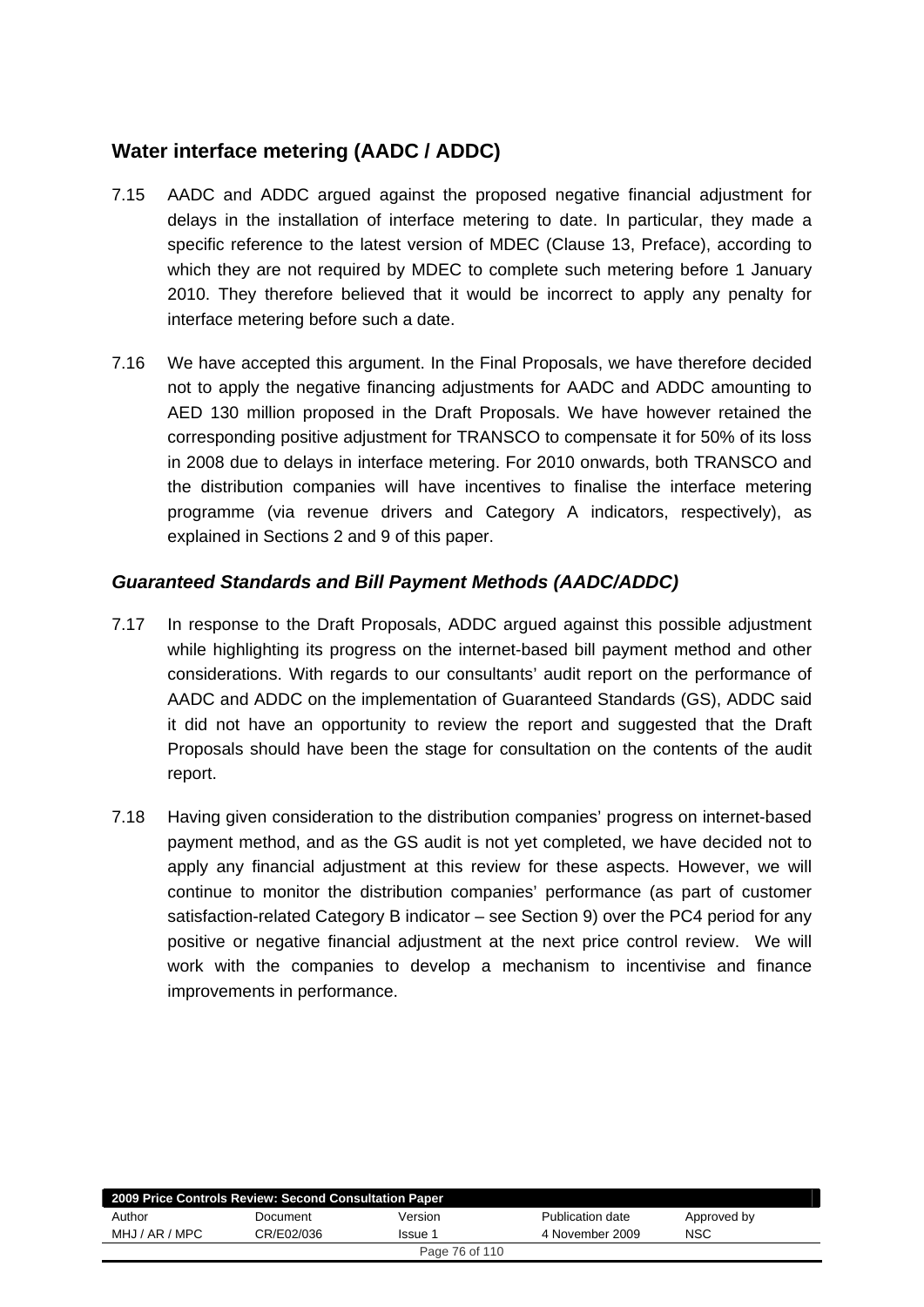## **Summary of financial adjustments at this review**

7.19 **Table 7.2** below summarises the financial adjustments that we propose for these Final Proposals, showing a reduction in the total adjustment by 48% from the Draft Proposals. These financial adjustments have been used in the price control calculations in Section 9 to adjust the NPV of the revenue requirements for PC4.

| <b>AED million, 2010 prices</b> | <b>Customer asset</b><br><b>installations</b> | <b>Interface</b><br>metering | <b>Planning</b><br><b>statements</b> | <b>Transmission</b><br><b>constraints</b> | <b>Total</b> |
|---------------------------------|-----------------------------------------------|------------------------------|--------------------------------------|-------------------------------------------|--------------|
| <b>AADC Electricity</b>         |                                               |                              |                                      |                                           |              |
| <b>AADC Water</b>               | $-15.33$                                      |                              |                                      |                                           | $-15.33$     |
| <b>ADDC Electricity</b>         |                                               |                              |                                      |                                           |              |
| <b>ADDC Water</b>               |                                               |                              |                                      |                                           |              |
| <b>TRANSCO Electricity</b>      |                                               |                              | $-8.24$                              |                                           | $-8,24$      |
| <b>TRANSCO Water</b>            |                                               | 130.29                       | $-6, 16$                             | $-28545$                                  | $-161.32$    |
| <b>ADSSC</b>                    |                                               |                              |                                      |                                           |              |
| <b>Total</b>                    |                                               |                              |                                      |                                           | -184.88      |

|  | Table 7.2: Financial adjustments at this review - Final Proposals |  |  |
|--|-------------------------------------------------------------------|--|--|
|--|-------------------------------------------------------------------|--|--|

Notes: Green-shaded cells highlight the changes from the Draft Proposals.

7.20 We also confirm that, from 1 January 2009, TRANSCO will bear a cost equal to 50% of the availability payments paid by ADWEC to the production companies under the PWPAs in respect of water which is made available by producers but which cannot be supplied to final customers due to transmission constraints. The Bureau will monitor TRANSCO's performance on transmission constraints from 2009 onwards, and any required financial adjustment will be made at the next price control review. This scheme covers the entire Emirate of Abu Dhabi. For ease of reference and simplicity, we have now included water transmission constraint removal in the PIS as a Category B indicator (see Section 9).

| 2009 Price Controls Review: Second Consultation Paper |            |         |                  |             |  |  |  |
|-------------------------------------------------------|------------|---------|------------------|-------------|--|--|--|
| Author                                                | Document   | Version | Publication date | Approved by |  |  |  |
| MHJ / AR / MPC                                        | CR/E02/036 | Issue 1 | 4 November 2009  | <b>NSC</b>  |  |  |  |
| Page 77 of 110                                        |            |         |                  |             |  |  |  |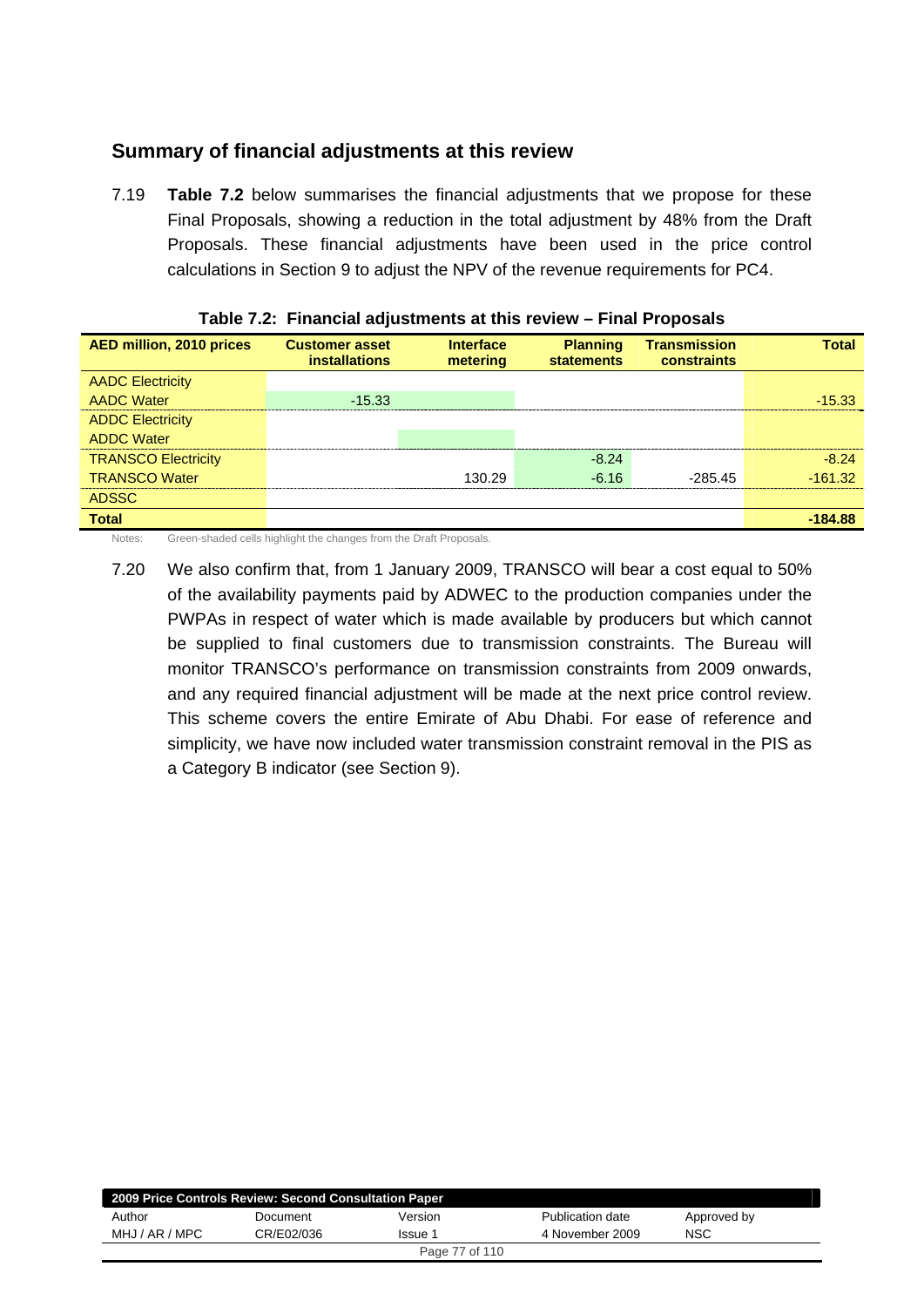## **Introduction**

- 8.1 In the Draft Proposals, we described the Microsoft Excel-based financial model used to carry out the PC4 price control calculations (referred to as the "*PC4 Financial Model*") leading to determination of the notified values "a", "b" and "c" for each company or business. The same model also included the calculations relating to opex and revenue driver projections, efficient PC2 capex and related foregone financing costs, updating of RAVs for efficient PC2 capex and provisional PC4 capex, and the financial adjustments. This model took the total depreciation on RAV and capex to date (in 2010 prices) directly from the PC4 Depreciation Model (see Section 6). Both of these models were provided to the network companies.
- 8.2 While respondents commented on various inputs to the modelling (as summarised in earlier sections), none of them commented specifically on the price control calculation methodology or on the Bureau's financial models. We have now modified the various inputs to the PC4 Financial Model as discussed in earlier sections. The revised model is available to the network companies upon request.
- 8.3 This Section 8 describes the results of the revised price control calculations as contained in the PC4 Financial Model. All calculations are carried out in real, 2010 prices. The discount rate used in the present value or NPV calculation is the cost of capital set out in Section 6; that is, 4.50% (real, post-tax).

### **Price control calculations**

8.4 **Annex B** to this paper presents detailed price control calculations for each business (extracted from the relevant spreadsheets of the PC4 Financial Model) separately in seven sub-annexes, namely **Annexes B.1 through B.7**. These calculations are presented in a standard format for all businesses. Annex B to the Draft Proposals explained these calculations on a line-by-line basis.

### *Notified values*

8.5 Based on these price control calculations, the Bureau's Final Proposals for the notified values are summarised in **Table 8.1** below. The notified values given in **Table 8.1** (to the accuracy to decimal places expressed therein) will be those used to calculate MARs when the price controls are implemented.

| 2009 Price Controls Review: Second Consultation Paper |            |         |                  |             |  |  |  |
|-------------------------------------------------------|------------|---------|------------------|-------------|--|--|--|
| Author                                                | Document   | Version | Publication date | Approved by |  |  |  |
| MHJ / AR / MPC                                        | CR/F02/036 | Issue 1 | 4 November 2009  | <b>NSC</b>  |  |  |  |
| Page 78 of 110                                        |            |         |                  |             |  |  |  |
|                                                       |            |         |                  |             |  |  |  |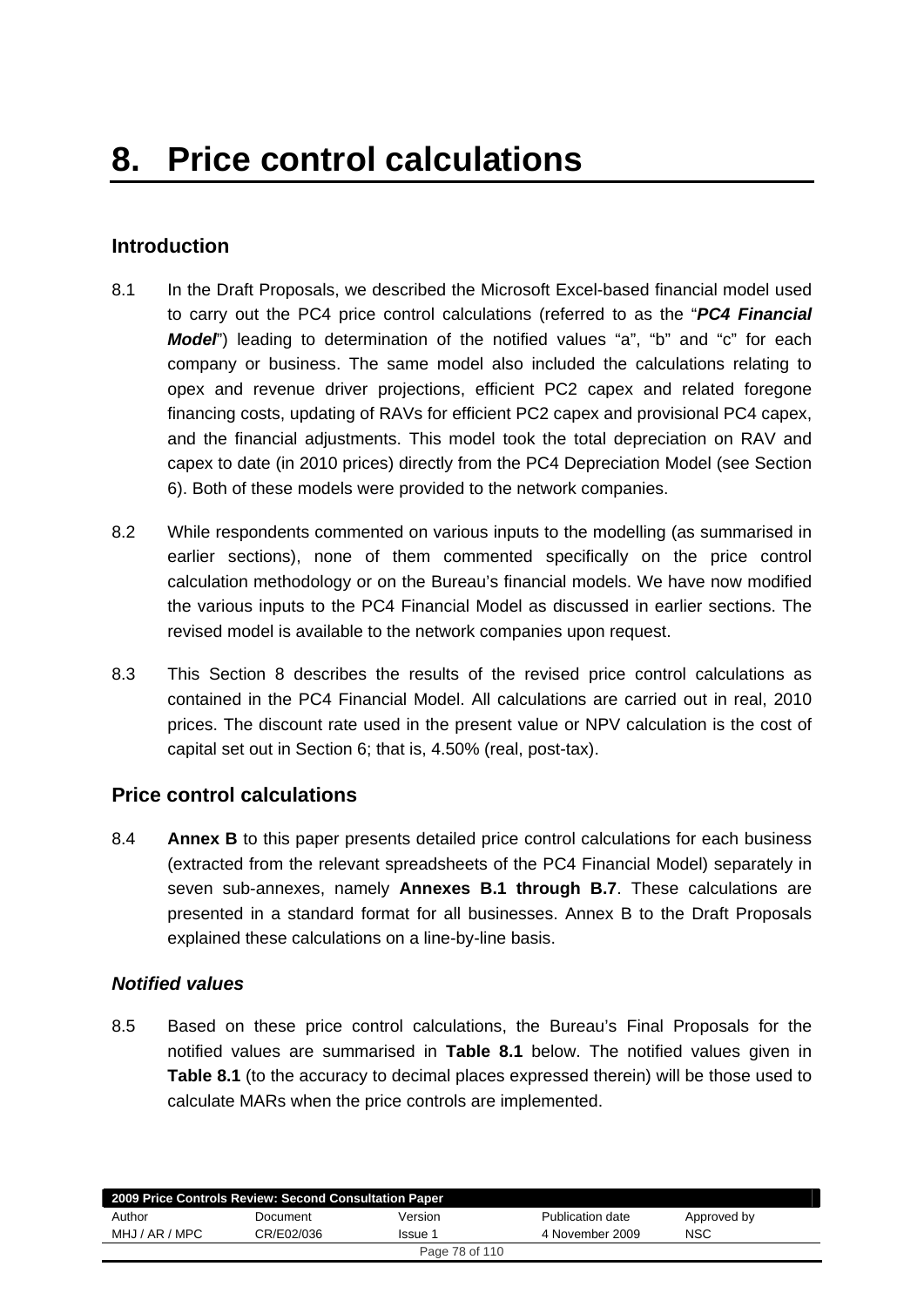|                |             |      |               | Values for 2010                   |                         |
|----------------|-------------|------|---------------|-----------------------------------|-------------------------|
| 2010 prices    |             | х    | a             | b                                 | С                       |
| <b>AADC</b>    | Electricity | 0.00 | 882.30 AEDm   | 1,470.21 AED/customer account     | 0.4932 fils/kWh metered |
|                | Water       | 0.00 | 333.53 AEDm   | 1,056.64 AED/customer account     | 0.3139 AED/TIG metered  |
| ADDC           | Electricity | 0.00 | 1.243.56 AEDm | 841.71 AED/customer account       | 0.2185 fils/kWh metered |
|                | Water       | 0.00 | 628.75 AEDm   | 501.03 AED/customer account       | 0.3786 AED/TIG metered  |
| <b>TRANSCO</b> | Electricity | 0.00 | 2.358.55 AEDm | 24.47 AFD/kW metered              | 0.3885 fils/kWh metered |
|                | Water       | 0.00 | 1.396.62 AEDm | 219.58 AED/TIGD metered           | 0.6422 AED/TIG metered  |
| <b>ADSSC</b>   |             | 0.00 | 1.325.94 AEDm | 1.1850 AED/m <sup>3</sup> metered |                         |

### **Table 8.1: Notified values for PC4 – Final Proposals**

Notes: Based on an assumed UAE CPI for 2009

8.6 These notified values are for 2010 expressed in 2010 prices based on the assumed UAE CPI inflation rate of 0.69% for 2009. The adjustment for actual inflation for 2009 (see Section 2) will be done upon its availability during 2010 via the Price Control Return (PCR) process. For subsequent years, these notified values will be adjusted by CPI-X indexation in the usual way.

### *Projected MARs*

8.7 **Table 8.2** presents the projected MAR in respect of "own" costs (i.e., excluding passthrough costs, if applicable) for each business and in total for 2010-2013:

| AED million, 2010 prices |             | 2010     | 2011      | 2012      | 2013      |
|--------------------------|-------------|----------|-----------|-----------|-----------|
| <b>AADC</b>              | Electricity | 1,087.41 | 1,099.02  | 1,109.01  | 1,118.34  |
|                          | Water       | 407.87   | 412.86    | 419.16    | 429.30    |
|                          | Total       | 1,495.27 | 1,511.88  | 1,528.18  | 1,547.63  |
| <b>ADDC</b>              | Electricity | 1,513.69 | 1,545.80  | 1,570.82  | 1,593.29  |
|                          | Water       | 772.03   | 784.49    | 790.66    | 798.47    |
|                          | Total       | 2,285.72 | 2,330.29  | 2,361.49  | 2,391.76  |
| <b>TRANSCO</b>           | Electricity | 2,797.13 | 2,911.20  | 3,021.86  | 3,083.95  |
|                          | Water       | 1,713.07 | 1,743.12  | 1,752.11  | 1,779.35  |
|                          | Total       | 4,510.20 | 4,654.32  | 4,773.97  | 4,863.30  |
| <b>ADSSC</b>             | Total       | 1,617.85 | 1,642.61  | 1,676.78  | 1,698.57  |
| Total                    |             | 9,909.04 | 10,139.10 | 10,340.41 | 10,501.27 |

### **Table 8.2: Projected MAR over PC4 period – Final Proposals**

8.8 In total, companies' MAR (excluding pass-through costs) is expected to be over AED 9.9 billion in 2010 reaching almost AED 10.5 billion by 2013. This is excluding any bonuses or penalties that the companies will earn or incur under the PIS over the PC4 period and compares to the latest (2008) audited figure of AED 5.6 billion in 2008 prices or AED 6.4 billion in 2010 prices. Overall, the average projected MAR for PC4 is higher than the 2008 actual MAR by AED 3.9 billion or 61% in 2010 prices.

| 2009 Price Controls Review: Second Consultation Paper |            |         |                  |             |
|-------------------------------------------------------|------------|---------|------------------|-------------|
| Author                                                | Document   | Version | Publication date | Approved by |
| MHJ / AR / MPC                                        | CR/E02/036 | Issue 1 | 4 November 2009  | NSC         |
| Page 79 of 110                                        |            |         |                  |             |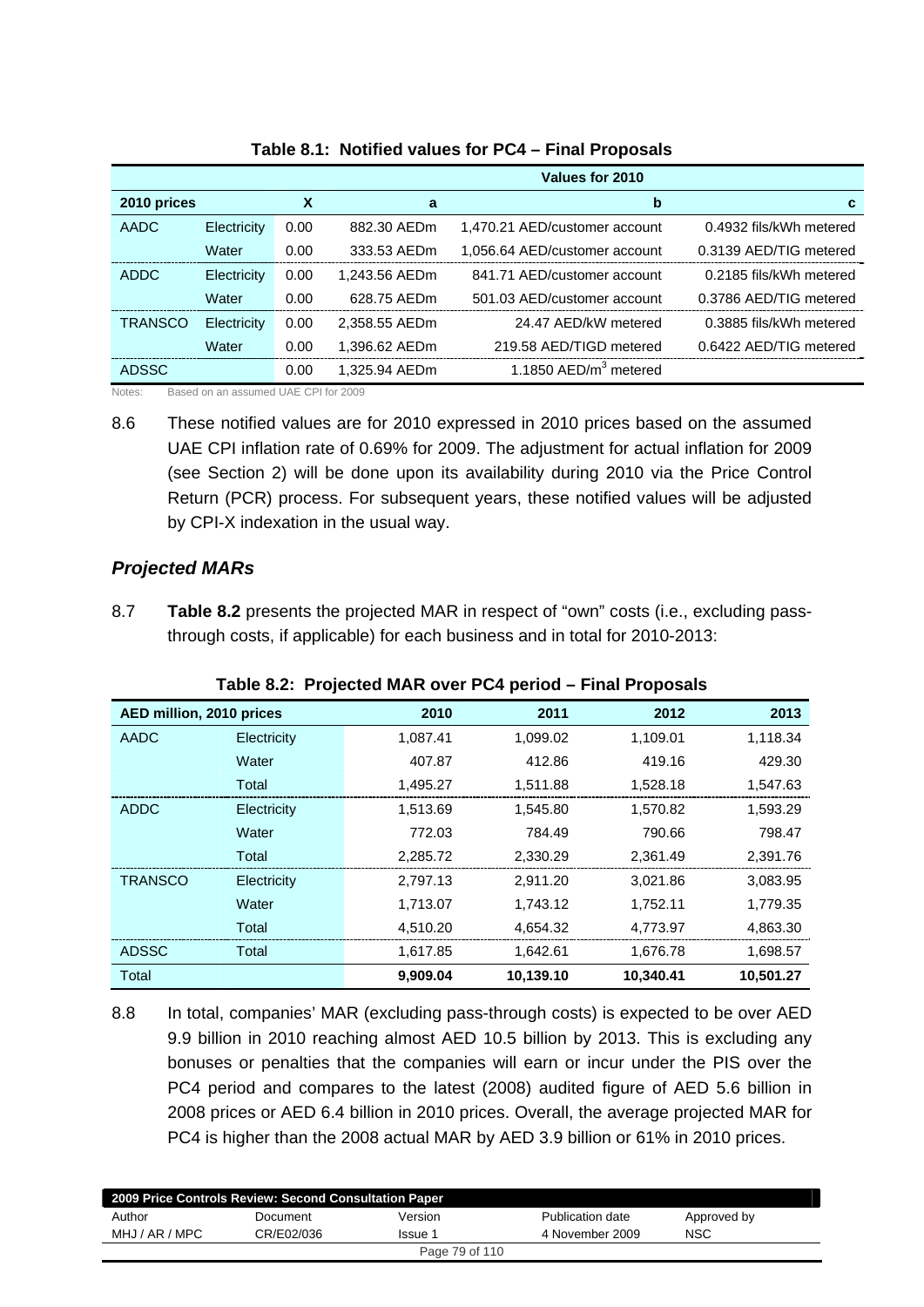8.9 The following chart shows the projected MAR profile for each company over the PC4 period, indicating significant increases from previous years in real terms and TRANSCO's continuing large share of the MAR:



**Figure 8.1: Projected MARs over PC4 period by Company** 

8.10 The following chart shows the total MARs for water, wastewater and electricity, indicating electricity's continuing domination of the sector costs:

**Figure 8.2: Projected MARs over PC4 period by Company** 



| 2009 Price Controls Review: Second Consultation Paper |            |         |                  |             |
|-------------------------------------------------------|------------|---------|------------------|-------------|
| Author                                                | Document   | Version | Publication date | Approved by |
| MHJ / AR / MPC                                        | CR/E02/036 | Issue 1 | 4 November 2009  | NSC         |
| Page 80 of 110                                        |            |         |                  |             |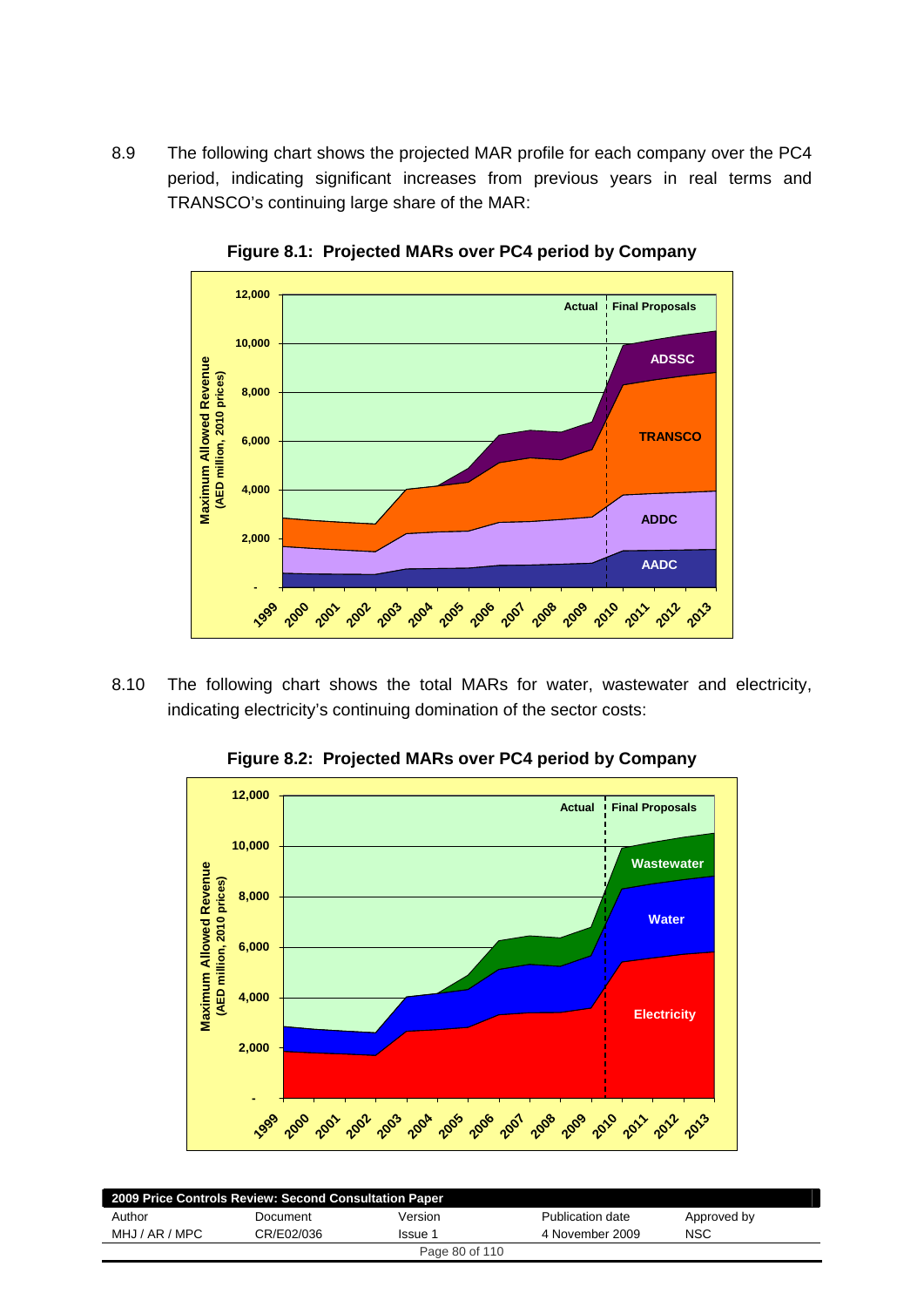## **Analysis of Final Proposals**

### *Constituents of Projected MARs*

8.11 **Figure 8.3** below presents the percentage breakdown of total revenue (excluding pass-through costs) into projected opex, depreciation and return on capital (including financial adjustments and PC2 capex related foregone financing costs) in NPV terms for each company. The capital cost related components (i.e., depreciation and return on capital) account for a significant proportion of the revenue for each company (in the range of 70% to 89%), compared to opex which accounts for only 11% to 30% of revenue. This highlights the capital intensity of network companies, especially TRANSCO.



**Figure 8.3: Constituents of MARs (excluding pass-through costs)** 

### *Projected return on capital*

- 8.12 **Figure 8.4** shows the expected profile of return on capital (or profits, before any debt financing costs) for the companies. Overall, the total returns for the four companies are expected to be of the order of AED 4.1 billion (2010 prices) a year on average over the PC4 period, with the average projected return on capital for each company as follows (2010 prices):
	- (a) AADC: AED 589 million per annum;

| 2009 Price Controls Review: Second Consultation Paper |            |         |                  |             |
|-------------------------------------------------------|------------|---------|------------------|-------------|
| Author                                                | Document   | Version | Publication date | Approved by |
| MHJ / AR / MPC                                        | CR/E02/036 | Issue 1 | 4 November 2009  | NSC         |
| Page 81 of 110                                        |            |         |                  |             |
|                                                       |            |         |                  |             |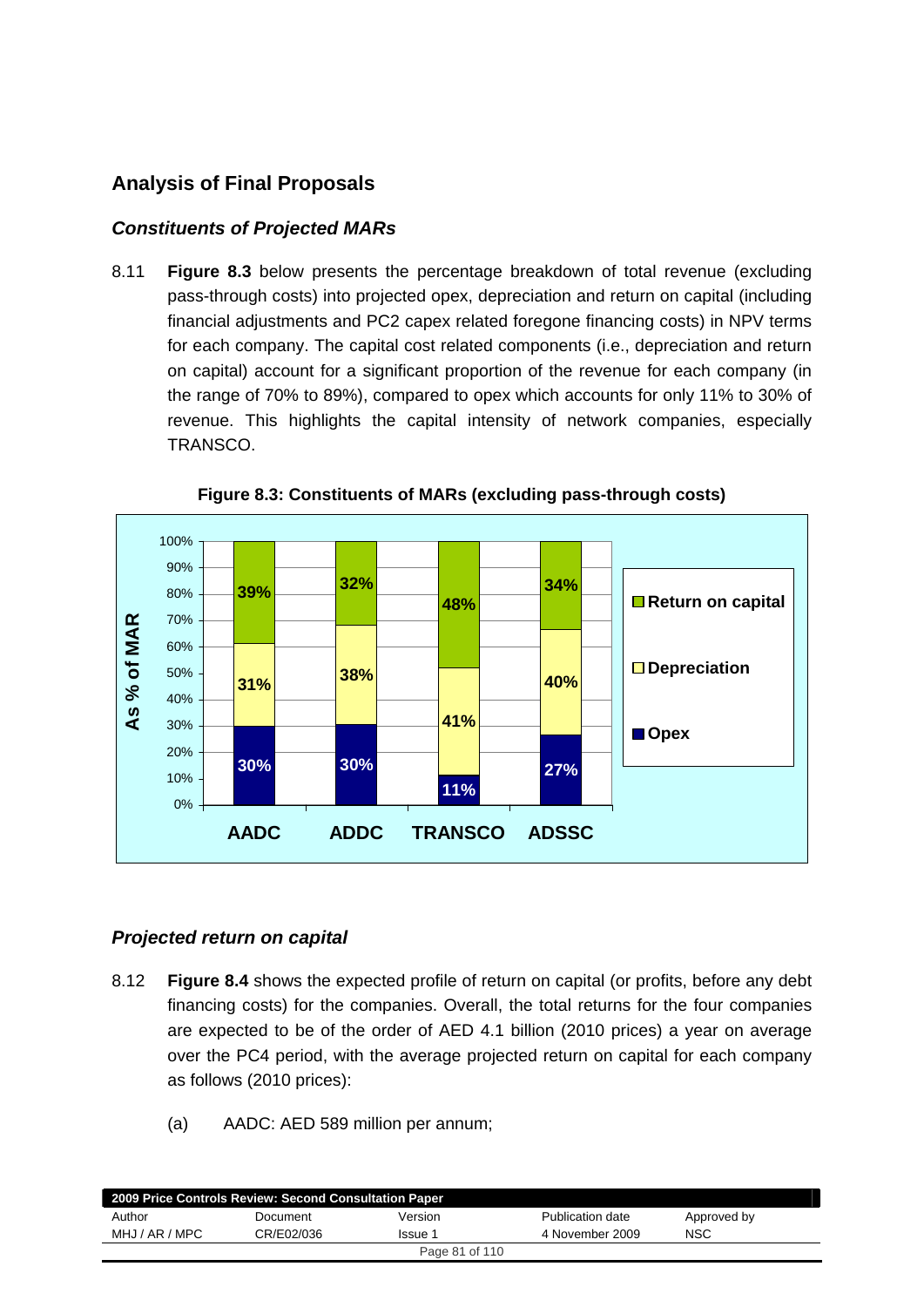- (b) ADDC: AED 745 million per annum;
- (c) ADSSC: AED 553 million per annum; and
- (d) TRANSCO: AED 2,244 million per annum.
- 8.13 This level of profit reflects the capital investment and cost of capital and is necessary to promote adequate network investment. Returns fall slightly over the period due to the revenue profiling assumption combined with increasing depreciation and opex allowances. Generally, the rate of return on the mid-year RAV exceeds the allowed cost of capital due to the inclusion within the PC4 MAR of the foregone financing costs for PC2 capex.



**Figure 8.4: Projected return on capital over PC4 period** 

### *Effect of Final Proposals on sector costs*

8.14 **Figures 8.5, 8.6 and 8.7** show the expected effect of these Final Proposals on the total price-controlled costs (MAR) and unit costs for electricity, water and wastewater, respectively (in 2010 prices):

| 2009 Price Controls Review: Second Consultation Paper |            |         |                  |             |
|-------------------------------------------------------|------------|---------|------------------|-------------|
| Author                                                | Document   | Version | Publication date | Approved by |
| MHJ / AR / MPC                                        | CR/E02/036 | Issue 1 | 4 November 2009  | NSC         |
| Page 82 of 110                                        |            |         |                  |             |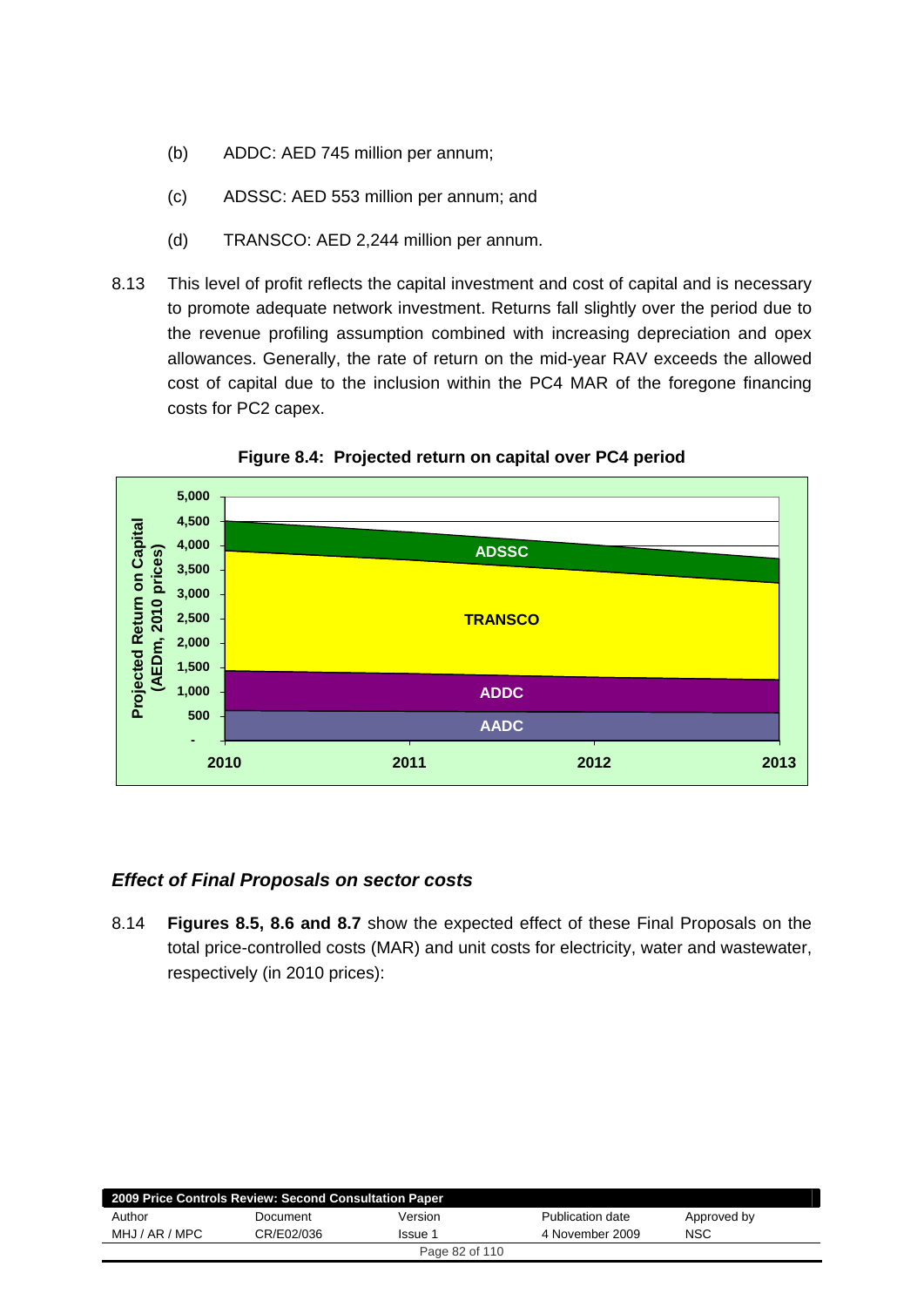

**Figure 8.5: Projected trend of price-controlled MAR - Electricity** 



**Figure 8.6: Projected trend of price-controlled MAR - Water** 



**Figure 8.7: Projected trend of price-controlled MAR - Wastewater** 

| 2009 Price Controls Review: Second Consultation Paper |            |                |                  |             |
|-------------------------------------------------------|------------|----------------|------------------|-------------|
| Author                                                | Document   | Version        | Publication date | Approved by |
| MHJ / AR / MPC                                        | CR/E02/036 | Issue 1        | 4 November 2009  | <b>NSC</b>  |
|                                                       |            | Page 83 of 110 |                  |             |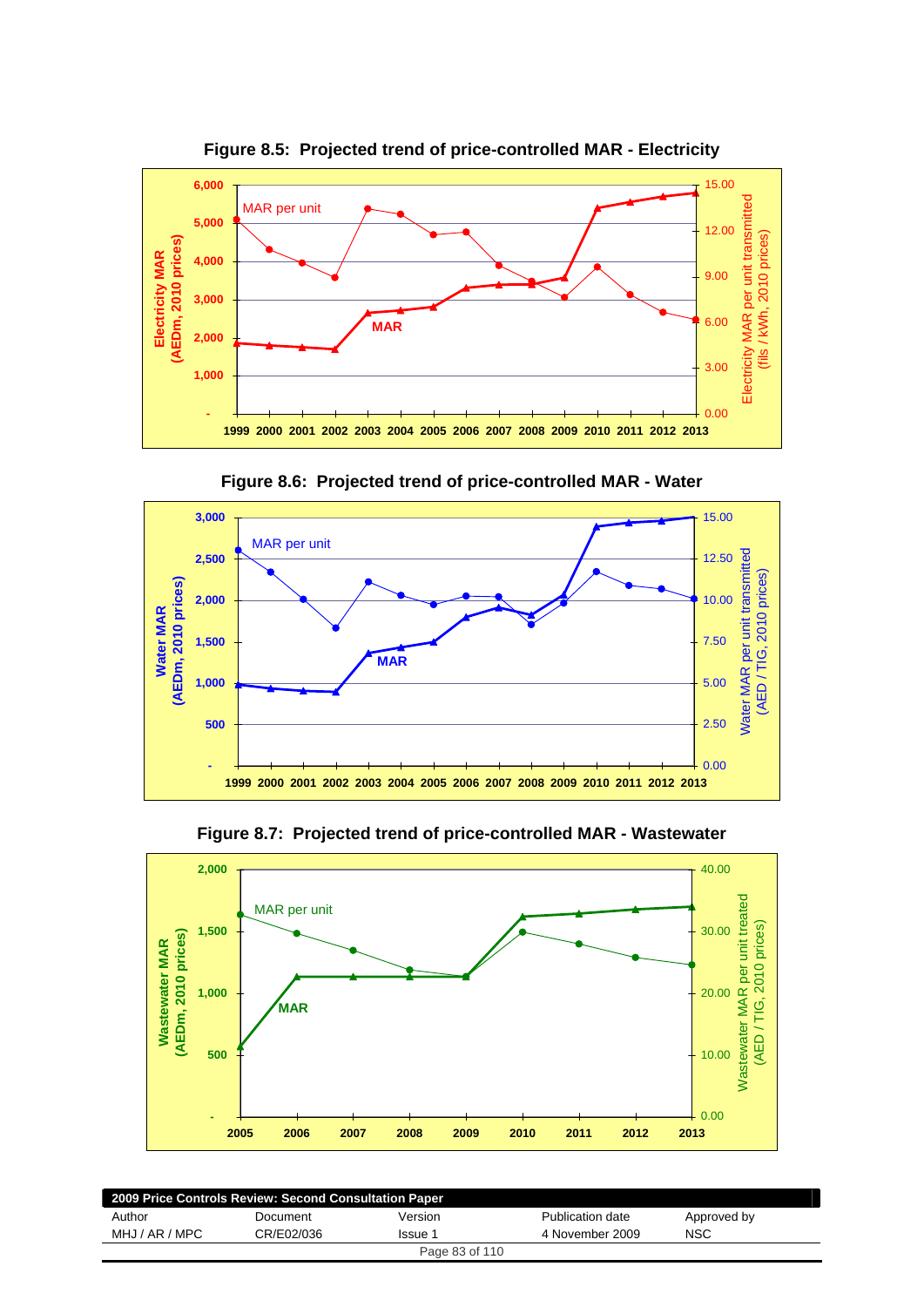- 8.15 These charts indicate that the annual MARs are expected to continue the increasing trend in real terms. However, the increasing demand combined with the efficiency assumptions means that the Final Proposals are expected to result in a declining trend for the unit cost. This shows that, as a result of the Final Proposals:
	- (a) *for electricity:* while the total MAR for AADC, ADDC and TRANSCO (excluding pass-through costs) is expected to increase by 212% from 1999 to 2013 (in real terms), the MAR per unit transmitted is expected to be 6.19 fils/kWh in 2013, lower by 51% than in 1999 (in 2010 prices);
	- (b) *for water:* while the total MAR for AADC, ADDC and TRANSCO (excluding pass-through costs) is expected to increase by 206% from 1999 to 2013 (in real terms), the MAR per unit transmitted is expected to be 10.10 AED/TIG in 2013, lower by 23% than in 1999 (in 2010 prices); and
	- (c) *for wastewater:* while the total MAR for ADSSC (excluding any pass-through costs) is expected to increase by 50% from 2005 to 2013 (in real terms), the MAR per unit transmitted is expected to be 5.40 AED/ $m^3$  (24.56 AED/TIG) in 2013, lower by 25% than in 2005 (in 2010 prices).

### *Comparison against Draft Proposals*

8.16 **Figure 8.8** below compares the total MAR for PC4 projected in these Final Proposals against that in the Draft Proposals:



**Figure 8.8: Total Projected MAR - Comparison between Final and Draft Proposals** 

| 2009 Price Controls Review: Second Consultation Paper |            |         |                  |             |
|-------------------------------------------------------|------------|---------|------------------|-------------|
| Author                                                | Document   | Version | Publication date | Approved by |
| MHJ / AR / MPC                                        | CR/E02/036 | Issue 1 | 4 November 2009  | NSC         |
| Page 84 of 110                                        |            |         |                  |             |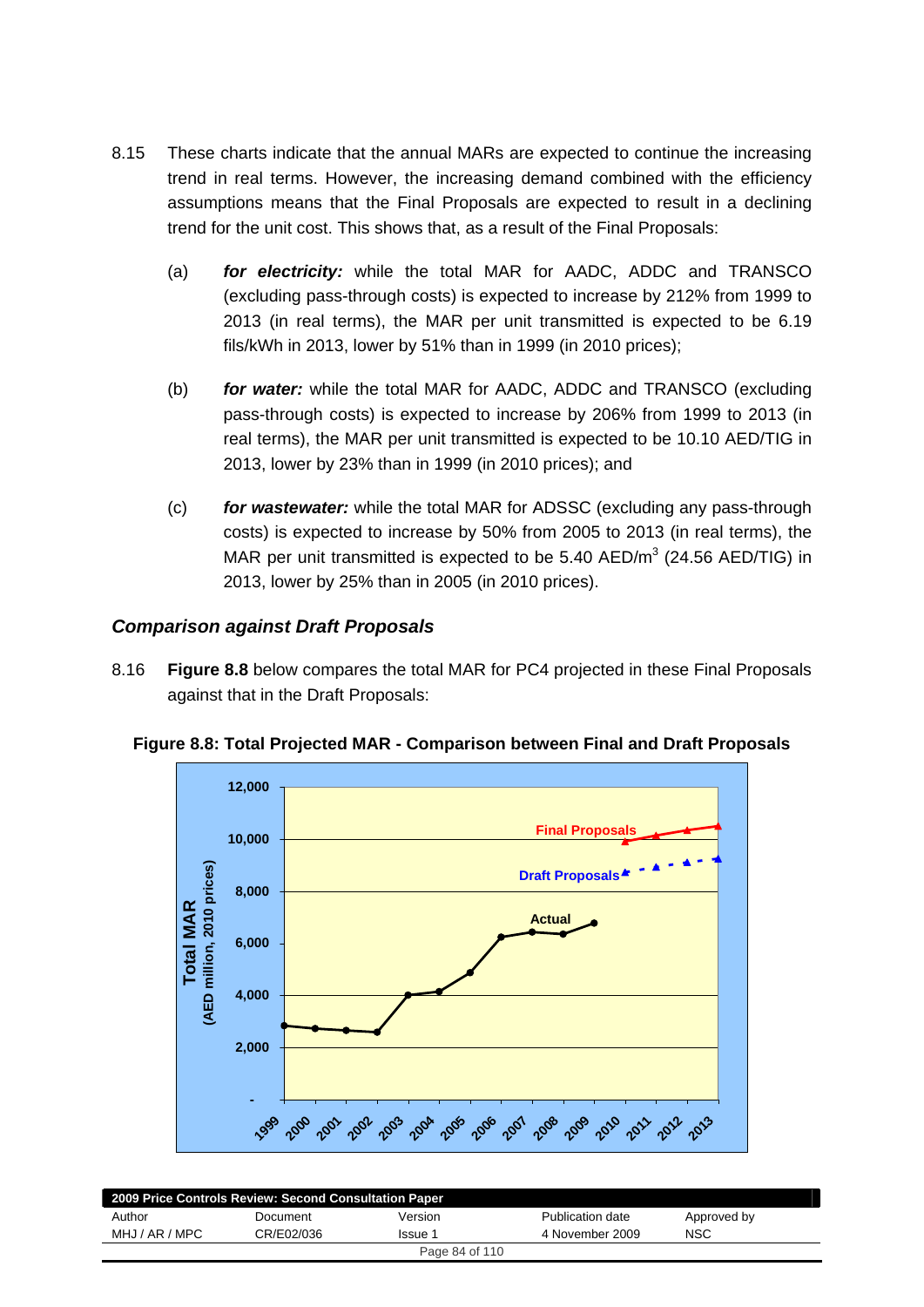8.17 The table below shows that the Final Proposals represent increases in total MAR by about AED 1,218 million (2010 prices) or by about 14%, compared to the Draft Proposals.

| AED million, 2010 prices |             | <b>Draft Proposals</b> | <b>Final Proposals</b> | <b>Increase in Final Proposals</b> | % Increase |
|--------------------------|-------------|------------------------|------------------------|------------------------------------|------------|
| AADC                     | Electricity | 961                    | 1,103                  | 143                                | 15%        |
|                          | Water       | 357                    | 417                    | 60                                 | 17%        |
|                          | Total       | 1.318                  | 1.521                  | 203                                | 15%        |
| <b>ADDC</b>              | Electricity | 1,381                  | 1,556                  | 175                                | 13%        |
|                          | Water       | 677                    | 786                    | 110                                | 16%        |
|                          | Total       | 2,057                  | 2,342                  | 285                                | 14%        |
| <b>TRANSCO</b>           | Electricity | 2,659                  | 2,954                  | 294                                | 11%        |
|                          | Water       | 1,550                  | 1,747                  | 197                                | 13%        |
|                          | Total       | 4,209                  | 4,700                  | 491                                | 12%        |
| <b>ADSSC</b>             | Total       | 1,420                  | 1,659                  | 239                                | 17%        |
| Total                    |             | 9,004                  | 10,222                 | 1,218                              | 14%        |

**Table 8.3: Average Annual Projected MARs for PC4** 

8.18 Further, the Final Proposals result in higher returns on capital (or profits ignoring any debt financing costs) than the Draft Proposals, by an average AED 474 million per annum or 13% in real terms. This is due to the higher allowances for PC4 capex and lower negative financial adjustments assumed in the Final Proposals.

| 2009 Price Controls Review: Second Consultation Paper |            |         |                  |             |
|-------------------------------------------------------|------------|---------|------------------|-------------|
| Author                                                | Document   | Version | Publication date | Approved by |
| MHJ / AR / MPC                                        | CR/E02/036 | lssue 1 | 4 November 2009  | NSC         |
| Page 85 of 110                                        |            |         |                  |             |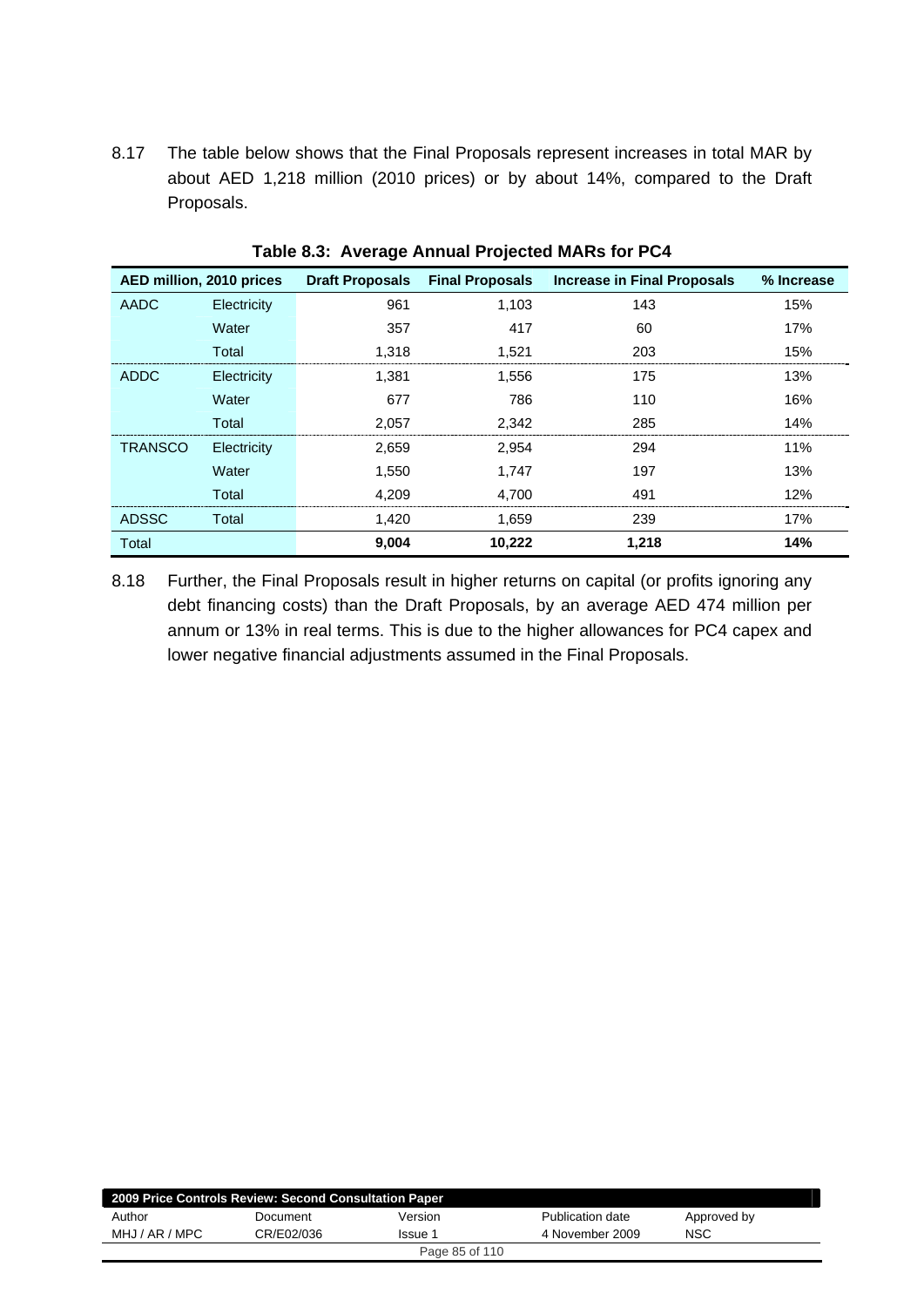## **Introduction**

- 9.1 Under the Performance Incentive Scheme (PIS), companies are rewarded for improved service and output performance, and penalised for deteriorating performance. The current PIS for all businesses has two types of performance indicators:
	- (a) Category A indicators (shown in black font in **Table 9.1** below) with precise definitions, targets and incentive rates, and an automatic annual revenue adjustment for performance via a term "Q" in the MAR formulae, currently subject to an overall cap set at 4% of MAR each year; and
	- (b) Category B indicators (shown in black font in **Table 9.2** below), less precisely defined but subject to a possible financial adjustment at the following review for exceptionally good or poor performance, subject to an overall cap currently set at 2% of MAR each year.
- 9.2 Companies are required to appoint an independent Technical Assessor (TA) with the Bureau's approval to verify the accuracy of the information required for calculation of technical (i.e. non-timeliness) Category A indicators.
- 9.3 Over time, we have introduced new Category A indicators or moved some indicators from Category B to Category A. However, given the automatic mechanistic adjustments to MAR, Category A indicators must meet our established objective criteria (i.e., measurable, verifiable, non-manipulable, non-distortionary and customer-oriented).

## **Draft Proposals**

- 9.4 In the Draft Proposals, we proposed to extend the PIS for additional Category A and B indicators for PC4 (as shown in **Red bold** font in **Tables 9.1** and **9.2** below, respectively) with the following changes to the existing PIS:
	- (a) The PIS bonuses of the Category A timeliness indicators for audited SBAs will be removed so that only a penalty for delayed submission should apply in that case.

| 2009 Price Controls Review: Second Consultation Paper |            |         |                  |             |
|-------------------------------------------------------|------------|---------|------------------|-------------|
| Author                                                | Document   | Version | Publication date | Approved by |
| MHJ / AR / MPC                                        | CR/E02/036 | Issue 1 | 4 November 2009  | <b>NSC</b>  |
| Page 86 of 110                                        |            |         |                  |             |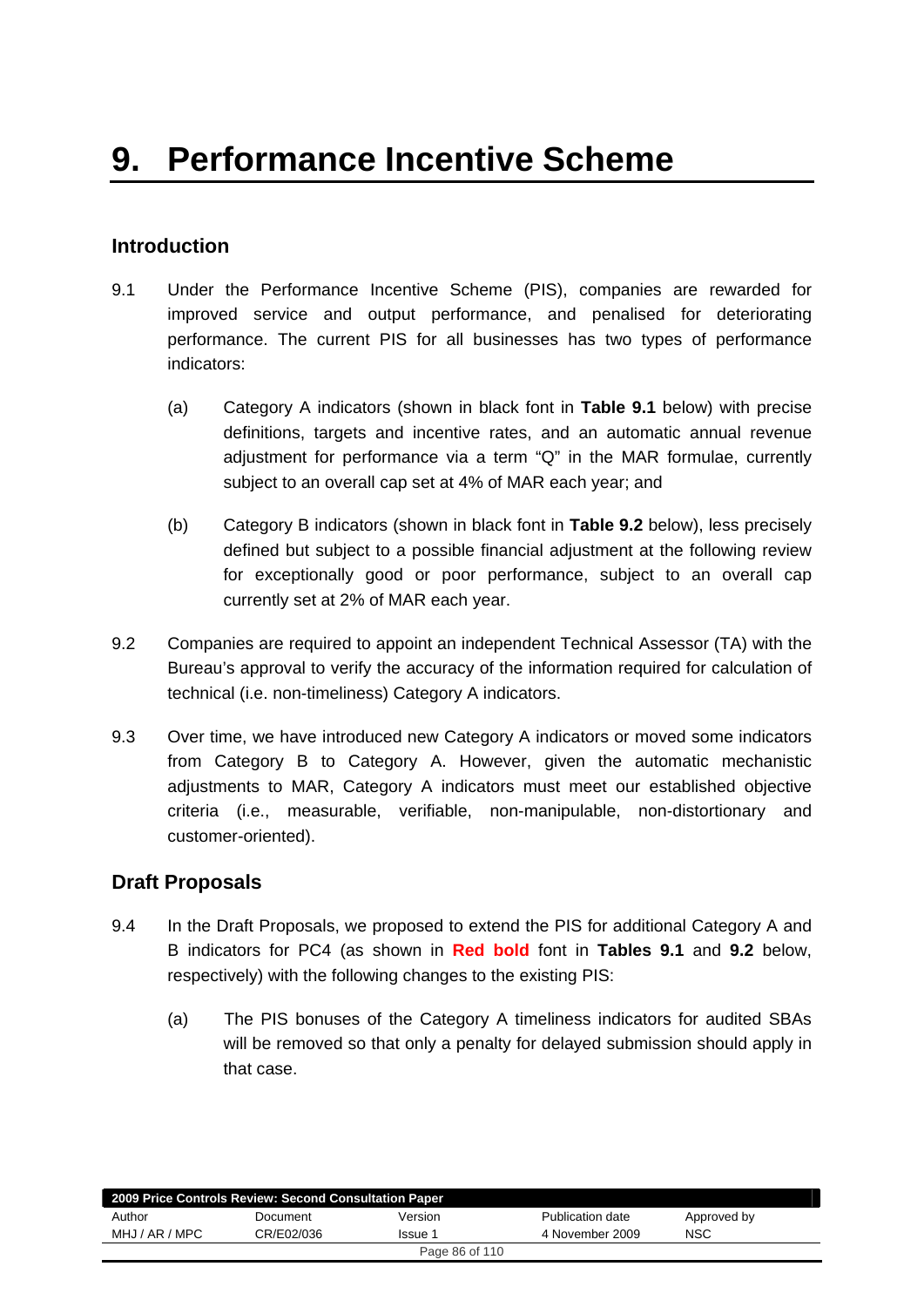- (b) The PIS target dates for both the PCRs and the SBAs will be changed to 30 April (from 31 March and 30 June respectively), while extending the target date for the AIS to 31 October (from 30 September).
- (c) The Category A technical (or non-timeliness) indicators will each be subject to an individual cap of 1% of the company's "own" MAR. The individual caps will replace the overall cap on Category A indicators.
- (d) It was proposed that the existing water quality indicator would be retained (with a target compliance increased from existing 90% for 2009 to 95% each year for PC4), but with an amendment to the operation of the indicator so that a bonus (of 20 times the incentive rate) could only be attained if a company passes 100% of the required tests (excluding Exceptional Events).

| <b>Company</b> | <b>Electricity</b>                             | <b>Water</b>                   | <b>Wastewater</b>                 |
|----------------|------------------------------------------------|--------------------------------|-----------------------------------|
| AADC/          | Timeliness of Audited SBA                      | Timeliness of Audited SBA      |                                   |
| <b>ADDC</b>    | Timeliness of Audited PCR                      | Timeliness of Audited PCR      |                                   |
|                | Timeliness of AIS                              | Timeliness of AIS              |                                   |
|                | Customer Minutes Lost per Customer             | <b>Water Quality</b>           |                                   |
|                | No. of Interruptions per Customer (until 2009) | <b>Customer Debt Reduction</b> |                                   |
|                | <b>SAIFI</b>                                   |                                |                                   |
|                | <b>Customer Debt Reduction</b>                 |                                |                                   |
| <b>TRANSCO</b> | Timeliness of Audited SBAs                     | Timeliness of Audited SBAs     |                                   |
|                | Timeliness of Audited PCR                      | Timeliness of Audited PCR      |                                   |
|                | Timeliness of AIS                              | Timeliness of AIS              |                                   |
|                | Availability                                   | <b>Water Quality</b>           |                                   |
|                | <b>Energy Lost</b>                             | <b>Availability</b>            |                                   |
| <b>ADSSC</b>   |                                                |                                | <b>Timeliness of Audited SBAs</b> |
|                |                                                |                                | Timeliness of Audited PCR         |
|                |                                                |                                | Timeliness of AIS                 |

**Table 9.1: Category A Indicators for PC4 – Draft Proposals** 

Notes: SBA = Separate Business Accounts; PCR = Price Control Return; AIS = Annual Information Submission; SAIFI = System Average Interruption Frequency Index

9.5 We reiterated our desire to introduce a Category A technical indicator for ADSSC at this review and requested the company to provide details in response to the Draft Proposals on the measures which it presently monitors internally (for example, to assess its expenditure needs, its own performance and the performance of its contractors).

| 2009 Price Controls Review: Second Consultation Paper |            |                |                  |             |  |
|-------------------------------------------------------|------------|----------------|------------------|-------------|--|
| Author                                                | Document   | Version        | Publication date | Approved by |  |
| MHJ / AR / MPC                                        | CR/E02/036 | Issue 1        | 4 November 2009  | <b>NSC</b>  |  |
|                                                       |            | Page 87 of 110 |                  |             |  |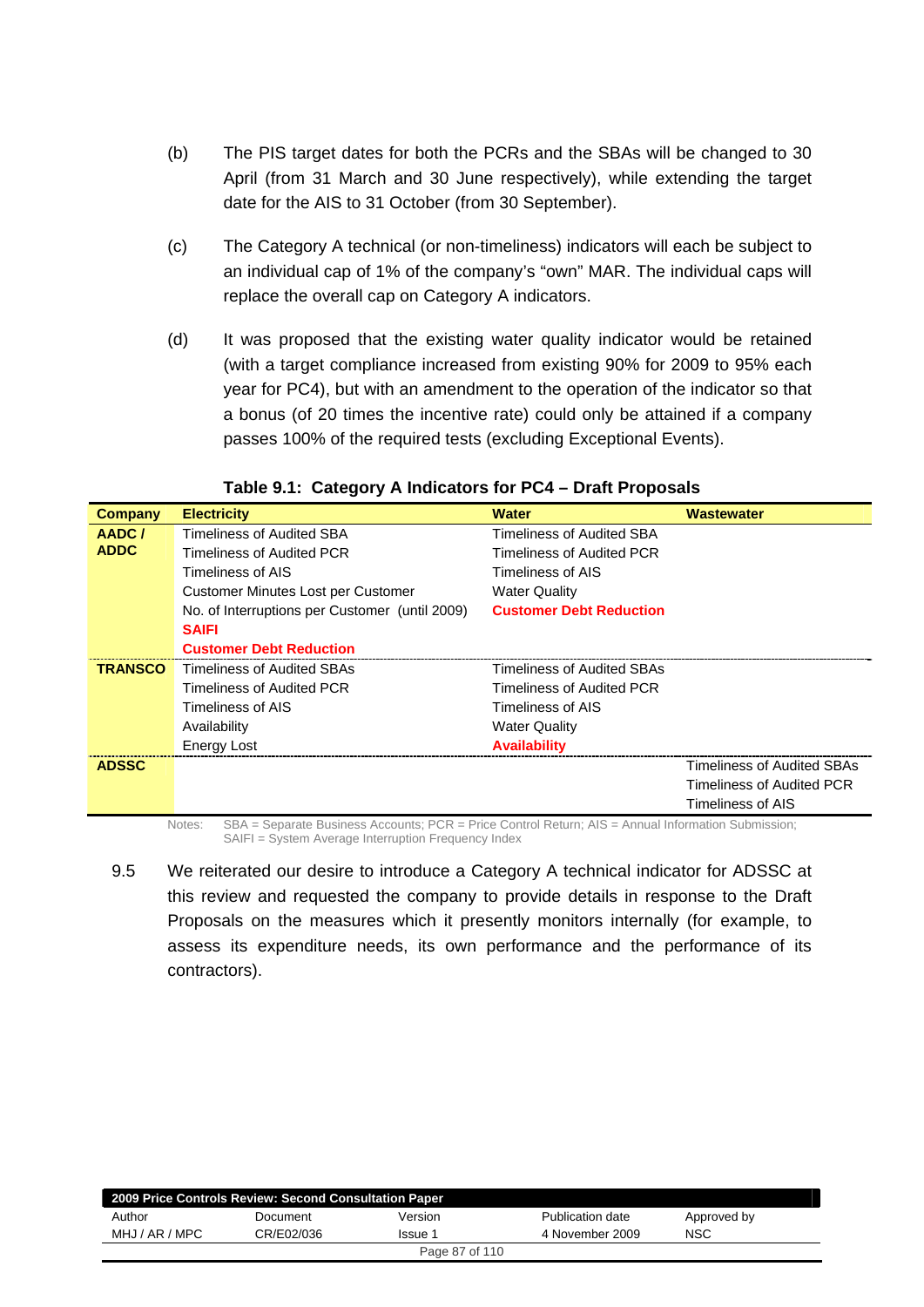| <b>Company</b>     |    | <b>Category B Indicator</b>                                                                                                 |
|--------------------|----|-----------------------------------------------------------------------------------------------------------------------------|
| <b>AADC / ADDC</b> | 1. | Technical KPIs (including SAIFI for worst served customers and water<br>quality sub-indices)                                |
|                    | 2. | Customer satisfaction (Guaranteed / Overall Standards)                                                                      |
|                    | 3. | Interim profit & loss account timeliness                                                                                    |
|                    | 4. | Meter reading                                                                                                               |
|                    | 5. | <b>Five-Year Planning Statement timeliness</b>                                                                              |
| <b>TRANSCO</b>     | 1. | Technical KPIs (including water quality sub-indices)                                                                        |
|                    | 2. | Settlement data accuracy and timeliness                                                                                     |
|                    | 3. | Planning data accuracy and timeliness                                                                                       |
|                    | 4. | Interim profit & loss account timeliness                                                                                    |
|                    | 5. | Five-Year Planning Statement timeliness                                                                                     |
|                    | 6. | Timeliness of Transmission Use of System Charges Statement                                                                  |
|                    | 7. | Economic despatch                                                                                                           |
|                    | 8. | <b>Reduction in water transmission constraints</b>                                                                          |
| <b>ADSSC</b>       | 1. | <b>Technical KPIs</b>                                                                                                       |
|                    | 2. | Performance of sewerage system (e.g., availability and reliability)                                                         |
|                    | 3. | Customer complaints (e.g., in relation to odour and flooding)                                                               |
|                    | 4. | Performance against guaranteed service standards for customers                                                              |
|                    | 5. | Compliance with standards at treatment plants                                                                               |
|                    | 6. | Meeting targets for recycling of treated effluent and biosolids                                                             |
|                    | 7. | Environmental performance                                                                                                   |
|                    | 8. | Interim profit & loss account timeliness                                                                                    |
|                    | 9. | Five-Year Planning Statement timeliness                                                                                     |
| Notes:             |    | The incentive scheme / financial adjustment for removal of water transmission constraints from 1 January 2009 (discussed in |

## **Table 9.2: Category B Indicators for PC4 – Draft / Final Proposals**

the Draft Proposals and Section 7 of these Final Proposals) is shown here as a Category B indicator for TRANSCO. However, this indicator has its own incentive scheme and is not subject to a cap.

## **Responses to Draft Proposals**

- 9.6 Respondents to the Draft Proposals continued to support the PIS and many of our proposals, with some qualifications.
- 9.7 AADC agreed to the need for further review and development of "Technical KPIs" under Category B, particularly the new measure of 'SAIFI for worst served customers'. It suggested excluding outstanding debts of certain government and other VIP customers (being beyond the company's control) from the proposed Customer Debt Reduction-related Category A indicator.
- 9.8 ADDC welcomed the replacement of the existing Interruption-related Category A indicator for electricity with SAIFI with immediate effect and the continuation of the existing water quality Category A indicator. However, it argued against certain other aspects:
	- (a) It did not agree to the proposed change to the existing incentive mechanism for the water quality indicator and identified shortcomings in the current Water Quality Regulations.

|                | 2009 Price Controls Review: Second Consultation Paper |         |                  |             |  |
|----------------|-------------------------------------------------------|---------|------------------|-------------|--|
| Author         | Document                                              | Version | Publication date | Approved by |  |
| MHJ / AR / MPC | CR/E02/036                                            | Issue 1 | 4 November 2009  | <b>NSC</b>  |  |
| Page 88 of 110 |                                                       |         |                  |             |  |
|                |                                                       |         |                  |             |  |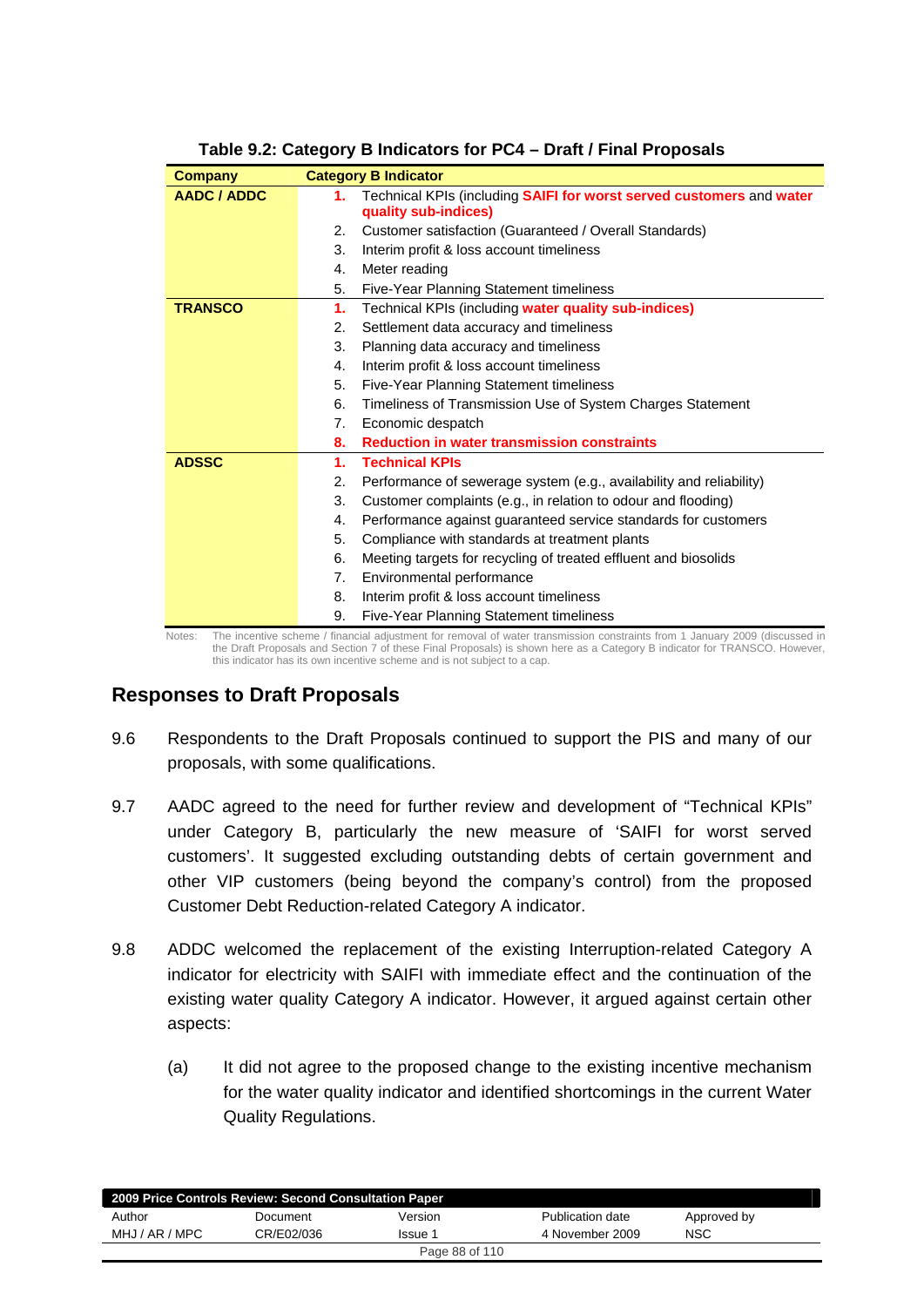- (b) It reiterated its suggestion for 15 May (instead of 30 April) each year as the target date for SBA timeliness indicator. This was in order to procure auditor services at a lower cost after the audit work for other companies in the country is completed.
- (c) It argued against the proposed Customer Debt Reduction indicator based on a number of reasons:
	- (i) It considered that it did not have a problem with collection of customer debts in general, and that the high balance of accounts receivable stems from specific payment disputes with a small number of government customers.
	- (ii) Existing incentives are sufficient. Customer debt does not affect subsidy and hence should not be a concern for the Bureau. The issue represents a cash flow problem for the company, and lower profits, which is being resolved by the company and its shareholder with the fellow government organisations.
	- (iii) Reports which ADDC submitted to the Bureau since June 2008 show reduction in accounts receivable and hence should address the Bureau's concern.
	- (iv) Accounts receivable, being directly correlated to customer demand, to the tariff (if revised), and to revenue, will continue to vary during the year and from year to year and hence are beyond the company's control. In case the indicator is adopted, customer debt should be assessed as a proportion of customer revenue rather than in absolute terms.
- (d) It argued against any increase in (or removal of) the overall cap for Category A indicators without allowing higher cost of capital and suggested reducing such a cap from the existing 4% to 2% of company's own MAR and the corresponding cap for Category B from 2% to 1%.
- 9.9 ADSSC agreed to review and propose technical KPIs for Category A and to work with us to develop Category B indicators over the PC4 period. It however argued that the bonus for SBAs timeliness should be retained to ensure an equitable treatment.
- 9.10 TRANSCO welcomed retention of the planning statement timeliness as a Category B indicator (rather than a Category A indicator as suggested in earlier consultation papers) and of the existing water quality Category A indicator. However, it suggested retaining the existing bonus/penalty mechanism for the water quality indicator, as a

| 2009 Price Controls Review: Second Consultation Paper |            |         |                  |             |  |
|-------------------------------------------------------|------------|---------|------------------|-------------|--|
| Author                                                | Document   | Version | Publication date | Approved by |  |
| MHJ / AR / MPC                                        | CR/E02/036 | Issue 1 | 4 November 2009  | <b>NSC</b>  |  |
| Page 89 of 110                                        |            |         |                  |             |  |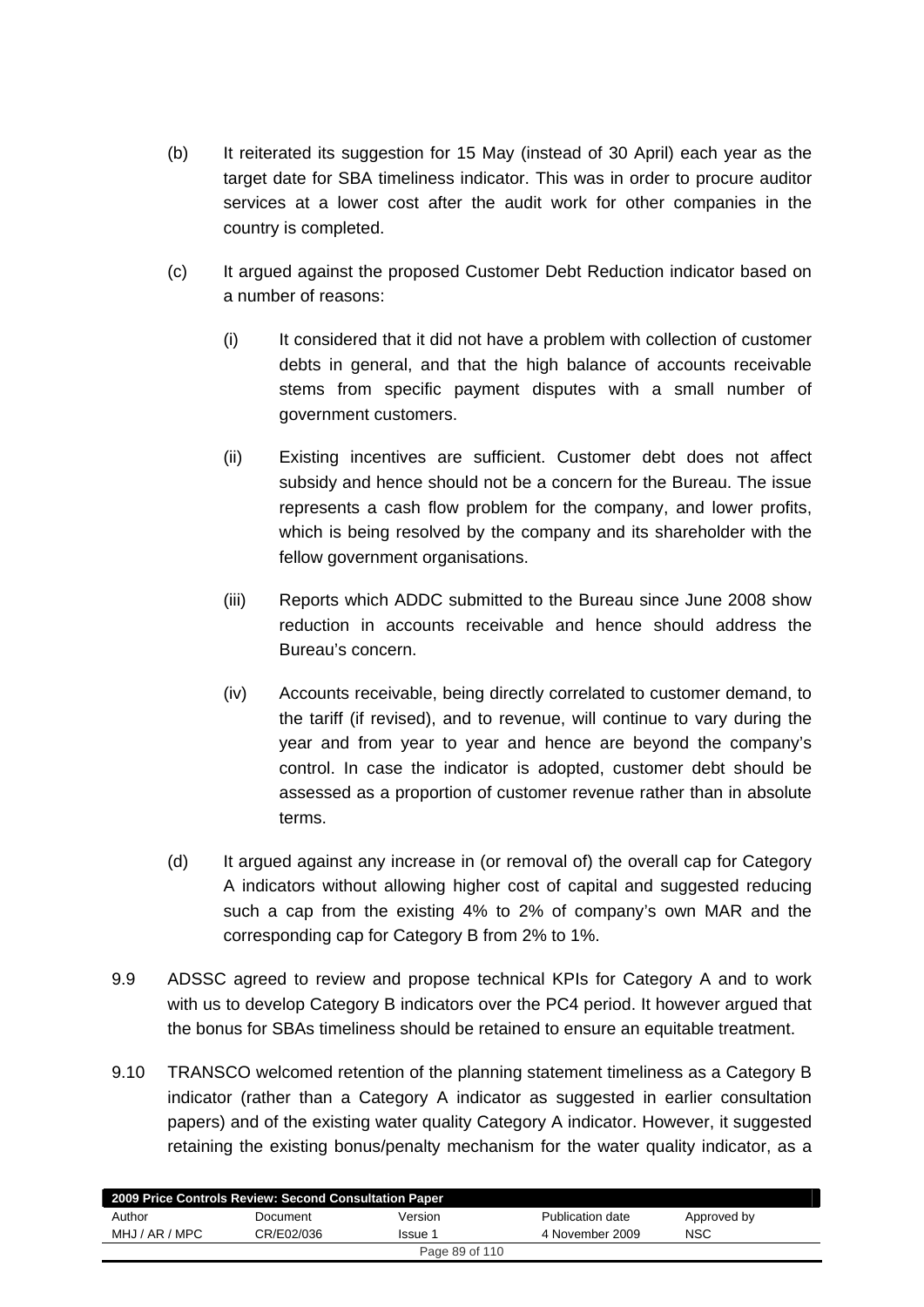target of 100% compliance to earn a PIS bonus is not realistic in its view. The company also reiterated its concerns about the adjustments for Category B indicators (particularly the planning statement timelines) being subjective and retrospective. While welcoming the Bureau's recent regulatory guidelines for AIS, it highlighted the need for similar guidelines for Category B indicators.

## **Assessment of responses**

- 9.11 We welcome the companies' positive response to the PIS in general, to some specific proposals for PC4, and to the further development and refinement of certain Category B indicators in future. We have given due consideration to their suggestions and made the following changes to the PIS in these Final Proposals:
	- (a) In the light of suggestions from AADC, ADDC and TRANSCO, we have decided to continue with the existing structure of the bonus/penalty mechanism for the water quality Category A indicator, while raising the target compliance to 95%.
	- (b) As suggested by ADDC, we also propose to limit the total financial adjustment for Category B indicators to 1% of the company's own MAR in the relevant year, to reduce the risks for the companies. This also acknowledges that Category A now includes various technical measures which were previously covered to some extent by the general "Technical KPIs" under Category B.
- 9.12 We however do not agree to the companies' suggestion on the other issues:
	- (a) In the earlier consultation papers, we explained the basis of our proposed target date of 30 April for SBA and PCR submissions and the removal of bonus for SBA submission. ADDC did not quantify the cost saving from its proposed 15 May audit or submission, which could be taken account of while setting the opex allowance for PC4 if such a proposal is accepted. Such cost saving is not obvious to us given that companies are required by federal law to produce their statutory accounts by 30 April.
	- (b) The existing 4% cap for Category A indicators was introduced when there were 4 Category A indicators for most of the companies and when there was no individual cap on each Category A indicator. With more Category A indicators for PC4, and individual caps (of 1%) on all Category A indicators, such a cap would no longer be reasonable. We have however reduced the individual caps on LMDI indicators from 2% to 1% (now part of PIS) partially to address these concerns.

| 2009 Price Controls Review: Second Consultation Paper |            |                |                  |             |  |
|-------------------------------------------------------|------------|----------------|------------------|-------------|--|
| Author                                                | Document   | Version        | Publication date | Approved by |  |
| MHJ / AR / MPC                                        | CR/E02/036 | Issue 1        | 4 November 2009  | <b>NSC</b>  |  |
|                                                       |            | Page 90 of 110 |                  |             |  |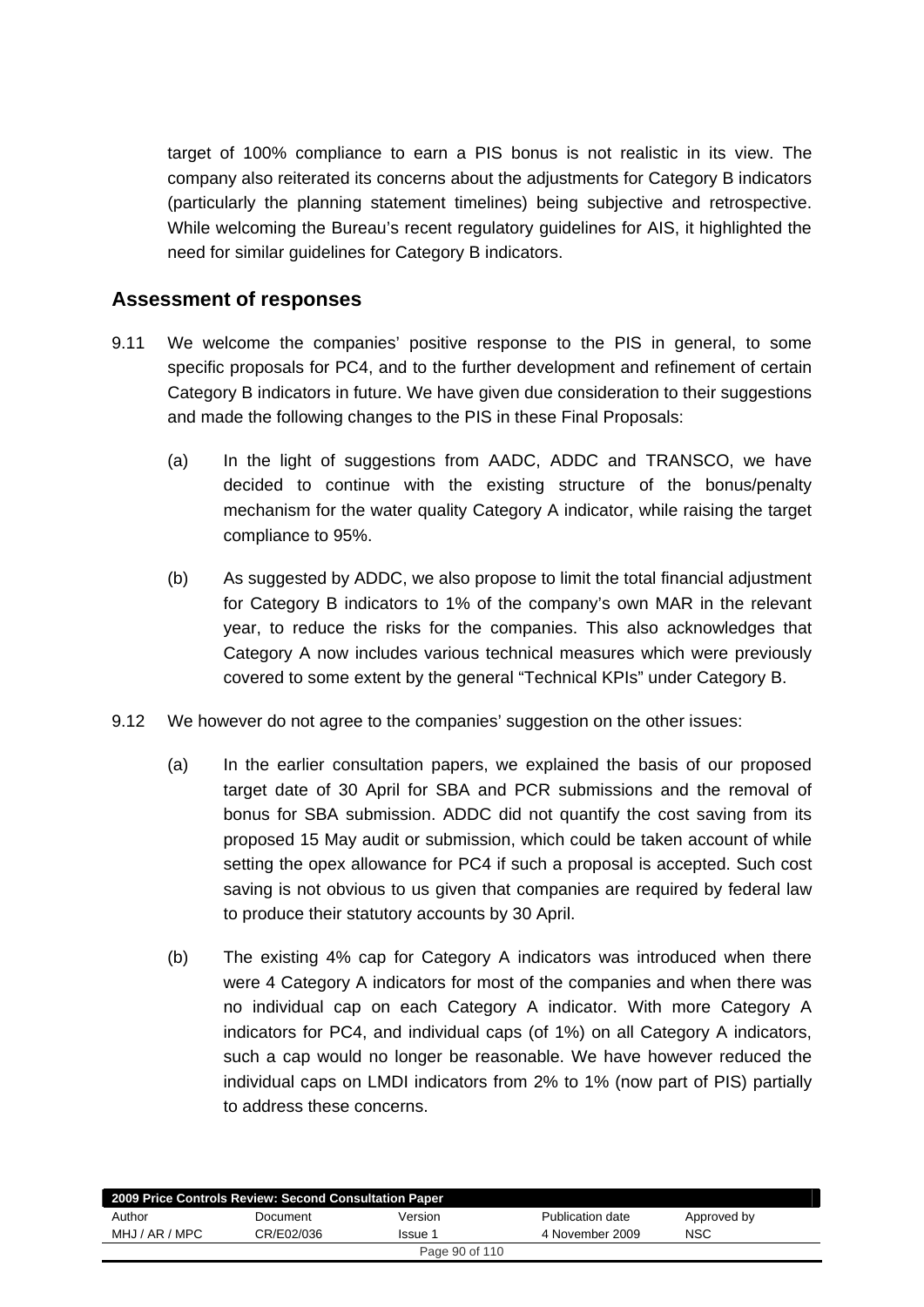- (c) Concerns raised by TRANSCO in relation to the assessment of performance on Category B were discussed in this document and earlier consultation papers. We acknowledge the lack of precise definitions and measurements for these indicators, which is why they are not in Category A with automatic penalty or bonus. However, our adjustments for Category B have been limited to date to only a few cases. The reduced overall cap of 1% for Category B indicators should further address these concerns. We would expect to continue notifying the licensee in advance if its performance on any Category B indicator was giving rise to concern sufficient to trigger a potential adjustment at the following review. Further, we would be very pleased to provide any further guidelines on our assessment of specific Category B indicators if and when requested by the companies.
- (d) In contrast to its response, ADSSC has not yet proposed any technical measure for Category A indicator. This is despite our request for details on the technical KPIs or measures which ADSSC presently uses to monitor its own performance and the performance of its contractors. We consistently highlighted that, in common with the other companies, one or more Category A indicators should be considered for ADSSC to provide incentives to improve technical aspects of its operations, such as network availability and reliability.
- (e) With regards to the Customer Debt Reduction indicator, we note that:
	- (i) Distribution companies' accounts and reports continue to show a level of customer debts in excess of international comparisons.
	- (ii) We are concerned with customer debts both in absolute terms and as a proportion of the revenues. However, we are not setting an arbitrary target for reduction. The target will be the level of customer debts in the previous year.
	- (iii) AADC's concern with regards to certain customers was acknowledged and discussed in the Draft Proposals. There we explained that the indicator requires an audited value and the only audited value provided in the accounts is the total receivables across all customers.

| 2009 Price Controls Review: Second Consultation Paper |            |         |                  |             |  |
|-------------------------------------------------------|------------|---------|------------------|-------------|--|
| Author                                                | Document   | Version | Publication date | Approved by |  |
| MHJ / AR / MPC                                        | CR/E02/036 | Issue 1 | 4 November 2009  | <b>NSC</b>  |  |
| Page 91 of 110                                        |            |         |                  |             |  |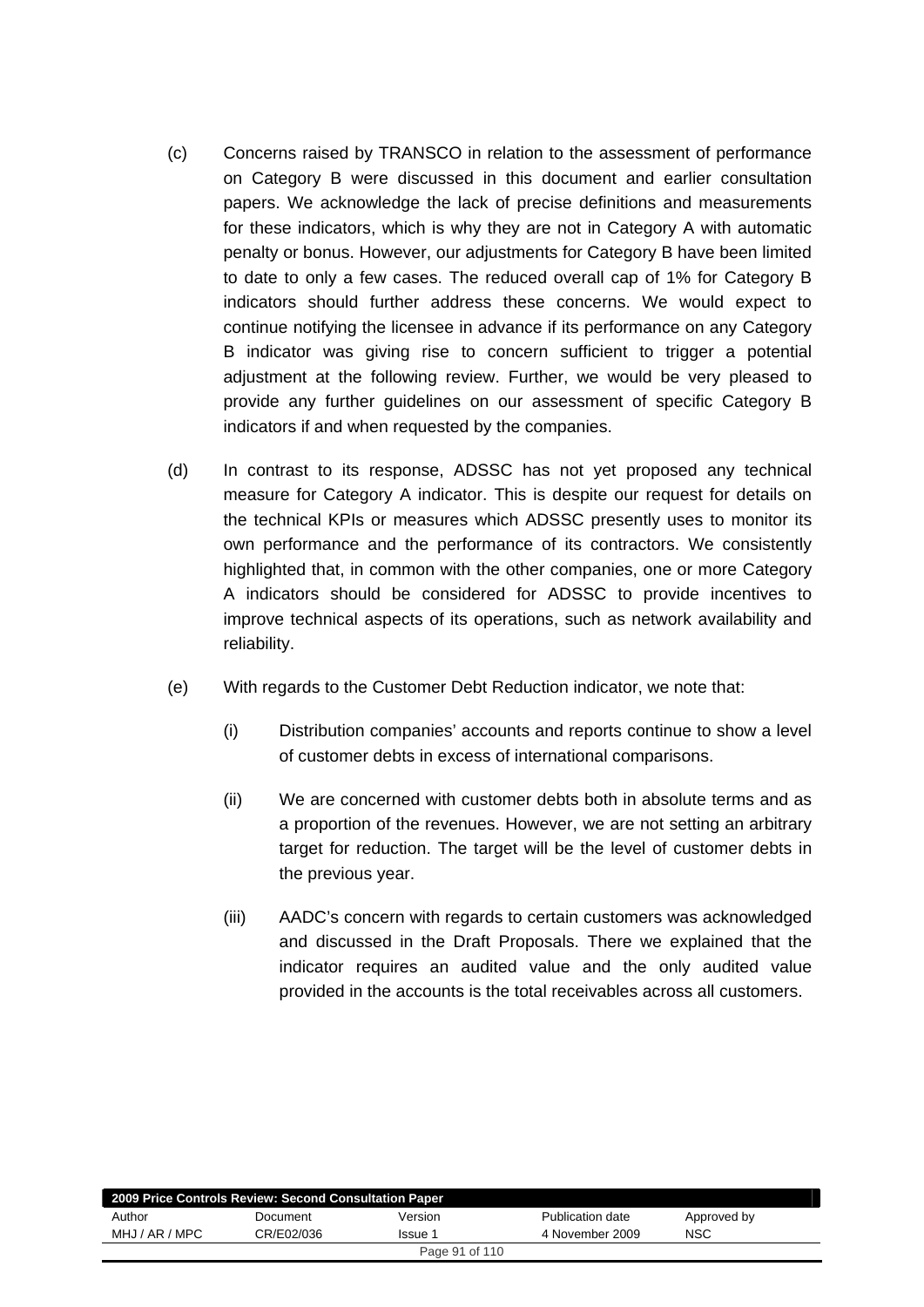### **Final Proposals**

### *Category A and B Indicators for PC4*

- 9.13 Based on the above discussion, we have adopted in these Final Proposals all Category A and B indicators proposed in the Draft Proposals (with some minor refinements). Further, as discussed in Section 3, we have now adopted the proposed LMDI measures as Category A indicators.
- 9.14 **Table 9.3** below lists the Category A indicators for PC4 adopted in these Final Proposals. **Table 9.2** above lists the Category B indicators for PC4 (unchanged from the Draft Proposals). In both the tables, new indicators are highlighted in a **red bold** font.

| <b>Company</b> | <b>Electricity</b>                                                                                           | <b>Water</b>                   | <b>Wastewater</b>                 |
|----------------|--------------------------------------------------------------------------------------------------------------|--------------------------------|-----------------------------------|
| AADC/          | Timeliness of Audited SBA                                                                                    | Timeliness of Audited SBA      |                                   |
| <b>ADDC</b>    | Timeliness of Audited PCR                                                                                    | Timeliness of Audited PCR      |                                   |
|                | Timeliness of AIS                                                                                            | Timeliness of AIS              |                                   |
|                | Customer Minutes Lost per Customer                                                                           | <b>Water Quality</b>           |                                   |
|                | No. of Interruptions per Customer (until 2009)                                                               | <b>Customer Debt Reduction</b> |                                   |
|                | <b>SAIFI</b>                                                                                                 | <b>DLR</b> indicator           |                                   |
|                | <b>Customer Debt Reduction</b>                                                                               | <b>IM</b> indicator            |                                   |
|                | <b>Distribution Loss Reduction (DLR) indicator</b>                                                           | <b>DSM</b> indicator           |                                   |
|                | Interface Metering (IM) indicator                                                                            |                                |                                   |
|                | <b>Demand Side Management (DSM) indicator</b>                                                                |                                |                                   |
| <b>TRANSCO</b> | <b>Timeliness of Audited SBAs</b>                                                                            | Timeliness of Audited SBAs     |                                   |
|                | Timeliness of Audited PCR                                                                                    | Timeliness of Audited PCR      |                                   |
|                | Timeliness of AIS                                                                                            | Timeliness of AIS              |                                   |
|                | Availability                                                                                                 | <b>Water Quality</b>           |                                   |
|                | Energy Lost                                                                                                  | <b>Availability</b>            |                                   |
| <b>ADSSC</b>   |                                                                                                              |                                | <b>Timeliness of Audited SBAs</b> |
|                |                                                                                                              |                                | Timeliness of Audited PCR         |
|                |                                                                                                              |                                | Timeliness of AIS                 |
|                | SBA = Separate Business Accounts; PCR = Price Control Return; AIS = Annual Information Submission;<br>Notes: |                                |                                   |

### **Table 9.3: Category A Indicators for PC4 – Final Proposals**

SAIFI = System Average Interruption Frequency Index

9.15 As discussed in Section 7 and shown in **Table 9.2**, we have now formalised the additional incentives for TRANSCO to remove water transmission constraints from 1 January 2009 by including it in the PIS as a Category B indicator. However, this indicator has its own incentive scheme and is not subject to a cap.

| 2009 Price Controls Review: Second Consultation Paper |            |                |                  |             |  |
|-------------------------------------------------------|------------|----------------|------------------|-------------|--|
| Author                                                | Document   | Version        | Publication date | Approved by |  |
| MHJ / AR / MPC                                        | CR/E02/036 | Issue 1        | 4 November 2009  | <b>NSC</b>  |  |
|                                                       |            | Page 92 of 110 |                  |             |  |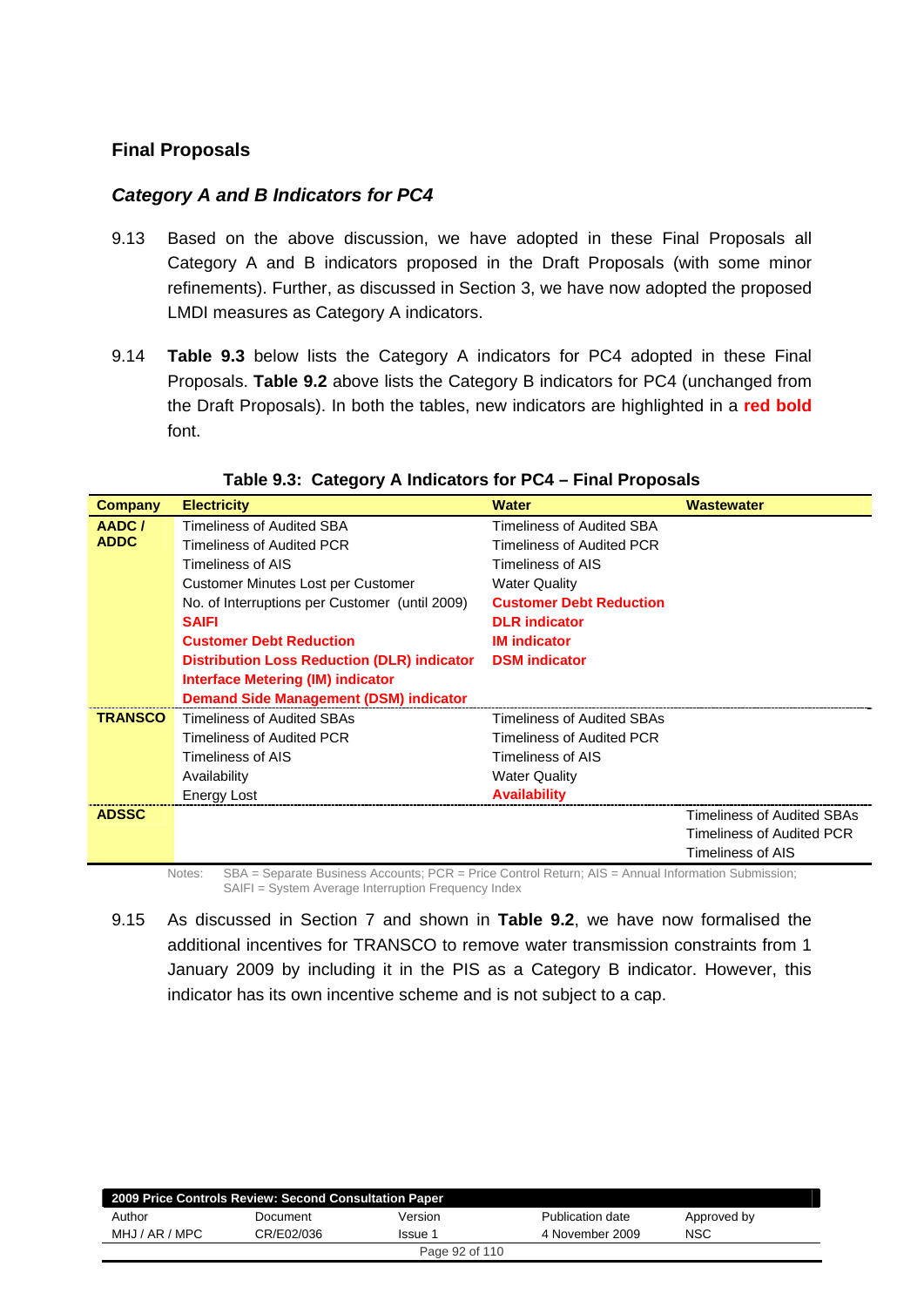### *Caps on incentives*

- 9.16 The bonus and penalty for each Category A indicator (including LMDI measures) will be subject to an individual cap of 1% of the company's own MAR. There will be no overall cap on Category A indicators. We have reduced the overall cap on the financial adjustments (if any, at the next price control review) for performance on Category B indicators during PC4 to 1% of company's own MAR in the relevant year.
- 9.17 Bonuses for Category A timeliness indicators will continue to be calculated as six times the relevant monthly penalty, with the maximum penalty capped at 12 months delay.

|                             | Individual cap                                                                                                        | <b>Overall cap</b>      |
|-----------------------------|-----------------------------------------------------------------------------------------------------------------------|-------------------------|
| <b>Category A indicator</b> | As below:                                                                                                             | No overall cap          |
| Timeliness indicator        | 6 (bonus) or 12 (penalty) times incentive rate                                                                        | No overall cap          |
| Technical indicator         | 1% of company's own MAR                                                                                               | No overall cap          |
| <b>Category B indicator</b> | No individual cap                                                                                                     | 1% of company's own MAR |
| $N$ $A+22$                  | Timolinees indicators relate to CDA, DCD and AIC submissions. Technical indicators refer to non timolinees indicators |                         |

### **Table 9.4: Caps on PIS incentives – Final Proposals**

Notes: Timeliness indicators relate to SBA, PCR and AIS submissions. Technical indicators refer to non-timeliness indicators.

### *Targets for Category A indicators*

9.18 For these Final Proposals, we have adopted the performance targets for Category A indicators as suggested in the Draft Proposals:

|  |  | Table 9.5: Targets for Category A indicators - Final Proposals |
|--|--|----------------------------------------------------------------|
|  |  |                                                                |

| <b>Category A indicator</b>                  | <b>Performance target</b> |
|----------------------------------------------|---------------------------|
| <b>Timeliness indicators</b>                 |                           |
| <b>SBA and PCR timeliness</b>                | 30 April                  |
| AIS timeliness                               | 31 October                |
| <b>Technical (non-timeliness) indicators</b> |                           |
| Water quality                                | 95% (existing definition) |
| Interface metering                           | 100%                      |
| All other technical indicators               | Previous year performance |

### *Incentive rates for Category A Indicators for PC4*

9.19 As shown in **Table 9.6** below, the incentive rates for Category A indicators for each business have been calculated using the same approach as used in the Draft Proposals and similar to the approach used at the previous price control reviews:

|                | 2009 Price Controls Review: Second Consultation Paper |                |                  |             |  |
|----------------|-------------------------------------------------------|----------------|------------------|-------------|--|
| Author         | Document                                              | Version        | Publication date | Approved by |  |
| MHJ / AR / MPC | CR/E02/036                                            | Issue 1        | 4 November 2009  | <b>NSC</b>  |  |
|                |                                                       | Page 93 of 110 |                  |             |  |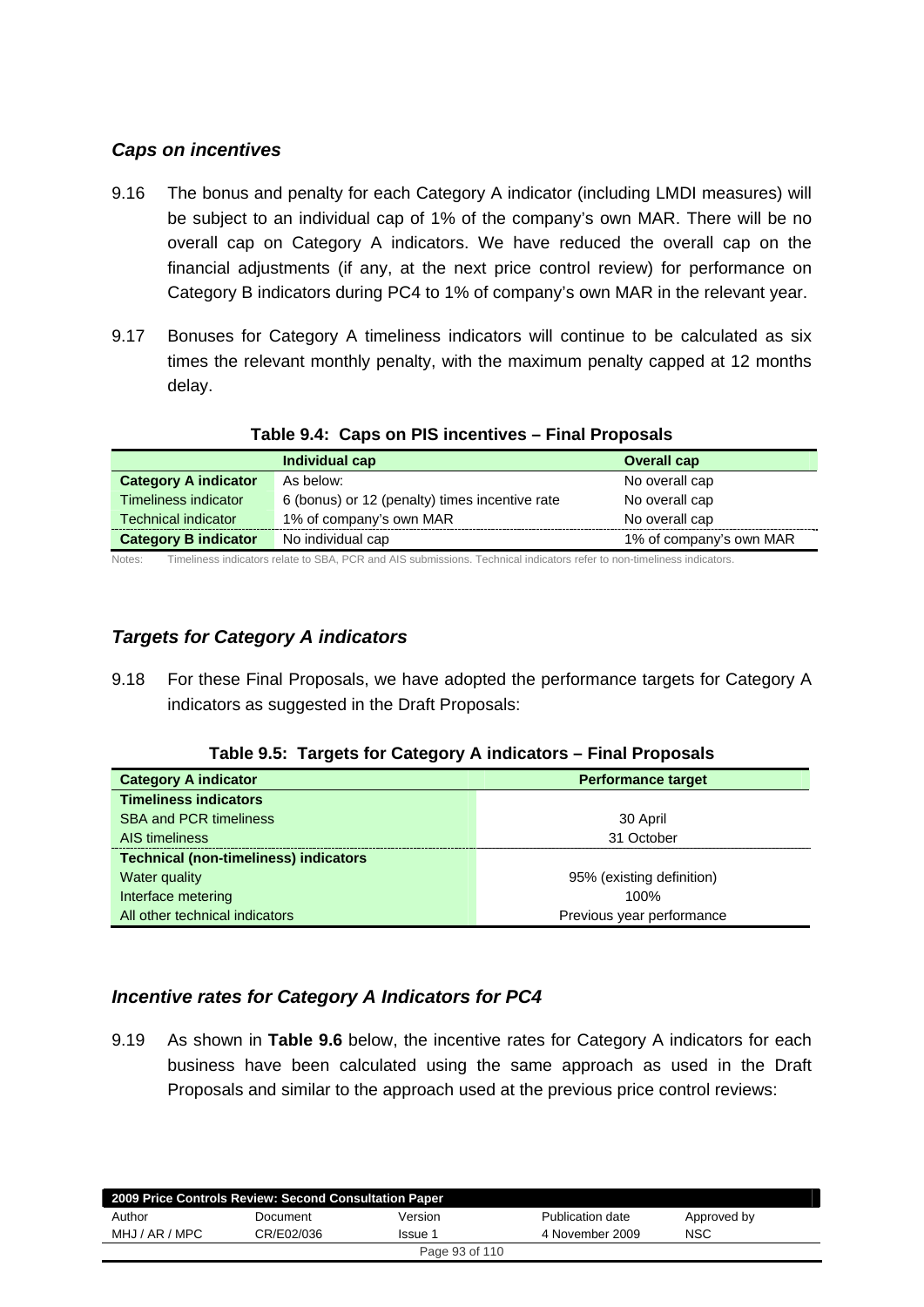- (a) Determine the total amount "at risk" for each indicator as 1% of average forecast MAR for PC4 in relation to "own costs".
- (b) The incentive rate for each indicator is then derived by dividing the amount calculated above by a scheme calibration assumption as follows:
	- (i) For all timeliness indicators: 6 months delay;
	- (ii) For IM indicator: 30% metering improvement; and
	- (iii) For all other indicators: 20% change from the target performance.
- 9.20 These assumptions are purely hypothetical and used only for the purpose of the initial calibration of PIS and play no further role in the implementation of the scheme.

|                |                    | <b>Average MAR</b><br>(AED million) | Incentive amount<br>for each indicator | <b>Timeliness</b><br>indicator | Interface metering<br>indicator | <b>All other</b><br>indicators |
|----------------|--------------------|-------------------------------------|----------------------------------------|--------------------------------|---------------------------------|--------------------------------|
|                |                    |                                     | (AED)                                  | (AED / month)                  | (AED / 1%)                      | (AED / 1%)                     |
| <b>AADC</b>    | <b>Electricity</b> | 1.103.44                            | 11,034,427                             | 1.840.000                      | 370,000                         | 550,000                        |
|                | <b>Water</b>       | 417.30                              | 4.172.972                              | 700.000                        | 140.000                         | 210,000                        |
| <b>ADDC</b>    | <b>Electricity</b> | 1.555.90                            | 15.558.994                             | 2,590,000                      | 520,000                         | 780,000                        |
|                | <b>Water</b>       | 786.41                              | 7.864.142                              | 1.310.000                      | 260,000                         | 390,000                        |
| <b>TRANSCO</b> | <b>Electricity</b> | 2.953.53                            | 29.535.324                             | 4.923.000                      |                                 | 1,480,000                      |
|                | <b>Water</b>       | 1.746.92                            | 17,469,158                             | 2,912,000                      |                                 | 600,000                        |
| <b>ADSSC</b>   |                    | 1.658.95                            | 16,589,515                             | 2,760,000                      |                                 |                                |

**Table 9.6: Incentive rates for Category A Indicators – Final Proposals** 

Notes: 1. "Timeliness indicators" means those relating to SBAs, PCRs and AIS.

Notes: 2. "All other indicators" refers to the technical indicators (a) water quality indicator (b) customer debt reduction, (c) customer minutes lost. (d) SAIFI, (e) DLR indicator, (f) DSM indicator, (g) availability, and (h) energy lost. The only exception is the IM indicator which is calibrated on a different assumption than these indicators.

### *Operation of PIS for Category A Indicators for PC4*

### *Formulae for Q terms*

- 9.21 The PIS for PC4 operates in the same manner as has been operating for the current price controls. Specific formulae for the calculation of the Q terms for each Category A indicator will remain the same as set out in the Draft Proposals.
- 9.22 The only exception to the above is the water quality indicator, where we have now decided to retain the existing formula structure (rather than the revision suggested in the Draft Proposals). The annual compliance target will be 95% for each year of the

| 2009 Price Controls Review: Second Consultation Paper |            |         |                  |             |  |
|-------------------------------------------------------|------------|---------|------------------|-------------|--|
| Author                                                | Document   | Version | Publication date | Approved by |  |
| MHJ / AR / MPC                                        | CR/E02/036 | Issue 1 | 4 November 2009  | NSC         |  |
| Page 94 of 110                                        |            |         |                  |             |  |
|                                                       |            |         |                  |             |  |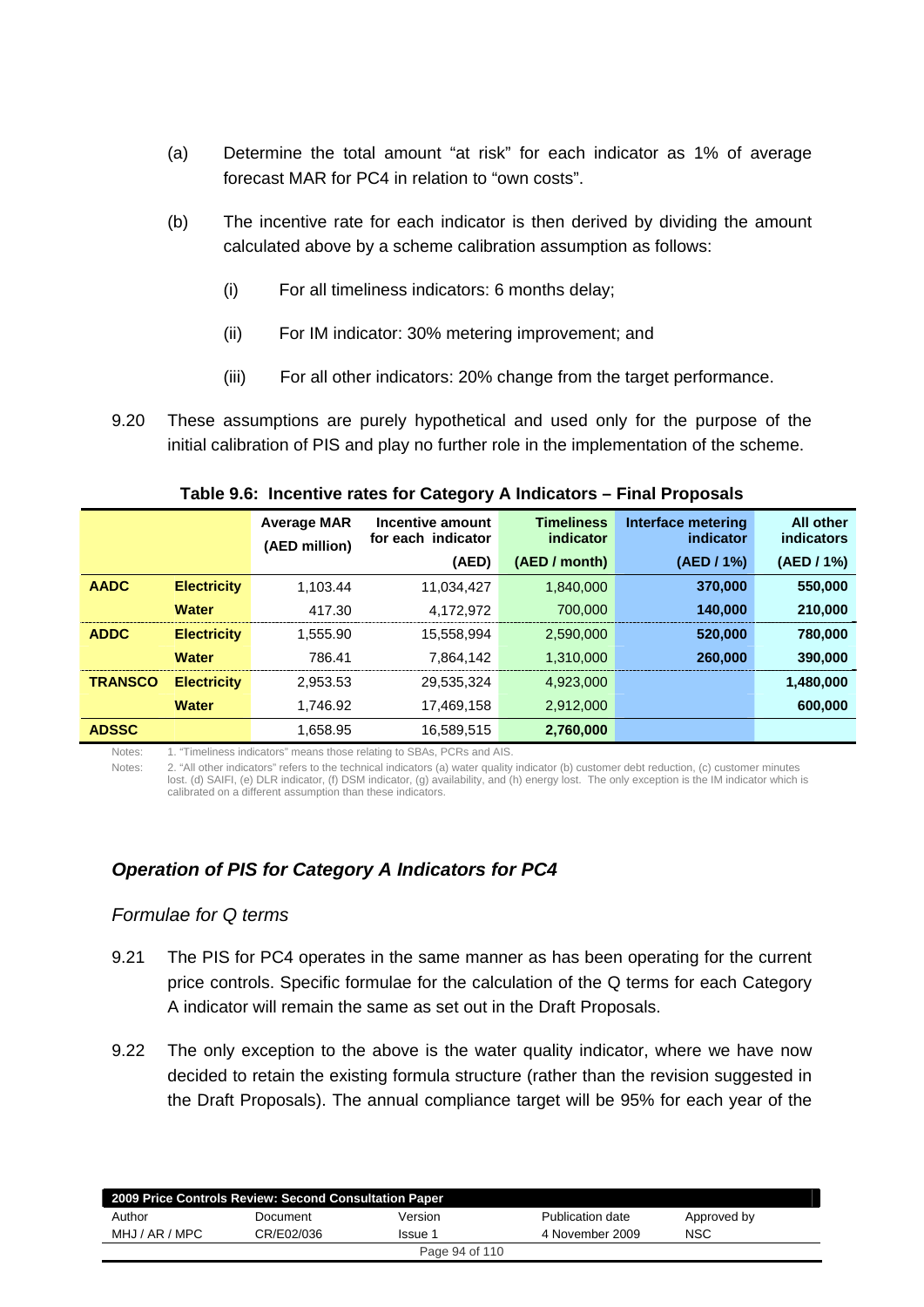PC4 period. That is, both the bonus and penalty for water quality indicator will be calculated as follows:

Q = Incentive Rate x [(No. of samples passed tests / No. of samples required to be taken)-0.95] x 100

provided, if Q calculated as above is positive (bonus), and if any of the actual parameter tests taken do not pass the requirements of the Water Quality Regulations, then the value of Q shall be taken as zero.

### *Timing of new indicators and incentive rates*

- 9.23 As at present, MAR will be adjusted via the Q term in the year "t+2" for performance on Category A indicators, as follows:
	- (a) Submission in year "t+1" of SBAs and PCRs for the financial year "t";
	- (b) Submission in year "t" of AIS for the year "t"; and
	- (c) Performance on technical indicators in year "t".
- 9.24 The new incentive rates and new Category A indicators proposed for PC4 in these Final Proposals will take effect as follows:
	- (a) Existing Category A indicators will continue to be subject to the existing incentive rates as long as the performance year (for technical indicators) or submission year (for timeliness indicators) falls within the PC3 period (i.e. up to 2009). These indicators will be subject to the new PC4 incentive rates as calculated in **Table 9.6** above when the performance or submission year falls during the PC4 period (i.e. 2010-2014).
	- (b) The new Category A indicators (which are all technical indicators) and their new incentive rates will take effect as follows:
		- (i) where the audited data for performance measurement in 2009 is available to set the target for 2010, the first performance year will be 2010 and new incentive rates will apply to adjust MAR in 2012 onwards; or
		- (ii) where the audited data for performance measurement in 2009 is not available, the first performance year will be 2011 and new incentive rates will apply to adjust MAR in 2013 onwards (in this case, 2010 data will be audited to set the target for 2011).

| 2009 Price Controls Review: Second Consultation Paper |            |                |                  |             |  |
|-------------------------------------------------------|------------|----------------|------------------|-------------|--|
| Author                                                | Document   | Version        | Publication date | Approved by |  |
| MHJ / AR / MPC                                        | CR/E02/036 | Issue 1        | 4 November 2009  | <b>NSC</b>  |  |
|                                                       |            | Page 95 of 110 |                  |             |  |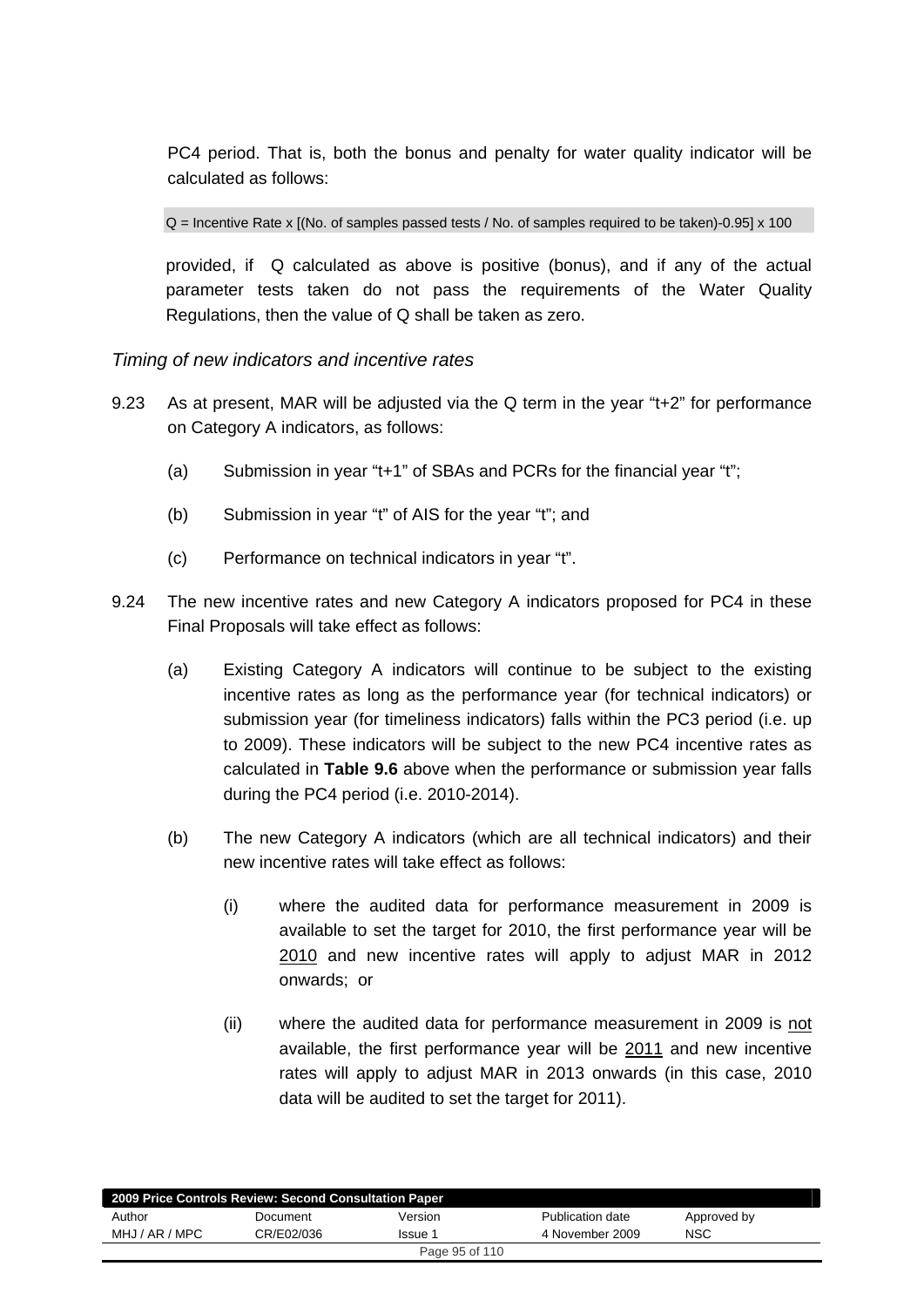- 9.25 All new Category A indicators (except one) will have 2009 audited data available to set the performance target and hence will be introduced for performance from 2010 onwards. We will ask the TA to report this data in its forthcoming PCR audit of the 2009 financial year. The only exception is the water availability indicator for TRANSCO, which will not have 2009 data available and will therefore take effect for performance from 2011 onwards (with 2010 actual performance as the target).
- 9.26 The existing electricity Interruption indicator for AADC and ADDC will continue until the performance year 2009 with the existing incentive rates (to be applied to 2011 MAR). The SAIFI indicator will replace this indicator from the performance year 2010 with the new incentive rates (to be applied to 2012 MAR).
- 9.27 The submission dates for the PCRs/SBAs and AIS change to 30 April and 31 October, respectively, for the 2010 submissions.
- 9.28 The above mechanism will also treat the AIS indicator for ADSSC consistent with those for other licensees. That is, the MAR adjustment for AIS submission for year "t" will occur in year "t+2" rather than year "t+1" as implied in ADSSC's current licence. (The Bureau has corresponded separately with ADSSC on this subject.)

| 9.29 |  | The above proposed design is summarised in Table 9.7 below: |  |  |
|------|--|-------------------------------------------------------------|--|--|
|      |  |                                                             |  |  |

|                                      | <b>Submission</b><br>year | <b>Performance</b><br>year | <b>MAR</b><br>adjustment | <b>PC4</b> incentive rates apply |
|--------------------------------------|---------------------------|----------------------------|--------------------------|----------------------------------|
| <b>Timeliness Indicators</b>         |                           |                            |                          |                                  |
| SBAs for financial year t            | $t+1$                     |                            | $t+2$                    | 2010 submission (2011 MAR)       |
| PCRs for financial year t            | $t+1$                     |                            | $t+2$                    | 2010 submission (2011 MAR)       |
| AIS for year t                       |                           |                            | $t+2$                    | 2010 submission (2012 MAR)       |
| <b>Existing Technical Indicators</b> |                           |                            |                          |                                  |
| <b>Customer Minutes Lost</b>         |                           |                            | $t+2$                    | 2010 performance (2012 MAR)      |
| Interruptions                        |                           | t (until 2009)             | $t+2$                    | n/a                              |
| Availability (electricity)           |                           |                            | $t+2$                    | 2010 performance (2012 MAR)      |
| <b>Energy Lost</b>                   |                           |                            | $t+2$                    | 2010 performance (2012 MAR)      |
| <b>New Technical Indicators</b>      |                           |                            |                          |                                  |
| <b>SAIFI</b>                         |                           |                            | $t+2$                    | 2010 performance (2012 MAR)      |
| <b>Customer Debt Reduction</b>       |                           |                            | $t+2$                    | 2010 performance (2012 MAR)      |
| <b>DLRI</b>                          |                           |                            | $t+2$                    | 2010 performance (2012 MAR)      |
| <b>IMI</b>                           |                           |                            | $t+2$                    | 2010 performance (2012 MAR)      |
| <b>DSMI</b>                          |                           |                            | $t+2$                    | 2010 performance (2012 MAR)      |
| Availability (water)                 |                           |                            | $t+2$                    | 2011 performance (2013 MAR)      |

### **Table 9.7: Operation of PIS for Category A indicators – Final Proposals**

|                | 2009 Price Controls Review: Second Consultation Paper |                |                  |             |
|----------------|-------------------------------------------------------|----------------|------------------|-------------|
| Author         | Document                                              | Version        | Publication date | Approved by |
| MHJ / AR / MPC | CR/E02/036                                            | Issue 1        | 4 November 2009  | NSC         |
|                |                                                       | Page 96 of 110 |                  |             |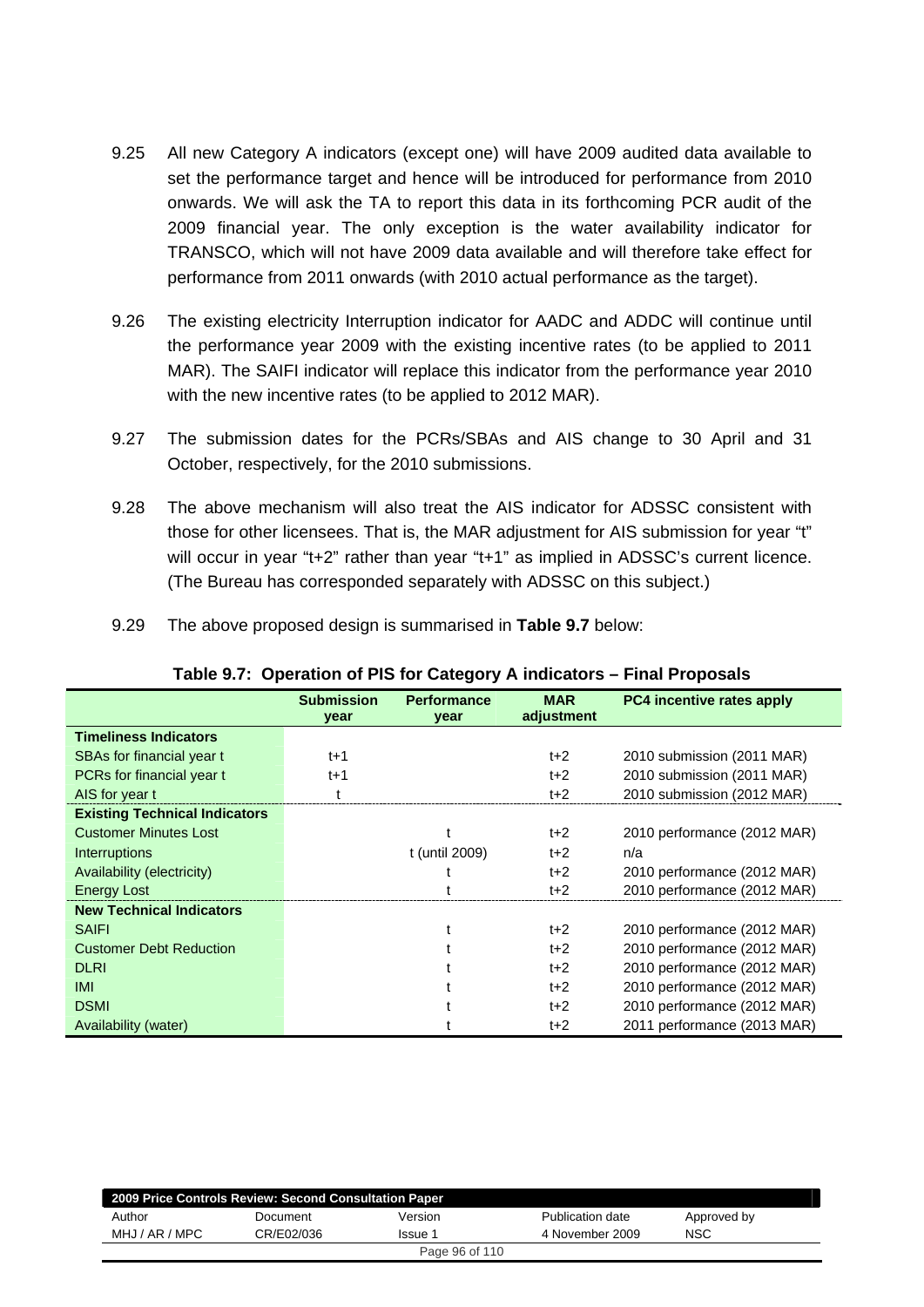# *Annex A: Updating RAVs*

## **Annex A.1: AADC Electricity – Updating RAV**

### **Updating 2010 Opening RAV for PC2 Efficient Capex**

| Line No.         |                                                                     |                          |        |        |        |        |        |        |        |        |
|------------------|---------------------------------------------------------------------|--------------------------|--------|--------|--------|--------|--------|--------|--------|--------|
|                  | <b>UAE CPI Assumptions</b>                                          |                          | 2002   | 2003   | 2004   | 2005   | 2006   | 2007   | 2008   | 2009   |
| -1               | $CPI(2000 = 100)$ used in calculations                              |                          | 71.58  | 73.82  | 77.54  | 82.34  | 89.99  | 100.00 | 112.30 | 113.07 |
|                  |                                                                     |                          |        |        |        |        |        |        |        |        |
|                  | Additional Efficient PC2 Capex to be allowed at this Review         |                          |        | 2003   | 2004   | 2005   |        |        |        |        |
| $\mathbf{2}$     | Actual PC2 capex                                                    | AEDm, nominal prices     |        | 409.91 | 399.28 | 548.98 |        |        |        |        |
| 3                | Applied capex efficiency factor                                     | %                        | 92.60% |        |        |        |        |        |        |        |
| $\overline{4}$   | Efficient PC2 capex                                                 | AEDm, nominal prices     |        | 379.57 | 369.73 | 508.35 |        |        |        |        |
| 5                | Efficient PC2 capex                                                 | AEDm, 2003 prices        |        | 379.57 | 358.55 | 469.32 |        |        |        |        |
| 6                | Provisional PC2 capex                                               | AEDm, 2003 prices        |        | 205.80 | 205.80 | 205.80 |        |        |        |        |
| $\overline{7}$   | Additional efficient PC2 capex to be allowed at PC4                 | AEDm, 2003 prices        |        | 173.78 | 152.75 | 263.52 |        |        |        |        |
|                  |                                                                     |                          |        |        |        |        |        |        |        |        |
|                  | <b>Depreciation foregone on Additional Efficient PC2 Capex</b>      |                          |        | 2003   | 2004   | 2005   | 2006   | 2007   | 2008   | 2009   |
| 8                | Assumed average asset life for new investment                       | years                    | 30     |        |        |        |        |        |        |        |
| $\boldsymbol{9}$ | Additional efficient PC2 capex to be allowed at PC4                 | AEDm, 2003 prices        |        | 173.78 | 152.75 | 263.52 |        |        |        |        |
| 10               | Depreciation on additional efficient PC2 capex                      | AEDm, 2003 prices        |        | 2.90   | 8.34   | 15.28  | 19.67  | 19.67  | 19.67  | 19.67  |
|                  | (half-year depreciation for the first year of each annual capex)    |                          |        |        |        |        |        |        |        |        |
|                  |                                                                     |                          |        |        |        |        |        |        |        |        |
|                  | Return on Capital foregone on Additional Efficient PC2 Capex        |                          |        | 2003   | 2004   | 2005   | 2006   | 2007   | 2008   | 2009   |
| 11               | Additional efficient PC2 capex - Opening value                      | AEDm, 2003 prices        |        | 0.00   | 170.88 | 315.29 | 563.54 | 543.87 | 524.20 | 504.53 |
| 12               | Additional efficient PC2 capex                                      | AEDm, 2003 prices        |        | 173.78 | 152.75 | 263.52 |        |        |        |        |
| 13               | Depreciation on additional efficient PC2 capex                      | AEDm, 2003 prices        |        | 2.90   | 8.34   | 15.28  | 19.67  | 19.67  | 19.67  | 19.67  |
| 14               | Additional efficient PC2 capex - Closing value                      | AEDm, 2003 prices        |        | 170.88 | 315.29 | 563.54 | 543.87 | 524.20 | 504.53 | 484.86 |
| 15<br>16         | Average of Opening and Closing values                               | AEDm, 2003 prices<br>%   | 6.00%  | 85.44  | 243.09 | 439.41 | 553.70 | 534.03 | 514.37 | 494.70 |
| 17               | Cost of capital (real)<br><b>Return on capital foregone</b>         | AEDm, 2003 prices        |        | 5.13   | 14.59  | 26.36  | 33.22  | 32.04  | 30.86  | 29.68  |
|                  |                                                                     |                          |        |        |        |        |        |        |        |        |
|                  | Financing Costs foregone on Additional Efficient PC2 Capex          |                          |        | 2003   | 2004   | 2005   | 2006   | 2007   | 2008   | 2009   |
| 18               | Depreciation foregone                                               | AEDm, 2003 prices        |        | 2.90   | 8.34   | 15.28  | 19.67  | 19.67  | 19.67  | 19.67  |
| 19               | Return on capital foregone                                          | AEDm, 2003 prices        |        | 5.13   | 14.59  | 26.36  | 33.22  | 32.04  | 30.86  | 29.68  |
| 20               | Total financing costs foregone                                      | AEDm, 2003 prices        |        | 8.02   | 22.92  | 41.64  | 52.89  | 51.71  | 50.53  | 49.35  |
| 21               | Years from year mid point to 1 Jan 2010                             | years                    |        | 6.50   | 5.50   | 4.50   | 3.50   | 2.50   | 1.50   | 0.50   |
| 22               | NPV @ 1 Jan 2010 of financing costs foregone                        | AEDm, 2003 prices        |        | 11.72  | 31.58  | 54.13  | 64.86  | 59.82  | 55.15  | 50.81  |
| 23               | Accumulated NPV (@ 1 Jan 2010) of financing costs foregone          | AEDm, 2003 prices        |        |        |        |        |        |        |        | 328.06 |
| 24               | Accumulated NPV (@ 1 Jan 2010) of financing costs foregone          | <b>AEDm, 2010 prices</b> |        |        |        |        |        |        |        | 518.18 |
|                  |                                                                     |                          |        |        |        |        |        |        |        |        |
|                  | Updated 2010 Opening RAV (including Additional Efficient PC2 Capex) |                          |        |        |        |        |        |        |        |        |
| 25               | Initial Opening 2010 RAV (with provisional PC2 capex)               | AEDm, 2006 prices        |        |        |        |        |        |        |        |        |
| 26               | Initial Opening 2010 RAV (with provisional PC2 capex)               | AEDm, 2003 prices        |        |        |        |        |        |        |        |        |
| 27               | Add: Additional efficient PC2 capex - Closing value @ 31 Dec 2009   | AEDm, 2003 prices        |        |        |        |        |        |        |        |        |
| 28               | Updated Opening 2010 RAV including Additional Efficient PC2 capex   | AEDm, 2003 prices        |        |        |        |        |        |        |        |        |
| 29               | <b>Updated Opening 2010 RAV including Efficient PC2 capex</b>       | <b>AEDm, 2010 prices</b> |        |        |        |        |        |        |        |        |

|    | <b>Updated PC4 RAVs including PC4 Provisional Capex</b>                       |                          |    | 2010     | 2011     | 2012     | 2013     |
|----|-------------------------------------------------------------------------------|--------------------------|----|----------|----------|----------|----------|
| 30 | Assumed average asset life for new investment                                 | vears                    | 30 |          |          |          |          |
| 31 | <b>Opening RAV</b>                                                            | <b>AEDm. 2010 prices</b> |    | 5.298.10 | 5.876.06 | 6.424.01 | 6.941.97 |
| 32 | Provisional PC4 capex                                                         | AEDm, 2010 prices        |    | 900.00   | 900.00   | 900.00   | 900.00   |
| 33 | Total Depreciation on RAV and capex (excluding PC4 provisional capex)         | AEDm, 2010 prices        |    | 307.04   | 307.04   | 307.04   | 307.04   |
| 34 | Depreciation on provisional PC4 capex (half-year depreciation for first year) | AEDm. 2010 prices        |    | 15.00    | 45.00    | 75.00    | 105.00   |
| 35 | <b>Total depreciation for PC4</b>                                             | AEDm. 2010 prices        |    | 322.04   | 352.04   | 382.04   | 412.04   |
| 36 | <b>Closing RAV</b>                                                            | <b>AEDm. 2010 prices</b> |    | 5.876.06 | 6.424.01 | 6.941.97 | 7.429.92 |

| 2009 Price Controls Review: Second Consultation Paper<br>Author<br>Publication date<br>Approved by<br>Version<br>Document<br>NSC<br>MHJ / AR / MPC<br>CR/E02/036<br>4 November 2009<br>Issue 1 |  |                |  |  |
|------------------------------------------------------------------------------------------------------------------------------------------------------------------------------------------------|--|----------------|--|--|
|                                                                                                                                                                                                |  |                |  |  |
|                                                                                                                                                                                                |  |                |  |  |
|                                                                                                                                                                                                |  | Page 97 of 110 |  |  |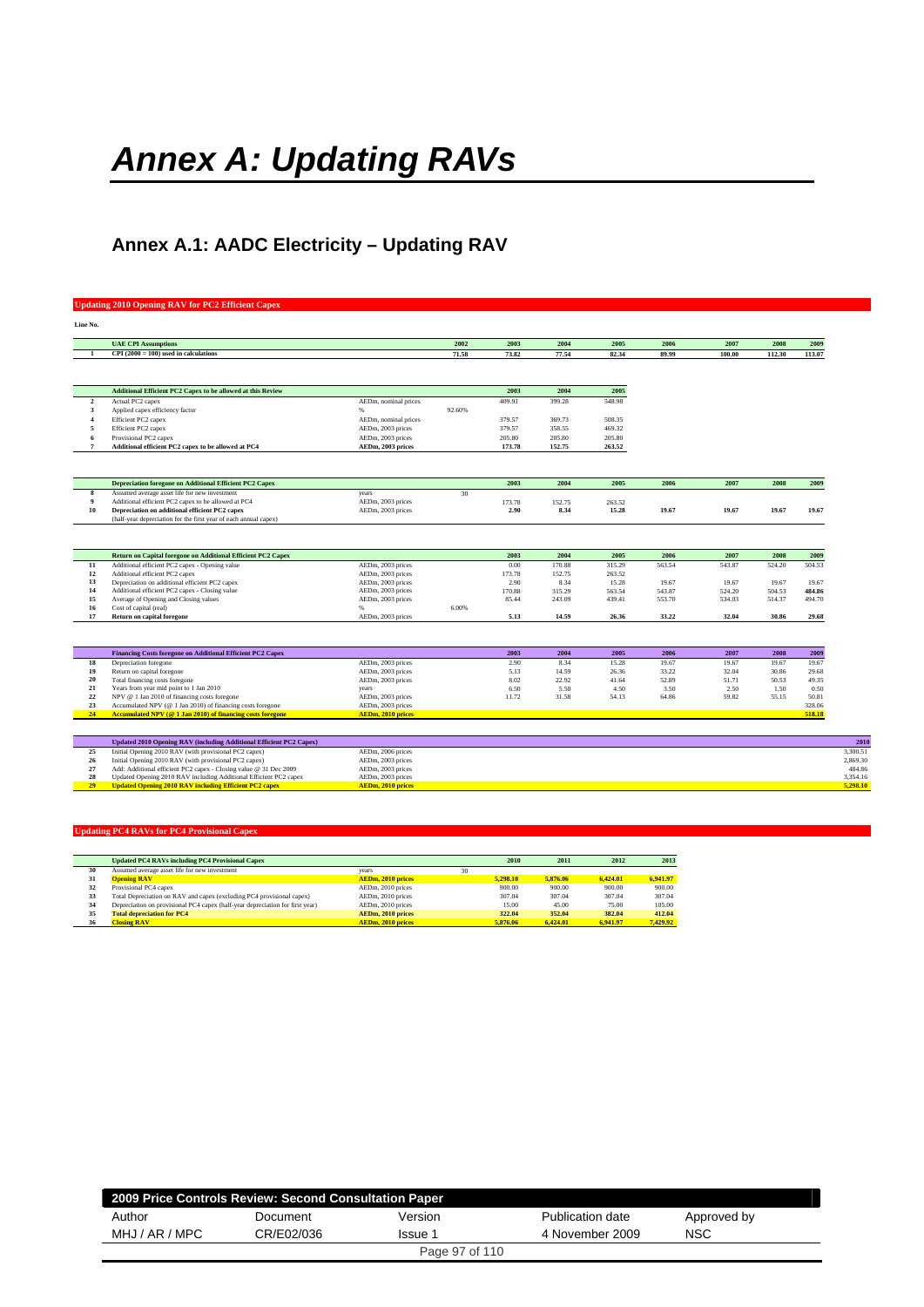## **Annex A.2: AADC Water – Updating RAV**

### **Updating 2010 Opening RAV for PC2 Efficient Capex**

| Line No<br>× |  |
|--------------|--|

|                | <b>UAE CPI Assumptions</b>                                                                                                         |                                  | 2002            | 2003   | 2004   | 2005   | 2006   | 2007   | 2008   | 2009   |
|----------------|------------------------------------------------------------------------------------------------------------------------------------|----------------------------------|-----------------|--------|--------|--------|--------|--------|--------|--------|
|                | $CPI(2000 = 100)$ used in calculations                                                                                             |                                  | 71.58           | 73.82  | 77.54  | 82.34  | 89.99  | 100.00 | 112.30 | 113.07 |
|                |                                                                                                                                    |                                  |                 |        |        |        |        |        |        |        |
|                |                                                                                                                                    |                                  |                 |        |        |        |        |        |        |        |
|                | <b>Additional Efficient PC2 Capex to be allowed at this Review</b>                                                                 |                                  |                 | 2003   | 2004   | 2005   |        |        |        |        |
| $\overline{2}$ | Actual PC2 capex                                                                                                                   | AEDm, nominal prices             |                 | 130.50 | 155.54 | 207.68 |        |        |        |        |
| 3              | Applied capex efficiency factor                                                                                                    | $\%$                             | 91.70%          |        |        |        |        |        |        |        |
|                | Efficient PC2 capex                                                                                                                | AEDm, nominal prices             |                 | 119.67 | 142.63 | 190.45 |        |        |        |        |
| 5              | Efficient PC2 capex                                                                                                                | AEDm, 2003 prices                |                 | 119.67 | 138.32 | 175.82 |        |        |        |        |
|                | Provisional PC2 capex                                                                                                              | AEDm, 2003 prices                |                 | 72.37  | 72.37  | 72.37  |        |        |        |        |
| $\overline{7}$ | Additional efficient PC2 capex to be allowed at PC4                                                                                | AEDm, 2003 prices                |                 | 47.30  | 65.95  | 103.45 |        |        |        |        |
|                |                                                                                                                                    |                                  |                 |        |        |        |        |        |        |        |
|                | <b>Depreciation foregone on Additional Efficient PC2 Capex</b>                                                                     |                                  |                 | 2003   | 2004   | 2005   | 2006   | 2007   | 2008   | 2009   |
| 8              | Assumed average asset life for new investment                                                                                      | years                            | 30 <sup>2</sup> |        |        |        |        |        |        |        |
| 9              | Additional efficient PC2 capex to be allowed at PC4                                                                                | AEDm, 2003 prices                |                 | 47.30  | 65.95  | 103.45 |        |        |        |        |
| 10             | Depreciation on additional efficient PC2 capex                                                                                     | AEDm, 2003 prices                |                 | 0.79   | 2.68   | 5.50   | 7.22   | 7.22   | 7.22   | 7.22   |
|                | (half-year depreciation for the first year of each annual capex)                                                                   |                                  |                 |        |        |        |        |        |        |        |
|                | Return on Capital foregone on Additional Efficient PC2 Capex                                                                       |                                  |                 | 2003   | 2004   | 2005   | 2006   | 2007   | 2008   | 2009   |
| $11\,$         | Additional efficient PC2 capex - Opening value                                                                                     | AEDm, 2003 prices                |                 | 0.00   | 46.51  | 109.78 | 207.74 | 200.51 | 193.29 | 186.07 |
| 12             | Additional efficient PC2 capex                                                                                                     | AEDm, 2003 prices                |                 | 47.30  | 65.95  | 103.45 |        |        |        |        |
| 13             | Depreciation on additional efficient PC2 capex                                                                                     | AEDm, 2003 prices                |                 | 0.79   | 2.68   | 5.50   | 7.22   | 7.22   | 7.22   | 7.22   |
| 14             | Additional efficient PC2 capex - Closing value                                                                                     | AEDm, 2003 prices                |                 | 46.51  | 109.78 | 207.74 | 200.51 | 193.29 | 186.07 | 178.84 |
| 15             | Average of Opening and Closing values                                                                                              | AEDm, 2003 prices<br>$Q_{\rm m}$ |                 | 23.26  | 78.15  | 158.76 | 204.13 | 196.90 | 189.68 | 182.46 |
| 16             | Cost of capital (real)                                                                                                             |                                  | 6.00%           |        |        |        |        |        |        |        |
| 17             | <b>Return on capital foregone</b>                                                                                                  | AEDm, 2003 prices                |                 | 1.40   | 4.69   | 9.53   | 12.25  | 11.81  | 11.38  | 10.95  |
|                |                                                                                                                                    |                                  |                 |        |        |        |        |        |        |        |
|                | Financing Costs foregone on Additional Efficient PC2 Capex                                                                         |                                  |                 | 2003   | 2004   | 2005   | 2006   | 2007   | 2008   | 2009   |
| 18             | Depreciation foregone                                                                                                              | AEDm, 2003 prices                |                 | 0.79   | 2.68   | 5.50   | 7.22   | 7.22   | 7.22   | 7.22   |
| 19             | Return on capital foregone                                                                                                         | AEDm, 2003 prices                |                 | 1.40   | 4.69   | 9.53   | 12.25  | 11.81  | 11.38  | 10.95  |
| 20             | Total financing costs foregone                                                                                                     | AEDm, 2003 prices                |                 | 2.18   | 7.36   | 15.02  | 19.47  | 19.04  | 18.60  | 18.17  |
| 21             | Years from year mid point to 1 Jan 2010                                                                                            | years                            |                 | 6.50   | 5.50   | 4.50   | 3.50   | 2.50   | 1.50   | 0.50   |
| $\bf{22}$      | NPV @ 1 Jan 2010 of financing costs foregone                                                                                       | AEDm, 2003 prices                |                 | 3.19   | 10.15  | 19.53  | 23.88  | 22.02  | 20.30  | 18.71  |
| 23             | Accumulated NPV (@ 1 Jan 2010) of financing costs foregone                                                                         | AEDm, 2003 prices                |                 |        |        |        |        |        |        | 117.77 |
| 24             | Accumulated NPV (@ 1 Jan 2010) of financing costs foregone                                                                         | <b>AEDm. 2010 prices</b>         |                 |        |        |        |        |        |        | 186.03 |
|                |                                                                                                                                    |                                  |                 |        |        |        |        |        |        |        |
|                | Updated 2010 Opening RAV (including Additional Efficient PC2 Capex)                                                                |                                  |                 |        |        |        |        |        |        |        |
| 25             | Initial Opening 2010 RAV (with provisional PC2 capex)                                                                              | AEDm, 2006 prices                |                 |        |        |        |        |        |        |        |
| 26             | Initial Opening 2010 RAV (with provisional PC2 capex)                                                                              | AEDm, 2003 prices                |                 |        |        |        |        |        |        |        |
| 27             | Add: Additional efficient PC2 capex - Closing value @ 31 Dec 2009                                                                  | AEDm, 2003 prices                |                 |        |        |        |        |        |        |        |
| 28<br>29       | Updated Opening 2010 RAV including Additional Efficient PC2 capex<br><b>Updated Opening 2010 RAV including Efficient PC2 capex</b> | AEDm, 2003 prices                |                 |        |        |        |        |        |        |        |
|                |                                                                                                                                    | <b>AEDm, 2010 prices</b>         |                 |        |        |        |        |        |        |        |

|    | <b>Updated PC4 RAVs including PC4 Provisional Capex</b>                       |                          |    | 2010     | 2011     | 2012     | 2013     |
|----|-------------------------------------------------------------------------------|--------------------------|----|----------|----------|----------|----------|
| 30 | Assumed average asset life for new investment                                 | vears                    | 30 |          |          |          |          |
| 31 | <b>Opening RAV</b>                                                            | <b>AEDm, 2010 prices</b> |    | 2.518.78 | 2.544.03 | 2.564.95 | 2.581.54 |
| 32 | Provisional PC4 capex                                                         | AEDm. 2010 prices        |    | 130.00   | 130.00   | 130.00   | 130.00   |
| 33 | Total Depreciation on RAV and capex (excluding PC4 provisional capex)         | AEDm. 2010 prices        |    | 102.58   | 102.58   | 102.58   | 102.58   |
| 34 | Depreciation on provisional PC4 capex (half-year depreciation for first year) | AEDm, 2010 prices        |    | 2.17     | 6.50     | 10.83    | 15.17    |
| 35 | <b>Total depreciation for PC4</b>                                             | AEDm. 2010 prices        |    | 104.75   | 109.08   | 113.42   | 117.75   |
| 36 | <b>Closing RAV</b>                                                            | <b>AEDm. 2010 prices</b> |    | 2.544.03 | 2.564.95 | 2.581.54 | 2.593.79 |

| 2009 Price Controls Review: Second Consultation Paper |            |                |                  |             |
|-------------------------------------------------------|------------|----------------|------------------|-------------|
| Author                                                | Document   | Version        | Publication date | Approved by |
| MHJ / AR / MPC                                        | CR/E02/036 | Issue 1        | 4 November 2009  | NSC         |
|                                                       |            | Page 98 of 110 |                  |             |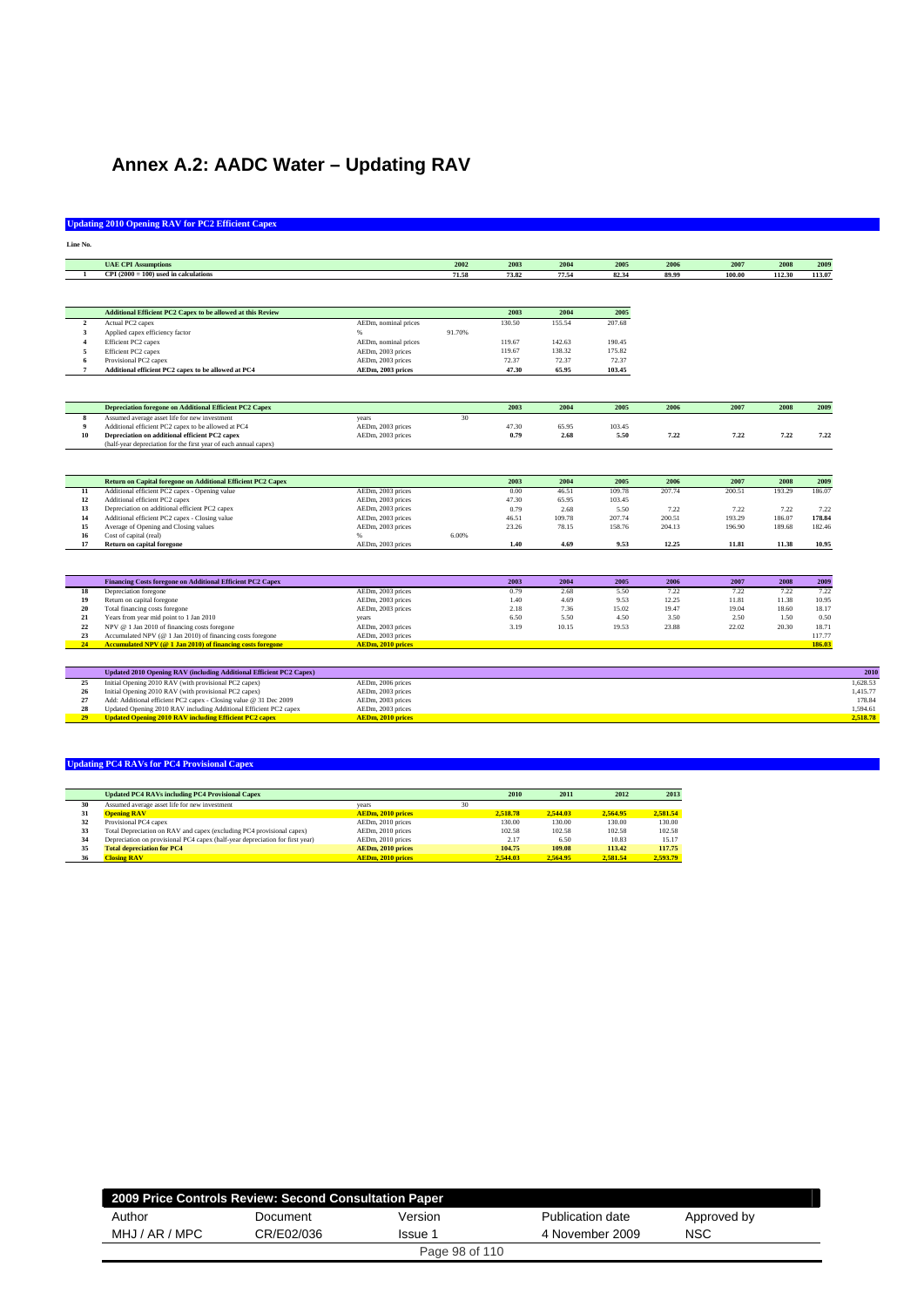## **Annex A.3: ADDC Electricity – Updating RAV**

### **Updating 2010 Opening RAV for PC2 Efficient Capex**

| Line No.        |                                                                     |                          |        |        |          |           |           |           |           |           |          |
|-----------------|---------------------------------------------------------------------|--------------------------|--------|--------|----------|-----------|-----------|-----------|-----------|-----------|----------|
|                 | <b>UAE CPI Assumptions</b>                                          |                          | 2002   | 2003   | 2004     | 2005      | 2006      | 2007      | 2008      | 2009      |          |
| -1              | $CPI(2000 = 100)$ used in calculations                              |                          | 71.58  | 73.82  | 77.54    | 82.34     | 89.99     | 100.00    | 112.30    | 113.07    |          |
|                 |                                                                     |                          |        |        |          |           |           |           |           |           |          |
|                 |                                                                     |                          |        |        |          |           |           |           |           |           |          |
|                 | <b>Additional Efficient PC2 Capex to be allowed at this Review</b>  |                          |        | 2003   | 2004     | 2005      |           |           |           |           |          |
| $\overline{2}$  | Actual PC2 capex                                                    | AEDm, nominal prices     |        | 582.03 | 512.24   | 296.89    |           |           |           |           |          |
| 3               | Applied capex efficiency factor                                     | $\%$                     | 90.10% |        |          |           |           |           |           |           |          |
| $\overline{4}$  | Efficient PC2 capex                                                 | AEDm, nominal prices     |        | 524.41 | 461.53   | 267.50    |           |           |           |           |          |
| 5               | Efficient PC2 capex                                                 | AEDm, 2003 prices        |        | 524.41 | 447.57   | 246.96    |           |           |           |           |          |
| 6               | Provisional PC2 capex                                               | AEDm, 2003 prices        |        | 461.88 | 484.97   | 509.22    |           |           |           |           |          |
| $7\phantom{.0}$ | Additional efficient PC2 capex to be allowed at PC4                 | AEDm, 2003 prices        |        | 62.54  | (37.40)  | (262.26)  |           |           |           |           |          |
|                 |                                                                     |                          |        |        |          |           |           |           |           |           |          |
|                 | <b>Depreciation foregone on Additional Efficient PC2 Capex</b>      |                          |        | 2003   | 2004     | 2005      | 2006      | 2007      | 2008      | 2009      |          |
| 8               | Assumed average asset life for new investment                       | years                    | 30     |        |          |           |           |           |           |           |          |
| $\overline{9}$  | Additional efficient PC2 capex to be allowed at PC4                 | AEDm, 2003 prices        |        | 62.54  | $-37.40$ | $-262.26$ |           |           |           |           |          |
| 10              | Depreciation on additional efficient PC2 capex                      | AEDm, 2003 prices        |        | 1.04   | 1.46     | $-3.53$   | $-7.90$   | $-7.90$   | $-7.90$   | $-7.90$   |          |
|                 | (half-year depreciation for the first year of each annual capex)    |                          |        |        |          |           |           |           |           |           |          |
|                 |                                                                     |                          |        |        |          |           |           |           |           |           |          |
|                 | Return on Capital foregone on Additional Efficient PC2 Capex        |                          |        | 2003   | 2004     | 2005      | 2006      | 2007      | 2008      | 2009      |          |
| 11              | Additional efficient PC2 capex - Opening value                      | AEDm, 2003 prices        |        | 0.00   | 61.49    | 22.63     | $-236.10$ | $-228.20$ | $-220.29$ | $-212.39$ |          |
| 12              | Additional efficient PC2 capex                                      | AEDm, 2003 prices        |        | 62.54  | $-37.40$ | $-262.26$ |           |           |           |           |          |
| 13              | Depreciation on additional efficient PC2 capex                      | AEDm, 2003 prices        |        | 1.04   | 1.46     | $-3.53$   | $-7.90$   | $-7.90$   | $-7.90$   | $-7.90$   |          |
| 14              | Additional efficient PC2 capex - Closing value                      | AEDm, 2003 prices        |        | 61.49  | 22.63    | $-236.10$ | $-228.20$ | $-220.29$ | $-212.39$ | $-204.48$ |          |
| 15              | Average of Opening and Closing values                               | AEDm, 2003 prices        |        | 30.75  | 42.06    | $-106.74$ | $-232.15$ | $-224.24$ | $-216.34$ | $-208.43$ |          |
| 16              | Cost of capital (real)                                              | $\%$                     | 6.00%  |        |          |           |           |           |           |           |          |
| 17              | <b>Return on capital foregone</b>                                   | AEDm, 2003 prices        |        | 1.84   | 2.52     | $-6.40$   | $-13.93$  | $-13.45$  | $-12.98$  | $-12.51$  |          |
|                 |                                                                     |                          |        |        |          |           |           |           |           |           |          |
|                 | <b>Financing Costs foregone on Additional Efficient PC2 Capex</b>   |                          |        | 2003   | 2004     | 2005      | 2006      | 2007      | 2008      | 2009      |          |
| 18              | Depreciation foregone                                               | AEDm, 2003 prices        |        | 1.04   | 1.46     | $-3.53$   | $-7.90$   | $-7.90$   | $-7.90$   | $-7.90$   |          |
| 19              | Return on capital foregone                                          | AEDm, 2003 prices        |        | 1.84   | 2.52     | $-6.40$   | $-13.93$  | $-13.45$  | $-12.98$  | $-12.51$  |          |
| 20              | Total financing costs foregone                                      | AEDm, 2003 prices        |        | 2.89   | 3.98     | $-9.94$   | $-21.83$  | $-21.36$  | $-20.88$  | $-20.41$  |          |
| 21              | Years from year mid point to 1 Jan 2010                             | years                    |        | 6.50   | 5.50     | 4.50      | 3.50      | 2.50      | 1.50      | 0.50      |          |
| $\bf{22}$       | NPV @ 1 Jan 2010 of financing costs foregone                        | AEDm, 2003 prices        |        | 4.22   | 5.49     | $-12.92$  | $-26.77$  | $-24.71$  | $-22.79$  | $-21.01$  |          |
| 23              | Accumulated NPV (@ 1 Jan 2010) of financing costs foregone          | AEDm, 2003 prices        |        |        |          |           |           |           |           | $-98.50$  |          |
| 24              | Accumulated NPV (@ 1 Jan 2010) of financing costs foregone          | AEDm, 2010 prices        |        |        |          |           |           |           |           | $-155.58$ |          |
|                 |                                                                     |                          |        |        |          |           |           |           |           |           |          |
|                 | Updated 2010 Opening RAV (including Additional Efficient PC2 Capex) |                          |        |        |          |           |           |           |           |           | 2010     |
| 25              | Initial Opening 2010 RAV (with provisional PC2 capex)               | AEDm, 2006 prices        |        |        |          |           |           |           |           |           | 7,037.90 |
| 26              | Initial Opening 2010 RAV (with provisional PC2 capex)               | AEDm, 2003 prices        |        |        |          |           |           |           |           |           | 6,118.41 |
| $27\,$          | Add: Additional efficient PC2 capex - Closing value @ 31 Dec 2009   | AEDm, 2003 prices        |        |        |          |           |           |           |           |           | (204.48) |
| 28              | Updated Opening 2010 RAV including Additional Efficient PC2 capex   | AEDm, 2003 prices        |        |        |          |           |           |           |           |           | 5,913.93 |
| 29              | <b>Updated Opening 2010 RAV including Efficient PC2 capex</b>       | <b>AEDm, 2010 prices</b> |        |        |          |           |           |           |           |           | 9,341.40 |

|    | <b>Updated PC4 RAVs including PC4 Provisional Capex</b>                       |                          |    | 2010      | 2011      | 2012      | 2013      |
|----|-------------------------------------------------------------------------------|--------------------------|----|-----------|-----------|-----------|-----------|
| 30 | Assumed average asset life for new investment                                 | vears                    | 30 |           |           |           |           |
| 31 | <b>Opening RAV</b>                                                            | AEDm, 2010 prices        |    | 9.341.40  | 10.380.11 | 11,366.49 | 12,300.54 |
| 32 | Provisional PC4 capex                                                         | AEDm, 2010 prices        |    | 1.570.00  | 1.570.00  | 1.570.00  | 1.570.00  |
| 33 | Total Depreciation on RAV and capex (excluding PC4 provisional capex)         | AEDm, 2010 prices        |    | 505.12    | 505.12    | 505.12    | 505.12    |
| 34 | Depreciation on provisional PC4 capex (half-year depreciation for first year) | AEDm, 2010 prices        |    | 26.17     | 78.50     | 130.83    | 183.17    |
| 35 | <b>Total depreciation for PC4</b>                                             | <b>AEDm. 2010 prices</b> |    | 531.29    | 583.62    | 635.95    | 688.29    |
| 36 | <b>Closing RAV</b>                                                            | <b>AEDm. 2010 prices</b> |    | 10.380.11 | 11,366.49 | 12,300.54 | 13.182.25 |

|                | 2009 Price Controls Review: Second Consultation Paper |                |                  |             |  |
|----------------|-------------------------------------------------------|----------------|------------------|-------------|--|
| Author         | Document                                              | Version        | Publication date | Approved by |  |
| MHJ / AR / MPC | CR/E02/036                                            | Issue 1        | 4 November 2009  | NSC         |  |
|                |                                                       | Page 99 of 110 |                  |             |  |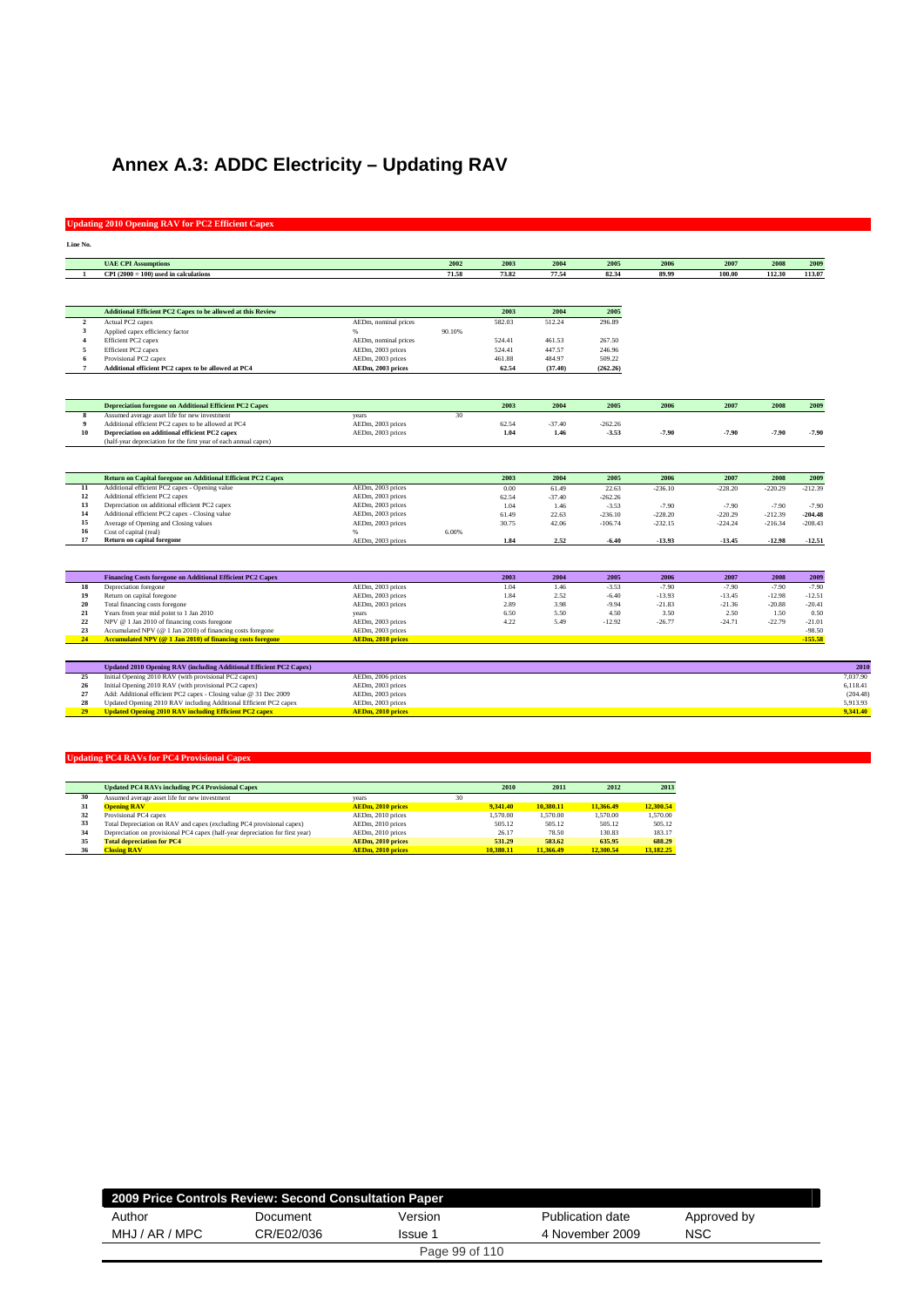## **Annex A.4: ADDC Water – Updating RAV**

### **Updating 2010 Opening RAV for PC2 Efficient Capex**

|                         | <b>UAE CPI Assumptions</b>                                          |                          | 2002   | 2003   | 2004   | 2005     | 2006   | 2007   | 2008   | 2009   |
|-------------------------|---------------------------------------------------------------------|--------------------------|--------|--------|--------|----------|--------|--------|--------|--------|
|                         | $CPI(2000 = 100)$ used in calculations                              |                          | 71.58  | 73.82  | 77.54  | 82.34    | 89.99  | 100.00 | 112.30 | 113.07 |
|                         |                                                                     |                          |        |        |        |          |        |        |        |        |
|                         |                                                                     |                          |        |        |        |          |        |        |        |        |
|                         | Additional Efficient PC2 Capex to be allowed at this Review         |                          |        | 2003   | 2004   | 2005     |        |        |        |        |
| $\overline{2}$          | Actual PC2 capex                                                    | AEDm, nominal prices     |        | 466.21 | 291.79 | 82.99    |        |        |        |        |
| $\overline{\mathbf{3}}$ | Applied capex efficiency factor                                     | %                        | 88.00% |        |        |          |        |        |        |        |
| $\overline{\mathbf{4}}$ | Efficient PC2 capex                                                 | AEDm, nominal prices     |        | 410.27 | 256.77 | 73.03    |        |        |        |        |
| 5                       | Efficient PC2 capex                                                 | AEDm, 2003 prices        |        | 410.27 | 249.00 | 67.43    |        |        |        |        |
| 6                       | Provisional PC2 capex                                               | AEDm, 2003 prices        |        | 151.42 | 158.99 | 166.94   |        |        |        |        |
| $\overline{7}$          | Additional efficient PC2 capex to be allowed at PC4                 | AEDm, 2003 prices        |        | 258.85 | 90.01  | (99.52)  |        |        |        |        |
|                         |                                                                     |                          |        |        |        |          |        |        |        |        |
|                         | <b>Depreciation foregone on Additional Efficient PC2 Capex</b>      |                          |        | 2003   | 2004   | 2005     | 2006   | 2007   | 2008   | 2009   |
| 8                       | Assumed average asset life for new investment                       | years                    | 30     |        |        |          |        |        |        |        |
| $\overline{9}$          | Additional efficient PC2 capex to be allowed at PC4                 | AEDm, 2003 prices        |        | 258.85 | 90.01  | $-99.52$ |        |        |        |        |
| 10                      | Depreciation on additional efficient PC2 capex                      | AEDm, 2003 prices        |        | 4.31   | 10.13  | 9.97     | 8.31   | 8.31   | 8.31   | 8.31   |
|                         | (half-year depreciation for the first year of each annual capex)    |                          |        |        |        |          |        |        |        |        |
|                         |                                                                     |                          |        |        |        |          |        |        |        |        |
|                         | Return on Capital foregone on Additional Efficient PC2 Capex        |                          |        | 2003   | 2004   | 2005     | 2006   | 2007   | 2008   | 2009   |
| $\overline{11}$         | Additional efficient PC2 capex - Opening value                      | AEDm, 2003 prices        |        | 0.00   | 254.53 | 334.42   | 224.93 | 216.62 | 208.31 | 200.00 |
| 12                      | Additional efficient PC2 capex                                      | AEDm, 2003 prices        |        | 258.85 | 90.01  | $-99.52$ |        |        |        |        |
| 13                      | Depreciation on additional efficient PC2 capex                      | AEDm, 2003 prices        |        | 4.31   | 10.13  | 9.97     | 8.31   | 8.31   | 8.31   | 8.31   |
| 14                      | Additional efficient PC2 capex - Closing value                      | AEDm, 2003 prices        |        | 254.53 | 334.42 | 224.93   | 216.62 | 208.31 | 200.00 | 191.69 |
| 15                      | Average of Opening and Closing values                               | AEDm, 2003 prices        |        | 127.27 | 294.47 | 279.67   | 220.78 | 212.46 | 204.15 | 195.84 |
| 16                      | Cost of capital (real)                                              |                          | 6.00%  |        |        |          |        |        |        |        |
| 17                      | Return on capital foregone                                          | AEDm, 2003 prices        |        | 7.64   | 17.67  | 16.78    | 13.25  | 12.75  | 12.25  | 11.75  |
|                         |                                                                     |                          |        |        |        |          |        |        |        |        |
|                         | Financing Costs foregone on Additional Efficient PC2 Capex          |                          |        | 2003   | 2004   | 2005     | 2006   | 2007   | 2008   | 2009   |
| 18                      | Depreciation foregone                                               | AEDm, 2003 prices        |        | 4.31   | 10.13  | 9.97     | 8.31   | 8.31   | 8.31   | 8.31   |
| 19                      | Return on capital foregone                                          | AEDm, 2003 prices        |        | 7.64   | 17.67  | 16.78    | 13.25  | 12.75  | 12.25  | 11.75  |
| 20                      | Total financing costs foregone                                      | AEDm, 2003 prices        |        | 11.95  | 27.80  | 26.75    | 21.56  | 21.06  | 20.56  | 20.06  |
| 21                      | Years from year mid point to 1 Jan 2010                             | AEDm, 2003 prices        |        | 6.50   | 5.50   | 4.50     | 3.50   | 2.50   | 1.50   | 0.50   |
| 22                      | NPV @ 1 Jan 2010 of financing costs foregone                        | years                    |        | 17.45  | 38.30  | 34.77    | 26.44  | 24.36  | 22.44  | 20.66  |
| 23                      | Accumulated NPV (@ 1 Jan 2010) of financing costs foregone          | AEDm, 2003 prices        |        |        |        |          |        |        |        | 184.41 |
| 24                      | Accumulated NPV (@ 1 Jan 2010) of financing costs foregone          | <b>AEDm, 2010 prices</b> |        |        |        |          |        |        |        | 291.29 |
|                         |                                                                     |                          |        |        |        |          |        |        |        |        |
|                         | Updated 2010 Opening RAV (including Additional Efficient PC2 Capex) |                          |        |        |        |          |        |        |        |        |
| 25                      | Initial Opening 2010 RAV (with provisional PC2 capex)               | AEDm, 2006 prices        |        |        |        |          |        |        |        |        |
| 26                      | Initial Opening 2010 RAV (with provisional PC2 capex)               | AEDm, 2003 prices        |        |        |        |          |        |        |        |        |
| 27                      | Add: Additional efficient PC2 capex - Closing value @ 31 Dec 2009   | AEDm, 2003 prices        |        |        |        |          |        |        |        |        |
| 28<br>29                | Updated Opening 2010 RAV including Additional Efficient PC2 capex   | AEDm, 2003 prices        |        |        |        |          |        |        |        |        |
|                         | <b>Updated Opening 2010 RAV including Efficient PC2 capex</b>       | <b>AEDm, 2010 prices</b> |        |        |        |          |        |        |        |        |

|    | <b>Updated PC4 RAVs including PC4 Provisional Capex</b>                       |                          |    | 2010     | 2011     | 2012     | 2013     |
|----|-------------------------------------------------------------------------------|--------------------------|----|----------|----------|----------|----------|
| 30 | Assumed average asset life for new investment                                 | vears                    | 30 |          |          |          |          |
| 31 | <b>Opening RAV</b>                                                            | AEDm, 2010 prices        |    | 3.889.43 | 4.228.77 | 4.548.45 | 4,848.46 |
| 32 | Provisional PC4 capex                                                         | AEDm, 2010 prices        |    | 590.00   | 590.00   | 590.00   | 590.00   |
| 33 | Total Depreciation on RAV and capex (excluding PC4 provisional capex)         | AEDm. 2010 prices        |    | 240.82   | 240.82   | 240.82   | 221.11   |
| 34 | Depreciation on provisional PC4 capex (half-year depreciation for first year) | AEDm. 2010 prices        |    | 9.83     | 29.50    | 49.17    | 68.83    |
| 35 | <b>Total depreciation for PC4</b>                                             | AEDm, 2010 prices        |    | 250.66   | 270.32   | 289.99   | 289.95   |
| 36 | <b>Closing RAV</b>                                                            | <b>AEDm. 2010 prices</b> |    | 4.228.77 | 4.548.45 | 4.848.46 | 5,148.51 |

| 2009 Price Controls Review: Second Consultation Paper |            |                 |                  |             |  |
|-------------------------------------------------------|------------|-----------------|------------------|-------------|--|
| Author                                                | Document   | Version         | Publication date | Approved by |  |
| MHJ / AR / MPC                                        | CR/E02/036 | Issue 1         | 4 November 2009  | NSC         |  |
|                                                       |            | Page 100 of 110 |                  |             |  |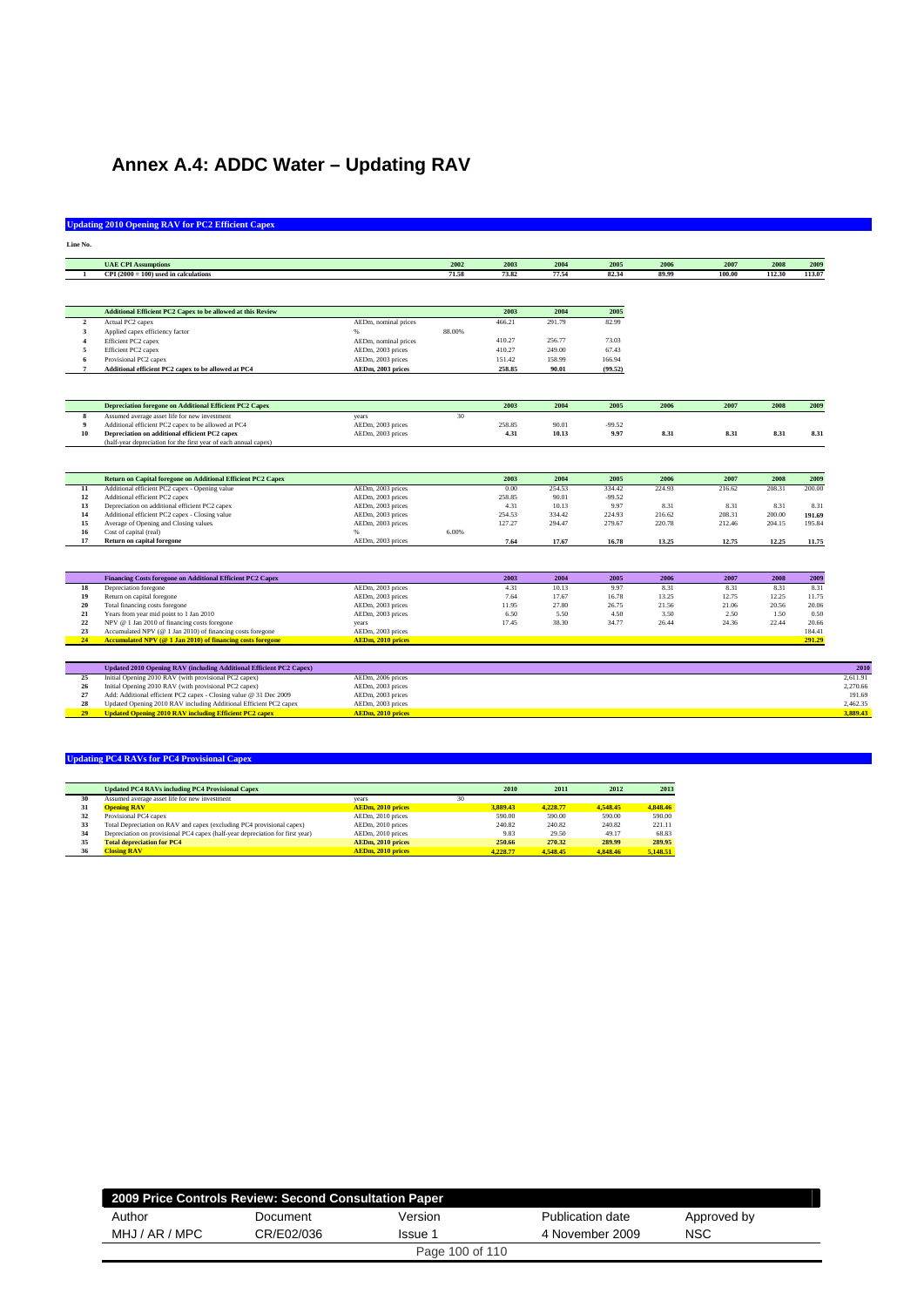## **Annex A.5: TRANSCO Electricity – Updating RAV**

### **Updating 2010 Opening RAV for PC2 Efficient Capex**

| Line No.                |                                                                                                                                        |                                        |        |           |          |          |          |          |          |          |
|-------------------------|----------------------------------------------------------------------------------------------------------------------------------------|----------------------------------------|--------|-----------|----------|----------|----------|----------|----------|----------|
|                         | <b>UAE CPI Assumptions</b>                                                                                                             |                                        | 2002   | 2003      | 2004     | 2005     | 2006     | 2007     | 2008     | 2009     |
|                         | $CPI(2000 = 100)$ used in calculations                                                                                                 |                                        | 71.58  | 73.82     | 77.54    | 82.34    | 89.99    | 100.00   | 112.30   | 113.07   |
|                         |                                                                                                                                        |                                        |        |           |          |          |          |          |          |          |
|                         | Additional Efficient PC2 Capex to be allowed at this Review                                                                            |                                        |        | 2003      | 2004     | 2005     |          |          |          |          |
| $\mathbf 2$             | Actual PC2 capex                                                                                                                       | AEDm, nominal prices                   |        | 1,135.39  | 1,729.96 | 1.478.15 |          |          |          |          |
| 3                       | Applied capex efficiency factor                                                                                                        | 96                                     | 93.60% |           |          |          |          |          |          |          |
| $\overline{4}$          | Efficient PC2 capex                                                                                                                    | AEDm, nominal prices                   |        | 1.062.72  | 1.619.24 | 1.383.55 |          |          |          |          |
| $\overline{\mathbf{5}}$ | Efficient PC2 capex                                                                                                                    | AEDm, 2003 prices                      |        | 1,062.72  | 1,570.26 | 1,277.31 |          |          |          |          |
| 6                       | Provisional PC2 capex                                                                                                                  | AEDm, 2003 prices                      |        | 1,267.79  | 730.38   | 346.04   |          |          |          |          |
| $\overline{7}$          | Additional efficient PC2 capex to be allowed at PC4                                                                                    | AEDm, 2003 prices                      |        | $-205.07$ | 839.89   | 931.27   |          |          |          |          |
|                         |                                                                                                                                        |                                        |        |           |          |          |          |          |          |          |
|                         | <b>Depreciation foregone on Additional Efficient PC2 Capex</b>                                                                         |                                        |        | 2003      | 2004     | 2005     | 2006     | 2007     | 2008     | 2009     |
|                         | Assumed average asset life for new investment                                                                                          | years                                  | 30     |           |          |          |          |          |          |          |
| $\boldsymbol{9}$        | Additional efficient PC2 capex to be allowed at PC4                                                                                    | AEDm, 2003 prices                      |        | (205.07)  | 839.89   | 931.27   |          |          |          |          |
| 10                      | Depreciation on additional efficient PC2 capex                                                                                         | AEDm, 2003 prices                      |        | $-3.42$   | 7.16     | 36.68    | 52.20    | 52.20    | 52.20    | 52.20    |
|                         | (half-year depreciation for the first year of each annual capex)                                                                       |                                        |        |           |          |          |          |          |          |          |
|                         | Return on Capital foregone on Additional Efficient PC2 Capex                                                                           |                                        |        | 2003      | 2004     | 2005     | 2006     | 2007     | 2008     | 2009     |
| 11                      | Additional efficient PC2 capex - Opening value                                                                                         | AEDm, 2003 prices                      |        | 0.00      | (201.65) | 631.07   | 1,525.66 | 1,473.46 | 1,421.26 | 1.369.05 |
| 12                      | Additional efficient PC2 capex                                                                                                         | AEDm, 2003 prices                      |        | (205.07)  | 839.89   | 931.27   |          |          |          |          |
| 13                      | Depreciation on additional efficient PC2 capex                                                                                         | AEDm, 2003 prices                      |        | (3.42)    | 7.16     | 36.68    | 52.20    | 52.20    | 52.20    | 52.20    |
| 14                      | Additional efficient PC2 capex - Closing value                                                                                         | AEDm, 2003 prices                      |        | (201.65)  | 631.07   | 1,525.66 | 1.473.46 | 1.421.26 | 1.369.05 | 1.316.85 |
| 15                      | Average of Opening and Closing values                                                                                                  | AEDm, 2003 prices                      |        | (100.83)  | 214.71   | 1,078.37 | 1,499.56 | 1,447.36 | 1.395.16 | 1.342.95 |
| 16                      | Cost of capital (real)                                                                                                                 | 96                                     | 6.00%  |           |          |          |          |          |          |          |
| 17                      | Return on capital foregone                                                                                                             | AEDm, 2003 prices                      |        | $-6.05$   | 12.88    | 64.70    | 89.97    | 86.84    | 83.71    | 80.58    |
|                         |                                                                                                                                        |                                        |        |           |          |          |          |          |          |          |
|                         | <b>Financing Costs foregone on Additional Efficient PC2 Capex</b>                                                                      |                                        |        | 2003      | 2004     | 2005     | 2006     | 2007     | 2008     | 2009     |
| 18                      | Depreciation foregone                                                                                                                  | AEDm, 2003 prices                      |        | (3.42)    | 7.16     | 36.68    | 52.20    | 52.20    | 52.20    | 52.20    |
| 19                      | Return on capital foregone                                                                                                             | AEDm, 2003 prices                      |        | (6.05)    | 12.88    | 64.70    | 89.97    | 86.84    | 83.71    | 80.58    |
| 20                      | Total financing costs foregone                                                                                                         | AEDm, 2003 prices                      |        | (9.47)    | 20.05    | 101.38   | 142.18   | 139.04   | 135.91   | 132.78   |
| 21                      | Years from year mid point to 1 Jan 2010                                                                                                | years                                  |        | 6.50      | 5.50     | 4.50     | 3.50     | 2.50     | 1.50     | 0.50     |
| $\bf 22$                | NPV @ 1 Jan 2010 of financing costs foregone                                                                                           | AEDm, 2003 prices                      |        | (13.83)   | 27.62    | 131.78   | 174.34   | 160.85   | 148.33   | 136.71   |
| 23                      | Accumulated NPV (@ 1 Jan 2010) of financing costs foregone                                                                             | AEDm, 2003 prices                      |        |           |          |          |          |          |          | 765.79   |
| 24                      | Accumulated NPV (@ 1 Jan 2010) of financing costs foregone                                                                             | <b>AEDm, 2010 prices</b>               |        |           |          |          |          |          |          | 1209.61  |
|                         |                                                                                                                                        |                                        |        |           |          |          |          |          |          |          |
|                         | Updated 2010 Opening RAV (including Additional Efficient PC2 Capex)<br>Initial Opening 2010 RAV (with provisional PC2 capex)           |                                        |        |           |          |          |          |          |          |          |
|                         |                                                                                                                                        | AEDm, 2006 prices                      |        |           |          |          |          |          |          |          |
| 25                      |                                                                                                                                        |                                        |        |           |          |          |          |          |          |          |
| 26                      | Initial Opening 2010 RAV (with provisional PC2 capex)                                                                                  | AEDm, 2003 prices                      |        |           |          |          |          |          |          |          |
| 27<br>28                | Add: Additional efficient PC2 capex - Closing value @ 31 Dec 2009<br>Updated Opening 2010 RAV including Additional Efficient PC2 capex | AEDm, 2003 prices<br>AEDm, 2003 prices |        |           |          |          |          |          |          |          |

|    | <b>Updated PC4 RAVs including PC4 Provisional Capex</b>                       |                          |    | 2010      | 2011      | 2012      | 2013      |
|----|-------------------------------------------------------------------------------|--------------------------|----|-----------|-----------|-----------|-----------|
| 30 | Assumed average asset life for new investment                                 | vears                    | 30 |           |           |           |           |
| 31 | <b>Opening RAV</b>                                                            | AEDm, 2010 prices        |    | 18.720.51 | 23,017.11 | 27,139.38 | 31,087.32 |
| 32 | Provisional PC4 capex                                                         | AEDm, 2010 prices        |    | 5.230.00  | 5.230.00  | 5.230.00  | 5.230.00  |
| 33 | Total Depreciation on RAV and capex (excluding PC4 provisional capex)         | AEDm, 2010 prices        |    | 846.23    | 846.23    | 846.23    | 846.23    |
| 34 | Depreciation on provisional PC4 capex (half-year depreciation for first year) | AEDm. 2010 prices        |    | 87.17     | 261.50    | 435.83    | 610.17    |
| 35 | <b>Total depreciation for PC4</b>                                             | AEDm. 2010 prices        |    | 933.40    | 1.107.73  | 1.282.06  | 1.456.40  |
| 36 | <b>Closing RAV</b>                                                            | <b>AEDm. 2010 prices</b> |    | 23,017.11 | 27.139.38 | 31,087.32 | 34,860.92 |

| 2009 Price Controls Review: Second Consultation Paper |            |                 |                  |             |
|-------------------------------------------------------|------------|-----------------|------------------|-------------|
| Author                                                | Document   | Version         | Publication date | Approved by |
| MHJ / AR / MPC                                        | CR/E02/036 | Issue 1         | 4 November 2009  | <b>NSC</b>  |
|                                                       |            | Page 101 of 110 |                  |             |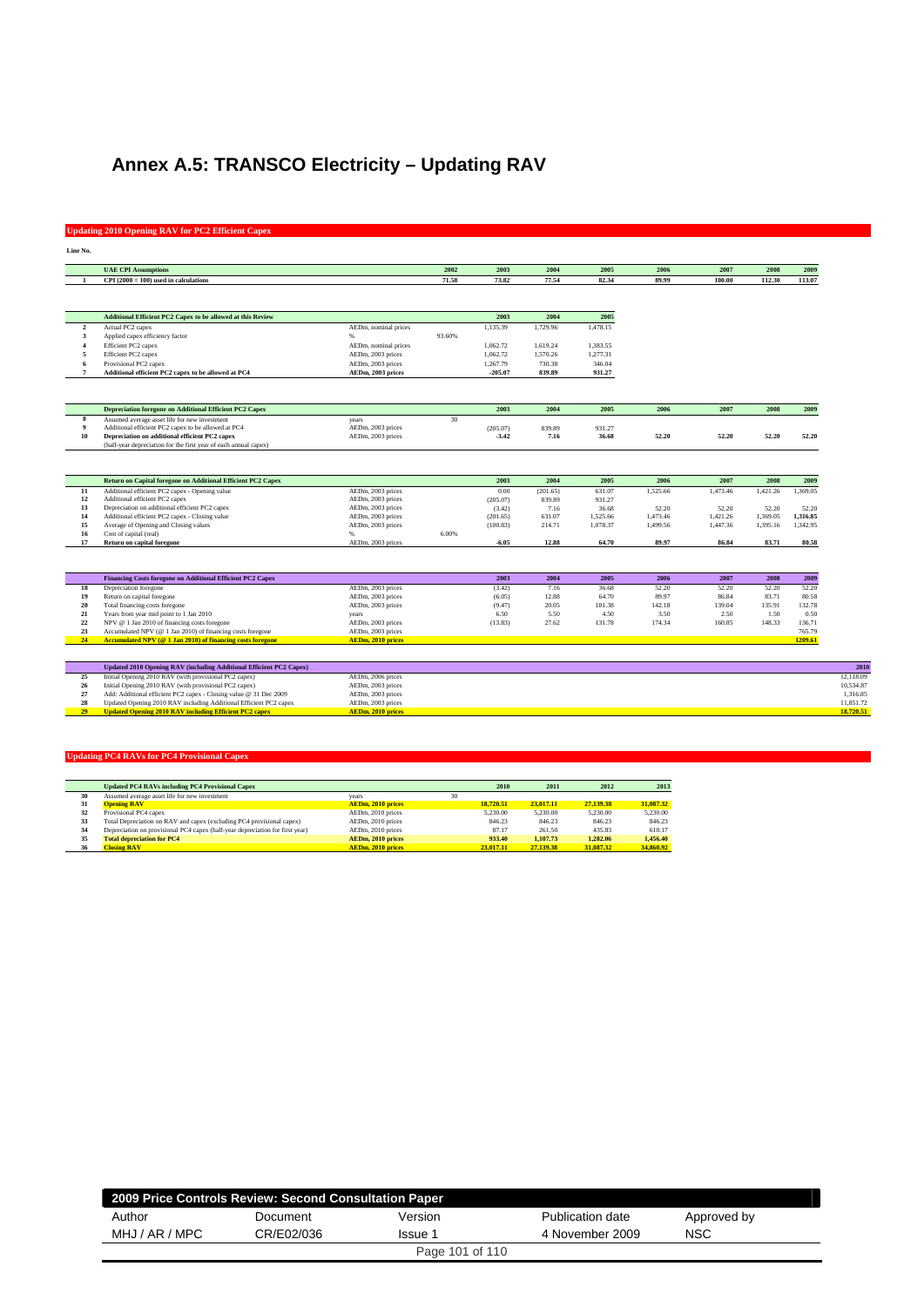## **Annex A.6: TRANSCO Water – Updating RAV**

### **Updating 2010 Opening RAV for PC2 Efficient Capex**

| Line No.         |                                                                     |                        |        |                  |                    |                  |                  |                  |                  |                  |
|------------------|---------------------------------------------------------------------|------------------------|--------|------------------|--------------------|------------------|------------------|------------------|------------------|------------------|
|                  | <b>UAE CPI Assumptions</b>                                          |                        | 2002   | 2003             | 2004               | 2005             | 2006             | 2007             | 2008             | 2009             |
|                  | $CPI(2000 = 100)$ used in calculations                              |                        | 71.58  | 73.82            | 77.54              | 82.34            | 89.99            | 100.00           | 112.30           | 113.07           |
|                  |                                                                     |                        |        |                  |                    |                  |                  |                  |                  |                  |
|                  | <b>Additional Efficient PC2 Capex to be allowed at this Review</b>  |                        |        | 2003             | 2004               | 2005             |                  |                  |                  |                  |
| $\overline{2}$   | Actual PC2 capex                                                    | AEDm, nominal prices   |        | 1.958.58         | 2.423.44           | (859.25)         |                  |                  |                  |                  |
| 3                | Applied capex efficiency factor                                     | %                      | 86.20% |                  |                    |                  |                  |                  |                  |                  |
|                  | Efficient PC2 capex                                                 | AEDm, nominal prices   |        | 1,688.29         | 2,089.00           | (740.68)         |                  |                  |                  |                  |
| 5                | Efficient PC2 capex                                                 | AEDm, 2003 prices      |        | 1,688.29         | 2.025.82           | (683.80)         |                  |                  |                  |                  |
|                  | Provisional PC2 capex                                               | AEDm, 2003 prices      |        | 1,261.10         | 1,280.09           | 243.24           |                  |                  |                  |                  |
| $\overline{7}$   | Additional efficient PC2 capex to be allowed at PC4                 | AEDm, 2003 prices      |        | 427.19           | 745.73             | (927.04)         |                  |                  |                  |                  |
|                  |                                                                     |                        |        |                  |                    |                  |                  |                  |                  |                  |
|                  | <b>Depreciation foregone on Additional Efficient PC2 Capex</b>      |                        |        | 2003             | 2004               | 2005             | 2006             | 2007             | 2008             | 2009             |
| 8                | Assumed average asset life for new investment                       | years                  | 30     |                  |                    |                  |                  |                  |                  |                  |
| $\boldsymbol{9}$ | Additional efficient PC2 capex to be allowed at PC4                 | AEDm, 2003 prices      |        | 427.19           | 745.73             | (927.04)         |                  |                  |                  |                  |
| 10               | Depreciation on additional efficient PC2 capex                      | AEDm, 2003 prices      |        | 7.12             | 26.67              | 23.65            | 8.20             | 8.20             | 8.20             | 8.20             |
|                  | (half-year depreciation for the first year of each annual capex)    |                        |        |                  |                    |                  |                  |                  |                  |                  |
|                  |                                                                     |                        |        |                  |                    |                  |                  |                  |                  |                  |
|                  | Return on Capital foregone on Additional Efficient PC2 Capex        |                        |        | 2003             | 2004               | 2005             | 2006             | 2007             | 2008             | 2009             |
| 11               | Additional efficient PC2 capex - Opening value                      | AEDm, 2003 prices      |        | 0.00             | 420.07             | 1,139.13         | 188.44           | 180.25           | 172.05           | 163.85           |
| 12               | Additional efficient PC2 capex                                      | AEDm, 2003 prices      |        | 427.19           | 745.73             | (927.04)         |                  |                  |                  |                  |
| 13               | Depreciation on additional efficient PC2 capex                      | AEDm, 2003 prices      |        | 7.12             | 26.67              | 23.65            | 8.20             | 8.20             | 8.20             | 8.20             |
| 14<br>15         | Additional efficient PC2 capex - Closing value                      | AEDm, 2003 prices      |        | 420.07<br>210.04 | 1,139.13<br>779.60 | 188.44<br>663.79 | 180.25<br>184.34 | 172.05<br>176.15 | 163.85<br>167.95 | 155.66<br>159.76 |
| 16               | Average of Opening and Closing values<br>Cost of capital (real)     | AEDm, 2003 prices<br>% | 6.00%  |                  |                    |                  |                  |                  |                  |                  |
| 17               | <b>Return on capital foregone</b>                                   | AEDm, 2003 prices      |        | 12.60            | 46.78              | 39.83            | 11.06            | 10.57            | 10.08            | 9.59             |
|                  |                                                                     |                        |        |                  |                    |                  |                  |                  |                  |                  |
|                  | Financing Costs foregone on Additional Efficient PC2 Capex          |                        |        | 2003             | 2004               | 2005             | 2006             | 2007             | 2008             | 2009             |
| 18               | Depreciation foregone                                               | AEDm, 2003 prices      |        | 7.12             | 26.67              | 23.65            | 8.20             | 8.20             | 8.20             | 8.20             |
| 19               | Return on capital foregone                                          | AEDm, 2003 prices      |        | 12.60            | 46.78              | 39.83            | 11.06            | 10.57            | 10.08            | 9.59             |
| 20               | Total financing costs foregone                                      | AEDm, 2003 prices      |        | 19.72            | 73.44              | 63.47            | 19.26            | 18.76            | 18.27            | 17.78            |
| 21               | Years from year mid point to 1 Jan 2010                             | years                  |        | 6.50             | 5.50               | 4.50             | 3.50             | 2.50             | 1.50             | 0.50             |
| 22               | NPV @ 1 Jan 2010 of financing costs foregone                        | AEDm, 2003 prices      |        | 28.80            | 101.19             | 82.50            | 23.61            | 21.71            | 19.94            | 18.31            |
| 23               | Accumulated NPV (@ 1 Jan 2010) of financing costs foregone          | AEDm, 2003 prices      |        |                  |                    |                  |                  |                  |                  | 296.07           |
| 24               | Accumulated NPV (@ 1 Jan 2010) of financing costs foregone          | AEDm, 2010 prices      |        |                  |                    |                  |                  |                  |                  | 467.66           |
|                  |                                                                     |                        |        |                  |                    |                  |                  |                  |                  |                  |
|                  | Updated 2010 Opening RAV (including Additional Efficient PC2 Capex) |                        |        |                  |                    |                  |                  |                  |                  |                  |
| 25               | Initial Opening 2010 RAV (with provisional PC2 capex)               | AEDm, 2006 prices      |        |                  |                    |                  |                  |                  |                  |                  |
| 26               | Initial Opening 2010 RAV (with provisional PC2 capex)               | AEDm, 2003 prices      |        |                  |                    |                  |                  |                  |                  |                  |
| 27               | Add: Additional efficient PC2 capex - Closing value @ 31 Dec 2009   | AEDm, 2003 prices      |        |                  |                    |                  |                  |                  |                  |                  |
| 28               | Updated Opening 2010 RAV including Additional Efficient PC2 capex   | AEDm, 2003 prices      |        |                  |                    |                  |                  |                  |                  |                  |
| 29               | <b>Updated Opening 2010 RAV including Efficient PC2 capex</b>       | AEDm, 2010 prices      |        |                  |                    |                  |                  |                  |                  |                  |

|    | <b>Updated PC4 RAVs including PC4 Provisional Capex</b>                       |                          |    | 2010      | 2011      | 2012      | 2013      |
|----|-------------------------------------------------------------------------------|--------------------------|----|-----------|-----------|-----------|-----------|
| 30 | Assumed average asset life for new investment                                 | vears                    | 30 |           |           |           |           |
| 31 | <b>Opening RAV</b>                                                            | AEDm, 2010 prices        |    | 10.536.78 | 12,457.50 | 14,293.90 | 16,045.95 |
| 32 | Provisional PC4 capex                                                         | AEDm, 2010 prices        |    | 2.530.00  | 2.530.00  | 2.530.00  | 2.530.00  |
| 33 | Total Depreciation on RAV and capex (excluding PC4 provisional capex)         | AEDm, 2010 prices        |    | 567.11    | 567.11    | 567.11    | 567.11    |
| 34 | Depreciation on provisional PC4 capex (half-year depreciation for first year) | AEDm, 2010 prices        |    | 42.17     | 126.50    | 210.83    | 295.17    |
| 35 | <b>Total depreciation for PC4</b>                                             | <b>AEDm. 2010 prices</b> |    | 609.27    | 693.61    | 777.94    | 862.27    |
| 36 | <b>Closing RAV</b>                                                            | <b>AEDm. 2010 prices</b> |    | 12,457.50 | 14,293.90 | 16,045.95 | 17,713.68 |

|                | 2009 Price Controls Review: Second Consultation Paper |                 |                  |             |  |
|----------------|-------------------------------------------------------|-----------------|------------------|-------------|--|
| Author         | Document                                              | Version         | Publication date | Approved by |  |
| MHJ / AR / MPC | CR/E02/036                                            | Issue 1         | 4 November 2009  | NSC         |  |
|                |                                                       | Page 102 of 110 |                  |             |  |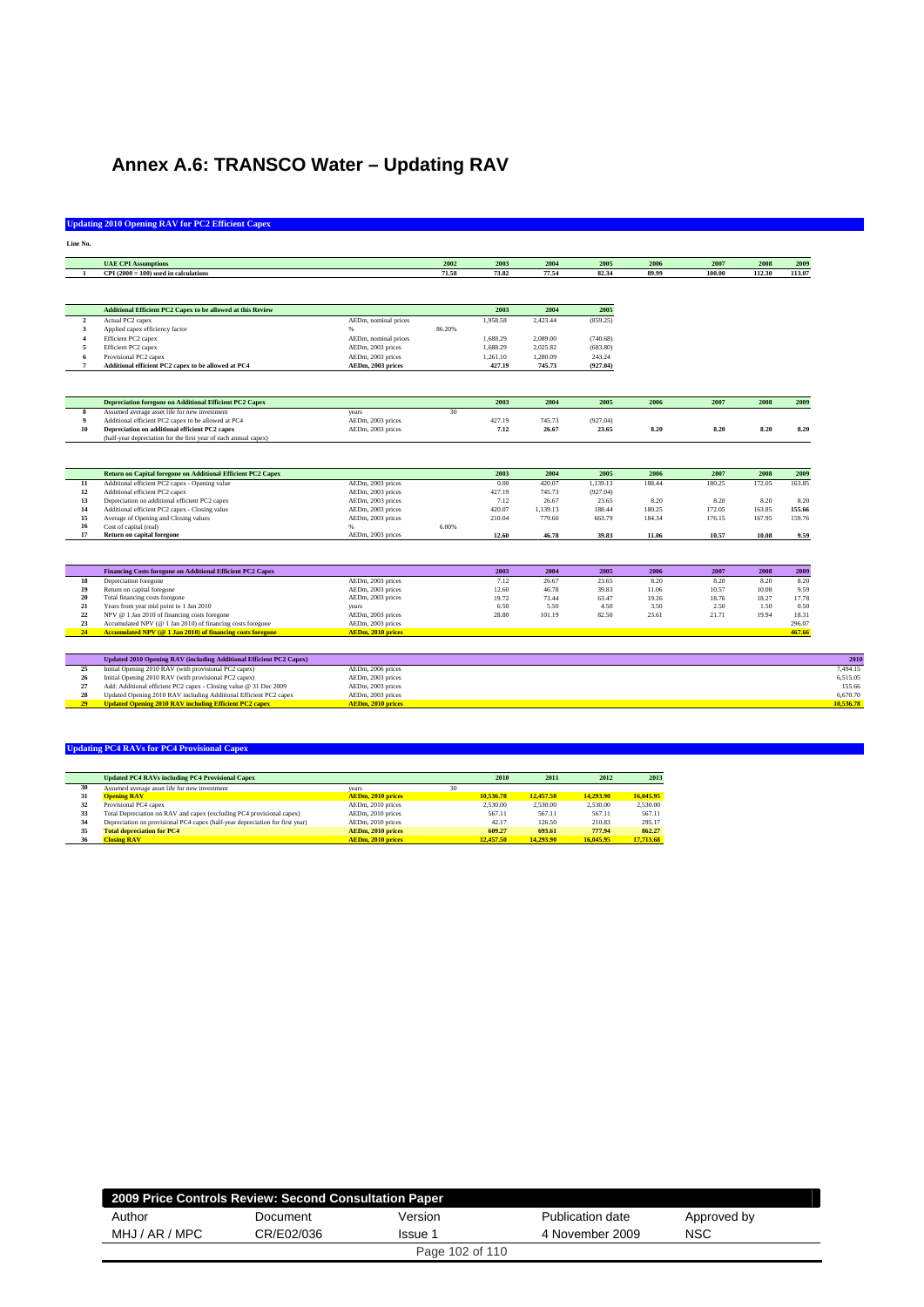## **Annex A.7: ADSSC – Updating RAV**

|                | <b>Updating 2010 Opening RAV for PC2 Efficient Capex</b> |       |       |       |       |       |        |        |        |
|----------------|----------------------------------------------------------|-------|-------|-------|-------|-------|--------|--------|--------|
| Line No.       |                                                          |       |       |       |       |       |        |        |        |
|                | <b>UAE CPI Assumptions</b>                               | 2002  | 2003  | 2004  | 2005  | 2006  | 2007   | 2008   | 2009   |
| $\overline{1}$ | $CPI(2000 = 100)$ used in calculations                   | 71.58 | 73.82 | 77.54 | 82.34 | 89.99 | 100.00 | 112.30 | 113.07 |
|                |                                                          |       |       |       |       |       |        |        |        |
|                |                                                          |       |       |       |       |       |        |        |        |
|                |                                                          |       |       |       |       |       |        |        |        |
|                |                                                          |       |       |       |       |       |        |        |        |
|                |                                                          |       |       |       |       |       |        |        |        |
|                |                                                          |       |       |       |       |       |        |        |        |
|                |                                                          |       |       |       |       |       |        |        |        |
|                |                                                          |       |       |       |       |       |        |        |        |
|                |                                                          |       |       |       |       |       |        |        |        |
|                |                                                          |       |       |       |       |       |        |        |        |
|                |                                                          |       |       |       |       |       |        |        |        |
|                |                                                          |       |       |       |       |       |        |        |        |
|                |                                                          |       |       |       |       |       |        |        |        |
|                |                                                          |       |       |       |       |       |        |        |        |
|                |                                                          |       |       |       |       |       |        |        |        |
|                |                                                          |       |       |       |       |       |        |        |        |
|                |                                                          |       |       |       |       |       |        |        |        |
|                |                                                          |       |       |       |       |       |        |        |        |
|                |                                                          |       |       |       |       |       |        |        |        |
|                |                                                          |       |       |       |       |       |        |        |        |
|                |                                                          |       |       |       |       |       |        |        |        |
|                |                                                          |       |       |       |       |       |        |        |        |
|                |                                                          |       |       |       |       |       |        |        |        |
|                |                                                          |       |       |       |       |       |        |        |        |
|                |                                                          |       |       |       |       |       |        |        |        |
|                |                                                          |       |       |       |       |       |        |        |        |
|                |                                                          |       |       |       |       |       |        |        |        |
|                |                                                          |       |       |       |       |       |        |        |        |
|                |                                                          |       |       |       |       |       |        |        |        |
|                |                                                          |       |       |       |       |       |        |        |        |
|                |                                                          |       |       |       |       |       |        |        |        |
|                |                                                          |       |       |       |       |       |        |        |        |
|                |                                                          |       |       |       |       |       |        |        |        |
|                |                                                          |       |       |       |       |       |        |        |        |
|                |                                                          |       |       |       |       |       |        |        |        |
|                |                                                          |       |       |       |       |       |        |        |        |
|                |                                                          |       |       |       |       |       |        |        |        |
|                |                                                          |       |       |       |       |       |        |        |        |
|                |                                                          |       |       |       |       |       |        |        |        |

|    | <b>Updated PC4 RAVs including PC4 Provisional Capex</b>                       |                          |    | 2010      | 2011      | 2012      | 2013      |
|----|-------------------------------------------------------------------------------|--------------------------|----|-----------|-----------|-----------|-----------|
| 30 | Assumed average asset life for new investment                                 | vears                    | 50 |           |           |           |           |
|    | Initial Opening 2010 RAV (excluding PC4 provisional capex)                    | AEDm, 2005 prices        |    | 5.297.62  |           |           |           |
| 31 | <b>Opening RAV</b>                                                            | AEDm, 2010 prices        |    | 7.725.34  | 10.150.94 | 12,516.53 | 14,822.13 |
| 32 | Provisional PC4 capex                                                         | AEDm, 2010 prices        |    | 3,000.00  | 3,000,00  | 3,000.00  | 3,000.00  |
| 33 | Total Depreciation on RAV and capex (excluding PC4 provisional capex)         | AEDm, 2010 prices        |    | 544.41    | 544.41    | 544.41    | 544.41    |
| 34 | Depreciation on provisional PC4 capex (half-year depreciation for first year) | AEDm, 2010 prices        |    | 30.00     | 90.00     | 150.00    | 210.00    |
| 35 | <b>Total depreciation for PC4</b>                                             | AEDm. 2010 prices        |    | 574.41    | 634.41    | 694.41    | 754.41    |
| 36 | <b>Closing RAV</b>                                                            | <b>AEDm. 2010 prices</b> |    | 10,150.94 | 12,516.53 | 14,822.13 | 17,067.72 |

| 2009 Price Controls Review: Second Consultation Paper |                       |                 |                  |             |  |  |  |  |  |  |
|-------------------------------------------------------|-----------------------|-----------------|------------------|-------------|--|--|--|--|--|--|
| Author                                                | Document              | Version         | Publication date | Approved by |  |  |  |  |  |  |
| MHJ / AR / MPC                                        | CR/E02/036<br>Issue 1 |                 | 4 November 2009  | NSC         |  |  |  |  |  |  |
|                                                       |                       | Page 103 of 110 |                  |             |  |  |  |  |  |  |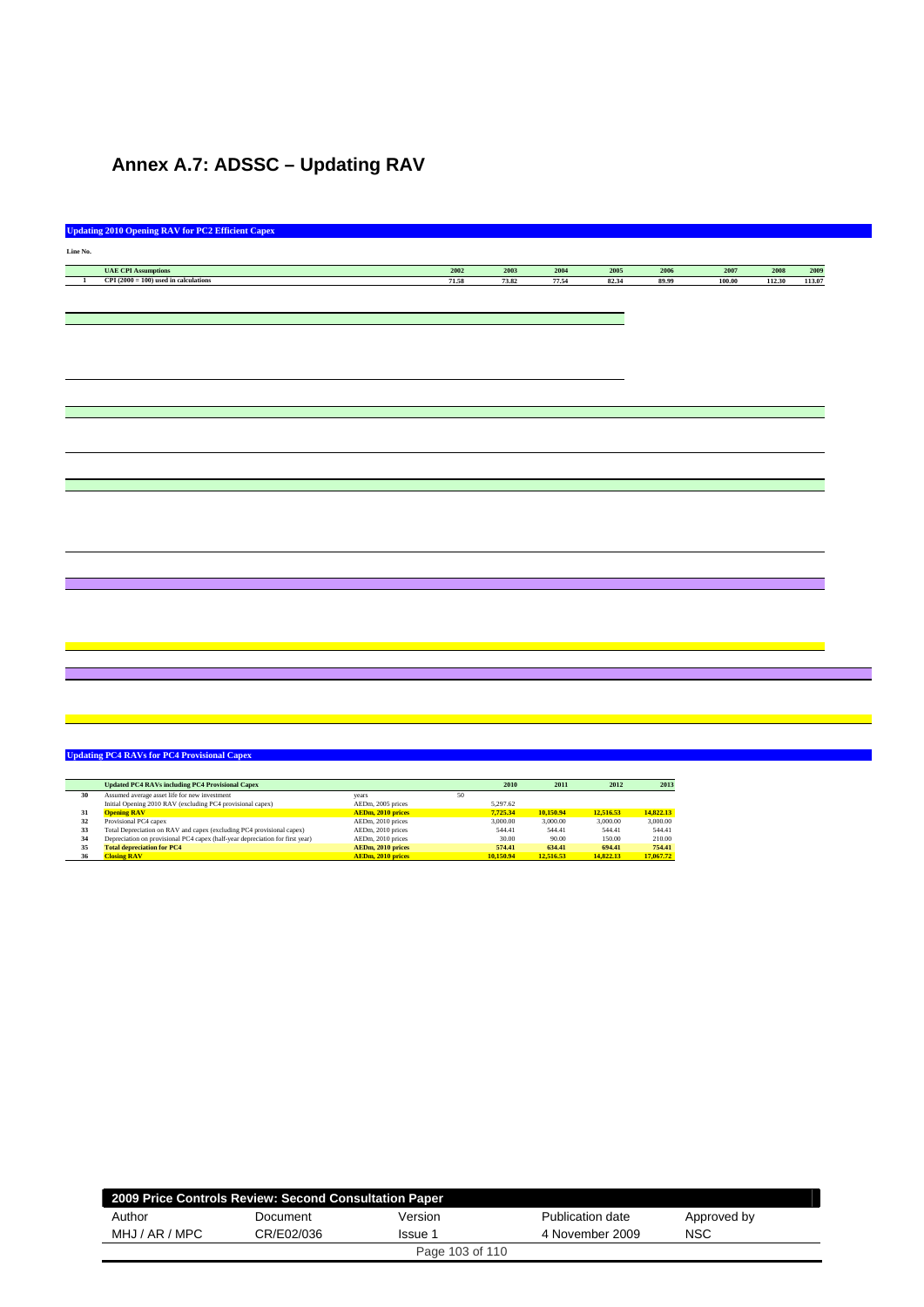# *Annex B: Price Control Calculations*

## **Annex B.1: AADC Electricity – Price Control Calculations**

| Line No. |                                             | (all AED amounts are in 2010 prices) |        |          |          |          |          |  |
|----------|---------------------------------------------|--------------------------------------|--------|----------|----------|----------|----------|--|
|          | Inputs                                      |                                      |        | 2010     | 2011     | 2012     | 2013     |  |
|          | Operating expenditure allowance             | AEDm                                 |        | 310.92   | 309.89   | 308.87   | 307.84   |  |
|          | Opening RAV                                 | AEDm                                 |        | 5,298.10 | 5,876.06 | 6,424.01 | 6.941.97 |  |
|          | Closing RAV                                 | AEDm                                 |        | 5,876.06 | 6,424.01 | 6,941.97 | 7.429.92 |  |
|          | Mid-Year RAV                                | AEDm                                 |        | 5.587.08 | 6,150.03 | 6.682.99 | 7.185.95 |  |
|          | Total depreciation for PC4                  | AEDm                                 |        | 322.04   | 352.04   | 382.04   | 412.04   |  |
|          | Forecast for revenue driver 1               | Fixed term                           |        | 1.00     | 1.00     | 1.00     | 1.00     |  |
|          | Forecast for revenue driver 2               | <b>Customer Accounts</b>             |        | 107.072  | 110,748  | 114,569  | 118,541  |  |
| 8        | Forecast for revenue driver 3               | GWh                                  |        | 9,668    | 10,926   | 11,814   | 12,520   |  |
| 9        | PV of financial adjustments                 | AEDm                                 | 0.00   |          |          |          |          |  |
| 10       | PV of financing costs foregone on PC2 capex | AEDm                                 | 518.18 |          |          |          |          |  |
| 11       | Cost of capital (real)                      |                                      | 4.50%  |          |          |          |          |  |
| 12       | Weight in revenue for Revenue driver 1      |                                      | 80,00% |          |          |          |          |  |
| 13       | Weight in revenue for Revenue driver 2      |                                      | 15.00% |          |          |          |          |  |
| 14       | Weight in revenue for Revenue driver 3      |                                      | 5.00%  |          |          |          |          |  |
| 15       | Negative X Factor                           |                                      | 0.00   |          |          |          |          |  |

|    | <b>PC3 Required Revenue Calculations</b>                  |      | 2010   | 2011   | 2012   | 2013     | <b>PV over PC4 Period</b> |  |
|----|-----------------------------------------------------------|------|--------|--------|--------|----------|---------------------------|--|
|    |                                                           |      |        |        |        |          | at 1 January 2010         |  |
| 16 | Operating expenditure allowance                           | AEDm | 310.92 | 309.89 | 308.87 | 307.84   | 1,134.82                  |  |
| 17 | Total depreciation for PC3                                | AEDm | 322.04 | 352.04 | 382.04 | 412.04   | 1,340.03                  |  |
| 18 | Return on mid-year RAV                                    | AEDm | 251.42 | 276.75 | 300.73 | 323.37   | 1,051.61                  |  |
| 19 | Annual revenue requirement                                | AEDm | 884.39 | 938.69 | 991.64 | 1.043.25 | 3.526.46                  |  |
| 20 | Discounted annual revenue requirement                     | AEDm | 865.14 | 878.71 | 888.31 | 894.30   | 3,526.46                  |  |
| 21 | PV of financial adjustments                               | AEDm |        |        |        |          | 0.00                      |  |
| 22 | PV of financing costs foregone on PC2 capex               | AEDm |        |        |        |          | 518.18                    |  |
| 23 | PV of revenue requirement                                 | AEDm |        |        |        |          | 4,044.64                  |  |
|    | (after financial adjustment and foregone financing costs) |      |        |        |        |          |                           |  |

|    | <b>PC3 Required Forecast and Profiling</b>  |                                 | 2010          | 2011           | 2012           | 2013           | <b>PV Share in TOTAL</b> |                                   |
|----|---------------------------------------------|---------------------------------|---------------|----------------|----------------|----------------|--------------------------|-----------------------------------|
| 24 | Revenue driver 1                            |                                 | 1.00          | 1.00           | 1.00           | 1.00           |                          |                                   |
| 25 |                                             | AEDm                            | 882.30        | 882.30         | 882.30         | 882.30         |                          |                                   |
| 26 |                                             | AEDm                            | 882.30        | 882.30         | 882.30         | 882.30         | 3,235.71                 |                                   |
| 27 |                                             | $\%$                            | 81%           | 80%            | 80%            | 79%            | 80%                      |                                   |
| 28 | <b>Revenue driver 2</b>                     | <b>Customer Accounts</b>        | 107,072       | 110,748        | 114,569        | 118,541        |                          | <b>Constraints for Solver Run</b> |
| 29 |                                             | AED / Customer                  | 1,470.21      | 1.470.21       | 1.470.21       | 1,470.21       |                          |                                   |
| 30 |                                             | AEDm                            | 157.42        | 162.82         | 168.44         | 174.28         | 606.70                   |                                   |
| 31 |                                             | %                               | 14%           | 15%            | 15%            | 16%            | 15%                      |                                   |
|    |                                             |                                 |               |                |                |                |                          |                                   |
| 32 | Revenue driver 3                            | kWh                             | 9,667,804,848 | 10,925,910,590 | 11,814,156,542 | 12,519,899,501 |                          |                                   |
| 33 |                                             | fils / kWh                      | 0.49          | 0.49           | 0.49           | 0.49           |                          |                                   |
| 34 |                                             | AEDm                            | 47.69         | 53.89          | 58.27          | 61.75          | 202.23                   |                                   |
| 35 |                                             | %                               | 4%            | 5%             | 5%             | 6%             | 5%                       |                                   |
|    |                                             | <b>Variables for Solver Run</b> |               |                |                |                |                          |                                   |
| 36 | Annual revenue                              | AEDm                            | 1,087.41      | 1,099.02       | 1,109.01       | 1,118.34       | <b>TOTAL</b>             | Difference                        |
| 37 | Discounted annual revenue at 1 January 2006 | AEDm                            | 1,063.73      | 1,028.80       | 993.45         | 958.66         | 4,044.64                 | 0.00                              |
|    |                                             |                                 |               |                |                |                |                          |                                   |
|    |                                             |                                 |               |                |                |                |                          | <b>Target for Solver Run</b>      |

| 2010 |  |
|------|--|
|      |  |

| 38 | <b>X</b> Factor                           |                               | 0.0      |
|----|-------------------------------------------|-------------------------------|----------|
| 39 | <b>Fixed revenue term (a)</b>             | <b>AED</b> million            | 882.30   |
| 40 | Co-efficient of variable revenue term (b) | <b>AED / Customer Account</b> | 1,470.21 |
| 41 | Co-efficient of variable revenue term (c) | fils / kWh metered            | 0.4932   |
|    |                                           |                               |          |

**Results** 

| <b>Implied Financial Indicators</b> |             | 2010            | 2011            | 2012            | 2013            | Average         |  |
|-------------------------------------|-------------|-----------------|-----------------|-----------------|-----------------|-----------------|--|
| Implied annual profit<br>31 K.A     | <b>AEDm</b> | 454.44<br>8.13% | 437.08<br>7.11% | 418.10<br>i.26% | 398.45<br>5.549 | 427.02<br>6.76% |  |

| 2009 Price Controls Review: Second Consultation Paper |                       |                 |                  |             |  |  |  |  |  |  |
|-------------------------------------------------------|-----------------------|-----------------|------------------|-------------|--|--|--|--|--|--|
| Author                                                | Document              | Version         | Publication date | Approved by |  |  |  |  |  |  |
| MHJ / AR / MPC                                        | CR/E02/036<br>Issue 1 |                 | 4 November 2009  | <b>NSC</b>  |  |  |  |  |  |  |
|                                                       |                       | Page 104 of 110 |                  |             |  |  |  |  |  |  |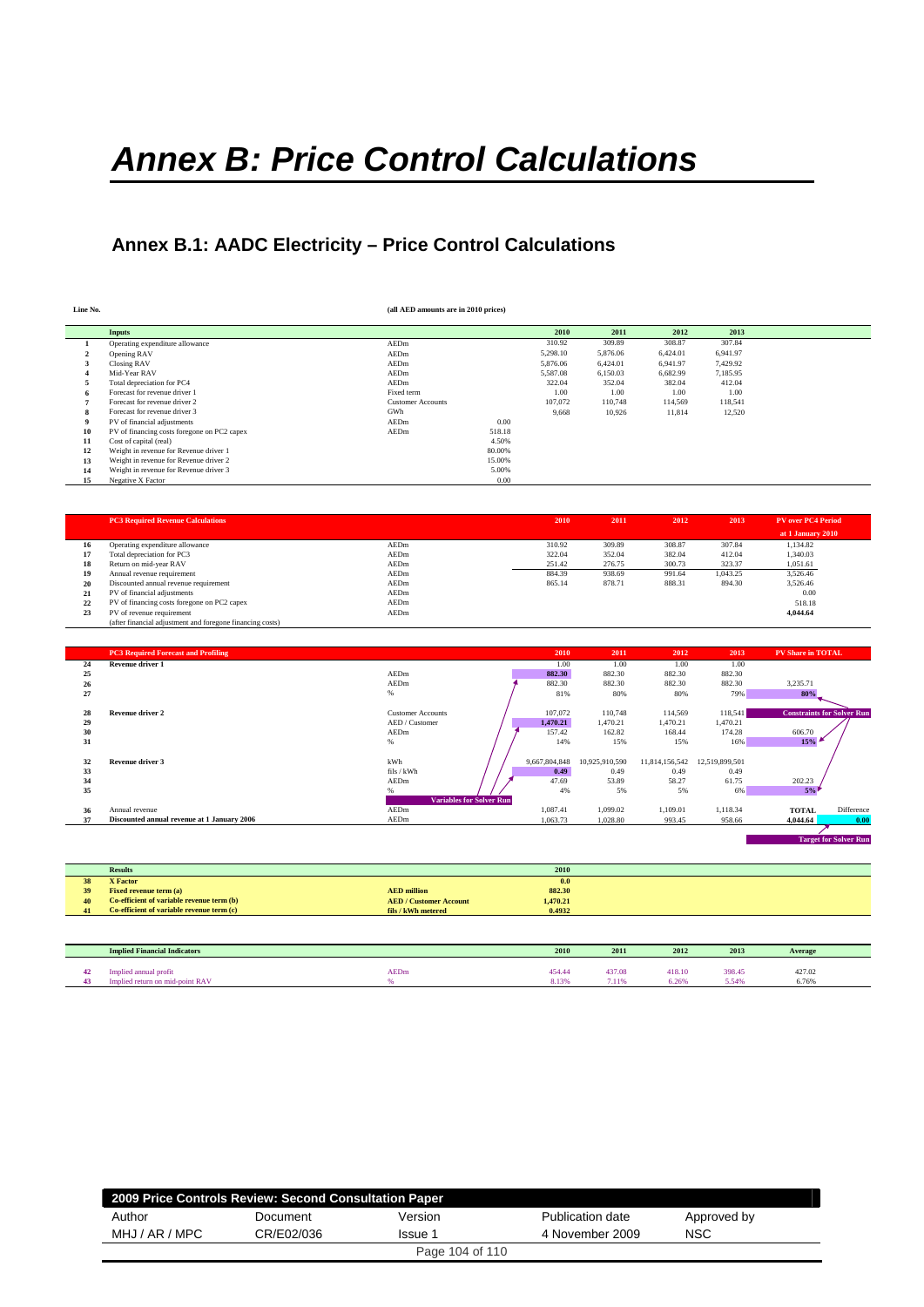## **Annex B.2: AADC Water – Price Control Calculations**

| Line No.    |                                             | (all AED amounts are in 2010 prices) |          |          |          |          |          |  |
|-------------|---------------------------------------------|--------------------------------------|----------|----------|----------|----------|----------|--|
|             | Inputs                                      |                                      |          | 2010     | 2011     | 2012     | 2013     |  |
|             | Operating expenditure allowance             | AEDm                                 |          | 146.75   | 144.92   | 143.11   | 141.32   |  |
|             | Opening RAV                                 | AEDm                                 |          | 2,518.78 | 2,544.03 | 2,564.95 | 2,581.54 |  |
|             | Closing RAV                                 | AEDm                                 |          | 2,544.03 | 2,564.95 | 2,581.54 | 2,593.79 |  |
|             | Mid-Year RAV                                | AEDm                                 |          | 2.531.41 | 2.554.49 | 2.573.24 | 2.587.66 |  |
|             | Total depreciation for PC4                  | AEDm                                 |          | 104.75   | 109.08   | 113.42   | 117.75   |  |
|             | Forecast for revenue driver 1               | Fixed term                           |          | 1.00     | 1.00     | 1.00     | 1.00     |  |
|             | Forecast for revenue driver 2               | <b>Customer Accounts</b>             |          | 58,218   | 58,852   | 59,539   | 60,281   |  |
| 8           | Forecast for revenue driver 3               | MIG                                  |          | 40,858   | 54,642   | 72,391   | 102,193  |  |
| $\mathbf Q$ | PV of financial adjustments                 | AEDm                                 | $-15.33$ |          |          |          |          |  |
| 10          | PV of financing costs foregone on PC2 capex | AEDm                                 | 186.03   |          |          |          |          |  |
| 11          | Cost of capital (real)                      |                                      | 4.50%    |          |          |          |          |  |
| 12          | Weight in revenue for Revenue driver 1      |                                      | 80.00%   |          |          |          |          |  |
| 13          | Weight in revenue for Revenue driver 2      |                                      | 15.00%   |          |          |          |          |  |
| 14          | Weight in revenue for Revenue driver 3      |                                      | 5.00%    |          |          |          |          |  |
| 15          | Negative X Factor                           |                                      | 0.00     |          |          |          |          |  |

|    | <b>PC3 Required Revenue Calculations</b>                  |      | 2010   | 2011   | 2012   | 2013   | <b>PV over PC4 Period</b> |
|----|-----------------------------------------------------------|------|--------|--------|--------|--------|---------------------------|
|    |                                                           |      |        |        |        |        | at 1 January 2010         |
| 16 | Operating expenditure allowance                           | AEDm | 146.75 | 144.92 | 143.11 | 141.32 | 528.55                    |
| 17 | Total depreciation for PC3                                | AEDm | 104.75 | 109.08 | 113.42 | 117.75 | 407.11                    |
| 18 | Return on mid-year RAV                                    | AEDm | 113.91 | 114.95 | 115.80 | 116.44 | 422.59                    |
| 19 | Annual revenue requirement                                | AEDm | 365.41 | 368.95 | 372.32 | 375.51 | 1,358.25                  |
| 20 | Discounted annual revenue requirement                     | AEDm | 357.45 | 345.38 | 333.52 | 321.90 | 1,358.25                  |
| 21 | PV of financial adjustments                               | AEDm |        |        |        |        | $-15.33$                  |
| 22 | PV of financing costs foregone on PC2 capex               | AEDm |        |        |        |        | 186.03                    |
| 23 | PV of revenue requirement                                 | AEDm |        |        |        |        | 1,528.96                  |
|    | (after financial adjustment and foregone financing costs) |      |        |        |        |        |                           |

|    | <b>PC3 Required Forecast and Profiling</b>  |                                 | 2010       | 2011       | 2012       | 2013        | <b>PV Share in TOTAL</b> |                                   |
|----|---------------------------------------------|---------------------------------|------------|------------|------------|-------------|--------------------------|-----------------------------------|
| 24 | <b>Revenue driver 1</b>                     |                                 | 1.00       | 1.00       | 1.00       | 1.00        |                          |                                   |
| 25 |                                             | AEDm                            | 333.53     | 333.53     | 333.53     | 333.53      |                          |                                   |
| 26 |                                             | AEDm                            | 333.53     | 333.53     | 333.53     | 333.53      | 1,223.17                 |                                   |
| 27 |                                             | $\%$                            | 82%        | 81%        | 80%        | 78%         | 80%                      |                                   |
|    |                                             |                                 |            |            |            |             |                          |                                   |
| 28 | <b>Revenue driver 2</b>                     | <b>Customer Accounts</b>        | 58,218     | 58,852     | 59,539     | 60,281      |                          | <b>Constraints for Solver Run</b> |
| 29 |                                             | AED / Customer                  | 1,056.64   | 1,056.64   | 1.056.64   | 1,056.64    |                          |                                   |
| 30 |                                             | AEDm                            | 61.52      | 62.19      | 62.91      | 63.70       | 229.35                   |                                   |
| 31 |                                             | $\%$                            | 15%        | 15%        | 15%        | 15%         | 15%                      |                                   |
|    |                                             |                                 |            |            |            |             |                          |                                   |
| 32 | Revenue driver 3                            | <b>TIG</b>                      | 40,858,327 | 54,641,902 | 72,390,771 | 102,192,992 |                          |                                   |
| 33 |                                             | AED / TIG                       | 0.31       | 0.31       | 0.31       | 0.31        |                          |                                   |
| 34 |                                             | AEDm                            | 12.82      | 17.15      | 22.72      | 32.07       | 76.45                    |                                   |
| 35 |                                             |                                 | 3%         | 4%         | 5%         | 7%          | 5%                       |                                   |
|    |                                             | <b>Variables for Solver Run</b> |            |            |            |             |                          |                                   |
| 36 | Annual revenue                              | AEDm                            | 407.87     | 412.86     | 419.16     | 429.30      | <b>TOTAL</b>             | Difference                        |
| 37 | Discounted annual revenue at 1 January 2006 | AEDm                            | 398.99     | 386.48     | 375.48     | 368.00      | 1.528.96                 | 0.00                              |
|    |                                             |                                 |            |            |            |             |                          |                                   |

|    | <b>Results</b>                            |                               | 2010     |
|----|-------------------------------------------|-------------------------------|----------|
| 38 | <b>X</b> Factor                           |                               | 0.0      |
| 39 | <b>Fixed revenue term (a)</b>             | <b>AED</b> million            | 333.53   |
| 40 | Co-efficient of variable revenue term (b) | <b>AED / Customer Account</b> | 1,056.64 |
| 41 | Co-efficient of variable revenue term (c) | <b>AED/TIG</b> metered        | 0.3139   |
|    |                                           |                               |          |

| <b>Implied Financial Indicators</b>                        |             | 2010            | 2011                              | 2012                       | 2013            | Average                       |
|------------------------------------------------------------|-------------|-----------------|-----------------------------------|----------------------------|-----------------|-------------------------------|
| mplied annual<br>profit<br>Implied return on mid-point RAV | <b>AEDm</b> | 156.37<br>6.18% | 158.87<br>0.000<br>$0.22^{\circ}$ | 162.64<br>200 <sub>0</sub> | 170.23<br>6.58% | 162.03<br>.<br>2.001<br>6.329 |

| 2009 Price Controls Review: Second Consultation Paper |                       |                 |                  |             |  |  |  |  |  |  |
|-------------------------------------------------------|-----------------------|-----------------|------------------|-------------|--|--|--|--|--|--|
| Author                                                | Document              | Version         | Publication date | Approved by |  |  |  |  |  |  |
| MHJ / AR / MPC                                        | CR/E02/036<br>Issue 1 |                 | 4 November 2009  | <b>NSC</b>  |  |  |  |  |  |  |
|                                                       |                       | Page 105 of 110 |                  |             |  |  |  |  |  |  |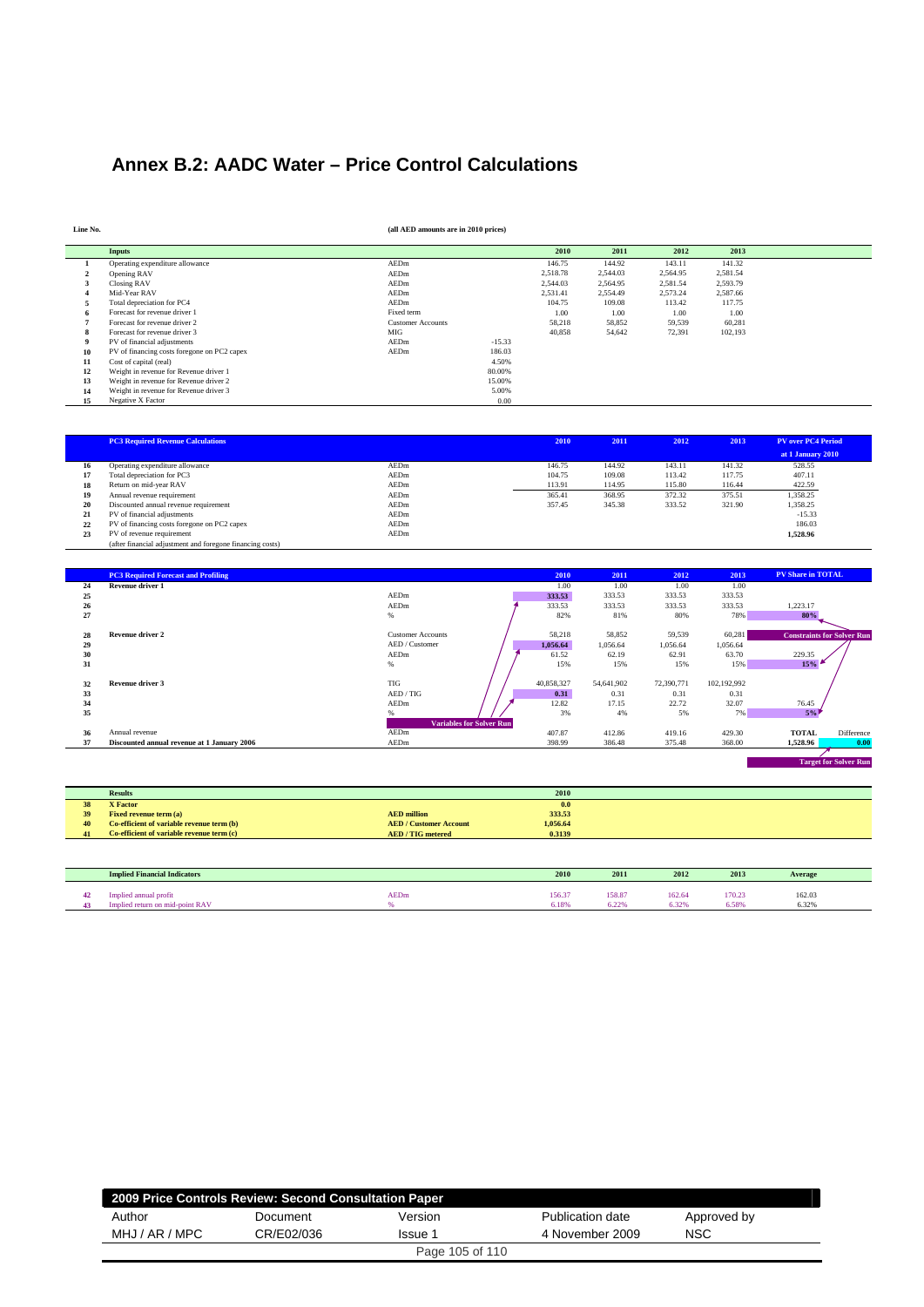## **Annex B.3: ADDC Electricity – Price Control Calculations**

**Line No. (all AED amounts are in 2010 prices)**

|    | <b>Inputs</b>                               |                          |           | 2010      | 2011      | 2012      | 2013      |
|----|---------------------------------------------|--------------------------|-----------|-----------|-----------|-----------|-----------|
|    | Operating expenditure allowance             | AEDm                     |           | 454.57    | 473.46    | 493.13    | 513.61    |
|    | Opening RAV                                 | AEDm                     |           | 9,341.40  | 10.380.11 | 11.366.49 | 12,300.54 |
|    | Closing RAV                                 | AEDm                     |           | 10.380.11 | 11.366.49 | 12,300.54 | 13,182.25 |
|    | Mid-Year RAV                                | AEDm                     |           | 9,860.76  | 10,873.30 | 11,833.52 | 12,741.40 |
|    | Total depreciation for PC4                  | AEDm                     |           | 531.29    | 583.62    | 635.95    | 688.29    |
|    | Forecast for revenue driver 1               | Fixed term               |           | 1.00      | 1.00      | 1.00      | 1.00      |
|    | Forecast for revenue driver 2               | <b>Customer Accounts</b> |           | 251,538   | 275.459   | 284,796   | 299,655   |
|    | Forecast for revenue driver 3               | GWh                      |           | 26,735    | 32,217    | 40,074    | 44,631    |
|    | PV of financial adjustments                 | AEDm                     | 0.00      |           |           |           |           |
| 10 | PV of financing costs foregone on PC2 capex | AEDm                     | $-155.58$ |           |           |           |           |
| 11 | Cost of capital (real)                      |                          | 4.50%     |           |           |           |           |
| 12 | Weight in revenue for Revenue driver 1      |                          | 80,00%    |           |           |           |           |
| 13 | Weight in revenue for Revenue driver 2      |                          | 15.00%    |           |           |           |           |
| 14 | Weight in revenue for Revenue driver 3      |                          | 5.00%     |           |           |           |           |
| 15 | Negative X Factor                           |                          | 0.00      |           |           |           |           |

|    | <b>PC3 Required Revenue Calculations</b>                  |      | 2010     | 2011     | 2012     | 2013     | <b>PV over PC4 Period</b> |
|----|-----------------------------------------------------------|------|----------|----------|----------|----------|---------------------------|
|    |                                                           |      |          |          |          |          | at 1 January 2010         |
| 16 | Operating expenditure allowance                           | AEDm | 454.57   | 473.46   | 493.13   | 513.61   | 1,769.91                  |
| 17 | Total depreciation for PC3                                | AEDm | 531.29   | 583.62   | 635.95   | 688.29   | 2.225.75                  |
| 18 | Return on mid-year RAV                                    | AEDm | 443.73   | 489.30   | 532.51   | 573.36   | 1,860.63                  |
| 19 | Annual revenue requirement                                | AEDm | 1.429.59 | 1,546.38 | 1.661.59 | 1.775.26 | 5.856.29                  |
| 20 | Discounted annual revenue requirement                     | AEDm | 1.398.48 | 1.447.58 | 1,488.45 | 1.521.79 | 5.856.29                  |
| 21 | PV of financial adjustments                               | AEDm |          |          |          |          | 0.00                      |
| 22 | PV of financing costs foregone on PC2 capex               | AEDm |          |          |          |          | $-155.58$                 |
| 23 | PV of revenue requirement                                 | AEDm |          |          |          |          | 5.700.71                  |
|    | (after financial adjustment and foregone financing costs) |      |          |          |          |          |                           |

|    | <b>PC3 Required Forecast and Profiling</b>  |                                 |                | 2010<br>2011   | 2012           | 2013           | <b>PV Share in TOTAL</b> |                                   |
|----|---------------------------------------------|---------------------------------|----------------|----------------|----------------|----------------|--------------------------|-----------------------------------|
| 24 | Revenue driver 1                            |                                 |                | 1.00<br>1.00   | 1.00           | 1.00           |                          |                                   |
| 25 |                                             | AEDm                            | 1,243.56       | 1,243.56       | 1,243.56       | 1,243.56       |                          |                                   |
| 26 |                                             | AEDm                            | 1,243.56       | 1,243.56       | 1,243.56       | 1,243.56       | 4,560.57                 |                                   |
| 27 |                                             | %                               |                | 82%<br>80%     | 79%            | 78%            | 80%                      |                                   |
| 28 | <b>Revenue driver 2</b>                     | <b>Customer Accounts</b>        | 251,538        | 275,459        | 284,796        | 299,655        |                          | <b>Constraints for Solver Run</b> |
| 29 |                                             | AED / Customer                  | 841.71         | 841.71         | 841.71         | 841.71         |                          |                                   |
| 30 |                                             | AEDm                            | 211.72         | 231.86         | 239.72         | 252.22         | 855.10                   |                                   |
| 31 |                                             | %                               |                | 15%<br>14%     | 15%            | 16%            | 15%                      |                                   |
| 32 | Revenue driver 3                            | kWh                             | 26,734,527,971 | 32,216,925,947 | 40,073,914,669 | 44,630,705,942 |                          |                                   |
| 33 |                                             | fils / kWh                      |                | 0.22<br>0.22   | 0.22           | 0.22           |                          |                                   |
| 34 |                                             | AEDm                            | 58.41          | 70.39          | 87.55          | 97.51          | 285.04                   |                                   |
| 35 |                                             | %                               |                | 5%<br>4%       | 6%             | 6%             | 5%                       |                                   |
|    |                                             | <b>Variables for Solver Run</b> |                |                |                |                |                          |                                   |
| 36 | Annual revenue                              | AEDm                            | 1,513.69       | 1,545.80       | 1,570.82       | 1,593.29       | <b>TOTAL</b>             | Difference                        |
| 37 | Discounted annual revenue at 1 January 2006 | AEDm                            | 1.480.74       | 1,447.03       | 1.407.14       | 1.365.80       | 5.700.71                 | 0.00                              |

|    | <b>Results</b>                            | 2010                                    |
|----|-------------------------------------------|-----------------------------------------|
| 38 | <b>X</b> Factor                           | 0.0                                     |
| 39 | <b>Fixed revenue term (a)</b>             | 1,243.56<br><b>AED</b> million          |
| 40 | Co-efficient of variable revenue term (b) | 841.71<br><b>AED / Customer Account</b> |
| 41 | Co-efficient of variable revenue term (c) | 0.2185<br>fils / kWh metered            |

|    | <b>Implied Financial Indicators</b> |             | 2010   | 2011   | 2012                  | 2013   | Average |
|----|-------------------------------------|-------------|--------|--------|-----------------------|--------|---------|
| 42 | Implied annual profit               | <b>AEDm</b> | 527.83 | 488.72 | 441.74                | 391.39 | 462.42  |
|    |                                     |             |        |        |                       |        |         |
| 43 | -point RAV                          |             | 5.35%  | 4.49°  | <b>COLOR</b><br>- - - | 3.07%  | 4.16%   |

| 2009 Price Controls Review: Second Consultation Paper |                       |         |                  |             |  |  |  |  |  |  |
|-------------------------------------------------------|-----------------------|---------|------------------|-------------|--|--|--|--|--|--|
| Author                                                | Document              | Version | Publication date | Approved by |  |  |  |  |  |  |
| MHJ / AR / MPC                                        | CR/E02/036<br>Issue 1 |         | 4 November 2009  | NSC         |  |  |  |  |  |  |
| Page 106 of 110                                       |                       |         |                  |             |  |  |  |  |  |  |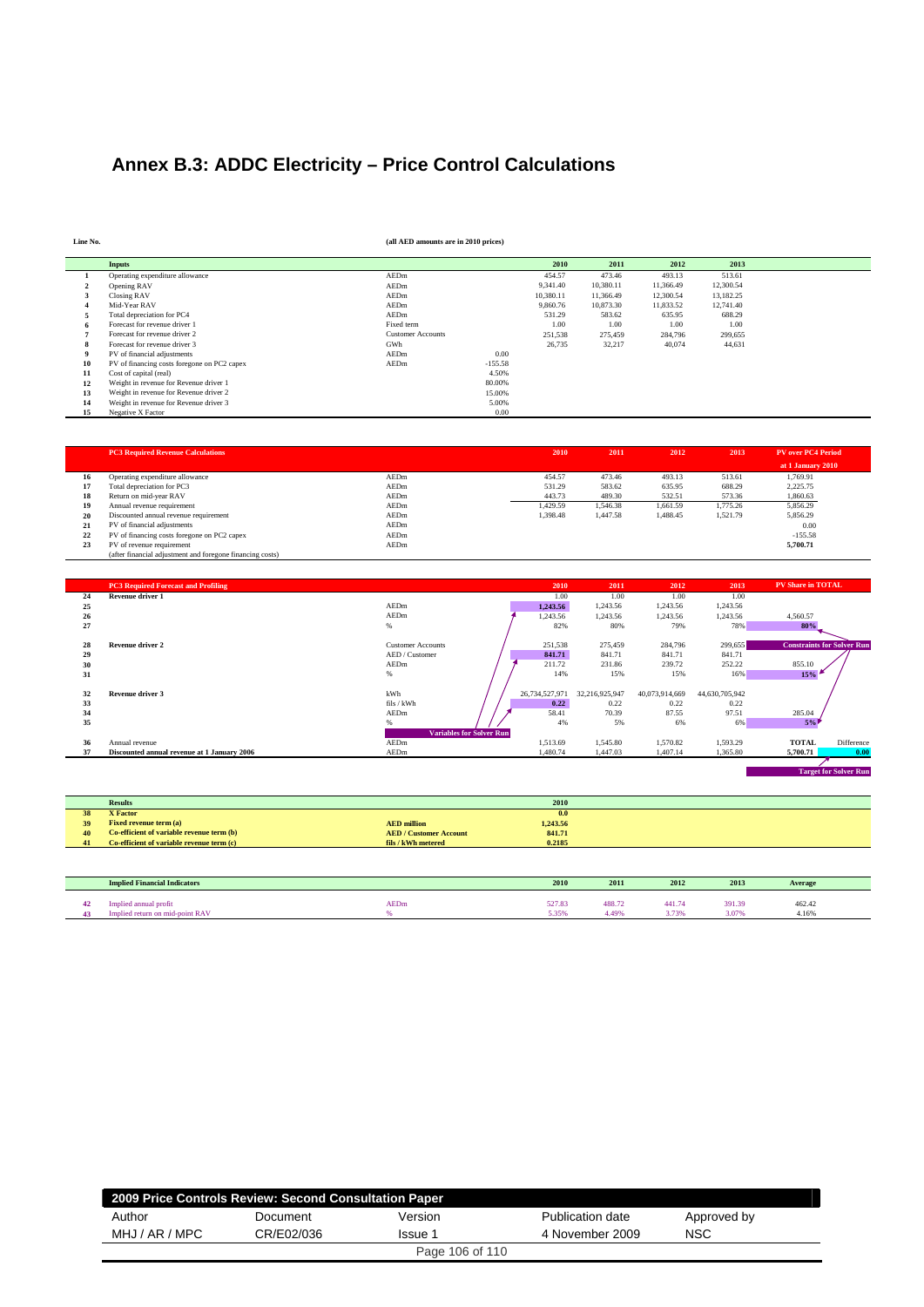## **Annex B.4: ADDC Water – Price Control Calculations**

| Line No. |                                             | (all AED amounts are in 2010 prices) |        |          |          |          |          |  |
|----------|---------------------------------------------|--------------------------------------|--------|----------|----------|----------|----------|--|
|          | <b>Inputs</b>                               |                                      |        | 2010     | 2011     | 2012     | 2013     |  |
|          | Operating expenditure allowance             | AEDm                                 |        | 232.77   | 229.93   | 227.12   | 224.35   |  |
|          | Opening RAV                                 | AEDm                                 |        | 3,889.43 | 4,228.77 | 4,548.45 | 4,848.46 |  |
|          | Closing RAV                                 | AEDm                                 |        | 4.228.77 | 4.548.45 | 4,848.46 | 5,148.51 |  |
|          | Mid-Year RAV                                | AEDm                                 |        | 4,059.10 | 4,388.61 | 4.698.46 | 4.998.49 |  |
|          | Total depreciation for PC4                  | AEDm                                 |        | 250.66   | 270.32   | 289.99   | 289.95   |  |
|          | Forecast for revenue driver 1               | Fixed term                           |        | 1.00     | 1.00     | 1.00     | 1.00     |  |
|          | Forecast for revenue driver 2               | <b>Customer Accounts</b>             |        | 213,717  | 233,998  | 241,887  | 254,465  |  |
|          | Forecast for revenue driver 3               | <b>MIG</b>                           |        | 95,604   | 101,677  | 107,541  | 111,514  |  |
|          | PV of financial adjustments                 | AEDm                                 | 0.00   |          |          |          |          |  |
| 10       | PV of financing costs foregone on PC2 capex | AEDm                                 | 291.29 |          |          |          |          |  |
| 11       | Cost of capital (real)                      |                                      | 4.50%  |          |          |          |          |  |
| 12       | Weight in revenue for Revenue driver 1      |                                      | 80,00% |          |          |          |          |  |
| 13       | Weight in revenue for Revenue driver 2      |                                      | 15.00% |          |          |          |          |  |
| 14       | Weight in revenue for Revenue driver 3      |                                      | 5.00%  |          |          |          |          |  |
| 15       | Negative X Factor                           |                                      | 0.00   |          |          |          |          |  |

|    | <b>PC3 Required Revenue Calculations</b>                  |      | 2010   | 2011   | 2012   | 2013   | <b>PV</b> over PC4 Period |
|----|-----------------------------------------------------------|------|--------|--------|--------|--------|---------------------------|
|    |                                                           |      |        |        |        |        | at 1 January 2010         |
| 16 | Operating expenditure allowance                           | AEDm | 232.77 | 229.93 | 227.12 | 224.35 | 838.71                    |
| 17 | Total depreciation for PC3                                | AEDm | 250.66 | 270.32 | 289.99 | 289.95 | 1,006.57                  |
| 18 | Return on mid-year RAV                                    | AEDm | 182.66 | 197.49 | 211.43 | 224.93 | 745.77                    |
| 19 | Annual revenue requirement                                | AEDm | 666.08 | 697.74 | 728.54 | 739.22 | 2.591.04                  |
| 20 | Discounted annual revenue requirement                     | AEDm | 651.58 | 653.16 | 652.62 | 633.68 | 2.591.04                  |
| 21 | PV of financial adjustments                               | AEDm |        |        |        |        | 0.00                      |
| 22 | PV of financing costs foregone on PC2 capex               | AEDm |        |        |        |        | 291.29                    |
| 23 | PV of revenue requirement                                 | AEDm |        |        |        |        | 2,882.33                  |
|    | (after financial adjustment and foregone financing costs) |      |        |        |        |        |                           |

|    | <b>PC3 Required Forecast and Profiling</b>  |                                 | 2010       | 2011        | 2012        | 2013        | <b>PV Share in TOTAL</b>          |            |
|----|---------------------------------------------|---------------------------------|------------|-------------|-------------|-------------|-----------------------------------|------------|
| 24 | Revenue driver 1                            |                                 | 1.00       | 1.00        | 1.00        | 1.00        |                                   |            |
| 25 |                                             | AEDm                            | 628.75     | 628.75      | 628.75      | 628.75      |                                   |            |
| 26 |                                             | AEDm                            | 628.75     | 628.75      | 628.75      | 628.75      | 2,305.87                          |            |
| 27 |                                             | $\%$                            | 81%        | 80%         | 80%         | 79%         | 80%                               |            |
|    |                                             |                                 |            |             |             |             |                                   |            |
| 28 | <b>Revenue driver 2</b>                     | <b>Customer Accounts</b>        | 213,717    | 233,998     | 241,887     | 254,465     | <b>Constraints for Solver Run</b> |            |
| 29 |                                             | AED / Customer                  | 501.03     | 501.03      | 501.03      | 501.03      |                                   |            |
| 30 |                                             | AEDm                            | 107.08     | 117.24      | 121.19      | 127.49      | 432.35                            |            |
| 31 |                                             | %                               | 14%        | 15%         | 15%         | 16%         | 15%                               |            |
|    |                                             |                                 |            |             |             |             |                                   |            |
| 32 | Revenue driver 3                            | <b>TIG</b>                      | 95,604,105 | 101,677,174 | 107,541,128 | 111,514,301 |                                   |            |
| 33 |                                             | AED / TIG                       | 0.38       | 0.38        | 0.38        | 0.38        |                                   |            |
| 34 |                                             | AEDm                            | 36.20      | 38.50       | 40.72       | 42.22       | 144.12                            |            |
| 35 |                                             |                                 | 5%         | 5%          | 5%          | 5%          | 5%                                |            |
|    |                                             | <b>Variables for Solver Run</b> |            |             |             |             |                                   |            |
| 36 | Annual revenue                              | AEDm                            | 772.03     | 784.49      | 790.66      | 798.47      | <b>TOTAL</b>                      | Difference |
| 37 | Discounted annual revenue at 1 January 2006 | AEDm                            | 755.23     | 734.37      | 708.27      | 684.47      | 2,882.33                          | 0.00       |
|    |                                             |                                 |            |             |             |             |                                   |            |

|    | <b>Results</b>                            |                               | 2010   |
|----|-------------------------------------------|-------------------------------|--------|
| 38 | <b>X</b> Factor                           |                               | 0.0    |
| 39 | <b>Fixed revenue term (a)</b>             | <b>AED</b> million            | 628.75 |
| 40 | Co-efficient of variable revenue term (b) | <b>AED / Customer Account</b> | 501.03 |
| 41 | Co-efficient of variable revenue term (c) | <b>AED/TIG</b> metered        | 0.3786 |
|    |                                           |                               |        |

| <b>Implied Financial Indicators</b>                                             |             | 2010                 | 2011                                                  | 2012                 | 2013            | Average              |  |
|---------------------------------------------------------------------------------|-------------|----------------------|-------------------------------------------------------|----------------------|-----------------|----------------------|--|
| profit<br>died annual<br>$^{\circ}$ point $R_{\Delta}$<br>iplied return on mid- | <b>AEDm</b> | 288.61<br>.<br>7.11% | 284.24<br>the contract of the contract of<br>$6.48\%$ | 273.55<br>.<br>5.82% | 284.18<br>5.69% | 282.65<br>.<br>6.27% |  |

| 2009 Price Controls Review: Second Consultation Paper |            |         |                  |             |  |  |  |  |
|-------------------------------------------------------|------------|---------|------------------|-------------|--|--|--|--|
| Author                                                | Document   | Version | Publication date | Approved by |  |  |  |  |
| MHJ / AR / MPC                                        | CR/E02/036 | Issue 1 | 4 November 2009  | <b>NSC</b>  |  |  |  |  |
| Page 107 of 110                                       |            |         |                  |             |  |  |  |  |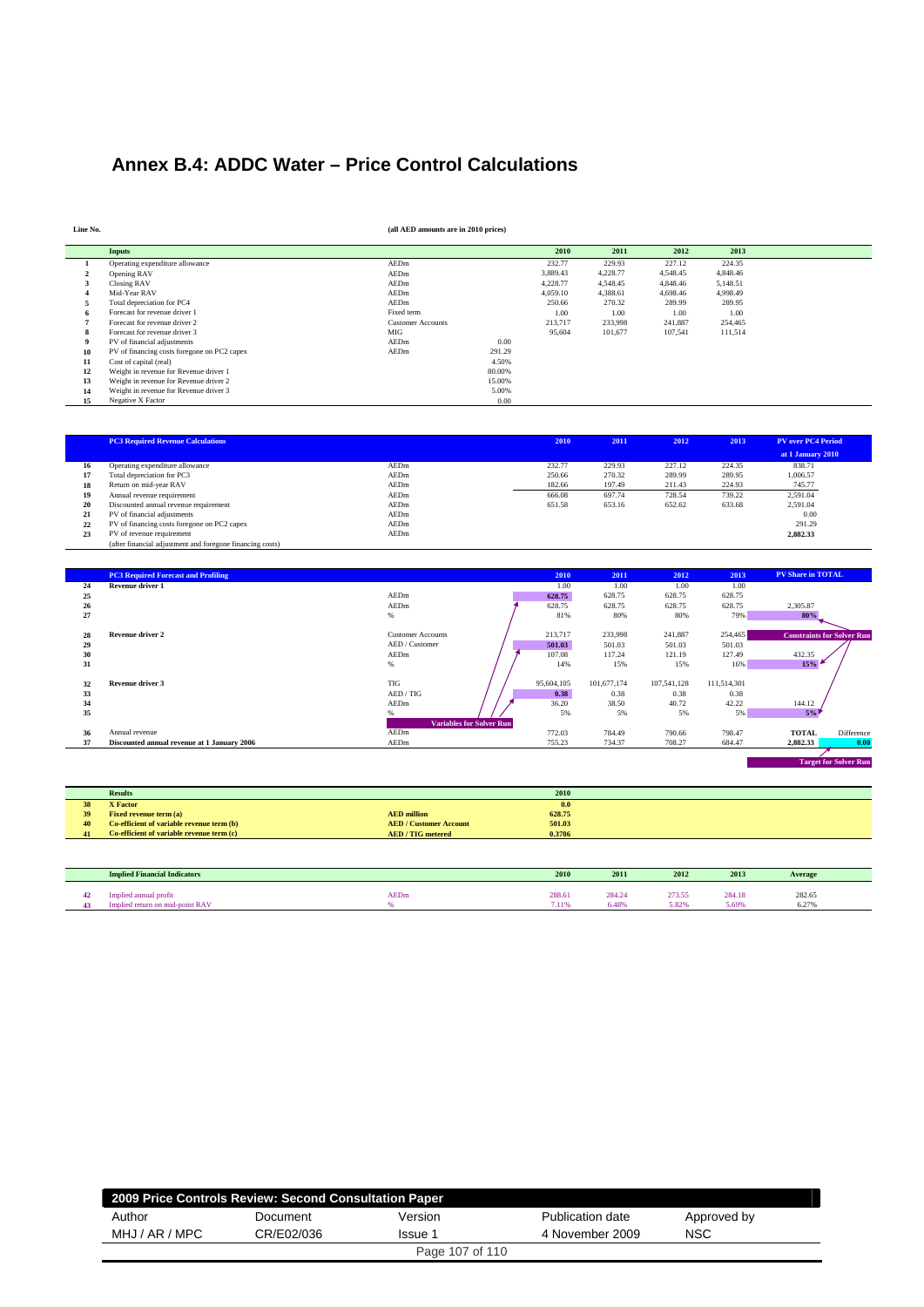## **Annex B.5: TRANSCO Electricity – Price Control Calculations**

**Line No. (all AED amounts are in 2010 prices)**

|    | <b>Inputs</b>                               |             |          | 2010      | 2011      | 2012      | 2013      |
|----|---------------------------------------------|-------------|----------|-----------|-----------|-----------|-----------|
|    | Operating expenditure allowance             | <b>AEDm</b> |          | 202.90    | 220.55    | 239.73    | 260.58    |
|    | Opening RAV                                 | AEDm        |          | 18,720.51 | 23,017.11 | 27,139.38 | 31,087.32 |
|    | Closing RAV                                 | AEDm        |          | 23,017.11 | 27.139.38 | 31,087.32 | 34,860.92 |
|    | Mid-Year RAV                                | AEDm        |          | 20,868.81 | 25.078.25 | 29,113.35 | 32,974.12 |
|    | Total depreciation for PC4                  | AEDm        |          | 933.40    | 1.107.73  | 1,282.06  | 1,456.40  |
|    | Forecast for revenue driver 1               | Fixed term  |          | 1.00      | 1.00      | 1.00      | 1.00      |
|    | Forecast for revenue driver 2               | MW          |          | 9,025     | 11,307    | 13,521    | 14,767    |
|    | Forecast for revenue driver 3               | GWh         |          | 56,040    | 71,026    | 85,563    | 93,696    |
|    | PV of financial adjustments                 | AEDm        | $-8.24$  |           |           |           |           |
| 10 | PV of financing costs foregone on PC2 capex | AEDm        | 1,209.61 |           |           |           |           |
| 11 | Cost of capital (real)                      |             | 4.50%    |           |           |           |           |
| 12 | Weight in revenue for Revenue driver 1      |             | 80,00%   |           |           |           |           |
| 13 | Weight in revenue for Revenue driver 2      |             | 10.00%   |           |           |           |           |
| 14 | Weight in revenue for Revenue driver 3      |             | 10.00%   |           |           |           |           |
| 15 | Negative X Factor                           |             | 0.00     |           |           |           |           |

|    | <b>PC3 Required Revenue Calculations</b>                  |      | 2010     | 2011     | 2012     | 2013     | <b>PV</b> over PC4 Period |
|----|-----------------------------------------------------------|------|----------|----------|----------|----------|---------------------------|
|    |                                                           |      |          |          |          |          | at 1 January 2010         |
| 16 | Operating expenditure allowance                           | AEDm | 202.90   | 220.55   | 239.73   | 260.58   | 843.06                    |
| 17 | Total depreciation for PC3                                | AEDm | 933.40   | 1,107.73 | 1,282.06 | 1.456.40 | 4.346.96                  |
| 18 | Return on mid-year RAV                                    | AEDm | 939.10   | 1,128.52 | 1.310.10 | 1.483.84 | 4,420.63                  |
| 19 | Annual revenue requirement                                | AEDm | 2.075.39 | 2.456.80 | 2.831.89 | 3.200.81 | 9.610.65                  |
| 20 | Discounted annual revenue requirement                     | AEDm | 2.030.22 | 2.299.83 | 2.536.80 | 2.743.80 | 9.610.65                  |
| 21 | PV of financial adjustments                               | AEDm |          |          |          |          | $-8.24$                   |
| 22 | PV of financing costs foregone on PC2 capex               | AEDm |          |          |          |          | 1.209.61                  |
| 23 | PV of revenue requirement                                 | AEDm |          |          |          |          | 10.812.03                 |
|    | (after financial adjustment and foregone financing costs) |      |          |          |          |          |                           |

| 24 | <b>PC3 Required Forecast and Profiling</b>  |                                 | 2010           |                |                |                |                                   |
|----|---------------------------------------------|---------------------------------|----------------|----------------|----------------|----------------|-----------------------------------|
|    |                                             |                                 |                | 2011           | 2012           | 2013           | <b>PV Share in TOTAL</b>          |
|    | <b>Revenue driver 1</b>                     |                                 | 1.00           | 1.00           | 1.00           | 1.00           |                                   |
| 25 |                                             | AEDm                            | 2,358.55       | 2,358.55       | 2,358.55       | 2,358.55       |                                   |
| 26 |                                             | AEDm                            | 2,358.55       | 2,358.55       | 2,358.55       | 2,358.55       | 8,649.63                          |
| 27 |                                             | %                               | 84%            | 81%            | 78%            | 76%            | 80%                               |
|    |                                             |                                 |                |                |                |                |                                   |
| 28 | <b>Revenue driver 2</b>                     | kW                              | 9,024,905      | 11.306.905     | 13,520,905     | 14,766,905     | <b>Constraints for Solver Run</b> |
| 29 |                                             | AED / kW                        | 24.47          | 24.47          | 24.47          | 24.47          |                                   |
| 30 |                                             | AEDm                            | 220.85         | 276.69         | 330.87         | 361.36         | 1,081.20                          |
| 31 |                                             | %                               | 8%             | 10%            | 11%            | 12%            | 10%                               |
|    |                                             |                                 |                |                |                |                |                                   |
| 32 | Revenue driver 3                            | kWh                             | 56,039,873,986 | 71,025,888,749 | 85,562,717,119 | 93,695,990,565 |                                   |
| 33 |                                             | fils / kWh                      | 0.39           | 0.39           | 0.39           | 0.39           |                                   |
| 34 |                                             | AEDm                            | 217.74         | 275.96         | 332.44         | 364.04         | 1,081.19                          |
| 35 |                                             |                                 | 8%             | 9%             | 11%            | 12%            | 10%                               |
|    |                                             | <b>Variables for Solver Run</b> |                |                |                |                |                                   |
| 36 | Annual revenue                              | AEDm                            | 2,797.13       | 2,911.20       | 3,021.86       | 3,083.95       | <b>TOTAL</b><br>Difference        |
| 37 | Discounted annual revenue at 1 January 2006 | AEDm                            | 2,736.24       | 2,725.19       | 2,706.97       | 2,643.63       | 10.812.03<br>0.00                 |

|                 | <b>Results</b>                            | 2010                           |
|-----------------|-------------------------------------------|--------------------------------|
| 29              | <b>X</b> Factor                           | 0.0                            |
| 39              | <b>Fixed revenue term (a)</b>             | 2,358.55<br><b>AED</b> million |
| 40 <sup>7</sup> | Co-efficient of variable revenue term (b) | 24.47<br><b>AED/kW</b> metered |
| 41              | Co-efficient of variable revenue term (c) | 0.3885<br>fils / kWh metered   |

| <b>Implied Financial Indicators</b> |             | 2010          | 2011        | 2012    | 2013    | Average |  |
|-------------------------------------|-------------|---------------|-------------|---------|---------|---------|--|
| Implied annual profit               | <b>AEDm</b> | 1660.83       | 1582.92     | 1500.06 | 1366.97 | 1527.70 |  |
| Implied return on mid-point RA      |             | 1060<br>,,,,, | 210<br>0.31 | 5.15%   | £15%    | 5.89%   |  |

| 2009 Price Controls Review: Second Consultation Paper |            |         |                  |             |  |  |  |  |
|-------------------------------------------------------|------------|---------|------------------|-------------|--|--|--|--|
| Author                                                | Document   | Version | Publication date | Approved by |  |  |  |  |
| MHJ / AR / MPC                                        | CR/E02/036 | Issue 1 | 4 November 2009  | <b>NSC</b>  |  |  |  |  |
| Page 108 of 110                                       |            |         |                  |             |  |  |  |  |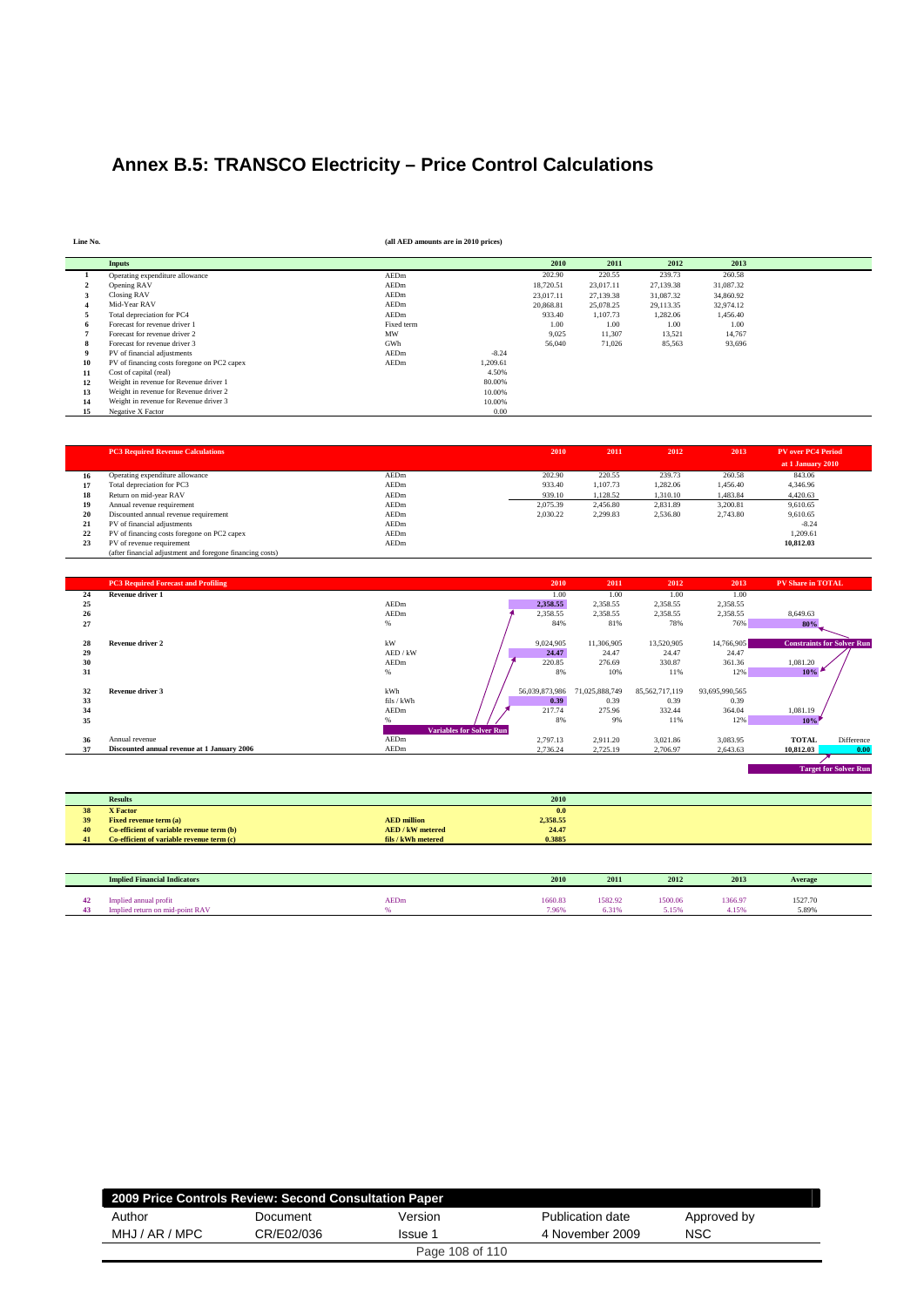## **Annex B.6: TRANSCO Water – Price Control Calculations**

| Line No. |                                             | (all AED amounts are in 2010 prices) |           |           |           |           |           |  |
|----------|---------------------------------------------|--------------------------------------|-----------|-----------|-----------|-----------|-----------|--|
|          | Inputs                                      |                                      |           | 2010      | 2011      | 2012      | 2013      |  |
|          | Operating expenditure allowance             | AEDm                                 |           | 295.56    | 295.29    | 295.02    | 294.75    |  |
|          | Opening RAV                                 | AEDm                                 |           | 10,536.78 | 12,457.50 | 14,293.90 | 16,045.95 |  |
|          | <b>Closing RAV</b>                          | AEDm                                 |           | 12,457.50 | 14,293.90 | 16,045.95 | 17,713.68 |  |
|          | Mid-Year RAV                                | AEDm                                 |           | 11.497.14 | 13,375.70 | 15,169.93 | 16,879.82 |  |
|          | Total depreciation for PC4                  | AEDm                                 |           | 609.27    | 693.61    | 777.94    | 862.27    |  |
|          | Forecast for revenue driver 1               | Fixed term                           |           | 1.00      | 1.00      | 1.00      | 1.00      |  |
|          | Forecast for revenue driver 2               | <b>MIGD</b>                          |           | 720       | 789       | 809       | 872       |  |
| 8        | Forecast for revenue driver 3               | MIG                                  |           | 246,422   | 269,668   | 277,039   | 297,761   |  |
| 9        | PV of financial adjustments                 | AEDm                                 | $-161.32$ |           |           |           |           |  |
| 10       | PV of financing costs foregone on PC2 capex | AEDm                                 | 467.66    |           |           |           |           |  |
| 11       | Cost of capital (real)                      |                                      | 4.50%     |           |           |           |           |  |
| 12       | Weight in revenue for Revenue driver 1      |                                      | 80,00%    |           |           |           |           |  |
| 13       | Weight in revenue for Revenue driver 2      |                                      | 10.00%    |           |           |           |           |  |
| 14       | Weight in revenue for Revenue driver 3      |                                      | 10.00%    |           |           |           |           |  |
| 15       | Negative X Factor                           |                                      | 0.00      |           |           |           |           |  |

|    | <b>PC3 Required Revenue Calculations</b>                  |      | 2010     | 2011     | 2012     | 2013     | <b>PV over PC4 Period</b> |  |
|----|-----------------------------------------------------------|------|----------|----------|----------|----------|---------------------------|--|
|    |                                                           |      |          |          |          |          | at 1 January 2010         |  |
| 16 | Operating expenditure allowance                           | AEDm | 295.56   | 295.29   | 295.02   | 294.75   | 1.082.49                  |  |
| 17 | Total depreciation for PC3                                | AEDm | 609.27   | 693.61   | 777.94   | 862.27   | 2.681.34                  |  |
| 18 | Return on mid-year RAV                                    | AEDm | 517.37   | 601.91   | 682.65   | 759.59   | 2,332.21                  |  |
| 19 | Annual revenue requirement                                | AEDm | 1,422.21 | 1,590.80 | 1,755.60 | 1.916.61 | 6,096.03                  |  |
| 20 | Discounted annual revenue requirement                     | AEDm | 1.391.25 | 1,489.16 | 1.572.66 | 1.642.96 | 6.096.03                  |  |
| 21 | PV of financial adjustments                               | AEDm |          |          |          |          | $-161.32$                 |  |
| 22 | PV of financing costs foregone on PC2 capex               | AEDm |          |          |          |          | 467.66                    |  |
| 23 | PV of revenue requirement                                 | AEDm |          |          |          |          | 6.402.37                  |  |
|    | (after financial adjustment and foregone financing costs) |      |          |          |          |          |                           |  |

|    | <b>PC3 Required Forecast and Profiling</b>  |                                 | 2010        | 2011        | 2012        | 2013        | <b>PV Share in TOTAL</b> |                                   |
|----|---------------------------------------------|---------------------------------|-------------|-------------|-------------|-------------|--------------------------|-----------------------------------|
| 24 | Revenue driver 1                            |                                 | 1.00        | 1.00        | 1.00        | 1.00        |                          |                                   |
| 25 |                                             | AEDm                            | 1,396.62    | 1,396.62    | 1,396.62    | 1,396.62    |                          |                                   |
| 26 |                                             | AEDm                            | 1,396.62    | 1,396.62    | 1,396.62    | 1,396.62    | 5,121.90                 |                                   |
| 27 |                                             | $\%$                            | 82%         | 80%         | 80%         | 78%         | 80%                      |                                   |
|    |                                             |                                 |             |             |             |             |                          |                                   |
| 28 | <b>Revenue driver 2</b>                     | <b>TIGD</b>                     | 720,447     | 789,300     | 808,698     | 872,147     |                          | <b>Constraints for Solver Run</b> |
| 29 |                                             | AED / TIGD                      | 219.58      | 219.58      | 219.58      | 219.58      |                          |                                   |
| 30 |                                             | AEDm                            | 158.20      | 173.32      | 177.58      | 191.51      | 640.24                   |                                   |
| 31 |                                             | %                               | 9%          | 10%         | 10%         | 11%         | 10%                      |                                   |
|    |                                             |                                 |             |             |             |             |                          |                                   |
| 32 | Revenue driver 3                            | <b>TIG</b>                      | 246,421,548 | 269,668,274 | 277,039,260 | 297,760,599 |                          |                                   |
| 33 |                                             | AED / TIG                       | 0.64        | 0.64        | 0.64        | 0.64        |                          |                                   |
| 34 |                                             | AEDm                            | 158.26      | 173.19      | 177.92      | 191.23      | 640.24                   |                                   |
| 35 |                                             |                                 | 9%          | 10%         | 10%         | 11%         | 10%                      |                                   |
|    |                                             | <b>Variables for Solver Run</b> |             |             |             |             |                          |                                   |
| 36 | Annual revenue                              | AEDm                            | 1,713.07    | 1,743.12    | 1,752.11    | 1,779.35    | <b>TOTAL</b>             | Difference                        |
| 37 | Discounted annual revenue at 1 January 2006 | AEDm                            | 1,675.78    | 1,631.75    | 1,569.54    | 1,525.30    | 6.402.37                 | 0.00                              |
|    |                                             |                                 |             |             |             |             |                          |                                   |

**Target for Solver Run** 

|    | <b>Results</b>                            |                         | 2010     |
|----|-------------------------------------------|-------------------------|----------|
| 38 | <b>X</b> Factor                           |                         | 0.0      |
| 39 | <b>Fixed revenue term (a)</b>             | <b>AED</b> million      | 1,396.62 |
| 40 | Co-efficient of variable revenue term (b) | <b>AED/TIGD metered</b> | 219.58   |
| 41 | Co-efficient of variable revenue term (c) | <b>AED/TIG</b> metered  | 0.6422   |
|    |                                           |                         |          |

| <b>Implied Financial Indicators</b>                       |                  | 2010            | 2011                     | 2012                     | 2013            | Average         |
|-----------------------------------------------------------|------------------|-----------------|--------------------------|--------------------------|-----------------|-----------------|
| profit<br>plied annual<br>Implied return on mid-point RA) | <b>AEDm</b><br>ĸ | 808.24<br>7.03% | 754.22<br>$5.64^{\circ}$ | 679.16<br>$4.48^{\circ}$ | 622.33<br>3.69% | 715.99<br>5.21% |

| 2009 Price Controls Review: Second Consultation Paper |            |         |                  |             |  |  |  |  |  |
|-------------------------------------------------------|------------|---------|------------------|-------------|--|--|--|--|--|
| Author                                                | Document   | Version | Publication date | Approved by |  |  |  |  |  |
| MHJ / AR / MPC                                        | CR/E02/036 | Issue 1 | 4 November 2009  | <b>NSC</b>  |  |  |  |  |  |
| Page 109 of 110                                       |            |         |                  |             |  |  |  |  |  |